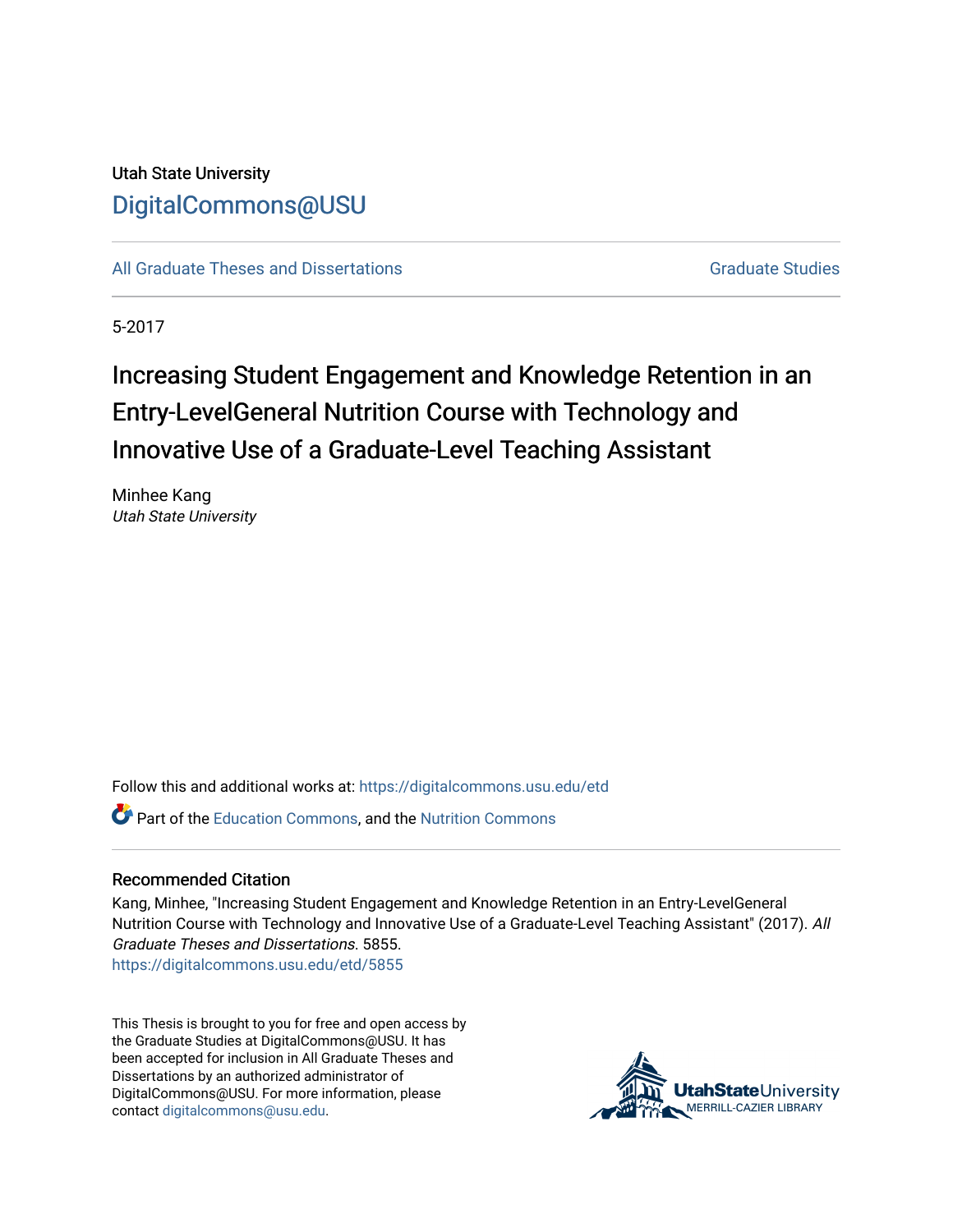# INCREASING STUDENT ENGAGEMENT AND KNOWLEDGE RETENTION IN AN ENTRY-LEVEL NUTRITION COURSE WITH TECHNOLOGY AND INNOVATIVE

### USE OF A GRADUATE-LEVEL TEACHING ASSISTANT

by

Minhee Kang

A thesis submitted in partial fulfillment of the requirements for the degree

of

#### MASTER OF SCIENCE

in

Nutrition and Food Sciences

\_\_\_\_\_\_\_\_\_\_\_\_\_\_\_\_\_\_\_\_\_\_ \_\_\_\_\_\_\_\_\_\_\_\_\_\_\_\_\_\_\_\_

\_\_\_\_\_\_\_\_\_\_\_\_\_\_\_\_\_\_\_\_\_\_ \_\_\_\_\_\_\_\_\_\_\_\_\_\_\_\_\_\_\_\_

Approved:

Committee Member Committee Member

Heidi Wengreen, Ph.D. Marlene Israelsen Graf, M.S.

Kerry A. Rood, M.S., DVM Mark R. McLellan, Ph.D.

Committee Member Vice President for Research and Dean of the School of Graduate Studies

> UTAH STATE UNIVERSITY Logan, Utah

> > 2017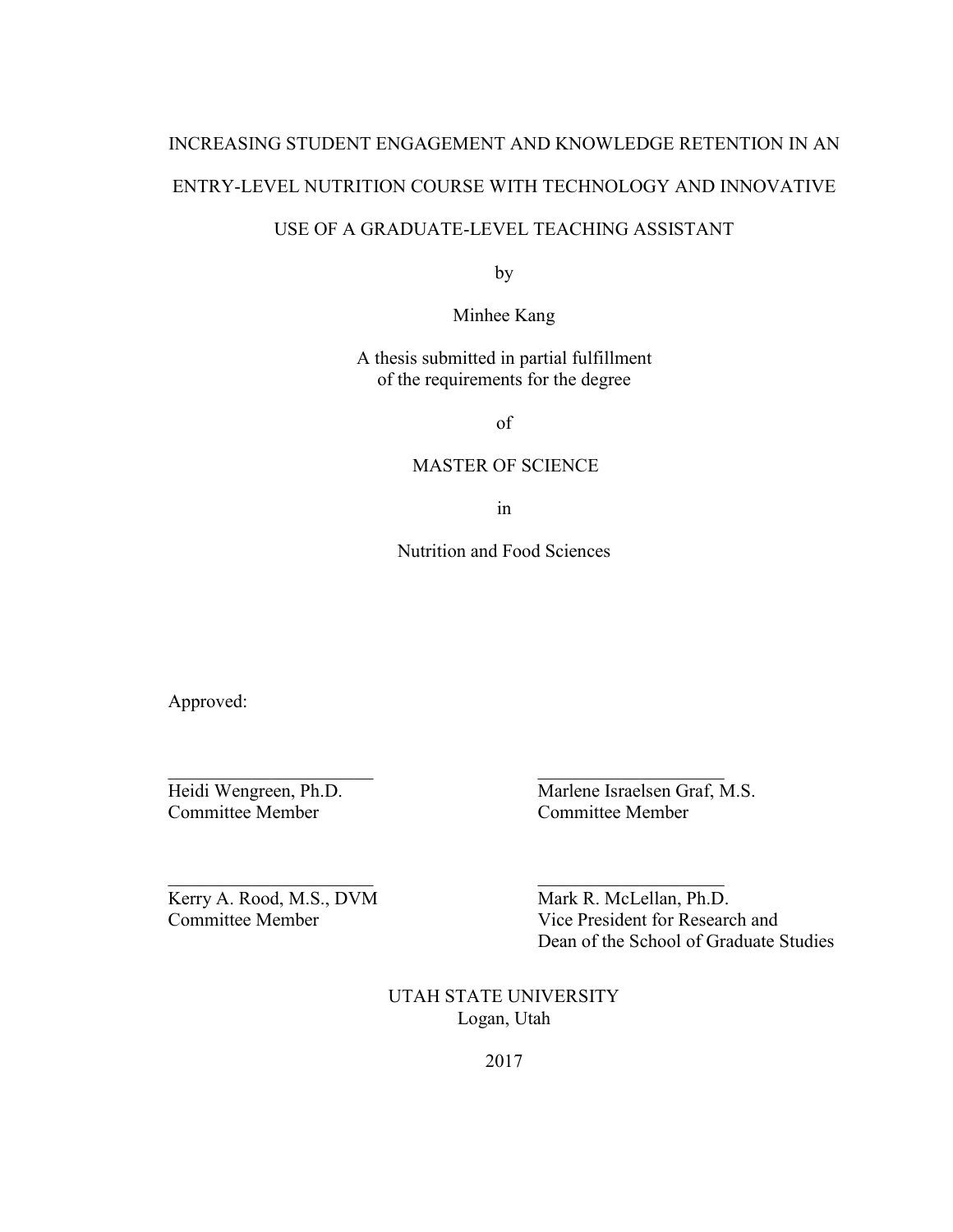Copyright © Minhee Kang 2017

All Rights Reserved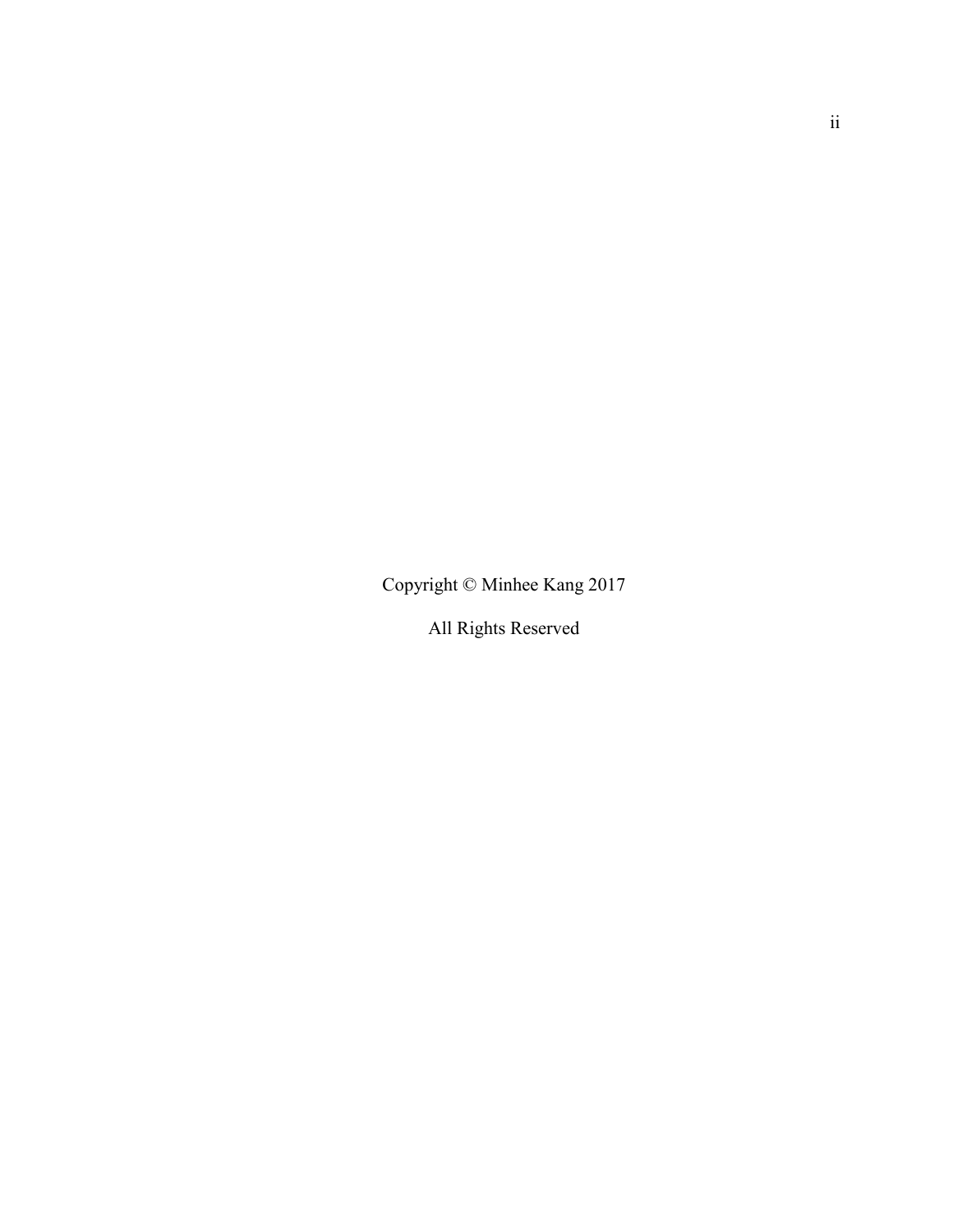#### **ABSTRACT**

Increasing Student Engagement and Knowledge Retention in an Entry-Level General Nutrition Course with Technology and Innovative Use of a Graduate-Level Teaching

Assistant

by

Minhee Kang, Master of Science

Utah State University, 2016

Major Professor: Dr. Heidi Wengreen Department: Nutrition, Dietetics, and Food Sciences

 Higher student enrollment rates and evolving student expectations are current challenges for many universities. Today's students expect teaching pedagogy that integrates technology and offers flexibility. Blended course designs provide both of these things because they include both face-to-face and online learning opportunities. Utilizing web-based learning platforms, now offered by many college textbook publishers, can also enhance a student's online learning experience and performance.

This research focuses on a blended-design general education nutrition course offered at Utah State University (USU). Prior to Fall 2015, "Mastering" (Pearson Publishing) was the web-based learning platform being used in this course. A separate study, completed in 2015, assessed the efficacy of Mastery over two consecutive semester periods and concluded that it was ineffective in increasing students' final letter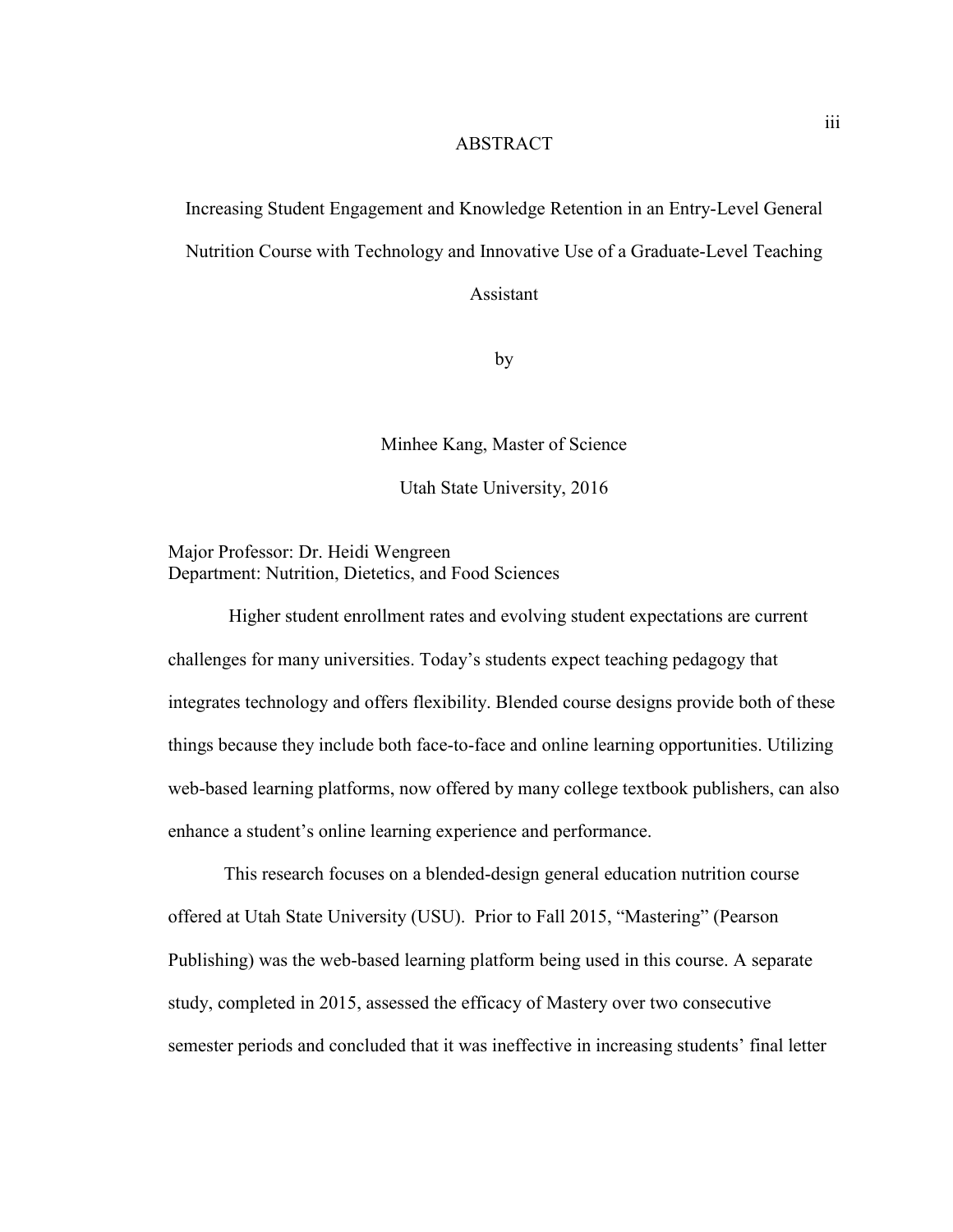grade or improving knowledge retention. As a result, Mastering was replaced by a new web-based learning platform, called "Connect" (McGraw Hill Publishing).

One of the purposes of this study was to evaluate Connect. Students who used Connect earned higher final grades and showed increased knowledge retention rates at the end of the semester compared to students who had used the old platform (Mastering). When below-average and above-average pre-test score groups were compared, there was no statistical difference between Mastering and Connect on students' knowledge retention rates on a post-test administered 4 months after course completion. We also found that, like Mastering, the knowledge retention rate for students who used Connect increased the most among the students who scored the lowest on an initial assessment of nutritionrelated knowledge.

One complaint of blended courses that students often report is a feeling of disconnection or decreased engagement. A second part of this research measured selfreported rates of student satisfaction and engagement to determine the effect, if any, of additional technological tools (Google+, for example) and greater interaction and support from a graduate-level teaching assistant (TA).

Compared to the class without the additional tools and TA support, final grade, course satisfaction level, and student attendance rate improved in the classes that did incorporate these things. A student engagement survey was given at the beginning and end of the semester to measure the change in the engagement level during the semester. Interestingly, freshman students earned higher final grades than upper classmen and student engagement rates decreased as the semester progressed.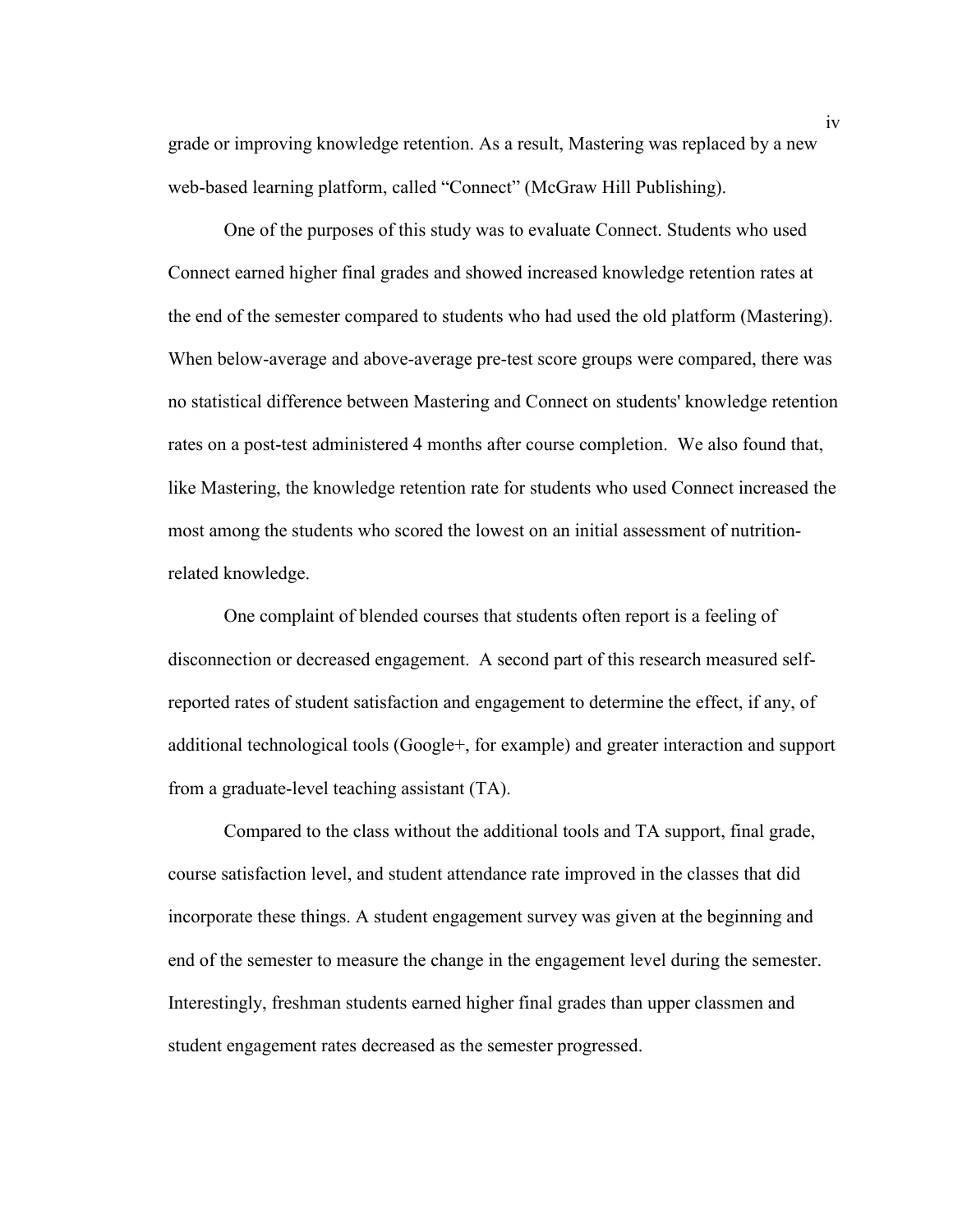Overall, the Connect platform and the additional tools and TA support had desirable effects, including greater student-reported levels of course satisfaction and improved academic performance. Also, it appears that these additional components helped at-risk students the most – especially freshmen students and students who scored low on the pre-test that measured existing nutrition knowledge at the beginning of the course.

(117 pages)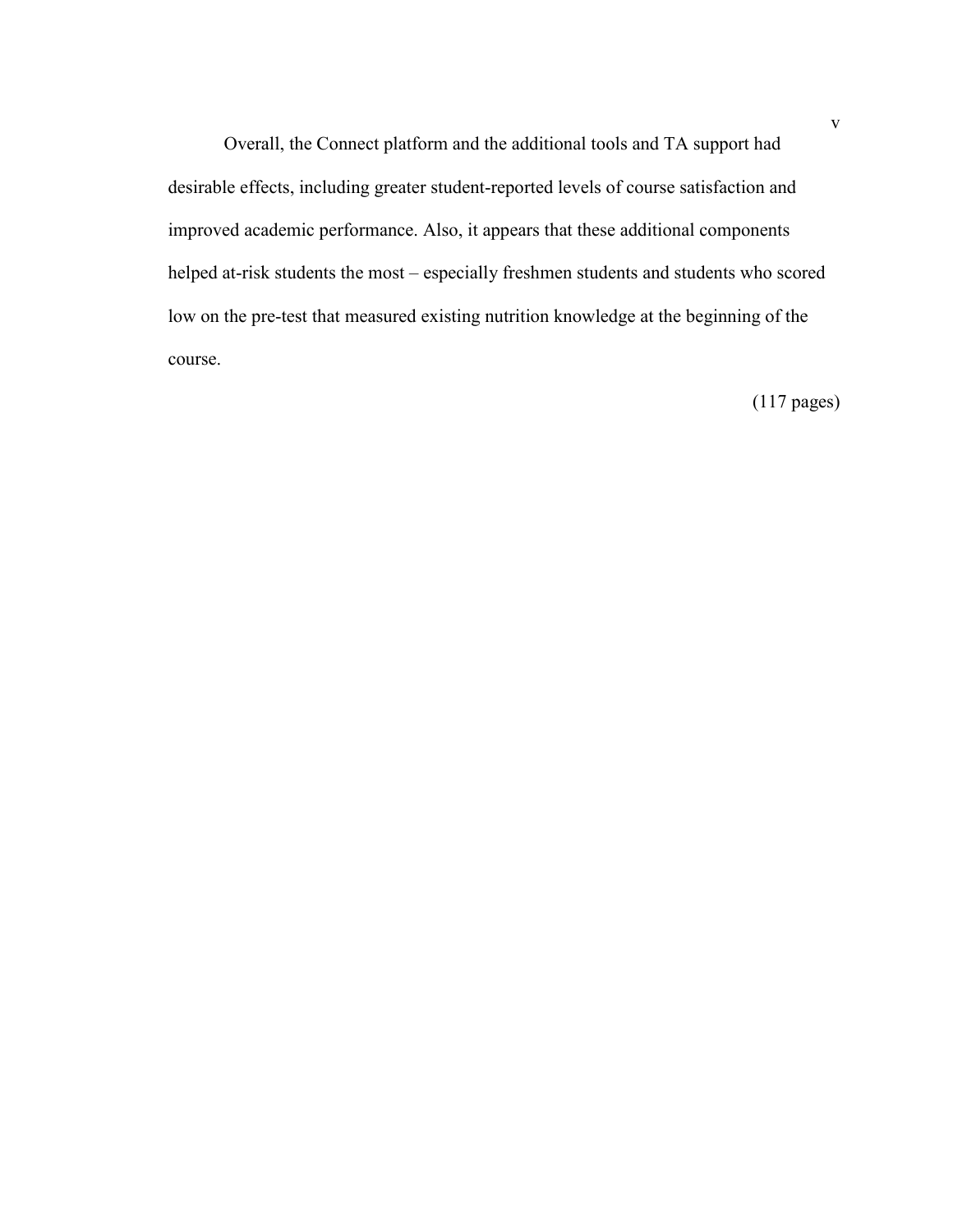#### PUBLIC ABSTRACT

Increasing Student Engagement and Knowledge Retention in an Entry-Level General Nutrition Course Using Technology and a Graduate-Level Teaching Assistant

#### Minhee Kang

Blended-design courses integrate both face-to-face and online learning. This thesis discusses the use of three teaching innovations and their effect on student engagement and course satisfaction in a blended-design nutrition course. The three teaching innovations include 1) a web-based learning platform, called Connect (published by McGraw-Hill Education) 2) other easily-accessible technological tools (such as Google+), and 3) higher-level use of a graduate-level teaching assistant.

Another form of web-based learning platform, Mastering, published by Pearson Education, was use previously in the course. However, students, especially those earning the highest grades in the course, did not see value in completing these assignments as a way to help them to learn the material. The experience of students using Mastering was compared to the experience of students using Connect. When student's retention of information taught in the course was assessed four months after the courses ended. Students who had used the Connect platform performed similarly to students who had used the Mastering platform. In addition, like Mastering, retention of the information was best among the students who had low levels of nutrition knowledge at the beginning of the semester. Other tools such as Google+ and a teaching assistant were used in a second study to increase the feeling of engagement in the blended learning class. Compared to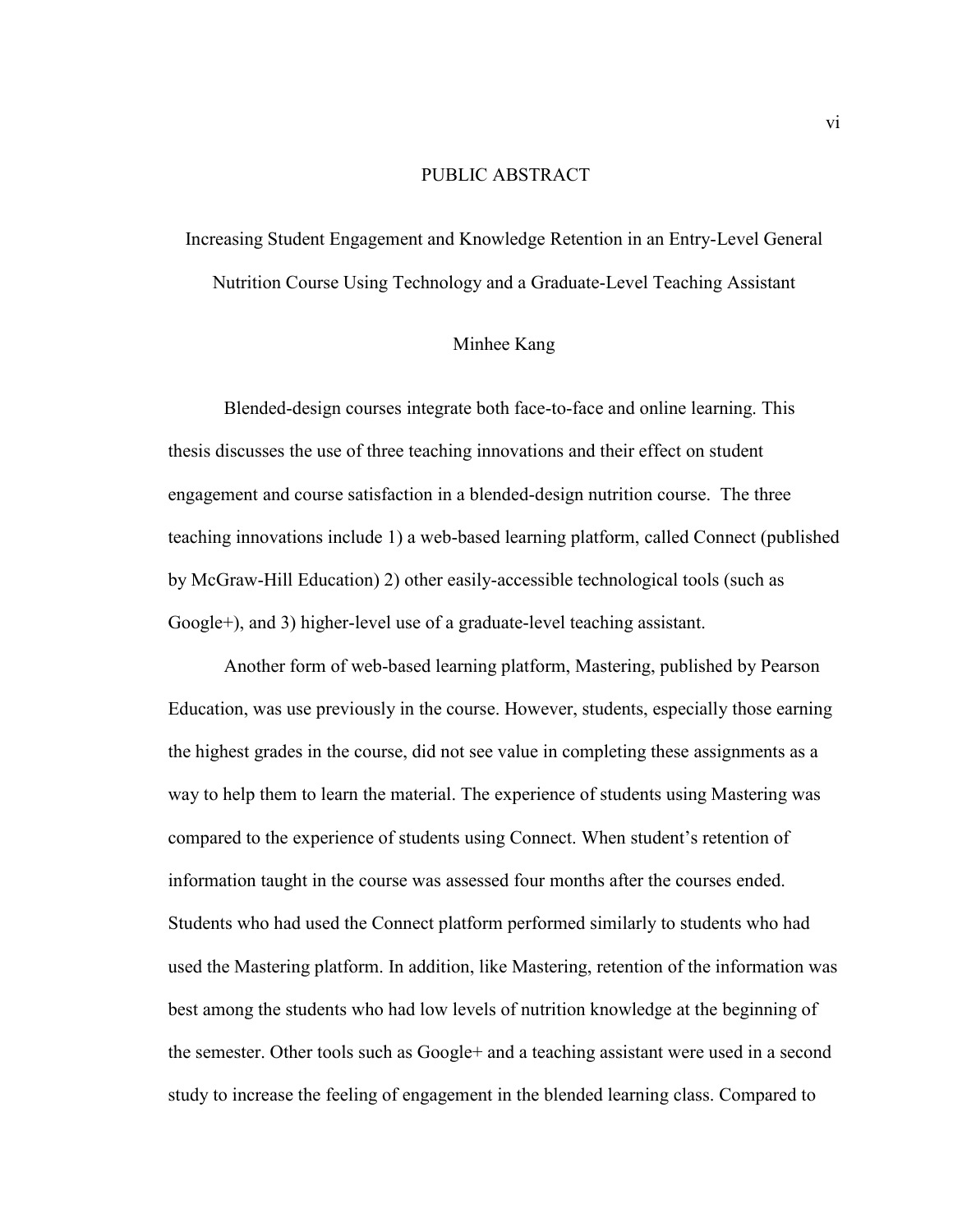the class without the extra tools, final grade, course satisfaction level and student attendance rate improved. Interestingly, with the extra tools, freshman students earned the highest final grade than a sophomore, junior and senior student group. A student engagement survey was given in the beginning of the semester and at the end of the semester. It was surprising that student engagement decreased across the semester. Both studies created desirable effect such as greater student course satisfaction level and the improved academic performance. Also, it appears that the tools implemented in both studies helped at risk students more than students who came to the class with a higher the most, such as freshman students and/or the students who have lack of fundamental knowledge when entering the course.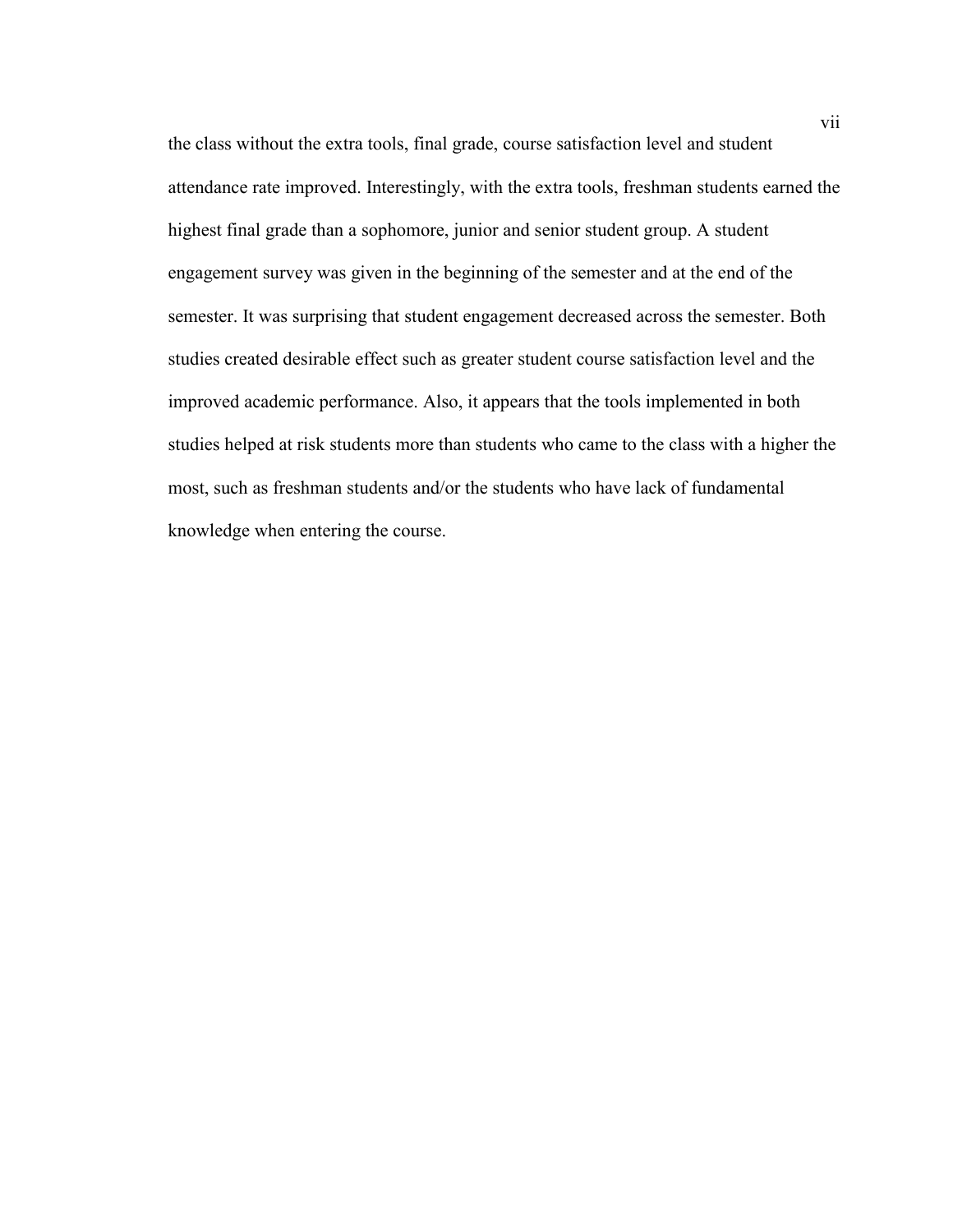#### ACKNOWLEDGMENTS

I would like to thank Dr. Heidi Wengreen, my major advisor, for her support and guidance through this entire process. I would like to express my gratitude to her for not only for offering me a research assistantship during my Master's Program, but also for the academic and emotional support she provided in this challenging process to finish my thesis. She made herself available whenever I needed her guidance and encouragement. With her support, I have gained valuable knowledge, skills, and experience over the past two years.

I would also like to thank Dr. Kerry Rood and Professor Marlene Israelsen Graf for taking the time to review this thesis and serving on the committee. Their suggestions, guidance, and feedback was very valuable. I also would like express my gratitude to Dr. Rood for his generous financial support for a portion of this study.

I give special thanks to family and especially to my wonderful husband, for his loving support and patience as I worked my way from the initial proposal writing to the final version. Many thanks also goes to friends for their encouragement and moral support. I could not have done it otherwise.

Minhee Kang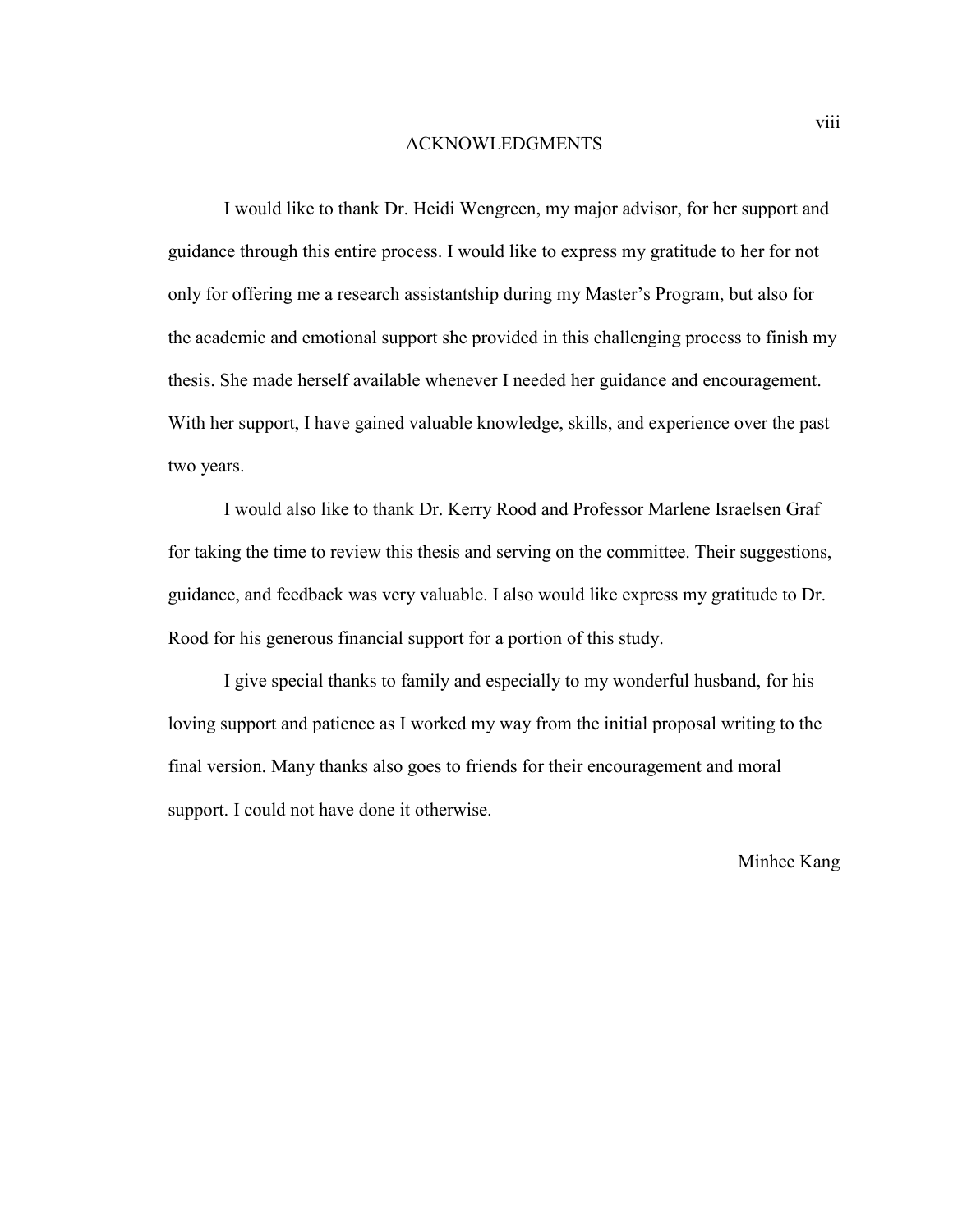## **CONTENTS**

|                |                                                                                                                                    | Page |
|----------------|------------------------------------------------------------------------------------------------------------------------------------|------|
|                |                                                                                                                                    |      |
|                |                                                                                                                                    |      |
|                |                                                                                                                                    |      |
|                |                                                                                                                                    |      |
|                |                                                                                                                                    |      |
| <b>CHAPTER</b> |                                                                                                                                    |      |
| $\mathbf{I}$ . |                                                                                                                                    |      |
|                |                                                                                                                                    |      |
|                |                                                                                                                                    |      |
|                |                                                                                                                                    |      |
|                |                                                                                                                                    |      |
|                |                                                                                                                                    |      |
|                |                                                                                                                                    |      |
| $\Pi$ .        | INCREASING STUDENT KNOWLEDGE RETENTION IN A<br>GENERAL NUTRITION COURSE WITH A WEB-BASED                                           |      |
|                |                                                                                                                                    |      |
|                |                                                                                                                                    |      |
|                |                                                                                                                                    |      |
|                |                                                                                                                                    |      |
|                |                                                                                                                                    |      |
|                |                                                                                                                                    |      |
| III.           | INCREASING STUDENT ENGAGEMENT IN A GENERAL<br>NUTRITION COURSE OFFERED AS AN ONLINE/BLENDED<br>LECTURE VIA TECHNOLOGY AND USE OF A |      |
|                |                                                                                                                                    |      |
|                |                                                                                                                                    |      |
|                |                                                                                                                                    |      |
|                |                                                                                                                                    |      |
|                |                                                                                                                                    |      |
|                |                                                                                                                                    |      |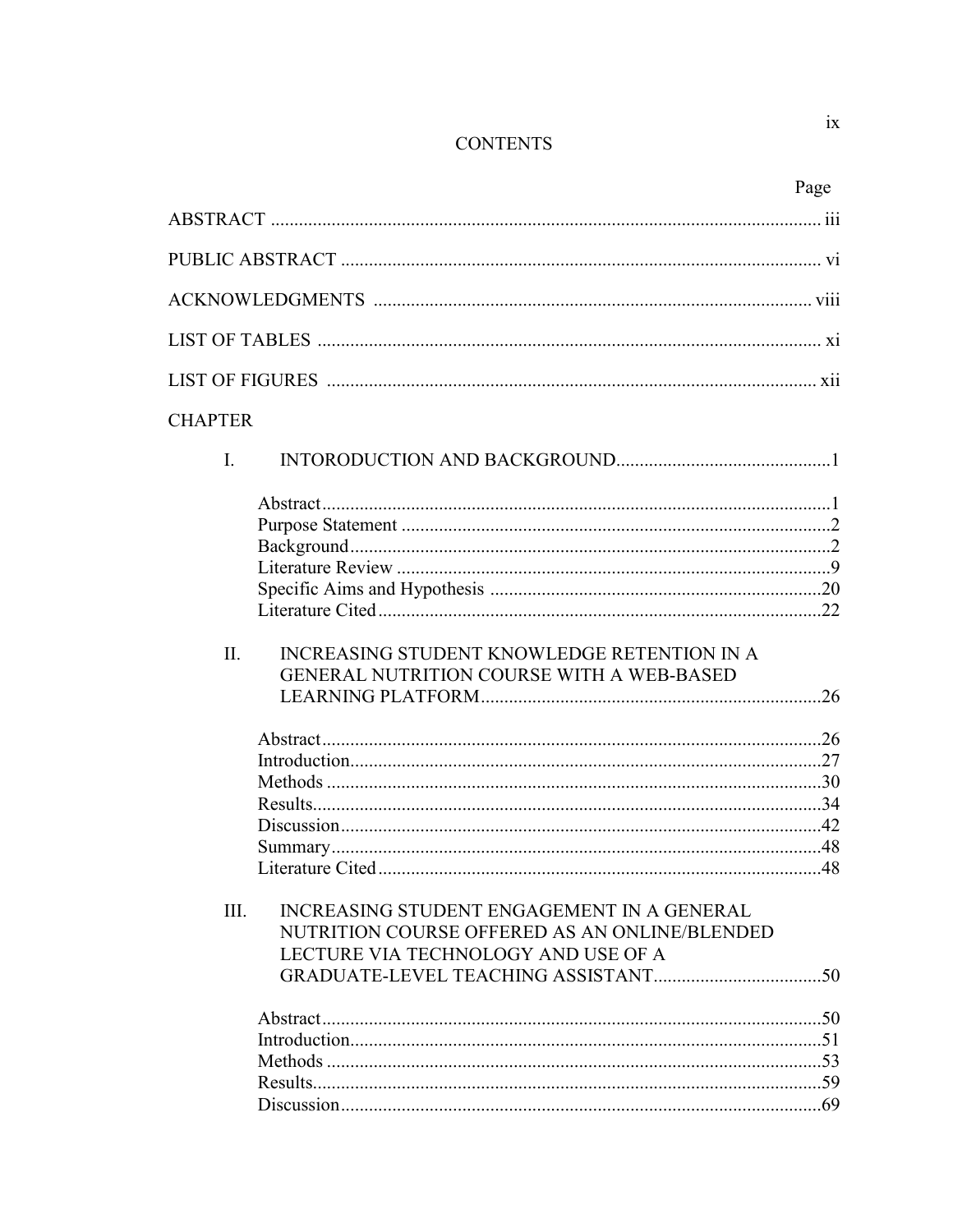|                                                                             | $\mathbf{X}$<br>.76 |
|-----------------------------------------------------------------------------|---------------------|
|                                                                             |                     |
| <b>IMPLICATIONS OF STUDY RESULTS CONCERNING</b><br>IV.                      |                     |
| WEB-BASED LEARNING PLATFORM AND INNOVATIVE USE                              |                     |
| OF A GRADUATE-LEVEL TEACHING ASSISTANT IN A                                 |                     |
|                                                                             |                     |
|                                                                             |                     |
|                                                                             |                     |
|                                                                             |                     |
|                                                                             |                     |
|                                                                             |                     |
|                                                                             |                     |
|                                                                             |                     |
|                                                                             |                     |
| Appendix A - Factor Structure of Student Course Engagement Questionnaire87  |                     |
|                                                                             |                     |
|                                                                             |                     |
| Appendix D - Learning objectives used to categories questions used for pre, |                     |
| final, and posttest. Actual questions used for testing are organized under  |                     |
|                                                                             |                     |
|                                                                             |                     |
| Appendix F - Modified Factor Structure of Student Course Engagement         |                     |
|                                                                             |                     |
| Appendix G - Modified Factor Structure of Student Course Engagement         |                     |
| Questionnaire with additional questions asking for student demographic      |                     |
|                                                                             |                     |
| Appendix H - Number of students served in on-campus and online NDFS 1020    |                     |
|                                                                             |                     |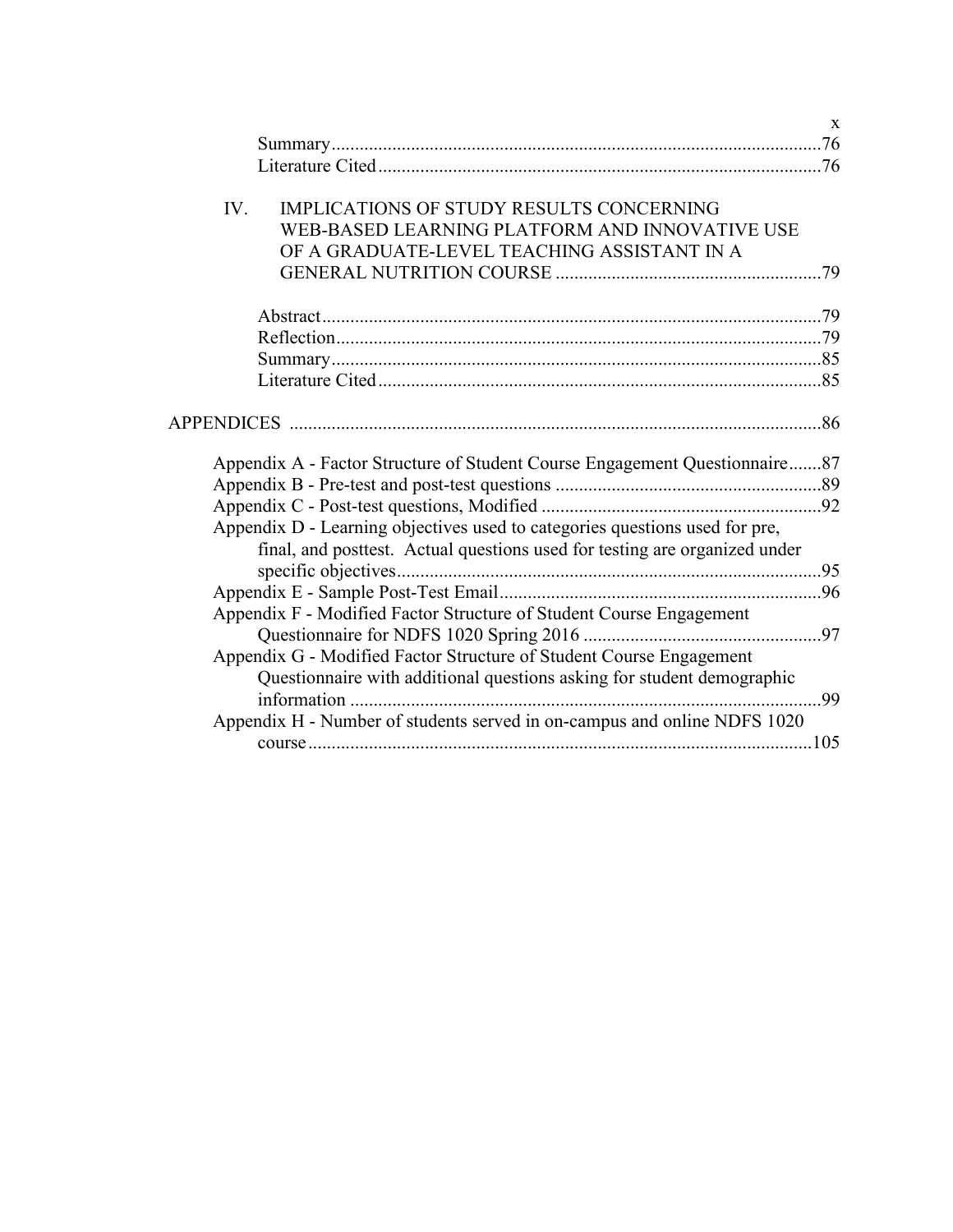## LIST OF TABLES

| Table | Page |
|-------|------|
| 1     |      |
| 2     |      |
| 3     |      |
| 4     |      |
| 5     |      |
| 6     |      |
| 7     |      |
| 8     |      |
| 9     |      |
| 10    |      |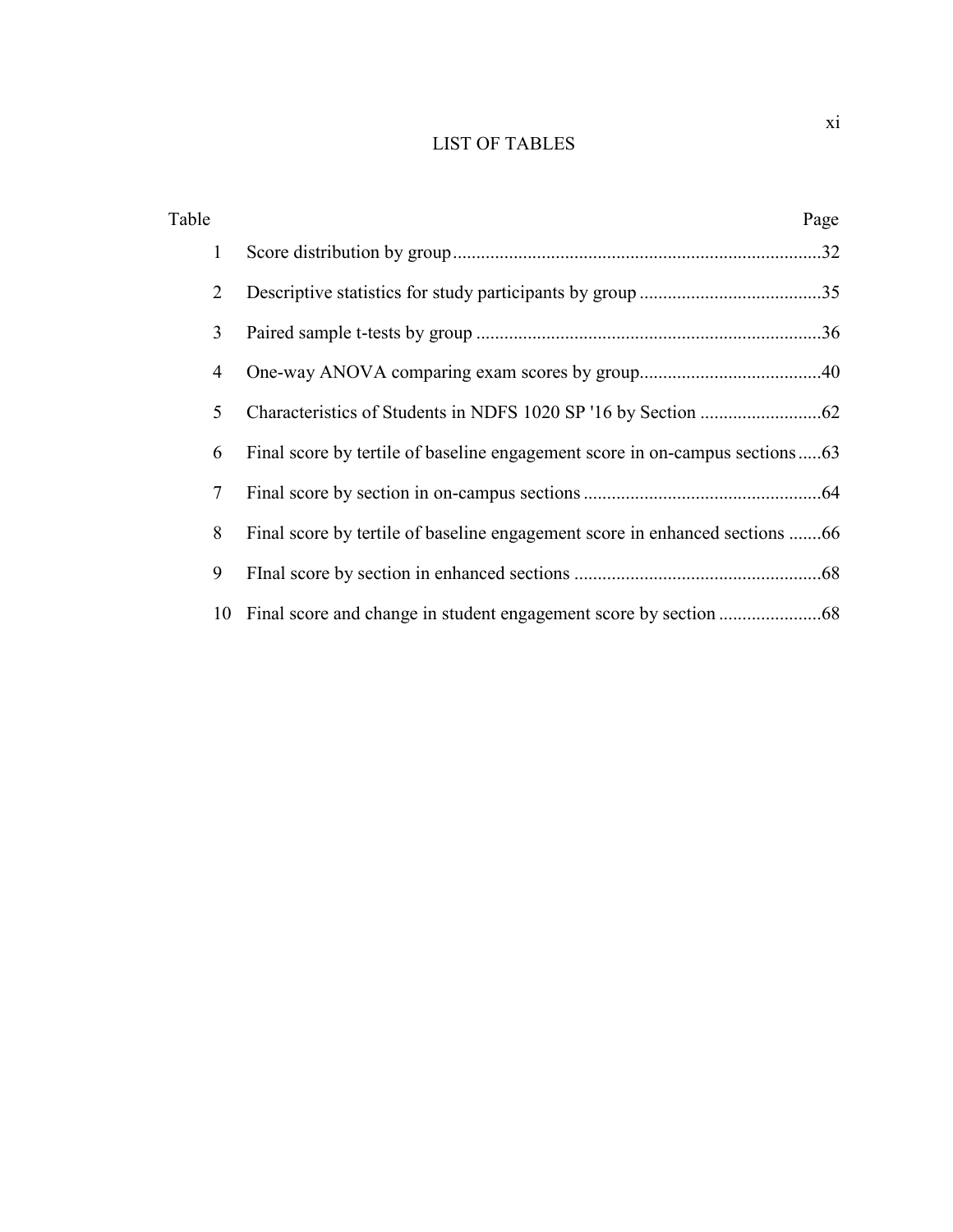## LIST OF FIGURES

| Figure |                                                                     | Page |
|--------|---------------------------------------------------------------------|------|
| 1      |                                                                     |      |
| 2      |                                                                     |      |
| 3      | Repeated measure ANOVA, Comparison of pre-test and post-test score  |      |
| 4      | Two-way mixed ANOVA for split variable, Comparison of change in the |      |
| 5      | Two-way mixed ANOVA for split variable, Comparison of change in the |      |
| 6      |                                                                     |      |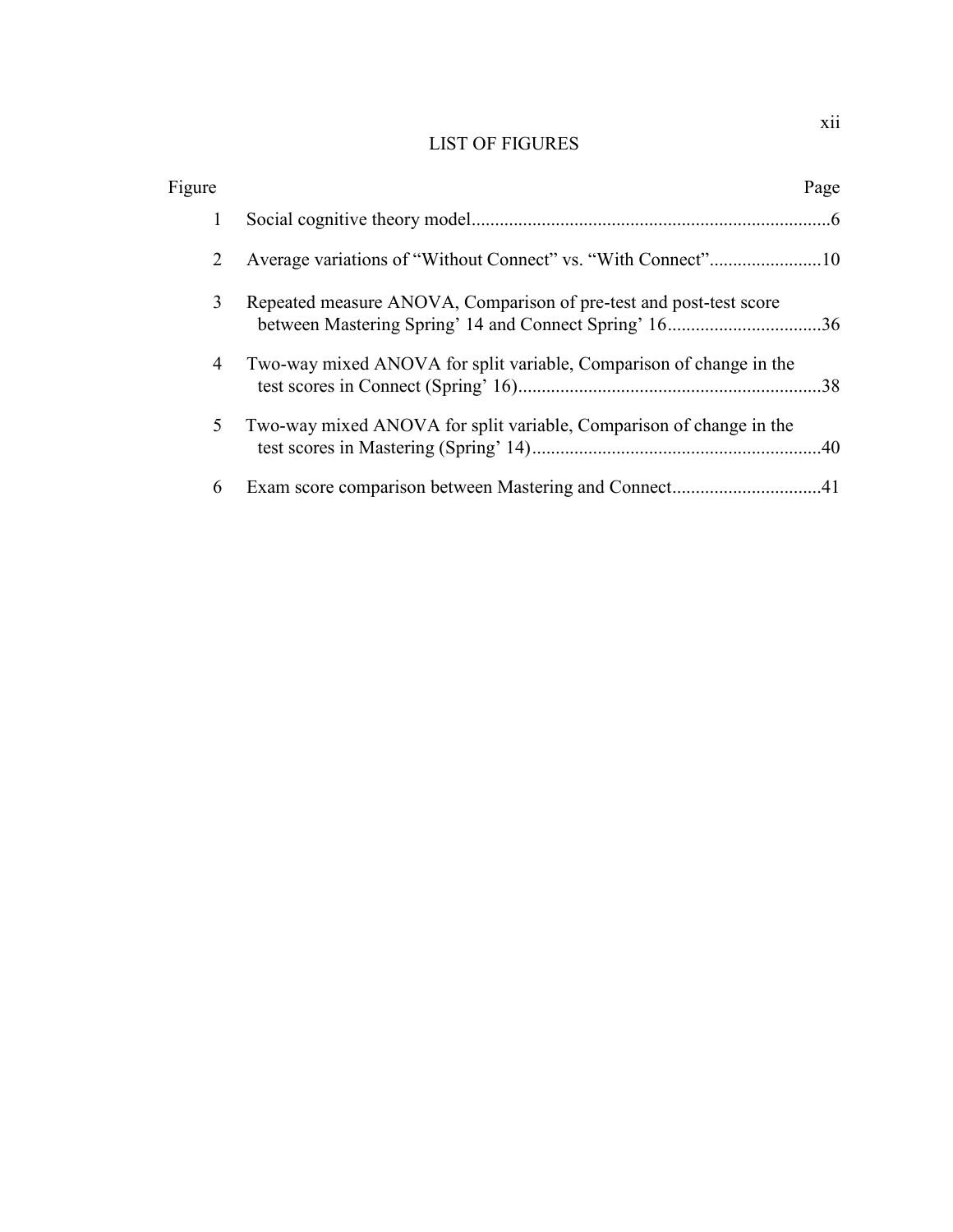#### CHAPTER I

#### INTRODUCTION AND BACKGROUND

#### **Abstract**

Current challenges of institutes of higher education include rising enrollment and changing student expectations that includes teaching pedagogy that integrates technology and offers flexibility that is student centered. Blended course designs that include both face-to-face and online learning opportunities are one way to address these challenges. The Science and Application of Human Nutrition, was first offered in a blended format in Fall of 2011. The goal of the blended design was to maximize the advantage of both traditional teaching and the online teaching that will satisfy the expectations of students while allowing the department to accommodate increasing student enrollments. However, one of the major known limitations of blended learning is decreased interaction between students and instructors and among peers, which lead to decreased student's engagement in learning. The NDFS 1020 course has utilized the online learning platform known as Mastering by Pearson education. Assessment of student learning with this platform was previously assessed and results were not acceptable. The aims of this study are twofold: First, this study will ascertain whether the use of new web-based platform Connect will increase retention of basic nutrition concepts compared to old web-based platform Mastering in the online/blended learning environment of NDFS 1020. Second, this study will also assess the use of a TA to purposely deliver activities designed to enhance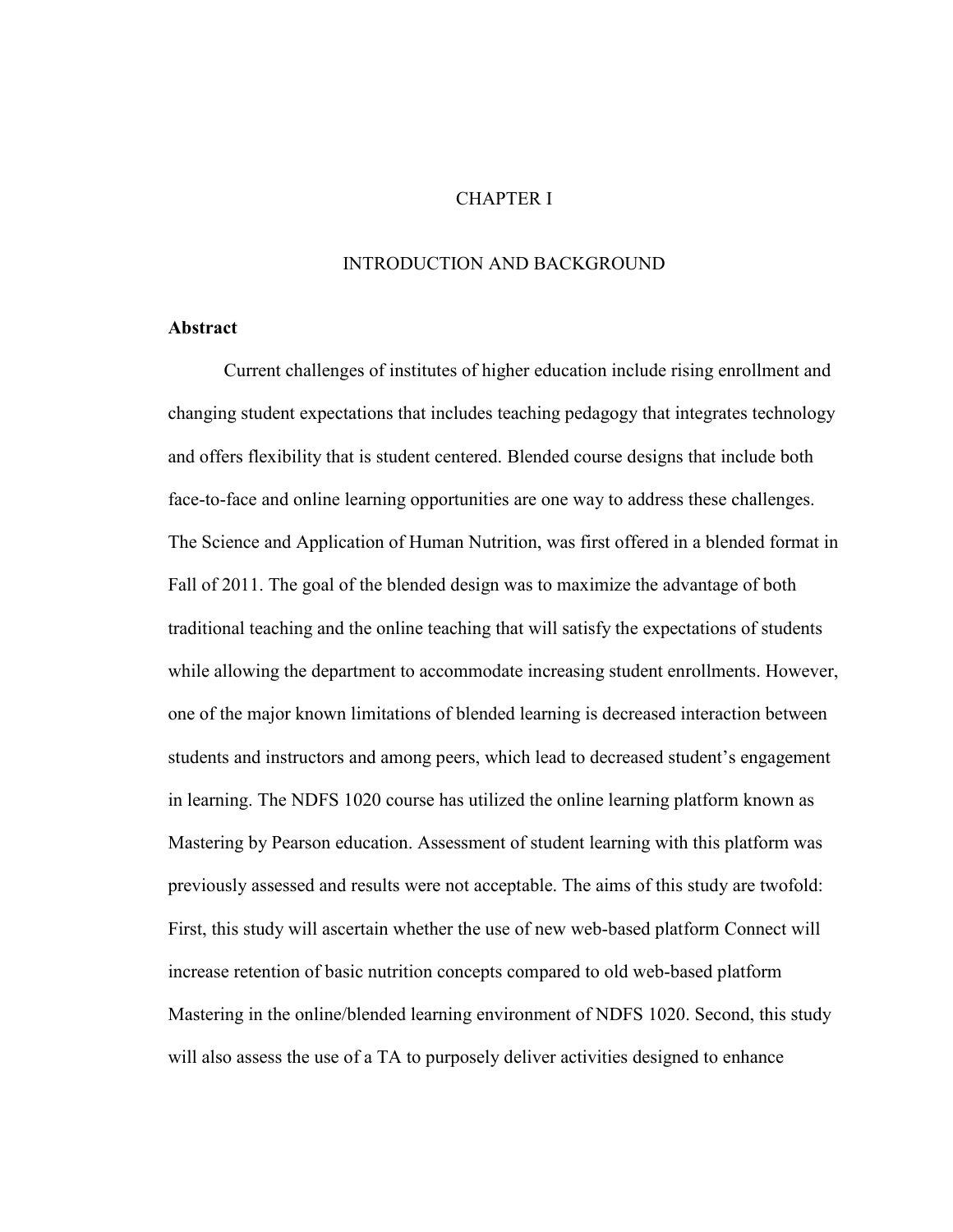student engagement above and beyond the activities and contacts provided in the typical design of the course throughout the semester.

#### **Purpose Statement**

Current challenges of Utah State University (USU) and other institutions of higher learning include higher enrollment rates and evolving student expectations. Many college students now expect teaching pedagogy that integrates technology, offers flexibility, and is student-centered. Instructors are seeking for learning strategies and tools that will effectively and efficiently increase student learning and performance. Many instructors are incorporating web-based learning platforms and other online resources offered by textbook publishers. Although this content provides students with customized and real-time feedback, students may feel isolated and un-supported if too much of the learning is dependent on these resources. The purpose of this thesis is to1) evaluate whether the use of a new web-based platform, called Connect (McGraw Hill), will increase knowledge retention rates of basic nutrition concepts compared to the webbased platform that was previously used (Mastering, developed by Pearson) in an online/blended learning General Nutrition Course (NDFS 1020: The Science and Application of Human Nutrition) and 2) assess the effectiveness of using a graduatelevel Teaching Assistant (TA) to incorporate and manage additional study sessions and activities on student engagement.

#### **Background**

Expectations of Learners in the  $21<sup>st</sup>$  Century

Universities are faced with rising enrollment and learners who have been raised in a technology-driven society. Millennials (those born between 1980 and 2000), have been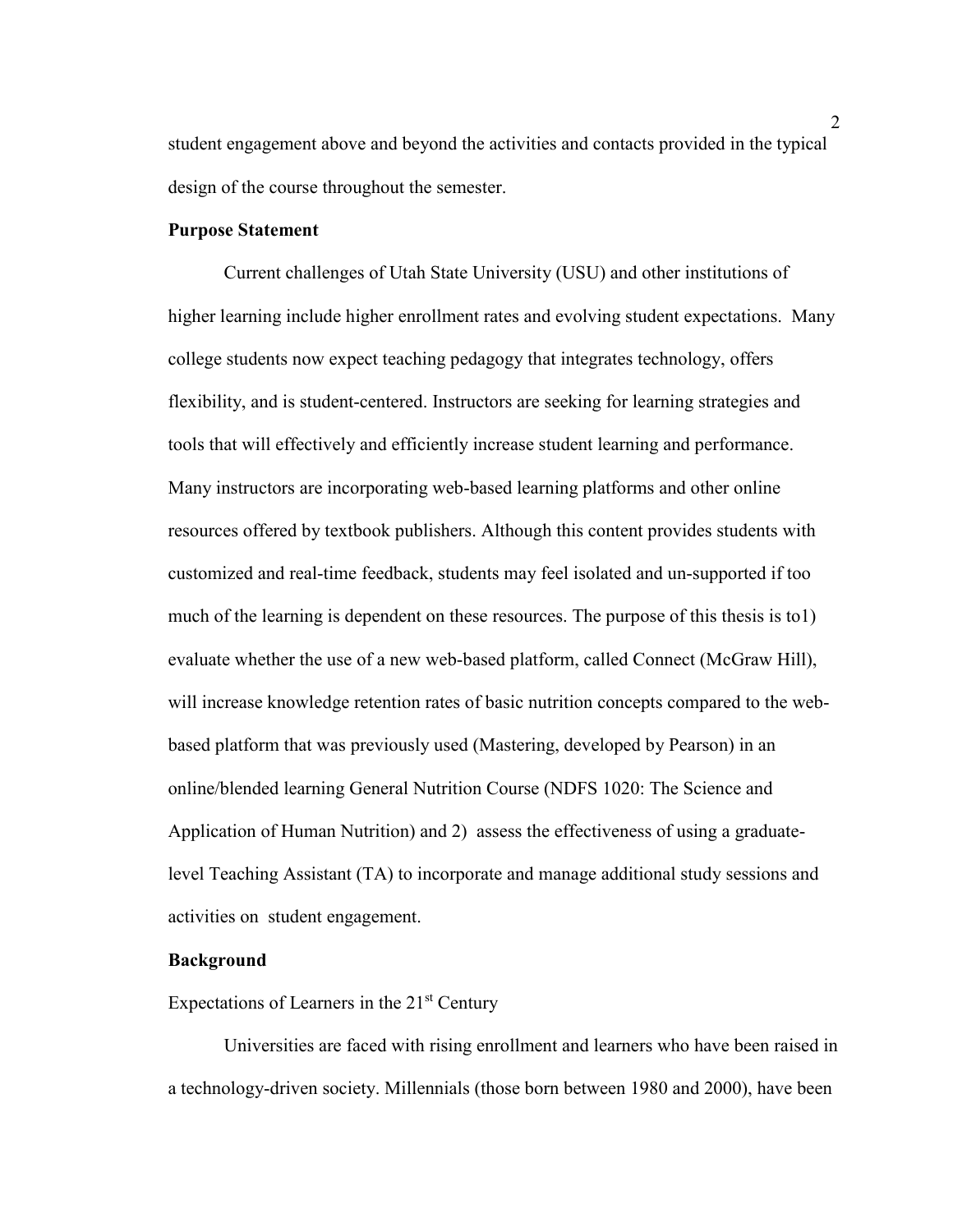accustomed to technology being implemented in most aspects of their primary and secondary education (Means et al., 2009). The integration of technology in classrooms and flexible learning environment to fit into the busy lifestyle is more likely to meet the expectations of Millennials.

The Institute of Education Sciences reports that the enrollment rate in degreegranting institutions increased by 15 percent between 1992 and 2002. Between 2002 and 2012, enrollment increased 24 percent, from 16.6 million to 20.6 million (Snyder and Dillow. 2016). Also, the number of 18- to 24-year-olds increased from 28.5 million to 31.4 million (a 10% increase) and the percentage of 18- to 24-year-olds enrolled in college rose from 37 percent in 2002 to 41 percent in 2012 (Snyder and Dillow. 2016).

Studies show that growth in the number of on-line degree programs has been attributed to the increased number of student enrollees who want to take courses that will positively impact their future careers but not hinder family and work responsibilities (Bangert, A.W. 2004; Maeroff G. I. 2003). The U.S. National Center for Education Statistics also reports that in 2015, one in ten students were enrolled exclusively in online courses (Snyder and Dillow. 2016). Studies conducted by the Babson Research Group also acknowledge that 7.1 million American students are engaged in online learning in some form (Johnson et al., 2015).

However, there are limitations to an online environment as a teaching and learning tool. In an online delivery format, synchronized, face-to-face interaction is often absent and university instructors often need to rethink the roles of the teacher and the learner (as they are typically defined in a traditional classroom environment) and adjust the course design to effectively reach desired learning outcomes (Conceição, 2007).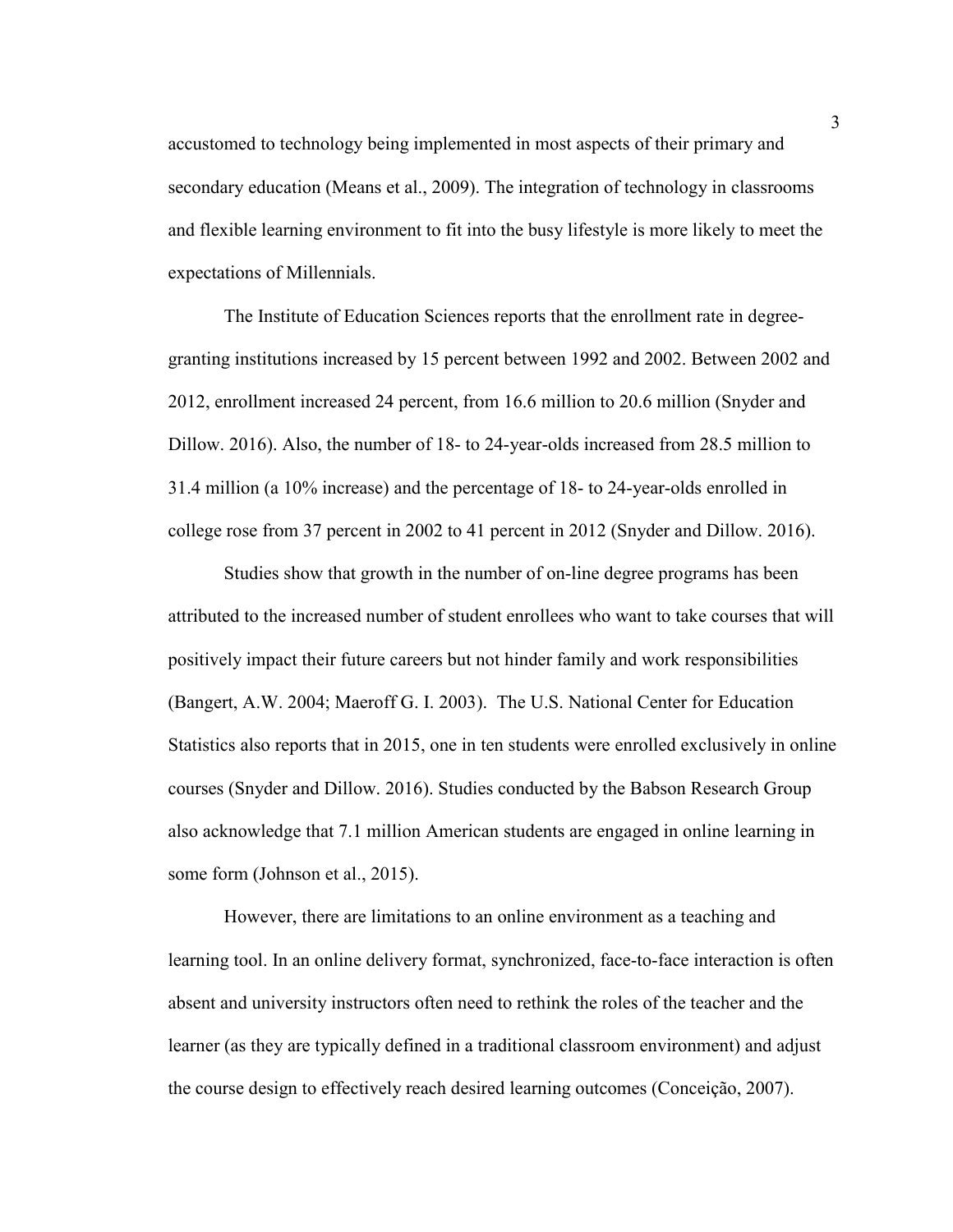#### Blended Learning

A blended course combines traditional learning (a synchronous face-to-face experience in a classroom or IVC setting) with online learning (an asynchronous experience). At Utah State University (USU), a blended course is defined as one where online (asynchronous) participation is between 21 and 79 percent and the remainder is traditional (synchronous in a classroom or IVC setting) (Utah State University Center for Innovative Design & Instruction, n.d). Blended learning was introduced to the USU campus as a way to bridge and maximize the strengths and advantages of both traditional and online teaching.

 The U.S. Department of Education published a meta-analysis of the research on blended learning in 2010, which found that students performed better in courses that included an online component compared to those in traditional face-to-face courses. The report noted that blended courses often included additional learning time and provided instructional elements that were not available to students in face-to-face or fully-online classes (Means et al., 2009).

A research review published by Kaplan Inc. also found that blended learning courses can potentially offer more personalized, student-focused, and flexible forms of teaching than traditional face-to-face-only settings (Bullmaster-Day, 2011).

While the effectiveness of blended learning models varies from course to course, it has become clear that there is a demand from students for learning opportunities that are more accessible and Blended-design courses offer this. However, blended design also requires high quality support at all levels: organizational infrastructure, well organized course format to effectively deliver the course material, faculty development to have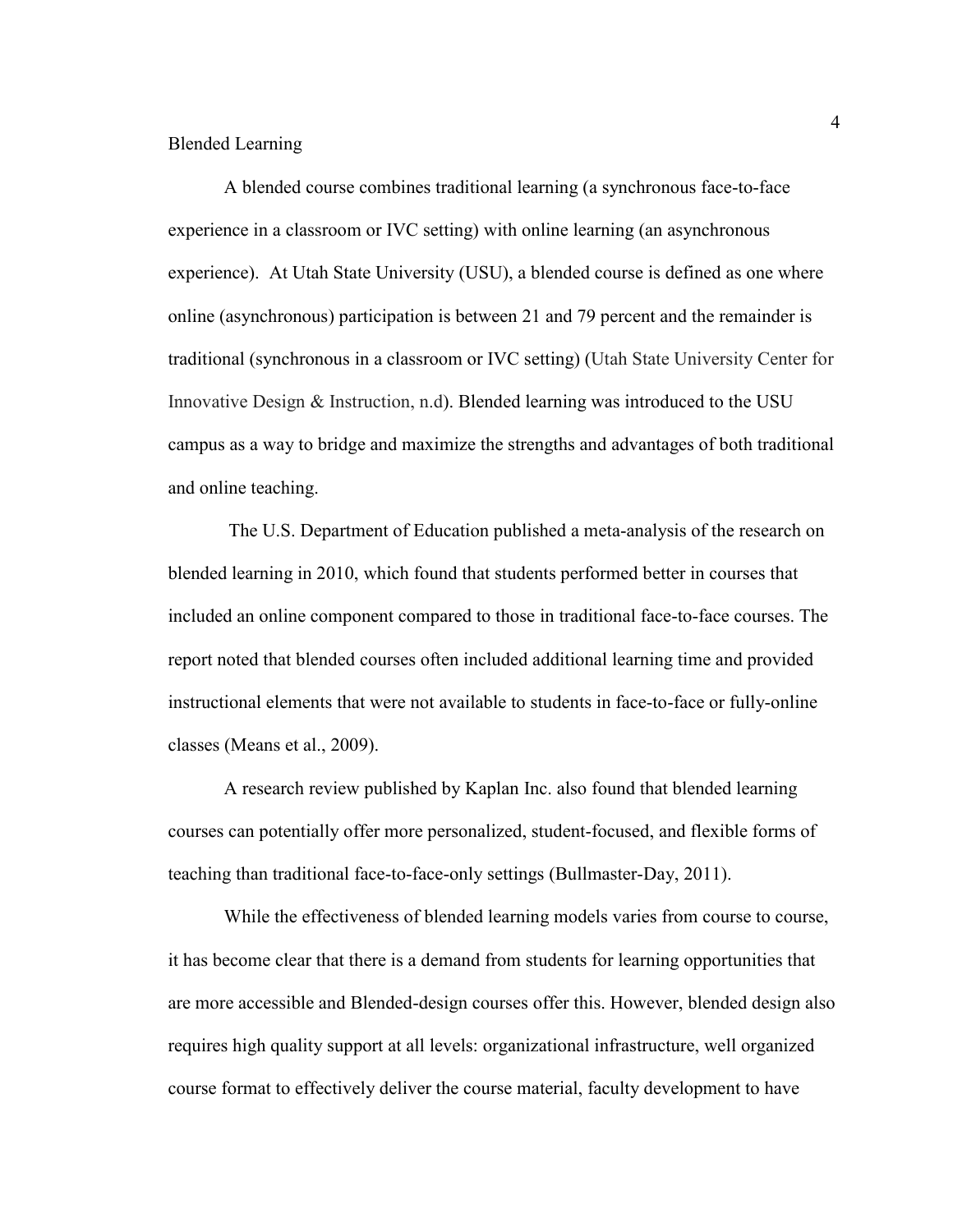instructors who are knowledgeable in the environment; as well as consistent student learning support mechanisms that will help the students to be aware of the responsibilities and additional demands of the online setting (Carr, 2014; Moskal et al., 2013). Even though there is increased opportunity for synchronized sessions, a lack of face-to-face interaction between students and an instructor compared to the traditional face-to-face classes is still one of the generally accepted limitations of blended design learning. Also, generally, access to instructors and teaching assistants through office hours or other means is often less readily available in web-based classes (Wang and Newlin, 2002).

A lack of interaction between instructors and peers often results in feelings of isolation among students, which is associated with decreased academic engagement and performance (Wang and Newlin, 2002; Artino and Jones, 2012; Cho and Summers, 2012). Studies suggested that the lack of interaction and feelings of isolation are main contributors to a high dropout rate in online courses (Wang and Newlin, 2002; Lee and Choi, 2011; Willging and Johnson, 2009). This high dropout rate among online students has been a long-standing concern and problem among educators.

Feelings of isolation can affect a student's self-confidence and discourage them from registering for additional online courses. In addition, low completion rates can lead to a loss of profits for institutions. If completion rates could be improved, it may suggest that the quality of the course has improved and institutions would make better use of resources without waste and administrators could plan budgets for future fiscal years more efficiently (Banna et al., 2015).

One study measured student engagement in online courses by comparing participation in active activities (discussion forums, labs and group projects, research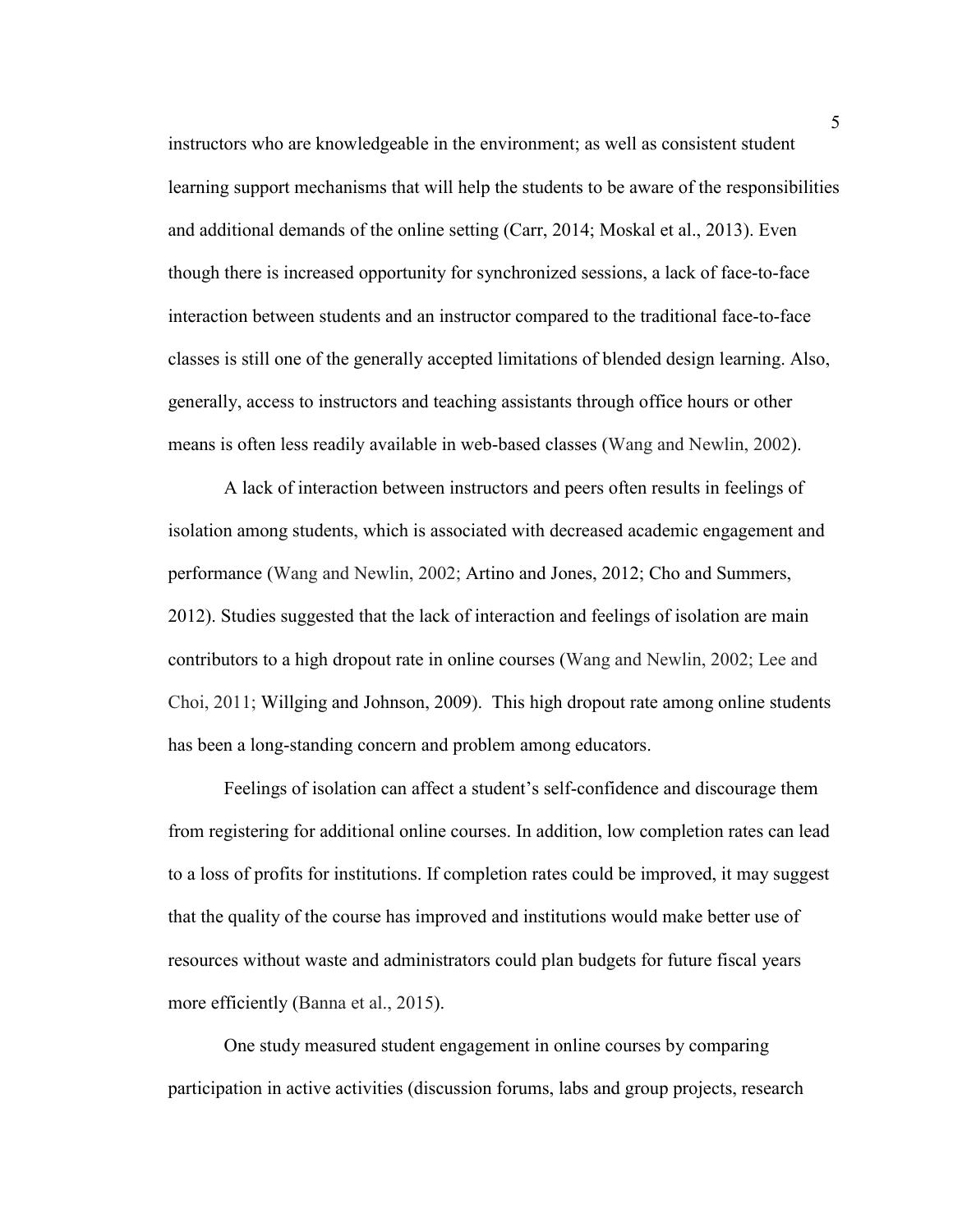

**Figure 1: Social Cognitive Theory Model (Bandura, 1986)** 

papers, and current events assignments.) or passive activities (reading, taking quizzes, watching/looking at PowerPoints or video lectures). The study concluded that there was no significant difference in student engagement levels between the two. Instead, it was suggested that participation in multiple communication channels may correlate more with higher rates of engagement. It was also noted that, in general, there is a strong and clear correlation between student-to-student and instructor-to-student communication and student engagement within a course. This study recommended that online instructors use active learning activities but focus more on communication and interaction between and among students. Incorporating meaningful and multiple ways of interacting with students and encouraging/requiring students to interact with each other (Dixson, 2010). Social Cognitive Theory in Behavior Change

 Bandura's Social Cognitive Theory (BSCT) proposes that people are driven not by inner forces, but by external factors (Bandura, 1986). This model suggests that human functioning can be explained by a triadic interaction of behavior, personal factors, and environmental factors (See Figure 1). This is often known as reciprocal determinism. Environmental factors represent situational influences. Environment in which behavior is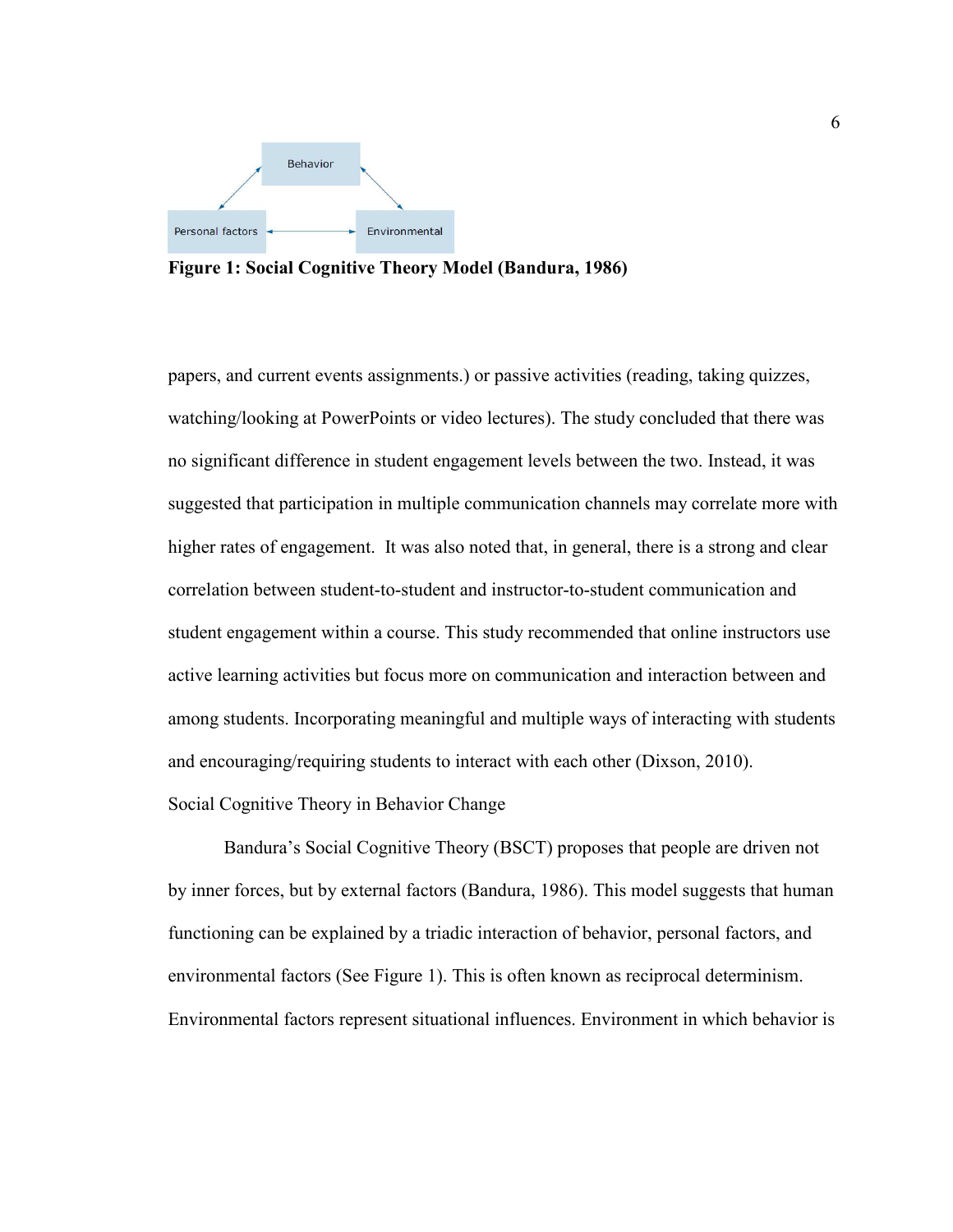preformed while personal factors represent affective, cognitive and biological matters that can motivate or discourage the behavior change (Bandura, 1986). BSCT was applied for the continued development of the Science and Application of Human Nutrition (NDFS 1020) course design. For this study, the environmental factors can be improved by 1) offering appropriate support from an instructor and a TA and 2) providing an effective and user-friendly web-based learning platform. When the environment factors are improved, it is likely to lead to high self-efficacy of students, believing in self that the one can complete the task correctly. Students with high self-efficacy are more likely to be engaged with the course materials of NDFS 1020 and will change the individual learning behavior. The positive change in the students' behavior (keeping up with readings, participate in review sessions) will be reflected in higher final grades and higher-class completion rate.

#### NDFS 1020

The Science and Application of Human Nutrition (NDFS 1020), taught in a blended-design implemented a web-based learning platform in Fall 2013 and Spring 2014 in the hope of improving student learning outcomes, including the retention of information. The web-based platform is a tutorial program that included a comprehensive teaching tool that reinforces concepts discussed in course readings, assignments, and lectures through different pedagogy such as Socratic questioning (progressive questioning) and metacognition (the use of self-reflection as part of a course of study). However, the Mastering program showed to be an ineffective tool in increasing overall letter grade of students during two consecutive semesters. Also, there were no differences in mean scores at pre, final, or posttests between groups that were given to measure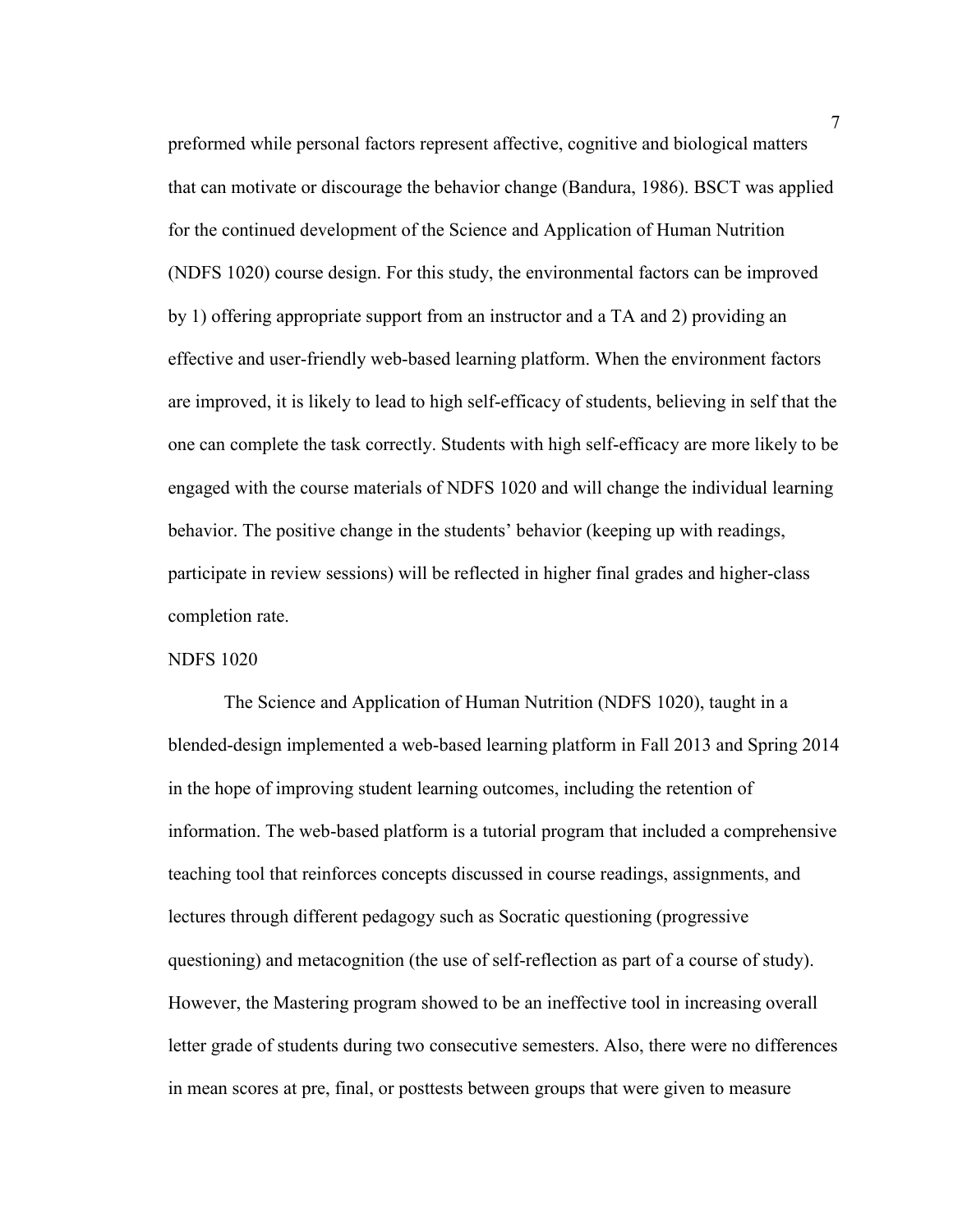information retention rate. The study concluded that the use of a web-based platform as part of the NDFS 1020 course structure should be re-evaluated and it seems to be costing students more time and money than the benefit observed in this group (Litchford, 2015).

As the e-textbook market continues to evolve, teaching and learning through webbased learning platform is becoming a popular complementary method of conventional teaching and learning approaches, especially in high enrollment courses such as general nutrition. These web-based learning resources are touted by book publishers to produce a more meaningful learning experience by enhancing students' knowledge retention thus improve students' academic performance (Jaaman et al., 2013). The instructors of NDFS 1020 reviewed the available textbook and accompanying web-based learning platforms and selected the Human Nutrition: Science for Healthy Living Text by Stephensen and Schiff and Connect platform by McGraw-Hill Education because the learning objectives addressed seemed to be a good fit for the USU NDFS 1020 course.

Connect is a web-based assignment and assessment platform. It uses digital technology and adaptive learning techniques to better connect professors to their students, and students to their course materials in an easy-to-use online site. Adaptive learning techniques include SmartBook give adaptive "highlighted" reading that emphasizes critical content decided by the authors. It also adaptively assesses students' knowledge and confidence level around that knowledge and provide students with individualized instruction and additional practice questions as needed. Connect provides courses ranging from Accounting and Chemistry to Biology and Psychology, and instructors can customize Connect platform to give different range of assignments which the platform subsequently grades immediately and automatically. Connect platform also allows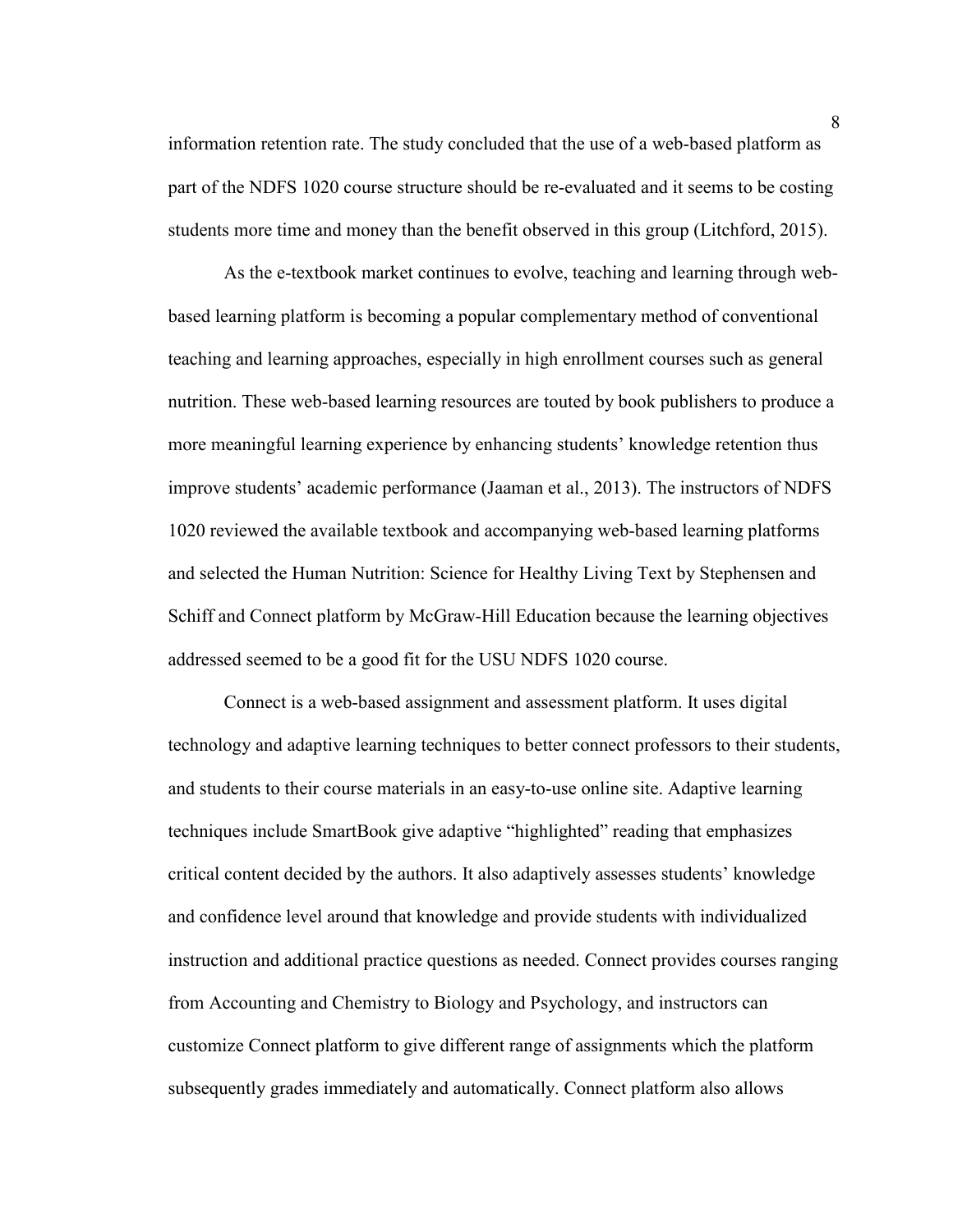instructors to upload recorded class lectures and presentations, highlight important sections of, and add notes to, the course e-book, as well as track student progress and concept comprehension (The McGraw Hill Companies, 2011).

In a report published by McGraw-Hill, the publisher of the Connect platform, student performance and satisfaction was reviewed in 18 case-studies of courses using the Connect platform. Data were aggregated from high enrollment general courses such as general chemistry, basic accounting, psychology, economics, biology, and marketing from diverse colleges and universities in the United States. The study reported four major areas of improvement. 1) Reduction in administrative time for instructors because of automated grading system provided by Connect 2) increase in effectiveness of lectures and engagement of students through Connect course materials that guides and prepare students before the class and be ready to be engaged in more meaningful and high level of learning 3) rise in student confidence and retention rates through adaptive learning techniques and access to recorded class lectures through Tegrity and 4) improvement in 3 to 5 points increase in test scores and overall grades (See Figure 2) (The McGraw Hill Companies, 2011).

In this study, we hope to see information retention rate of students through switching web-based platform to Connect. We will assess a significant change in information retention rate in students through utilizing adaptive learning techniques provided by Connect along with grades, attendance rate, and student retention rate.

#### **Literature Review**

Increasing student engagement through improving communication between students and instructor and among students through switching web-based platform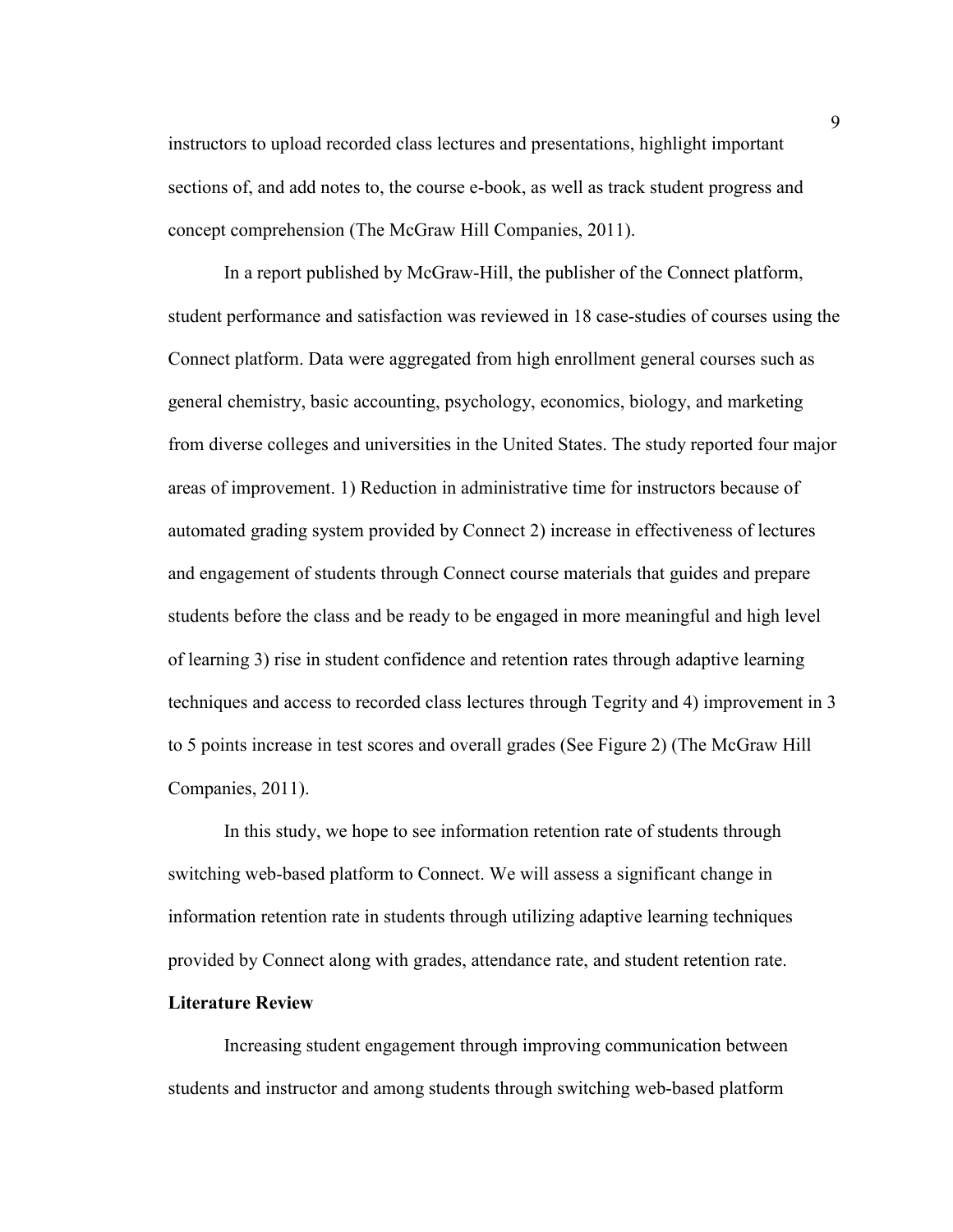

**Figure 2: Average variations of "Without Connect" vs. "With Connect".** Grades: based on 30 control/test groups, from 9 institutions of higher education, Pass Rates: based on 8 control/test groups from 5 institutions of higher education; Retention Rates: based on 6 control/test groups from 4 institutions of higher education; Attendance Rates: based on 2 control/test groups from 2 institutions of higher education (The McGraw Hill Companies, 2011).

and utilizing effective technology and a TA can be measured by various academic outcomes. Increased student pass rate, information retention rate, student satisfaction score for the class and stronger GPAs are used as indications of increased engagement in previous studies assessing the level of engagement of University students. (Banna et al., 2015, Carini et al., 2006; NSSE, 2014; Ward and Walker, 2008; Yadav et al., 2011). Overcoming the barriers, such as improving lack of interactions between students and instructors and among students, to increase various outcome listed above will result in creating better learning environments for students and will positively influence the learning behaviors of students (Bandura, 1986). Available evidence from peer-reviewed studies to identify a valid tool to measure student engagement and performance and to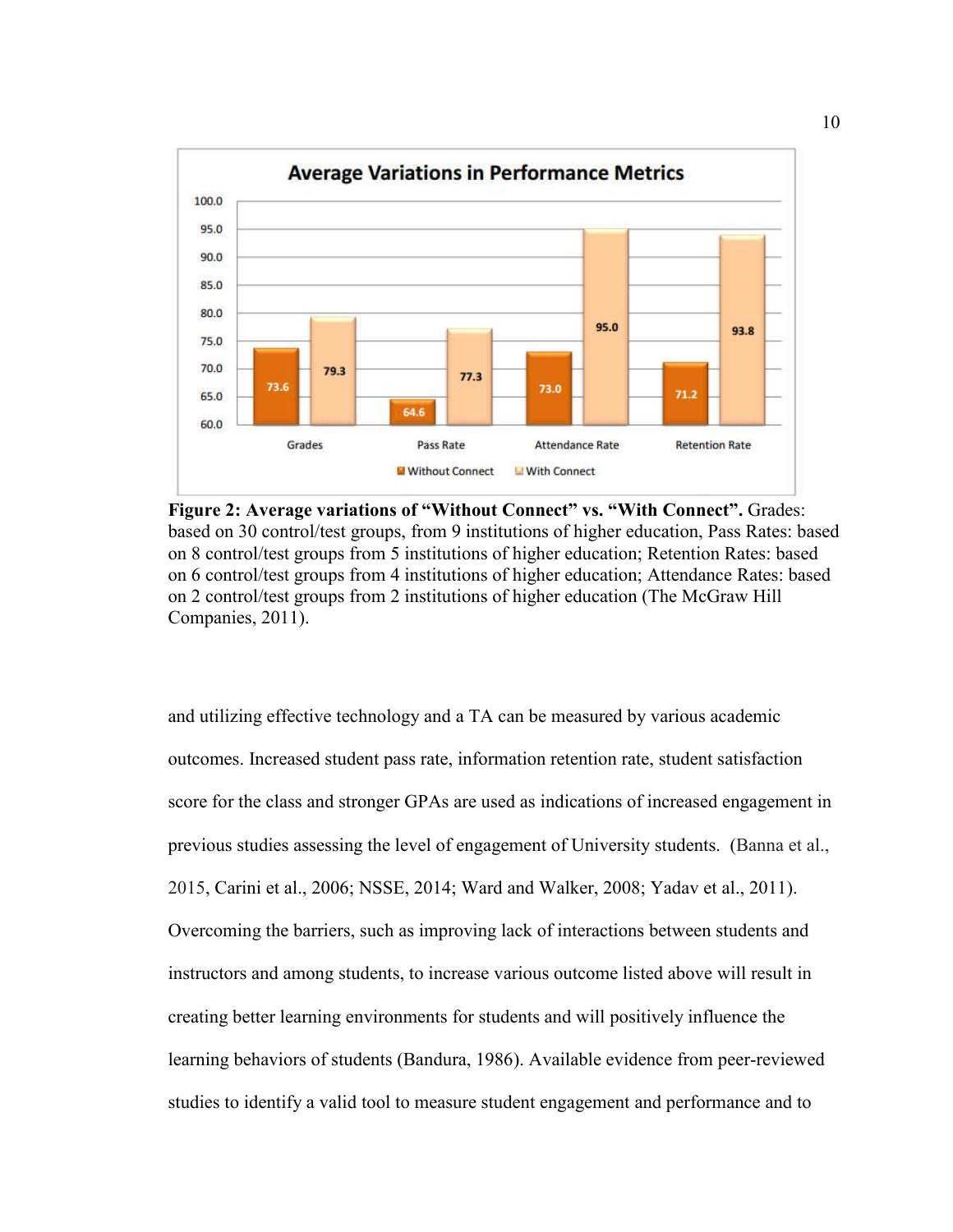assess barriers and solutions to achieve high levels of student engagement, performance, and satisfaction in college courses with an online learning component were reviewed. Information from the previous work in this area will inform the design of this study and decisions regarding the future design of the NDFS 1020 course.

#### Tools to assess student engagement

Course Engagement Questionnaire (SCEQ) was designed to measure student engagement, especially for lower division courses. To generate items, the study used inductive method by asking undergraduates and faculty at University of Colorado at Denver to describe what engaged students do, feel, and think. A preliminary questionnaire with 27 items was developed and it was asked to total 266 undergraduates (90 men, 175 women), ages ranged from 18 to 56 years in three disciplines, psychology, political science, and mathematics. Participants then completed few more questions such as "How engaged are you in this class?" and "How engaged are you in this class, compared to the other courses you're taking this semester?" Participants were classified according to their answers. From the result, final 24 items were selected and determined into four dimensions of engagement (skills, emotional, participation/interaction, and performance). All four of the SCEQ factors were associated with at least one other measure; the different patterns among the variables supported the distinctiveness of the student engagement factors. (See Appendix 1) For example, performance engagement was associated mainly with traditional or extrinsic outcomes of achievement, such as assignment grades and midterm examinations. In comparison, emotional engagement was associated with intrinsic outcomes of learning, such as being engaged in the class and holding an incremental theory about learning (Handelsman et al., 2005).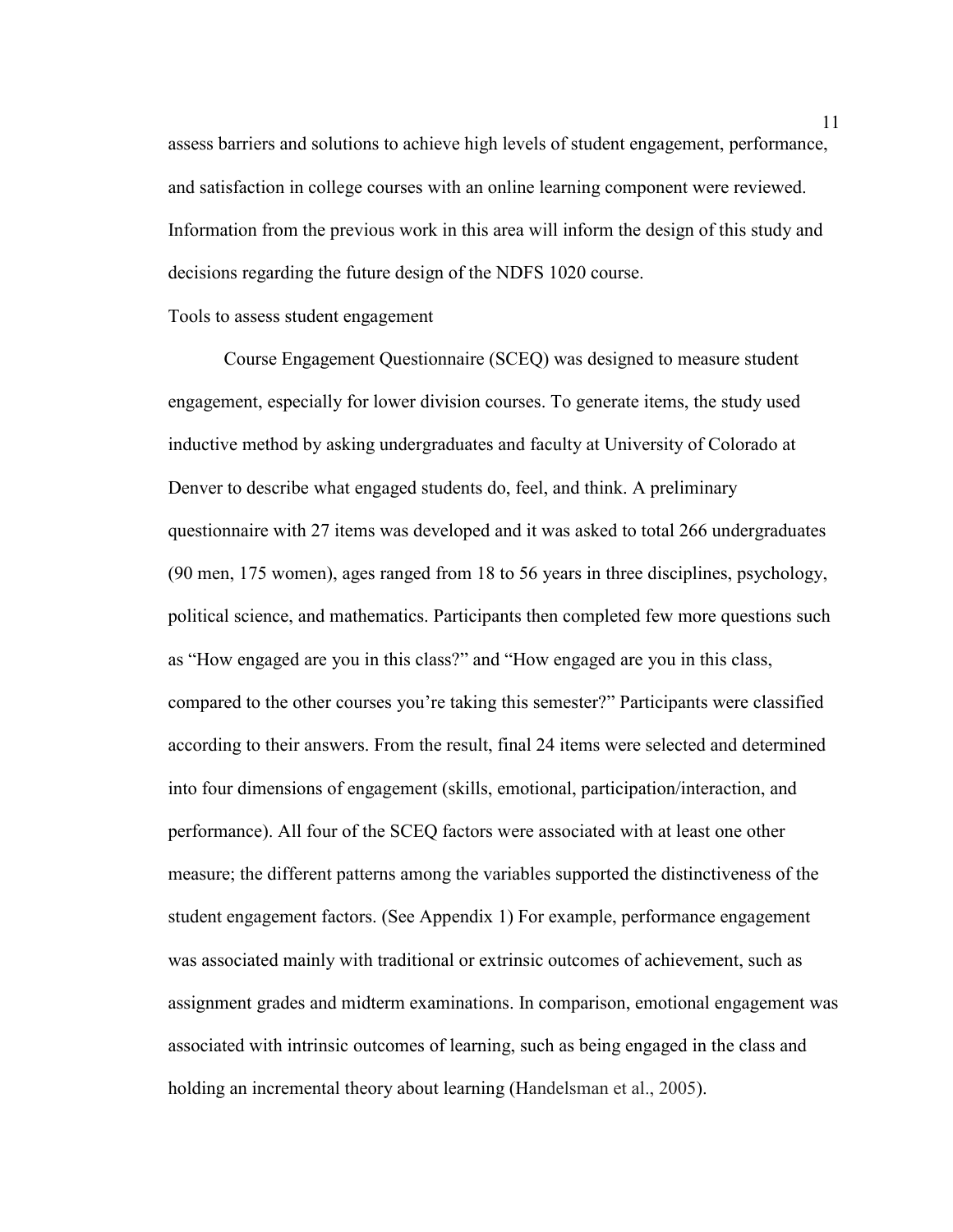Researchers then tested validity of the SCEQ on a different group of participants. Participants were 40 undergraduates (30 women, 10 men), ages ranged from 18 to 45 years, who were enrolled in a basic liberal arts mathematics class and who majored in a wide variety of subjects. Class grade, a commonly accepted proxy measure, for each participant were obtained and compared with the result of the questionnaire. As a result, the study found that the performance engagement was a significant predictor of homework assignment grades. Performance, participation/interaction and skills engagements were significant predictors of midterm grades. Participation/interaction engagement was a significant predictor of final exam grade. Thus, the study obtained evidence of convergent and discriminant validity of the SCEQ (Handelsman et al., 2005).

Also, the study obtained evidence for the reliability of the measure from empirical evidence; all the factors had reliabilities above the recommended level and showed the usefulness of the SCEQ. The study reported that the questionnaire gives an easily administered but comprehensive snapshot of students' engagement. It provides more information than simply asking students how they feel (skewed toward emotional engagement), watching their performance in class (skewed toward skills and participation/ interaction engagement), or making inferences according to their grades (skewed toward performance engagement) (Handelsman et al., 2005).

The National Survey of Student Engagement (NSSE) is a survey made by NSSE institute to measure the level of student participation at universities and colleges in Canada and United States yearly. The NSSE assesses "whether an institution's programs and practices are having the desired effect on students' activities, experiences, and outcomes" It organized engagement indicators into four engagement themes, which are: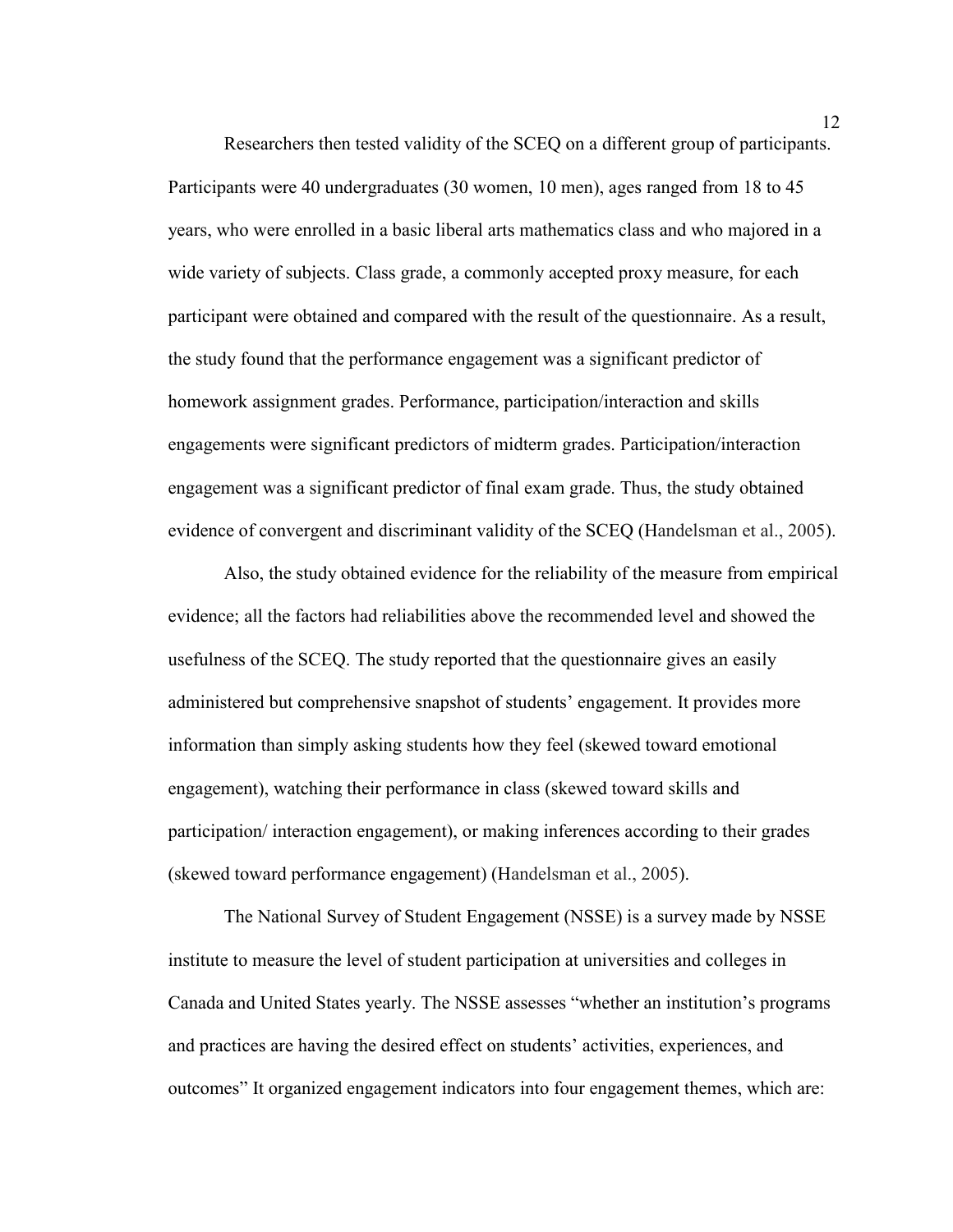level of academic challenge, active and collaborative learning with peers, experiences with faculty through student faculty interaction, and supportive campus environment (NSSE, 2014). However, the NSSE focuses on active learning and other educational experiences at the "macro level" and assesses students' overall perceptions rather than focusing on individual university courses. (Handelsman et al., 2005) Factors That Influence Student Dropout Rate

One study looked at empirical research findings from 1999 to 2009 to review the factors that influence students' decision to drop out of a course. After identifying the factors, the study classified the factors into three main categories: (1) Student factors 55%, (2) course/program factors 20%, and (3) environmental factors 24%. Student factors such as lack of academic background and relevant experiences skills were recommended to implement strategies such as providing high quality and responsiveness of academic advising and ensuring that students are comfortable with technology and have good writing skills. Course/Program factors they identified related to course drop included poor course design and institutional support. The strategies for these factors included providing content, which is relevant to students' experiences and interests and utilizing tutors to support and identify at-risk students and provide them with appropriate guidance. Environment factors that affect dropout of a course were work commitment and poor supportive environment. As shown in Bandura's Social Cognitive Theory, the environmental factors are closely related to behavior of the students. Providing supportive environment for learners can lower the student dropout rates. There were no strategies the study found in the review for the work commitment but identifying students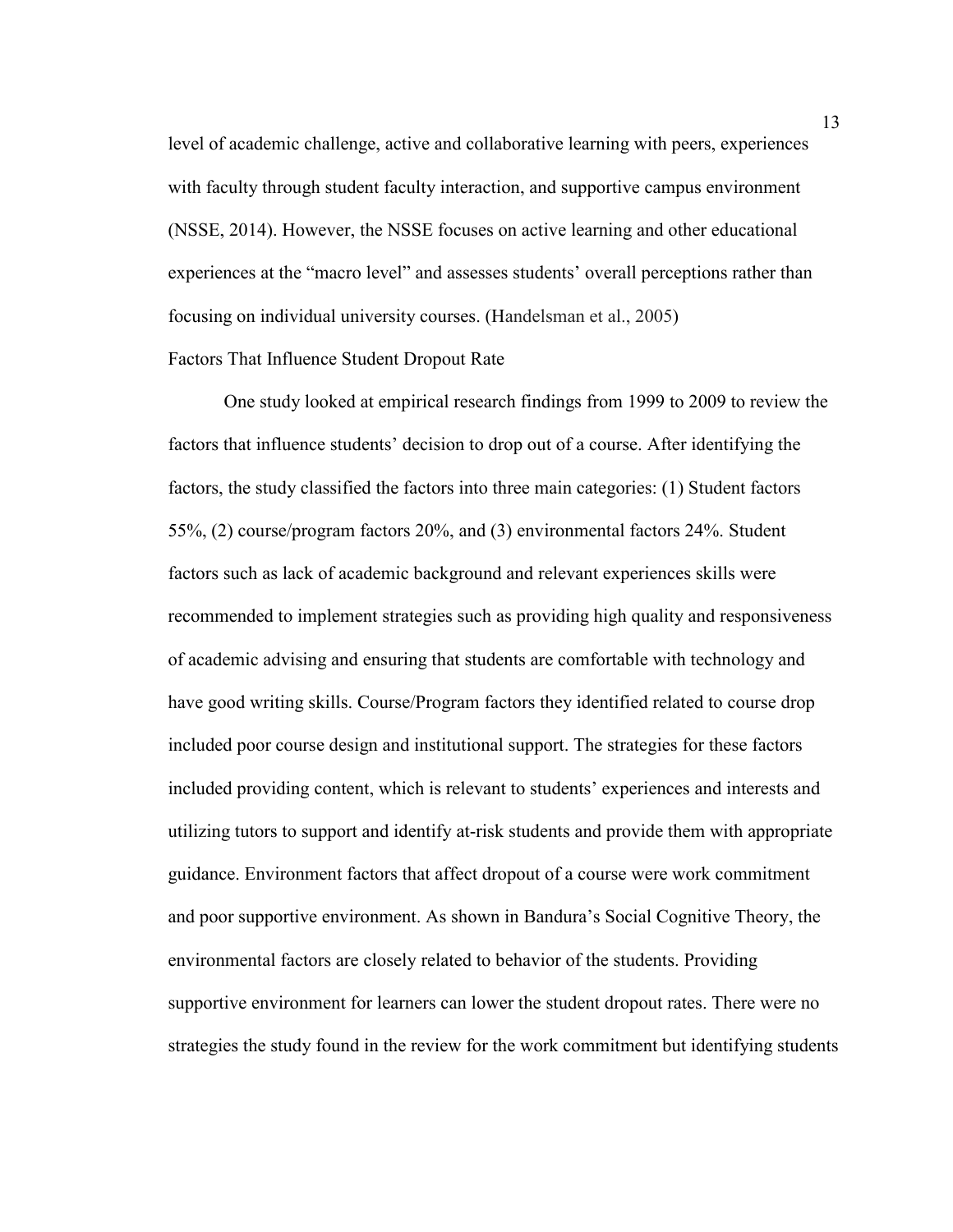as early as possible that might be more at-risk for excessive personal demands was mentioned (Banna et al., 2015).

False expectations of students' role in online and blended course also cause less engaged students and a high dropout rate. Students often do not realize that online and blended courses still require as much as a time commitment as the traditional classes. Students also often think that the online and blended courses will be easier than the traditional classes (Clay et al., 2009).

A case study to improve the communication and to increase the interactions between the instructor and the students in blended learning for Science, Technology, engineering and Mathematics (STEM). Live streaming of a lecture with online chat was used in different courses including Information Technology and Work-Integrated Learning at a university. Student surveys about their experiences in the live lectures and the weekly journals kept by teaching staffs were evaluated at the end of the semester. The result indicated that utilizing effective computer technology such as virtual chatting during the synchronized lecture, not only to on-campus students but also to off-campus students, gave the opportunity to take part in real-time and it allowed collaboration among both off-campus and on-campus students. However, implementing virtual chatting during the lecture requires a teaching staff to be diligent, flexible, spontaneous, cooperative, and inclusive at all times and will put a lot burden on the instructor (Hains-Wesson et al., 2015). When implementing this strategy, having a moderator, such as a TA, addition to the instructor will help to alleviate the burden of an instructor.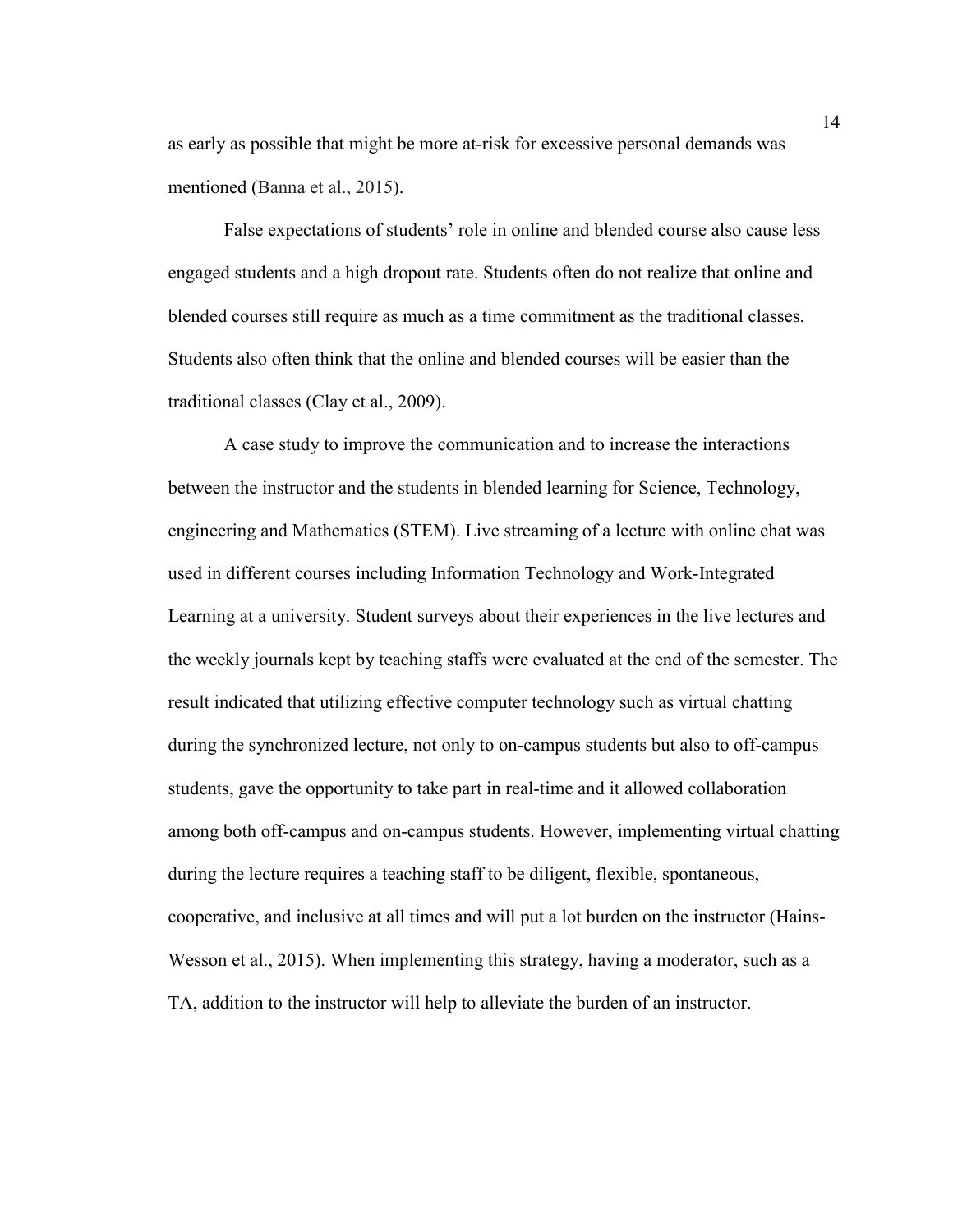Published Web-Based Learning Platforms – Strengths and Weaknesses

There is growing number of web-based learning platforms available both for free and for sale as the demand for online and blended learning increase. While web-based learning platforms serve as a medium that allows greater flexibility of learning for students and various ways to deliver the contents for instructors, little is known of strengths and weaknesses of different platforms and under what setting they should be used.

There is a study reported that different web-based platforms can affect test performance of students. In the study, students completing an online quiz in one platform performed significantly better than another when the educational content in two platforms was identical. The study concluded that difference in the details of the user interfaces between two platforms affected the quiz scores (Tselios et al., 2001). Another study implemented a web-based platform to be used for blended language learning for adults. However, because of variety of technological difficulties, there was an outspoken negative evaluation towards the usability of the electronic platform (Hurkmans and Goos, 2013). A meta-analysis and review from U.S Department of education, after looked at different studies that used at web-based platforms, concluded that even though the alternative platforms can be used as primary delivery channels or as supplements to Webbased instruction, "overall, the controlled studies are too few to support even tentative conclusions concerning the learning effects of using alternative or multiple delivery platforms for online learning." (Means et al., 2009).

Student engagement is generally considered to be a better predicator of student's academic development. Engaged students has been found to be linked positively to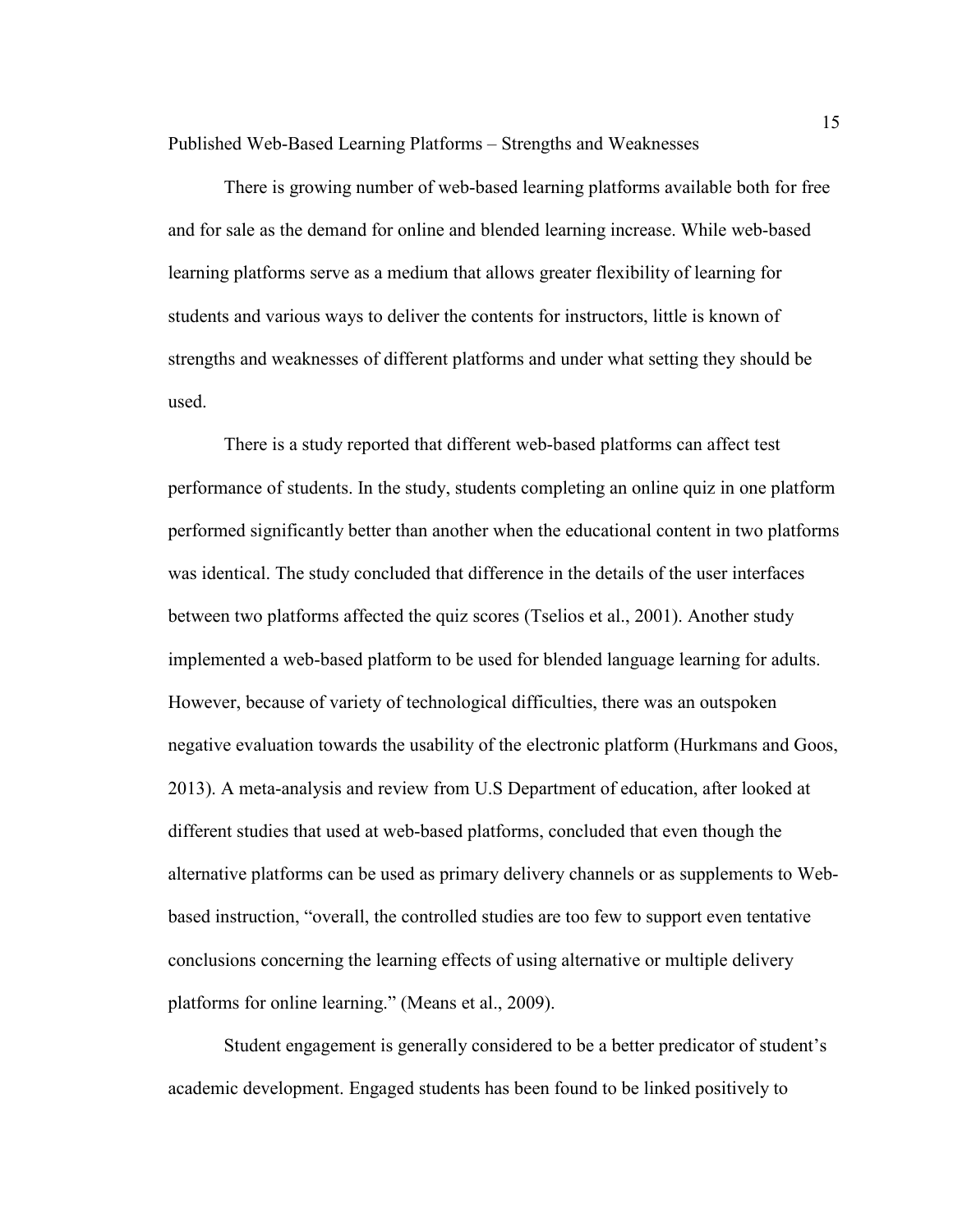desirable learning outcomes such as critical thing and higher grades. Also, an institution that can engage its students is generally considered as a higher-level experience provider for its learners (Carini et al., 2006). The rationale behind this concept is self-explanatory. The more students practice or study, the most they tend to learn and the more feedback students get from their practice, the more adept they should become (Kuh, 2003). The Link between Engagement and Information Retention and Student Learning

A study looked at the influence of study methods and long-term recall among 56 students from an anatomy class. There were many different study methods but the five most common study methods were detected. There were reading note/text book, memorization, recopying notes, groups study, and lab study. The study found that no single study method was related with academic success or long-term recall. However, students using a multitude of study methods of both passive (memorization, reading, recopying notes) and active study (group study, lab use) methods succeeded in the class and recalled more information when measured 1 year later. It was concluded that when students applied what they had learned in different contexts until it was understood and personally meaningful, the students had significantly better grade and recall (Ward and Walker, 2008). Another study assessed whether different formats (video, video + text, and text only) of delivering information influenced students' engagement and recall of cases of people diagnosed with HIV/AIDS. The study was done among 30 undergraduate students. Six weeks later, an interview was performed and students were asked to describe the individuals, their families, how the individuals were contracted HIV, and who were receiving medication. The resulted showed that video and text had similar cognitive effects as indicated by similar amount of recall of information but different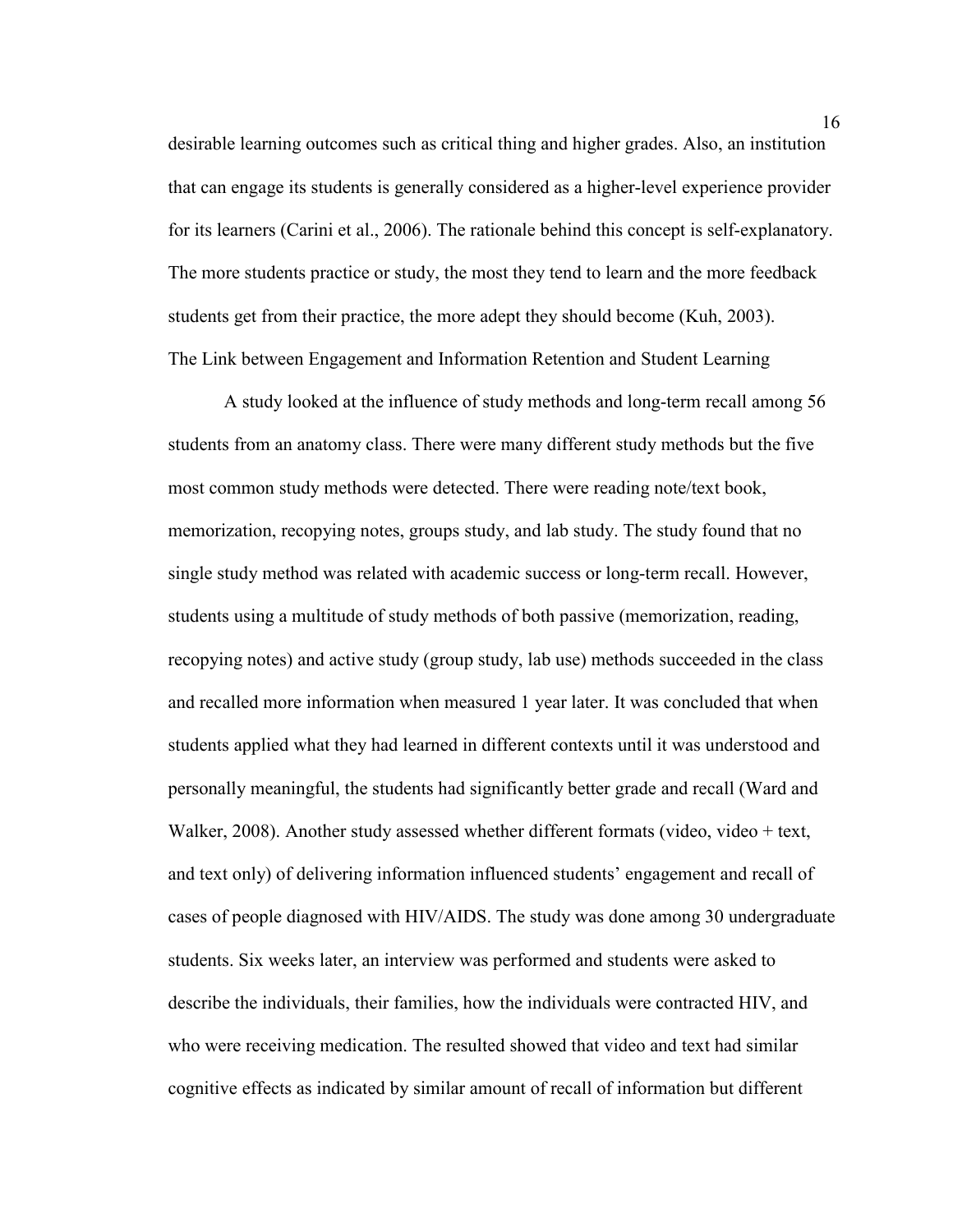stories significantly influence students' evaluation, judgment, and recall. The study concluded that contents that are affective and emotional will have a better impact on learners' engagement and will lead to better recall (Yadav et al., 2011). These results suggest that by integrating multiple methods of teaching and making the contents in the teaching realistic, affective, and emotional can improve both students' engagement and recall of complex topics. A study used The National Survey of Student Engagement (NSSE) and RAND test to 1352 students at 14 four-year colleges and universities in 2002 (Carini et al., 2006). The four class levels were almost evenly represented (28, 25, 23, and 23% first year students through seniors respectively), 98% of participants were enrolled full time, about 57% were women, and about 73% classified themselves as exclusively White. The result was compared with their college-reported GPAs (Carini et al., 2006). RAND consist of a series of cognitive critical thinking problems including two essays prompts from the GRE. The study emphasized the importance of a constellation of institutional processes that may ''add value'' to student learning to increase student engagement. NSSE survey asked questions in scale such as frequency of student interactions with faculty, degree of participation in educationally fruitful activities to measure the enriching educational experiences, and degree to which the institution is perceived to be supportive to measure supportive campus climate. By comparing the survey and RAND and GPA, the study found that better RAND scores were reported by the institutions that were somewhat more effective at converting student-faculty interaction, enriching educational experiences, and supportive campus environment. Also the study found statistically significant positive relations between student engagement and GPA. However, the study concluded that the links between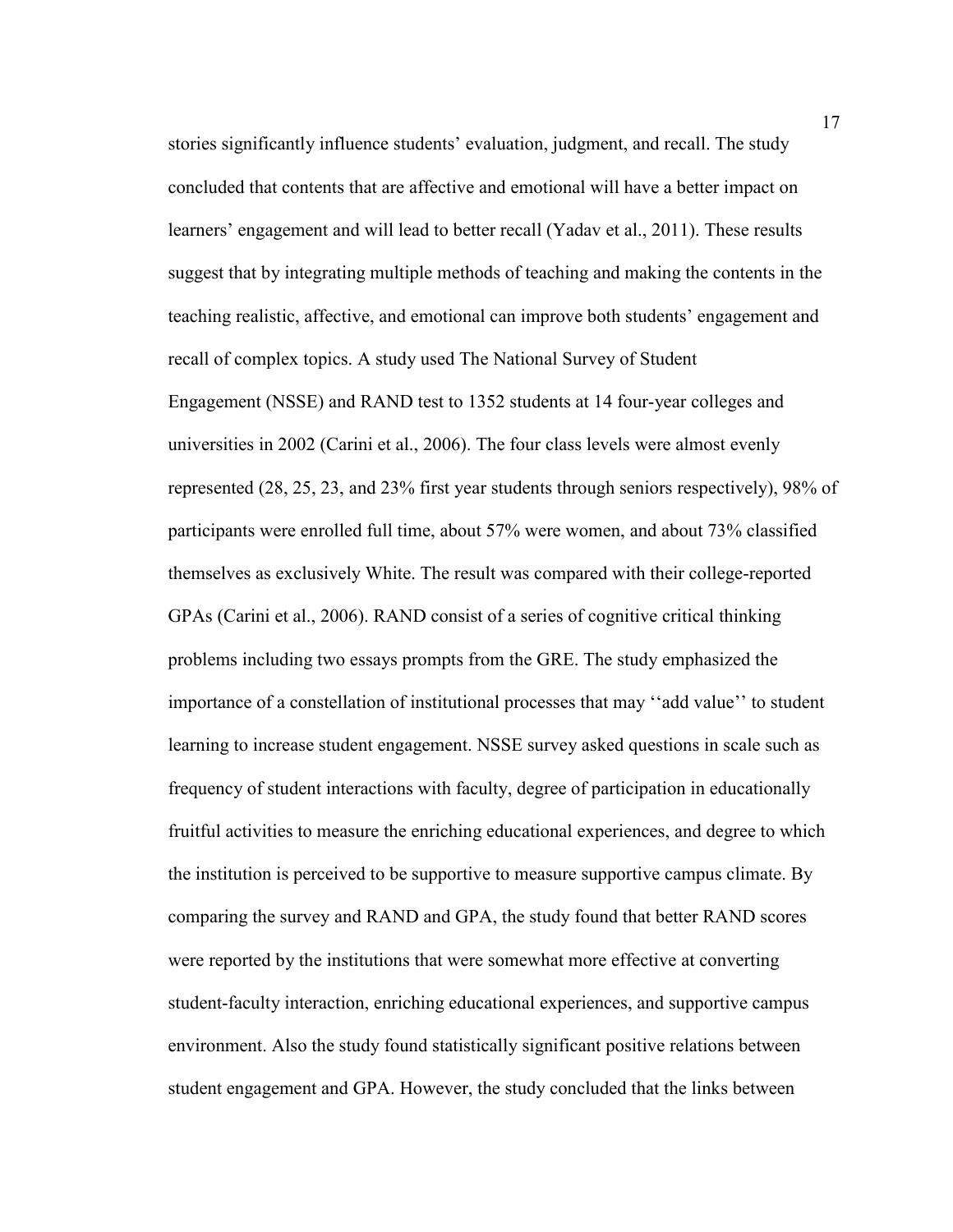student engagement and retention rate, student learning, and student satisfaction level are positively correlated but more researches are needed to investigate better tools for student engagement in the blended/online learning environment (Carini et al., 2006).

Another study looked at if a web-based learning platform can be used as a tool to integrate multiple methods of teaching in in high enrollment courses such as basic accounting and finance classes. There were total 287 students who participated in the study. After, a web-based learning platform, Connect by McGraw-Hill was implemented, the findings found the improvement of students' grades, specifically among the low performance students. When the grade distributions were compared between the before and the after the implementation of Connect, there were the same number of students who received grade A. However, 40% of the students received grade C+ to C-, 9% of the students received D+ to D-, and 0% of the students failed the course with Connect when only 29% of the students received grade  $C+$  to  $C-$  and 11% of the students received  $D+$  to D- and 6% of the students failed the course without Connect. The study suggested that having tools such as web-based learning which are flexible enough to fit into students' schedules definitely aid them to reinforce the knowledge receive during lectures thus improved course performance (Jaaman et al., 2013).

The Link between Engagement and Student Learning and Student Satisfaction

One study was done to answer whether students with a higher level of involvement (defined as a greater number of activities or spending more hours on one or more tasks) earn a higher cumulative GPA and/or perceive greater satisfaction with their overall educational experience. Using College Student Experiences Questionnaire from Indiana University Center for Postsecondary Research and NSSE, the study surveyed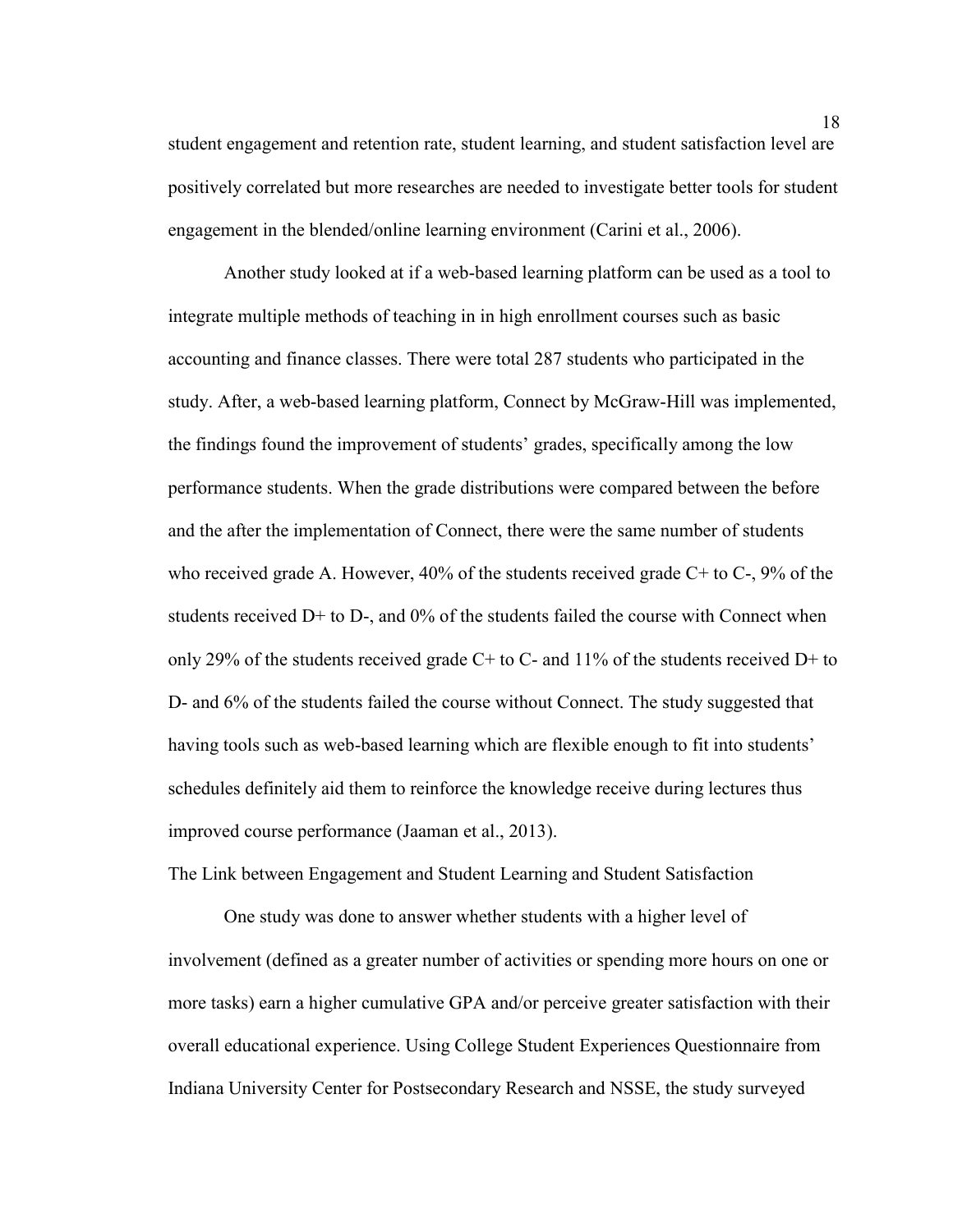over 21,000 students in 2009. Findings indicated that engaged students such as students who are spending more time on studying and having meaning conversation with faculty, staff, and peers, reported significantly higher satisfaction with their overall education experience. Also, students who perceived institutional emphasis on nonacademic support and interaction (participation in community service) were 2 to 3 times more likely to rate their overall satisfaction more positively. The study also found that seniors and full-time students spent more time on or completed a larger number of some academic tasks and reported greater satisfaction and academic success. Overall, the result indicated that higher levels of engagement such as building meaningful relationship with faculty and peers, working with classmates during and outside of the class, dedicating certain hours per week to prepare for class, and community service or volunteer work contribute not only to a higher cumulative GPA but also to perceived satisfaction with one's entire academic experience (Webber et al., 2013). As the study indicated, engaged students tend to spend more time preparing for the class and work actively with peers and participate in class activities. As a result, having more engaged students in the class will lead to students with higher GPAs and higher satisfaction level which are more likely to lead to higher class completion rate.

### Conclusion

Studies above show that average levels of student engagement vary from one institution to the next and certain institutions more effectively convert student engagement into higher student performance (Carini et al., 2006; NSSE, 2014). Also, there are links between student engagement and information retention, learning and student satisfaction. The purpose of this study is to add value to student learning by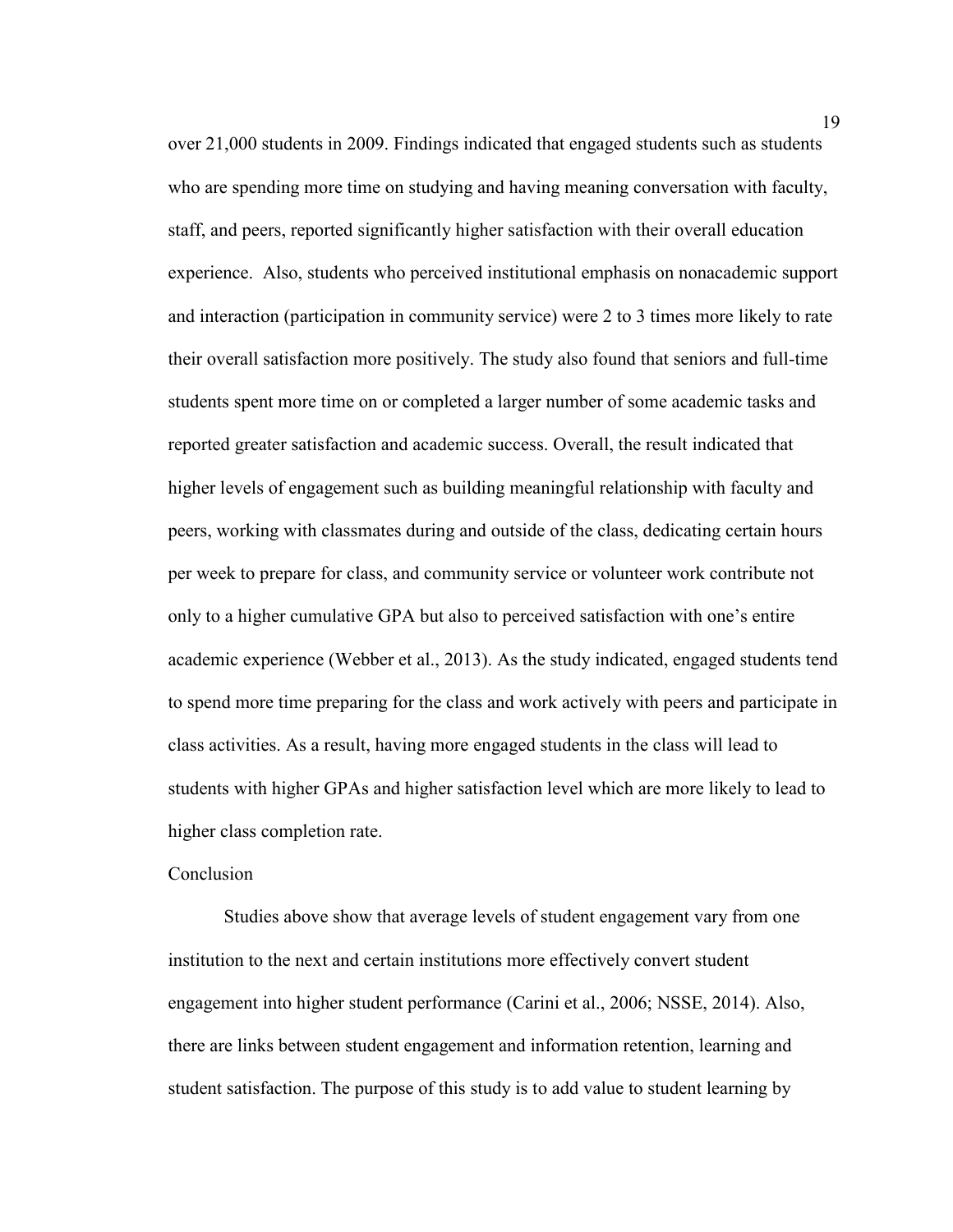utilizing high impact tools to improve blended/online class environment to support positive change in students' behavior in learning and have positive outcomes such higher retention rate and higher performance score. The results will be compared with previous studies done in NDFS 1020 classes in Utah State University to confirm the improvement in student engagement and information retention rate, student learning and satisfaction.

#### **Specific Aims and Hypothesis**

Aim 1

To ascertain whether the use of a new online platform Connect will improve students' information retention rate, learning outcome and overall class satisfaction compared to the old online platform Mastering (Spring 2014) in an online/blended learning environment. Students' information retention rate will be measured with the same set of questions given in forms of pre-test (beginning of the semester), incorporated in final, and post-test (4 months after the semester ends). Students' learning outcome will be measured with quizzes, test scores, and final grades. The data for the overall class satisfaction will be collected through a student survey at the middle and at the end of the semester. It is predicted that the new method, Connect will result in higher students' information retention, performance and satisfaction than Mastering.

Aim 2

To determine whether purposeful novel strategies utilizing a graduate teaching assistant to increase student engagement in the blended and online sections of NDFS 1020 will improve students' retention, learning, and satisfaction. Apart from the traditional roles of the TAs, grading assignments and coursework, other strategies have been added. Strategies to increase student engagement include the use of technology such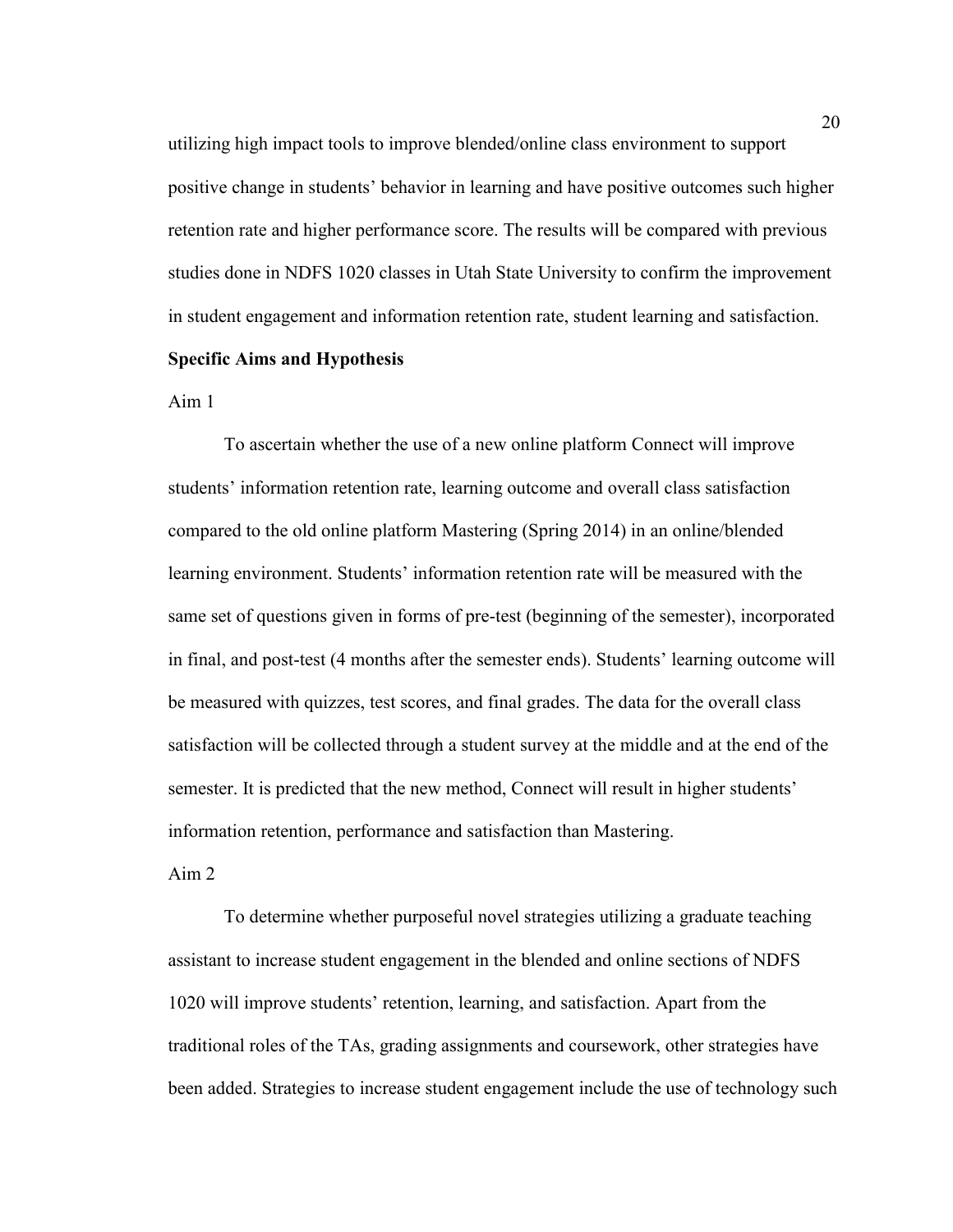as virtual chatting and web conference by a TA and various roles of a TA as a grader, a communicator, and a reviewer of students' performance to see if these implementations will effectively increase the students' academic engagement in an online/blended learning environment. We will hold weekly virtual TA sessions, debrief with an instructor, leaving thought provoking online comments when grading assignments if necessary, and conveying clear expectation of students in an online/blended learning environment. Surveys will be given to students at midterm and at the end of the semester to measure the engagement of students and class satisfaction. It is predicted that effective use of technology and a TA will allow more interactions between students and an instructor also among peers throughout the semester in the treatment group and it will increase the students' satisfaction, academic engagement and final grades compared to the control group.

#### Null Hypothesis

There will be no significant difference between control group and treatment group in satisfaction score and the final grade.

#### Study Rational and Significance

Even though blended learning exhibits a number of advantages over traditional lecture-based formats such as allowing instructional scaffolding through different online activities and allowing flexibility and student centered learning, blended learning models also pose some limitations. For example, blended learning models have been perceived as offering less interactions among students and between students and instructors compared to traditional learning environment. Also, there are too few studies that investigated various web-based platforms to draw a conclusion which kind of platform is to be use to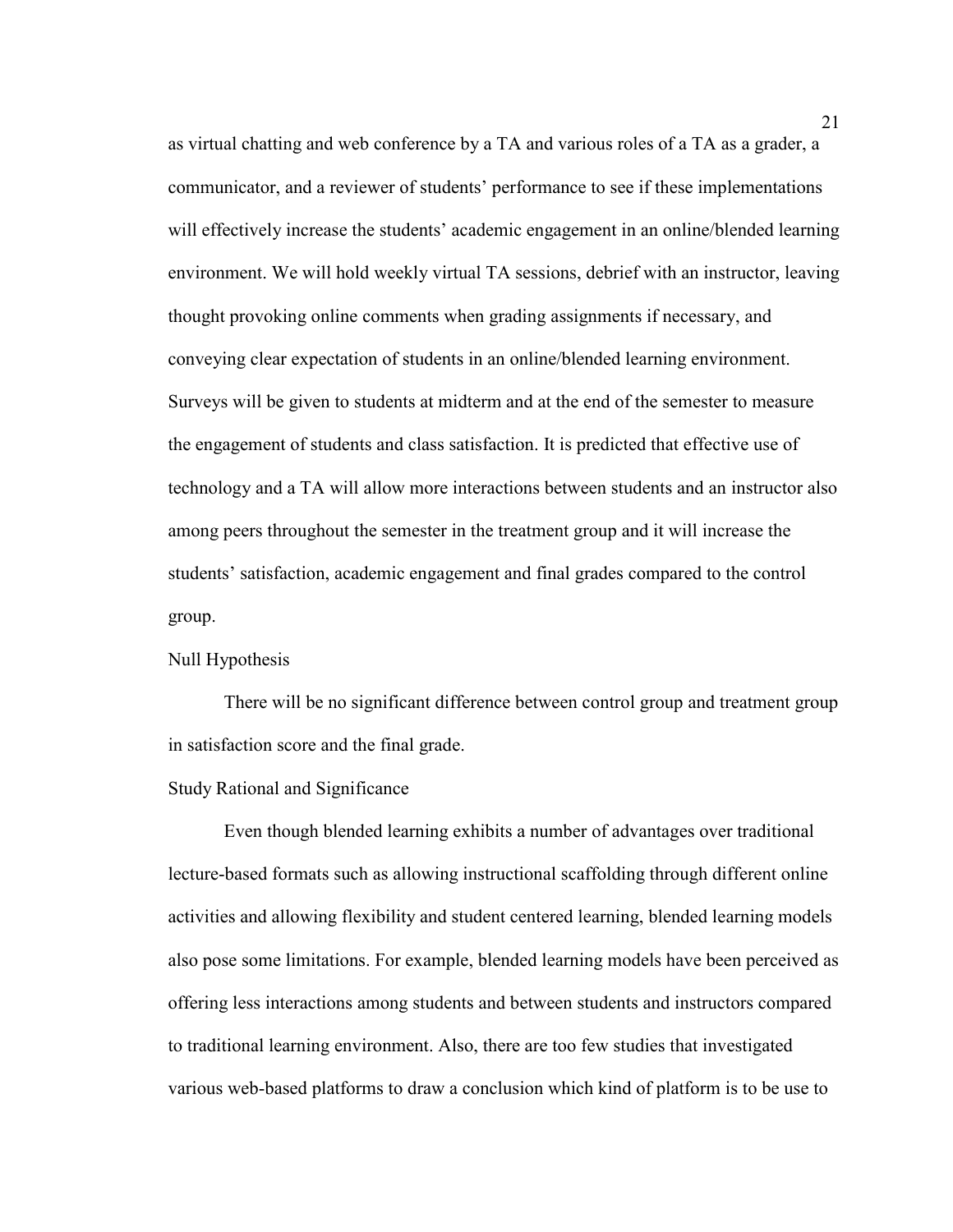effectively increase the students' retention, learning, and satisfaction level (Means et al., 2009).

This study will incorporate existing tools such as using an alternative web-based platform, web conference, and utilization a TA, to enhance the blended learning. Through the information learned in the process of executing and completing the study, this research will be used to inform and improve the future design of NDSF 1020 course and other similar courses that are provided in universities.

#### **Literature Cited**

- Artino, A.R. and K.D. Jones. 2012. Exploring the complex relations between achievement emotions and self-regulated learning behaviors in online learning. Internet and Higher Education 15(3): 170-175.
- Bandura A. 1986. Social foundations of thought and action: A social cognitive theory. 1<sup>st</sup> ed. Upper Saddle River, NJ: Pearson Prentice-Hall.
- Bangert, A.W. 2004. The seven principles of good practice: A framework for evaluating online teaching. Internet and Higher Education 7(3): 217-232.
- Banna, J., M.F.G. Lin, M. Stewart and M.K. Fialkowski. 2015. Interaction matters: Strategies to promote engaged learning in an online introductory nutrition course. Jour. of Online Learning and Teaching 11(2).
- Bullmaster-Day M. 2011. Online and blended learning: What the research says. White paper. New York, NY: Kaplan K12 Learning Services.
- Carini, R.M., G.D. Kuh and S.P. Klein. 2006. Student engagement and student learning: Testing the Linkages. Research in Higher Education 47(1): 1-32.
- Carr, M. 2014. The Online University Classroom: One Perspective for Effective Student Engagement and Teaching in an Online Environment. Jour. of Effective Teaching 14(1): 99-110.
- Cho, M.H and S. Summers. 2012. Factor validity of the motivated strategies for learning questionnaire in asynchronous online learning environments. Jour. of Interactive Learning Research 23: 5-28.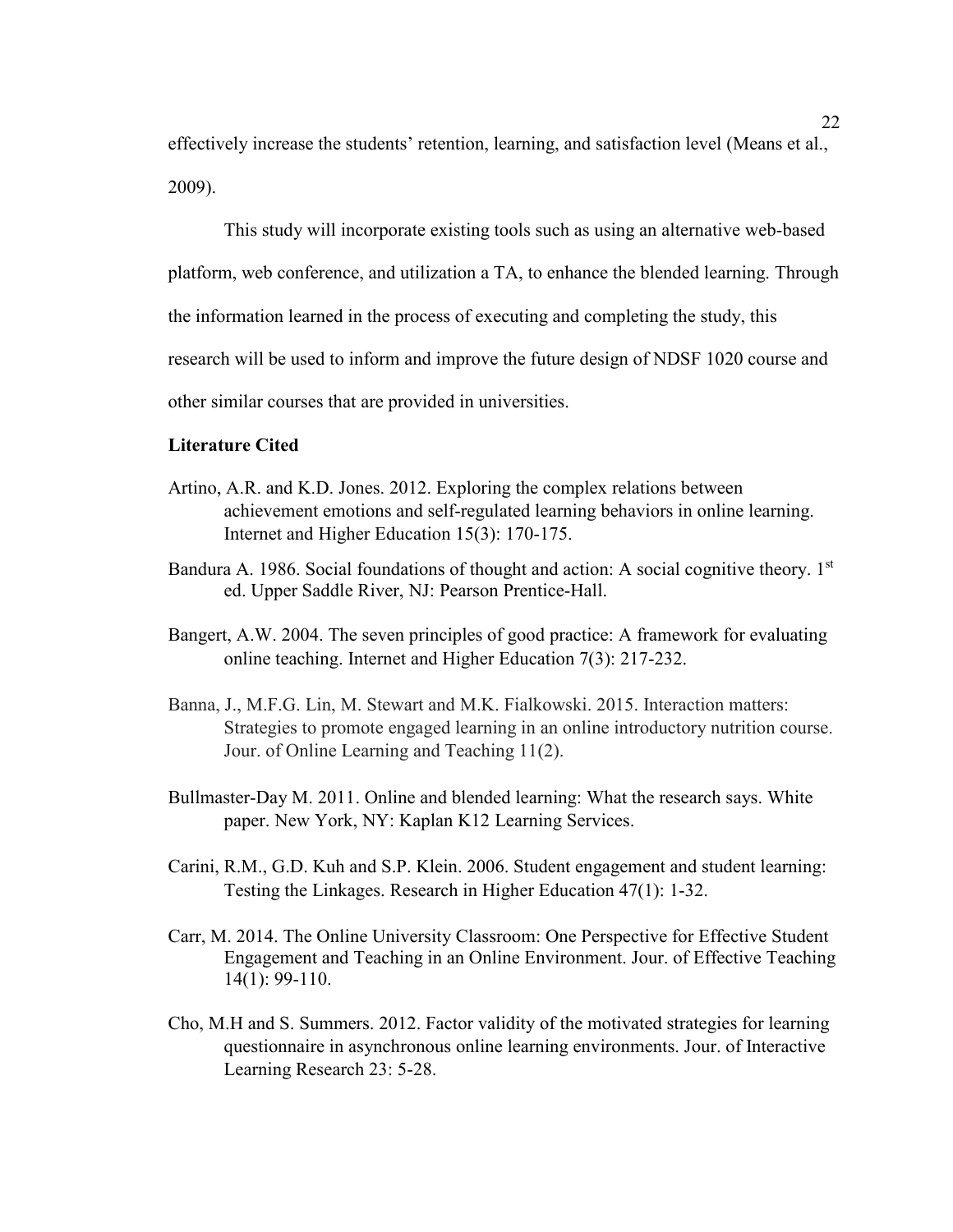- Clay, M. N., S. Rowland and A. Packard. 2009. Improving undergraduate online retention through gated advisement and redundant communication. Jour. of College Student Retention: Research, Theory and Practice 10(1): 93-102.
- Conceição, S.C.O. 2007. Understanding the environment for online teaching. New directions for adult and continuing education 2007: 5-11. Doi:10.1002/ace.242.
- Dixson, M. D. 2010. Creating effective student engagement in online courses: What do students find engaging?. Jour. of the Scholarship of Teaching and Learning 10(2): 1-13.
- Hains-Wesson R., S. McKenzie and S. Bangay. 2015. Anytime and anywhere: A case study for blended learning. (http://er.educause.edu/articles/2015/7/anytime-andanywhere-a-case-study-for-blended-learning) EDUCAUSE Review. (November 4, 2015).
- Handelsman, M.M., W.L. Briggs, N. Sullivan and A. Towler. 2005. A measure of college student course engagement. The Jour. of Educational Research 98(3): 184-192.
- Hurkmans, G. and L. Goos. 2013. The Use of Smartschool as an electronic platform for blended language learning. International Journal of Information and Education Technology 3(1): 110.
- Jaaman, S.H., R.R. Ahmad and A.S. Rambely. 2013. Web-based learning as a tool of knowledge continuity. International Education Studies 6(6): 80.
- Johnson, L., A. Becker, V. Estrada and A. Freeman. 2015. NMC Horizon Report: 2015 Higher Education Edition. Report from The New Media Consortium. Austin, Texas. http://cdn.nmc.org/media/2015-nmc-horizon-report-HE-EN.pdf
- Kuh, G.D. 2003. What we're learning about student engagement from NSSE. Change 35(2): 24-32.
- Lee, Y. and J. Choi. 2011. A review of online course dropout research: Implications for practice and future research. Educational Technology Research and Development 59(5): 593-618.
- Litchford, A. 2015. Implementation of online tutoring program to increase university student information retention. Master Thesis, Dept. of Nutrition, Dietetics and Food Science, Utah State Univ., 8700 Old Main Hill, Logan, UT.
- Maeroff G. I. 2003. A classroom of one: How online learning is changing our schools and colleges. Basingstoke, UK: Palgrave MacMillan.
- Means, B., Y. Toyama, R. Murphy, M. Bakia and K. Jones. 2009. Evaluation of evidence-based practices in online learning: A meta-analysis and review of online learning studies. US Department of Education.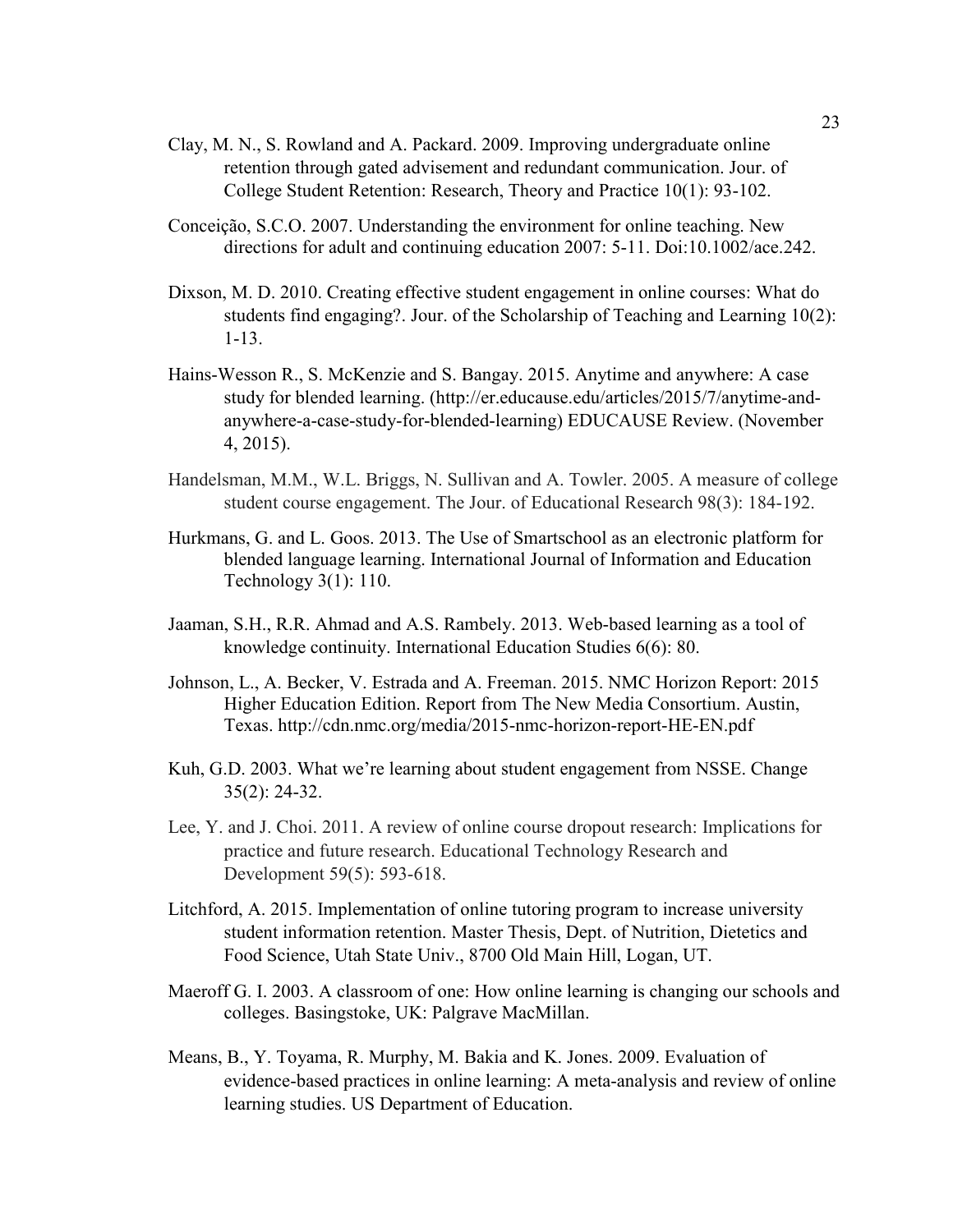- Moskal, P., C. Dziuban and J. Hartman. 2013. Blended learning: A dangerous idea?. Internet and Higher Education 18: 15-23.
- National Survey of Student Engagement. 2014. Bringing the institution into focus annual results. Report from National Survey of Student Engagement. Bloomington, IN. Indiana University Center for Postsecondary Research. http://nsse.indiana.edu/NSSE\_2014\_Results/pdf/NSSE\_2014\_Annual\_Results.pdf
- Snyder, T.D. and S.A. Dillow. 2016. Digest of education statistics, 2014 (NCES 2016- 006). Report from National Center for Education Statistics. Washington, DC. https://nces.ed.gov/pubs2016/2016006.pdf.
- Tselios, N.K., N.M. Avouris, A. Dimitracopoulou and S. Daskalaki. 2001. Evaluation of distance-learning environments: Impact of usability on student performance. International Journal of Educational Telecommunications 7(4): 355- 78.
- The McGraw Hill Companies. 2011. McGraw-Hill Connect® effectiveness study evaluating the all-digital course management platform's impact on professors' instructional efficacy and students' academic performance at 18 U.S. higher education institutions. Report from the McGraw Hill Companies. New York, NY http://create.mheducation.com/wordpress-mu/connectblog/files/2011/08/Connect-Effectiveness-Study-2011.pdf.
- Utah State University Center for Innovative Design & Instruction. n.d. Blended learning. https://cidi.usu.edu/. November 2, 2016.
- Ward, P.J. and J.J. Walker. 2008. The Influence of Study Methods and Knowledge Processing on Academic Success and Long-Term Recall of Anatomy Learning by First-Year Veterinary Students. Anatomy Science Education 1: 68-74.
- Wang, A.Y. and M.H. Newlin. 2002. Predictors of performance in the virtual classroom: Identifying and helping at-risk cyber-students. THE Jour. 29(10): 21.
- Webber K.L., R.B. Krylow and Q. Zhang. 2013. Does Involvement Really Matter? Indicators of College Student Success and Satisfaction. Jour. of College Student Development 54(6): 591-602.
- Willging P.A and S.D Johnson. 2009. Factors that influence students' decision to drop out of online courses. Institute of Education Sciences 13(3): 115-127.
- Yadav, A., M.M. Phillips, M.A. Lundeberg, M.J. Koehler, K. Hilden and K.H. Dirkin. 2011. If a picture is worth a thousand words is video worth a million? Differences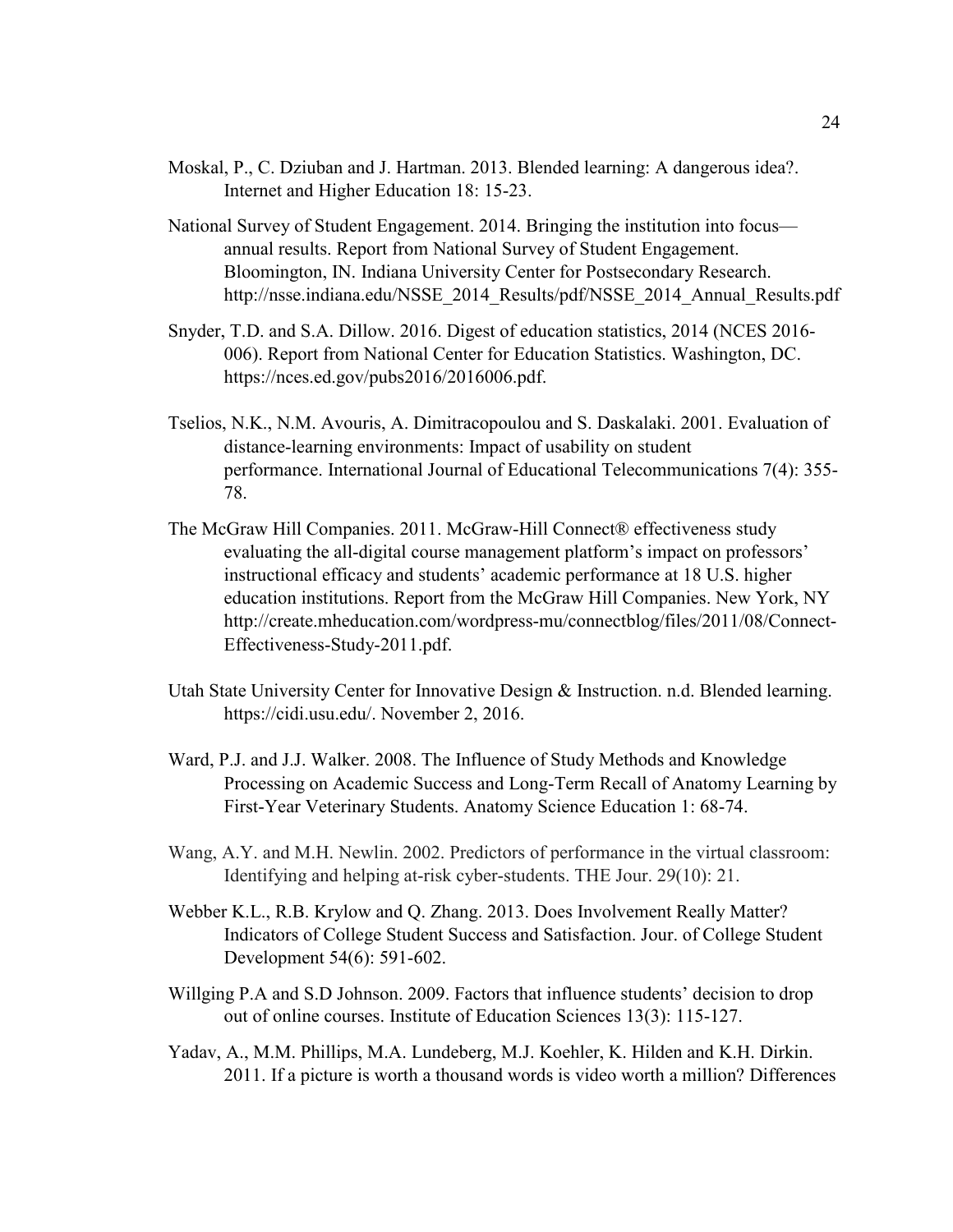in affective and cognitive processing of video and text cases. Jour. Comput High Education 23: 15-37.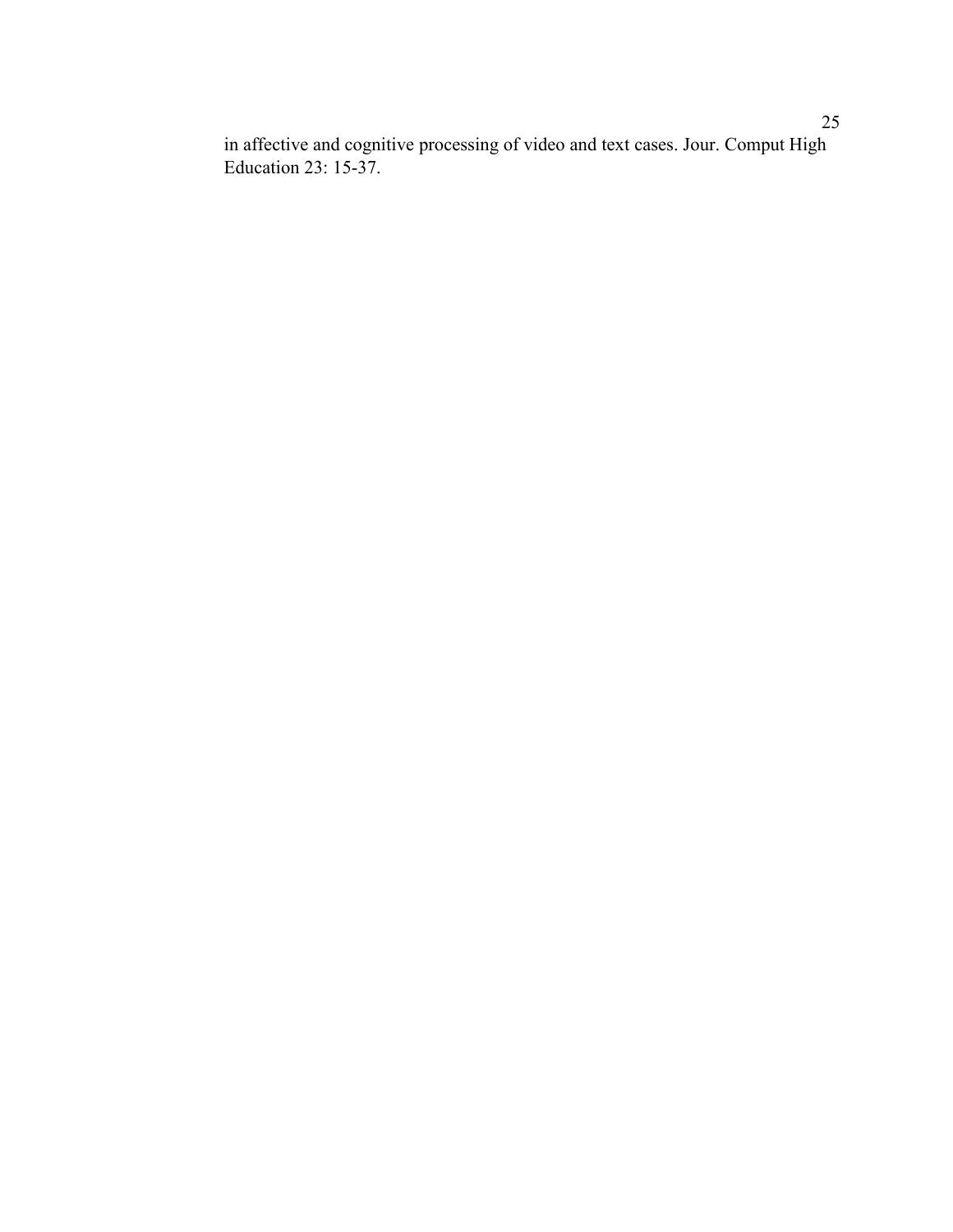#### CHAPTER II

# INCREASING STUDENT KNOWLEDGE RETENTION IN A GENERAL NUTRITION COURSE WITH A WEB-BASED LEARNING PLATFORM

# **Abstract**

Web-based learning platform is a popular tool for instructors who are conscious of providing the most efficient learning environment possible for Millennials. In Utah State University, general nutrition course has been using Mastering as a web-based learning platform in a form of blended learning since Fall 2013. However, from a previous study, Mastering did not create the effect expected by course administrators and researchers. The aim of this study was to ascertain whether the use of a new online platform Connect improved students' information retention rate, exam scores and overall class satisfaction compared to the old online platform Mastering (Spring 2014) in an online/blended learning environment. Different from the prediction, the knowledge retention test scores were significantly increased in both Mastering and Connect groups and the average improvement of the knowledge test score was significantly greater in Mastering group. However, when below average and above average pre-test score groups were compared, the influence of using Mastering or Connect was not statistically different between the groups on students' knowledge retention rate at 4 months after the semester was over. Both Mastering and Connect helped students who have lack of fundamental knowledge in general nutrition when entering the course. However, the scores from comprehensive final exam and the student satisfaction level were higher in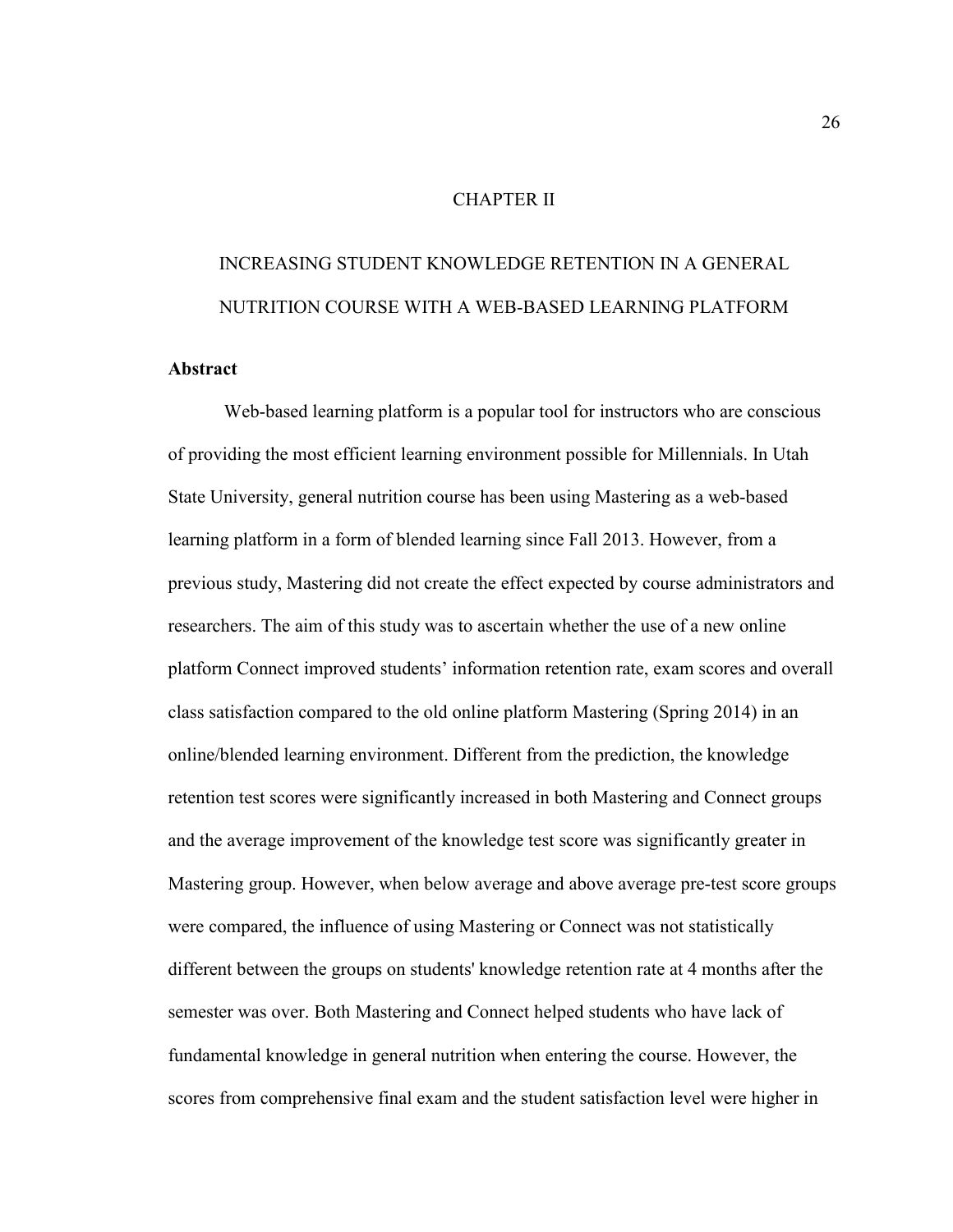Connect group. Thus, Connect has potential to increase the success rate of entry level students with greater class satisfaction in the general nutrition course than Mastering. **Introduction** 

There are rising enrollments of Millennials in universities, people born between 1980 and 2000. (Snyder and Dillow, 2016). Most aspects of primary and secondary education of this generation has been using technology as a learning tool. Because Millennials are accustomed to technology in learning, they also expect to use technology in higher education and the need of implementing more technology and prudent teaching pedagogy has risen. (Means et al., 2009). Instructors who are conscious of providing the most efficient learning environment possible for students are seeking for alternative teaching strategies to address the expectations and challenges of teaching to Millennials.

Limitations in the passive nature of traditional lecture-based methods of teaching has been discussed (Jennings, 2012; Teater, 2011). Various innovative educational theories and instructional methods have been developed in an attempt to increase the effectiveness of information transfer from instructor to student (Teater, 2011). When access to technology is increased in classrooms, it is thought to increase student's engagement by encouraging students to take initiative and responsibility for learning. As a result of using technology in the classroom, students were more motivated to learn, apply their knowledge to practical problems, and take ownership of their learning. Teachers also reported that, by using technology, students are developing important skills including creativity, collaboration and skills in problem-solving and critical thinking. Furthermore, by using technology, the learning experience becomes more meaningful for the student. Teachers have newfound time to see how to best instruct. They also have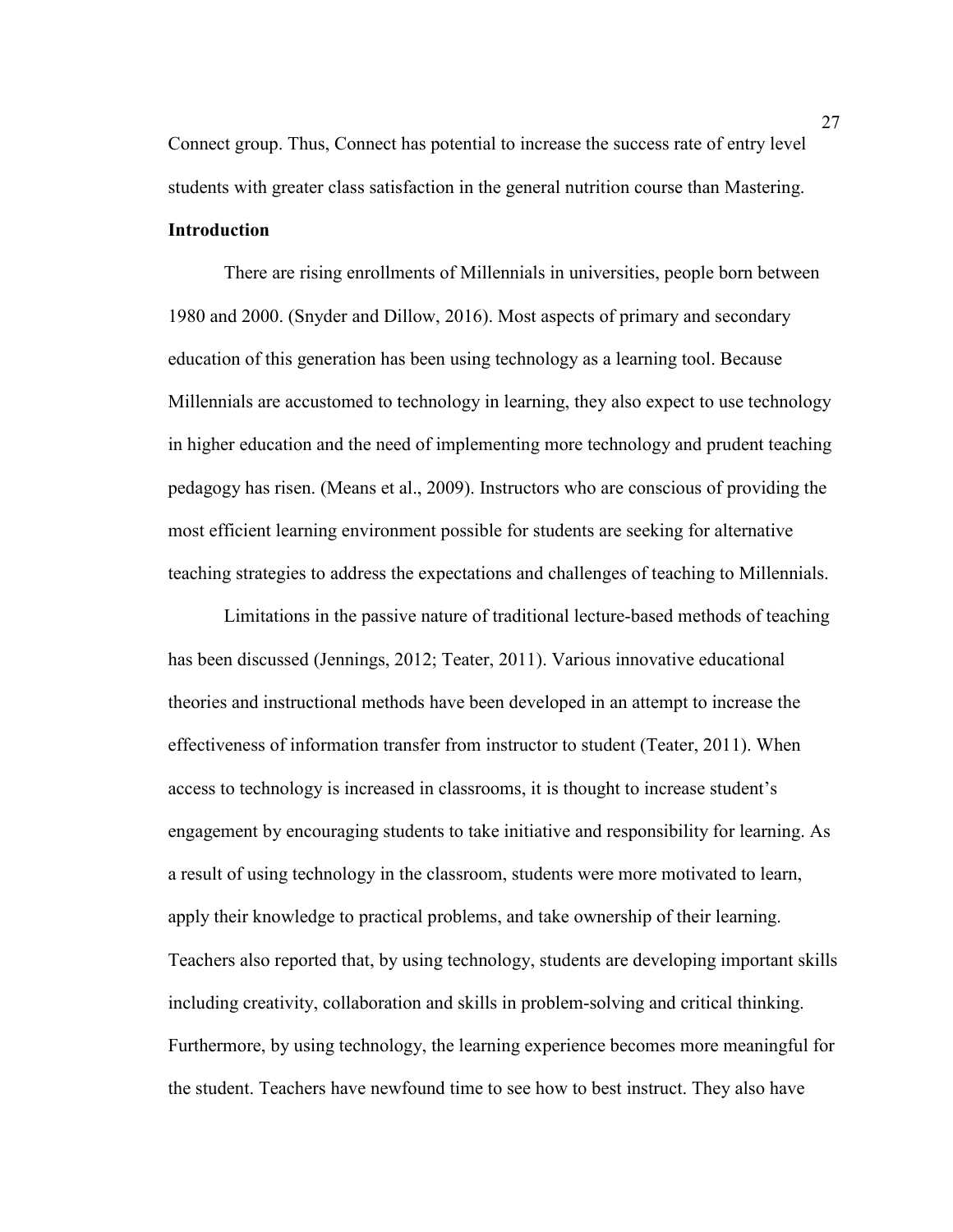more information to how their students are doing academically (Taylor and Parsons, 2011).

In high enrollment courses such as general nutrition web-based learning platform and e-textbooks are popular technology tools to replace the conventional teaching approaches. These web-based learning resources are touted by book publishers to produce a more meaningful learning experience. It enhances the students' knowledge retention thus improving students' academic performance (Jaaman et al., 2013). These resources are interactive and provide students with individualized instructions, thus improving their learning progress. Quizzes are graded instantly with real-time feedback. According to the result of the quiz, students get more or less practice questions.

Utah State University started blended learning as a way to bridge and maximize the advantage of both traditional teaching and the online teaching. Utah State University defines blended learning as a course that is taught both in-person/IVC and via Online. Participation is between 21 and 79 percent online with the remainder being in-person or IVC (Utah State University Center for Innovative Design & Instruction, n.d). The Science and Application of Human Nutrition (NDFS 1020), taught in a blended-design implemented a web-based learning platform in Fall 2013 and Spring 2014 in the hopes of improving student learning outcomes, including the retention of information. Mastering was introduced to the course in Fall 2013. It is a web-based learning platform published by Pearson Education. Mastering delivers a comprehensive teaching tool that reinforces concepts discussed in course readings, assignments, and lectures. Its' teaching tools include progressive questioning feature that helps students store and retrieve information more efficiently. Mastering also offers several different forms of questions and when the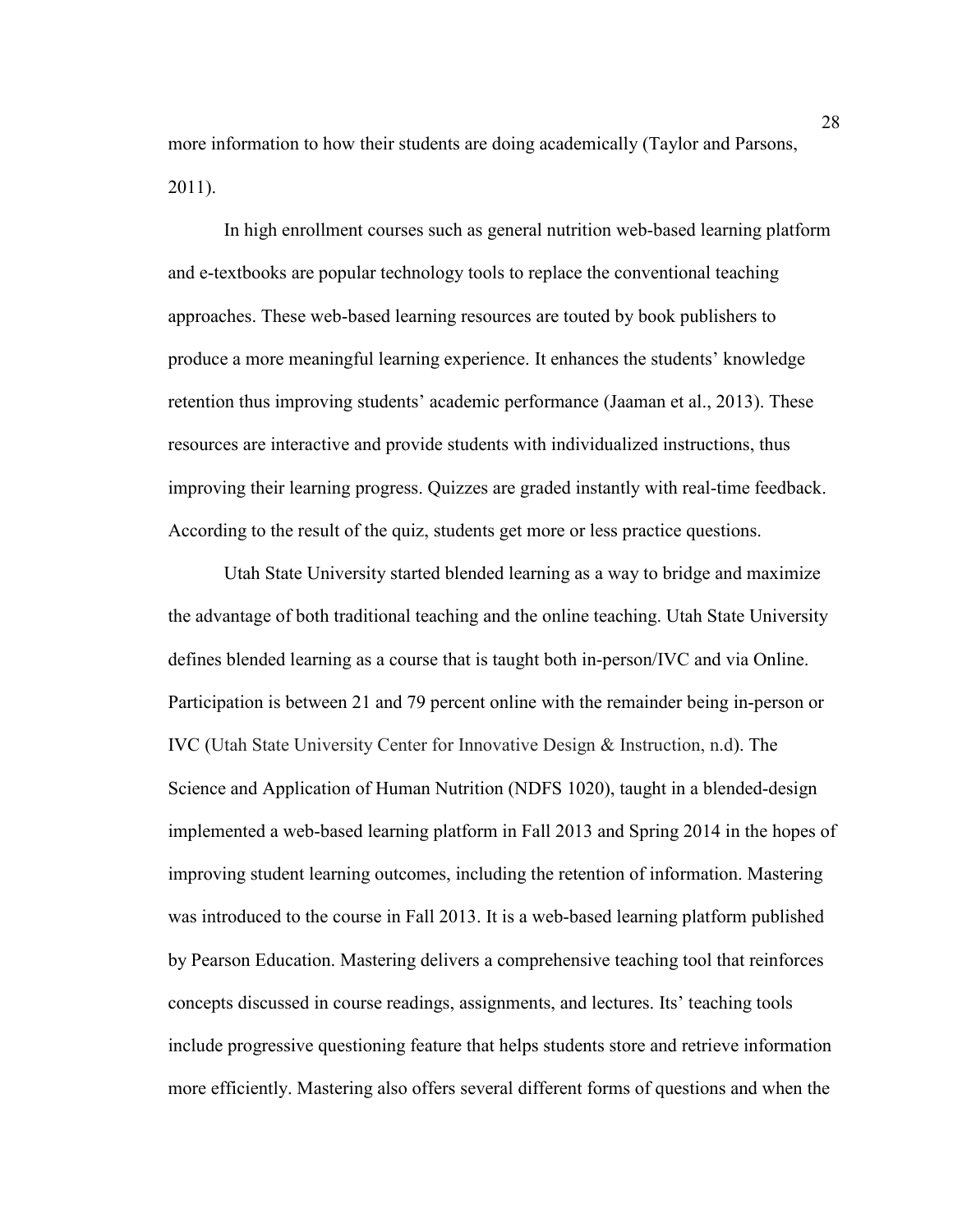student marks an incorrect answer, it tells the students where the information can be found in a text to increase active participation. SAs students reflect on their overall understanding of certain concepts, students understand how they learn and process information (metacognition) (Litchford, 2015).

However, Mastering did not create the effect expected by course administrators and researchers. The study reported that Mastering showed to be an ineffective tool in increasing overall letter grade of students during two consecutive semesters. Also, there were no differences in mean scores at pre, final, or posttests between control and treatment groups that were given to measure information retention rate. From their end of semester survey, the study reported that some students viewed Mastering assignments as busy work. They did not feel the assignments were contributing to their learning. The study concluded that the use of a web-based platform as part of the NDFS 1020 course structure should be re-evaluated and seems to be costing students more time and money than the benefit (Litchford, 2015). Also, another factor in our decision to switch was that Mastering didn't integrate fully with Canvas (Utah State University learning management program).

The instructors of NDFS 1020 sought for the other available textbooks, accompanying web-based learning platform. The Human Nutrition: Science for Healthy Living Text by Stephensen and Schiff and Connect platform by McGraw-Hill Education was reviewed and selected because it had similar learning objectives as NDFS 1020. Connect is a web-based assignment and assessment platform that uses digital technology and adaptive learning techniques to better connect professors to their students, and students to their course materials. SmartBook, Connect e-textbook, gave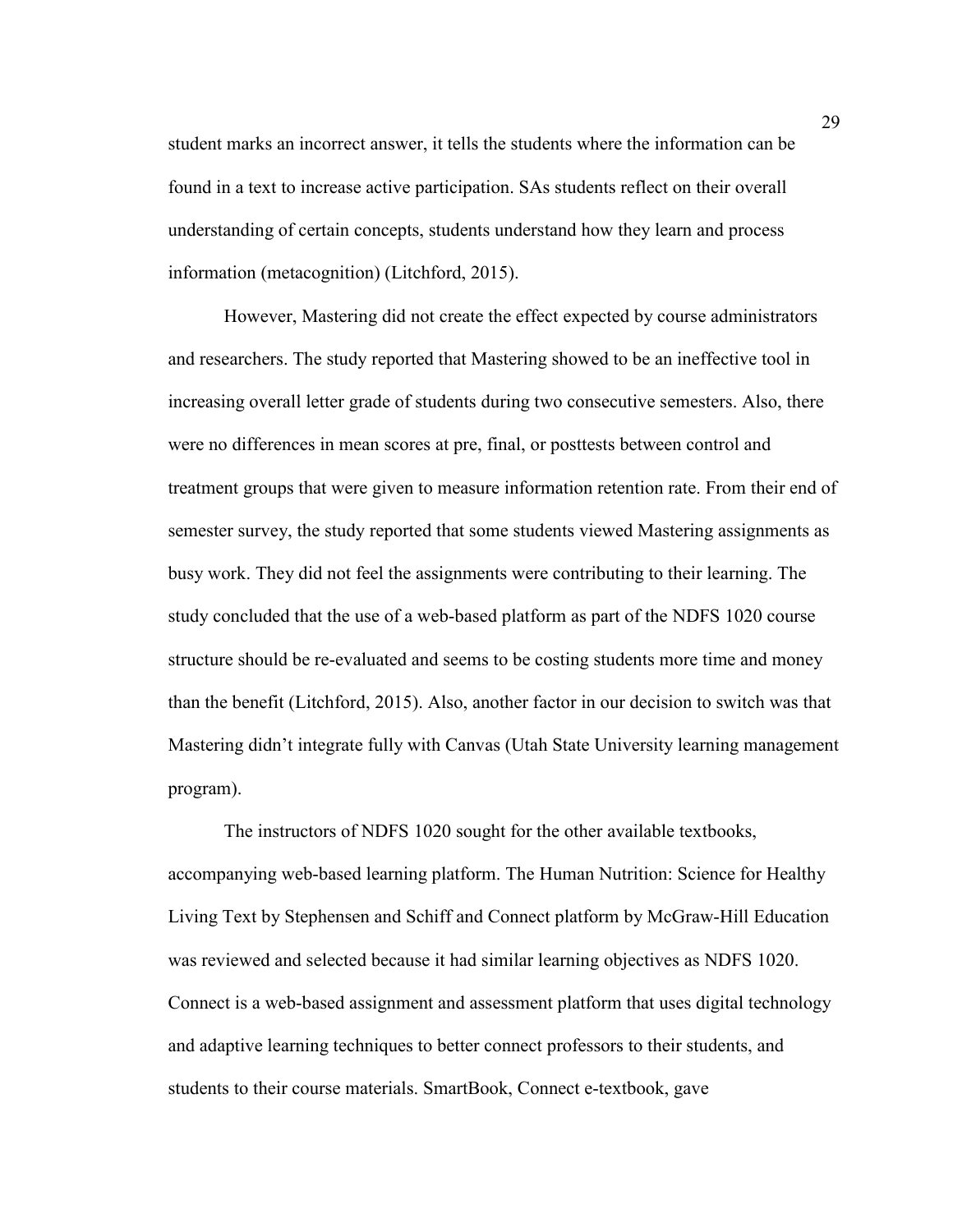adaptive "highlighted" reading that emphasizes critical content decided by the authors. As students read the highlighted content, questions were given to assess students' knowledge and confidence level. Then SmartBook adopted and provided individualized instruction and additional practice questions as needed. Instructors can customize Connect platform to give different range of assignments which the platform subsequently grades immediately and automatically. Connect platform also allows instructors to upload recorded class lectures and presentations. Instructors can also highlight important sections and add notes to the course e-book, as well as track student progress and concept comprehension. The publisher of the Connect platform also reported reduction in administrative time for instructors, rise in student confidence and retention rates and improvement in 3 to 5 points. Also, there was an increase in test scores and overall grades from general courses such as general chemistry, basic accounting, psychology, economics, biology, and marketing (McGraw-Hill Connect® Effectiveness Study, 2011).

The aim of this study was to ascertain whether the use of a new online platform Connect improved students' information retention rate, exam scores and overall class satisfaction compared to the old online platform Mastering (Spring 2014). The information learned in the process of executing and completing the study, will be used to inform and improve the future design of NDSF 1020 at Utah State and other universities.

# **Methods**

The IRB (IRB Exempt - #7165) previously reviewed and approved of the study conducted in Fall of 2014 and Spring of 2016. Students were informed of the study during the first day of class with a consent form and a contact information for further questions.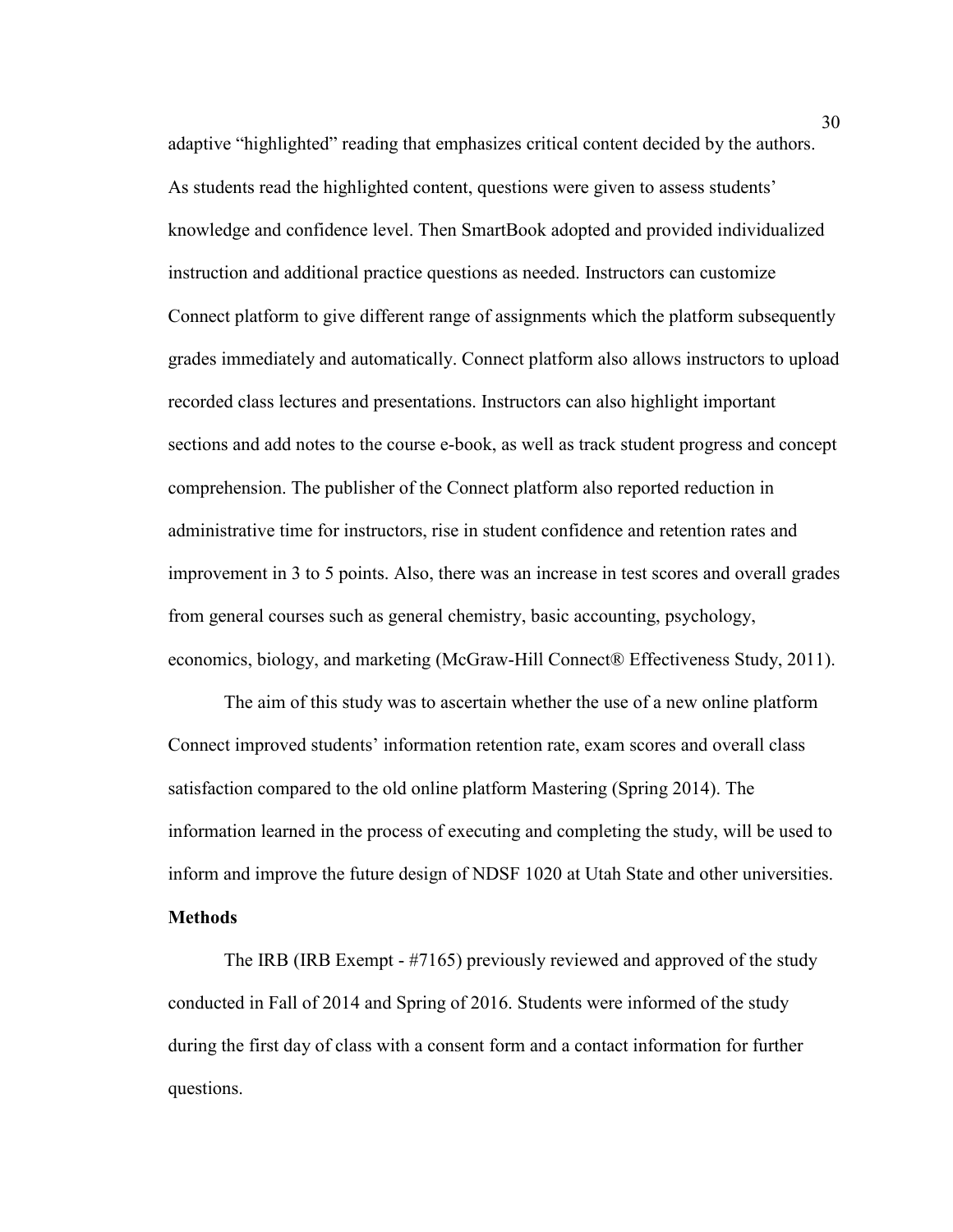Description of Population, Group Assignment, Grade Distribution

Participants were students enrolled in the introductory nutrition class, The Science and Application of Human Nutrition (NDFS 1020), at Utah State University (USU). Two blended sections (N=198) in Spring 2016 (Connect group) and a retrospective sample of students' data collected from (N=319) students enrolled NDFS 1020 course in Spring 2014 (Mastering group) were selected. Gender, ethnicity and age of the participants were assessed. There was difference in the score distribution on the exams and online assignments. The different score distribution by group is described in table 1. Students from the both group completed pre- and post-tests (knowledge retention test). In Mastering group, 314 students (98%) completed a pre-test and out of student who took the pre-test, 120 students (38%) completed a post-test. In Connect group, 196 students (99%) completed a pre-test and out of the students who took the pre-test, 58 students (30%) completed a post-test.

#### Description of Outcome Assessments

To assess the information retention rate through using web-based platform, a pretest, the same set of questions incorporated in the final exam and a post-test were given to students in Mastering group and Connect group. The same set of questions were given to the students as a pre-test, in the final exam and as a post-test in Spring 2014 and as a pretest in Spring 2016. For the final exam and a post-test in Spring 2016, questions were modified in order to use the same language that was used in SmartBook, the new etextbook and in the lecture. However, the number of questions and the topics were the same. There were total of 10 multiple choices questions concerning basic nutrition concepts that were organized under objectives for NDFS 1020 course (See Appendix B,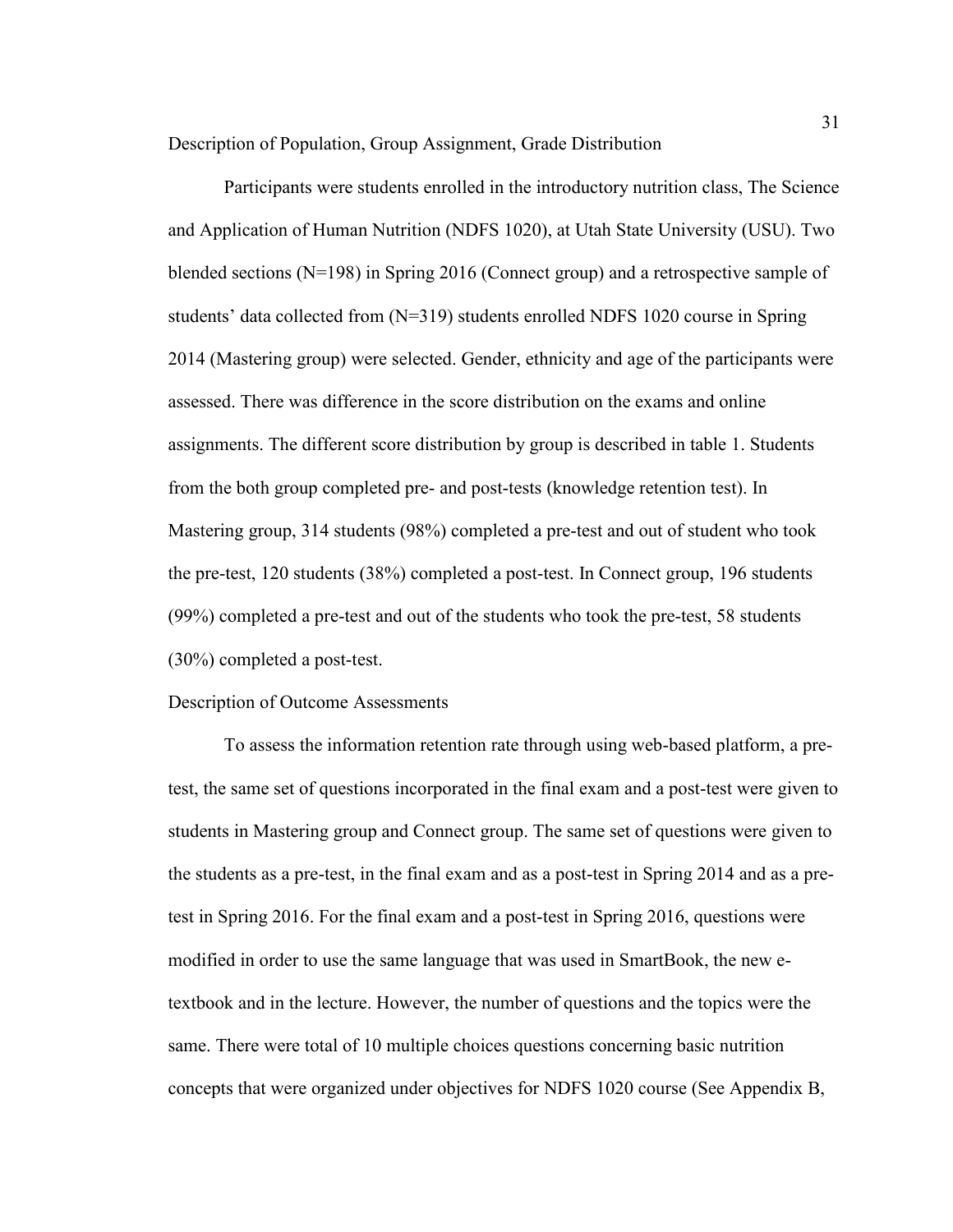**Table 1. Score distribution by group** 

|                                                   | <b>NDFS 1020 SP 16</b><br>Points $(\% )$ | <b>NDFS 1020 SP 14</b><br>Points $(\% )$ |
|---------------------------------------------------|------------------------------------------|------------------------------------------|
| Exams $(3 Exams + Final)$                         | 110 pts $*$ 4 = 440 (44%)                | 125 pts $*4 = 500 (50\%)$                |
| <b>MDA</b> Assignments (10 total)                 | 20 pts $*$ 10 = 200 (20%)                | 20 pts $*10 = 200 (20\%)$                |
| <b>Practice Exams (4 total)</b>                   | 15 pts $*4 = 60 (6%)$                    |                                          |
| <b>Reading Quiz (14 total)</b>                    |                                          | 10 pts $*$ 12 = 120 (12%)                |
| <b>LearnSmart assignments (220)</b><br>pts total) | 220(22%)                                 |                                          |
| <b>Mastery Benchmark (120 pts</b><br>total)       |                                          | 120 pts $(12\%)$                         |
| Live It Activities (6 total)                      | 10 pts $*6 = 60 (6%)$                    | 10 pts $*6 = 60 (6%)$                    |
| <b>Additional assignments (2)</b><br>total)       | 10 pts $*2 = 20(2\%)$                    |                                          |
| <b>Total Points</b>                               | 1000                                     | 1000                                     |

C and D). In Spring 2014, students who completed the pre-test were awarded ten extra credits in the course. Any student that chose not to take the survey were given other extra credit opportunities. In Spring 2016, pre-test was given as a regular class assessment at the beginning of the semester. The students' responses from the pre-test were collected via an online survey format through Canvas. 4-6 months after the end of the semester, to evaluate the information retention rate, emails with a link to complete the post-test were sent with a short letter via Qualtrics. (See Appendix E). As an incentive, participants were entered into a drawing with the potential to win prizes.

For Connect group, a mid-term evaluation was done to assess the student satisfaction during the semester, open questions were asked about their least favorite and most favorite aspects of the class. For both Mastering and Connect groups, exam scores, final exam, and final score of the class, and IDEA student course evaluations, the standardized course evaluation used by the institution was used as end of semester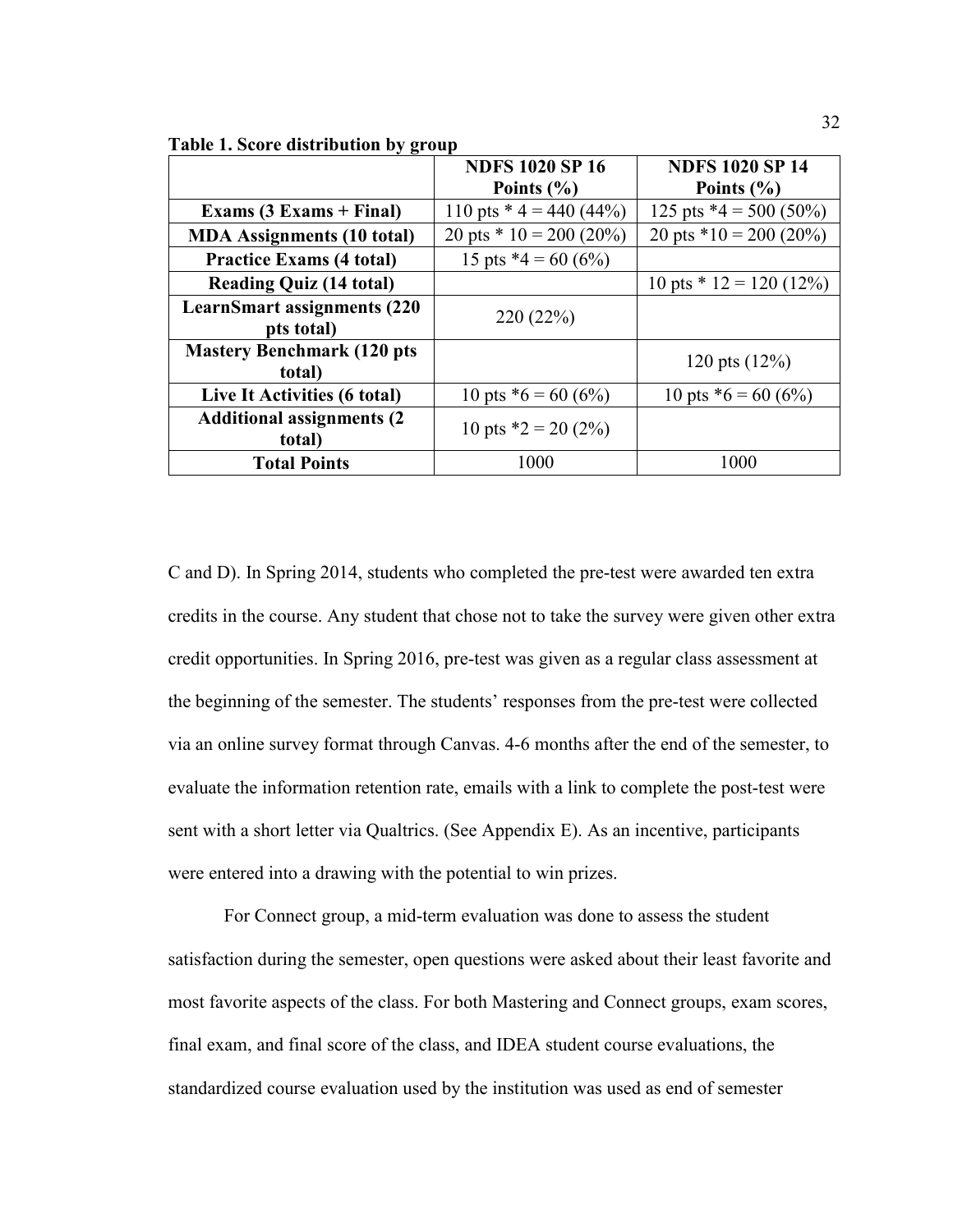assessments. IDEA course evaluations are on a 5 point scale with 1 being the most unfavorable response and 5 being the most favorable response.

Description of the Statistical Analyses

SPSS 22.0 (Statistical Package for the Social Sciences) was used to analyze the data. Functions including descriptive statistics, paired sample t-tests, two-way mixed ANOVA and three-way mixed ANOVA using a split variable, one-way ANOVA, twoway ANOVA and Chi squared were used to analyze the data collected.

Mixed ANOVA: within-subject factor was test (pre-test (1) and post-test (2)) and between-subjects factors were Mastering and Connect groups and pre-test score of Mastering and Connect, categorized into a below average group and an above average group.

The distributions of the exam 1, exam 2, exam 3, final exam, final score of the class, pre-test, and post-test were examined for normality. Normality was assessed using Q-Q plot and histogram for each design. Exam2, pre-test, post-test and the difference in pre and post-test were approximately normally distributed. Exam 1, exam 3, final exam, final score of the class were approximately normally distributed after data transformation. However, raw data were used in this analysis, except for exam 3, because the p-values from one-way ANOVA were not substantially affected by the transformation. Exam 3 was square rooted transformed (SQRT). Outliers were assessed by inspection of a boxplot and were retained in the dataset because they were believed to be genuine data points and the result was not substantially affected when outliers were included or excluded ( $p$  $>$  0.05).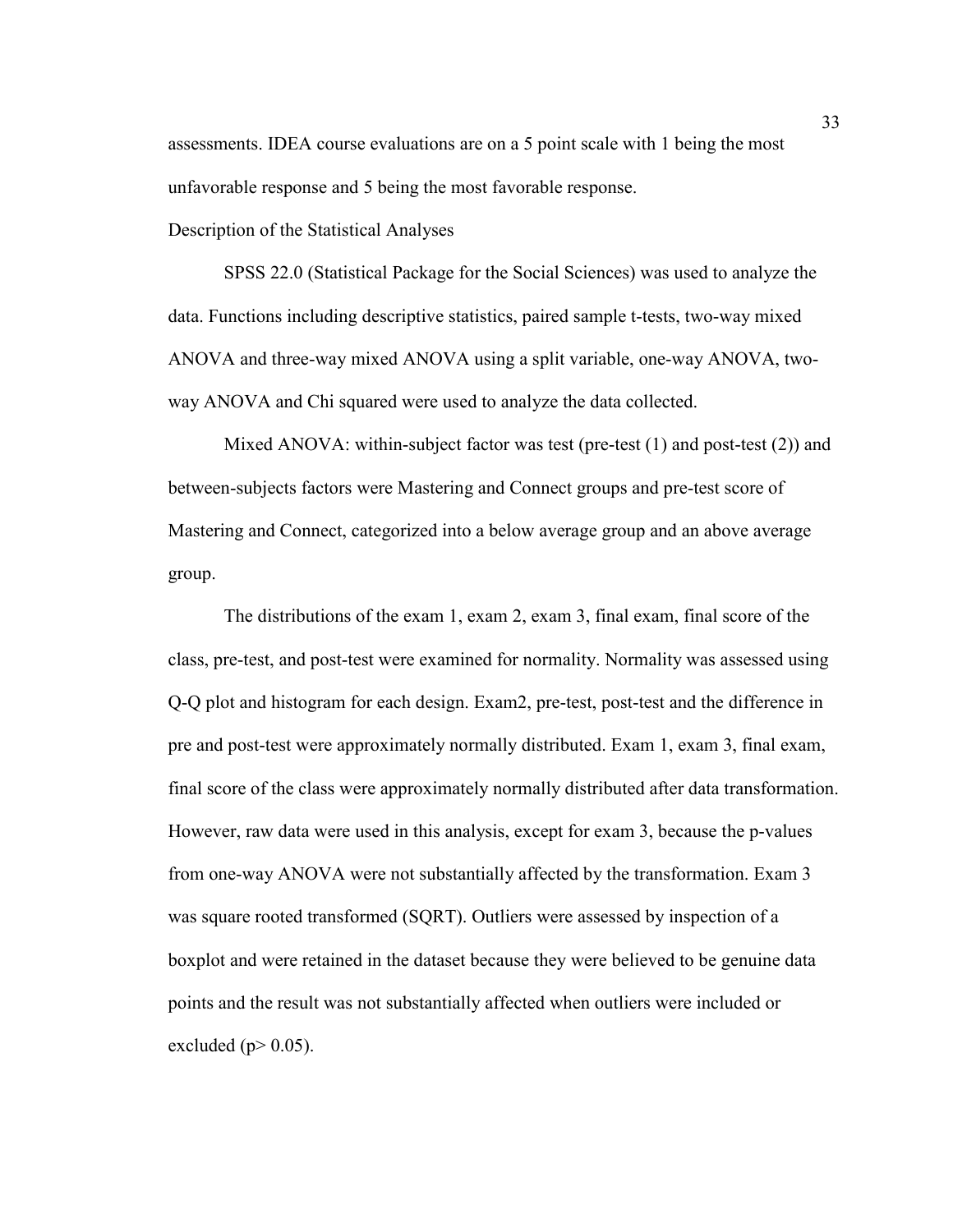#### **Results**

#### Descriptive Results

Descriptive statistics for study participants by group are provided in table 2. Previous study conducted data from Fall 2013 to Spring 2014 (Litchford, 2015). However, because of the low participants rate in Fall 2013, only the data from Spring 2014 (N=319) was used as a historical control (Mastering group). Compared to Mastering group, Connect group had significantly fewer female students. However, there were no significant difference in student characteristics on ethnicity (white or non-white) and the age range  $(18 - 24$  age) between the groups.

# Knowledge Retention Test

A paired-samples t-test was used to determine whether there was a statistically significant mean difference of pre- and post-test between the groups. (Table 3). A statistically significant increase in the score between the pre-test and the post-test was observed in both Mastering group and Connect group.  $(P < 0.001, P = 0.006$  respectively). However, the increase was greater in the Mastering group (1.82 increase in Mastering group vs. 0.67 increase in Connect group). The increase was again confirmed by a repeated measures ANOVA which was conducted to assess the group by score over time effect between both Mastering group (Spring' 14) and Connect group (Spring' 16). Comparison between Mastering Spring' 14 and Connect Spring' 16 was significant, p=0.005, mean square=38.018, DF=1 (Figure 1) and estimated marginal means revealed that the change in the test score of Mastering group (Spring' 14) was significantly more than the change in the test score of Connect group (Spring' 16).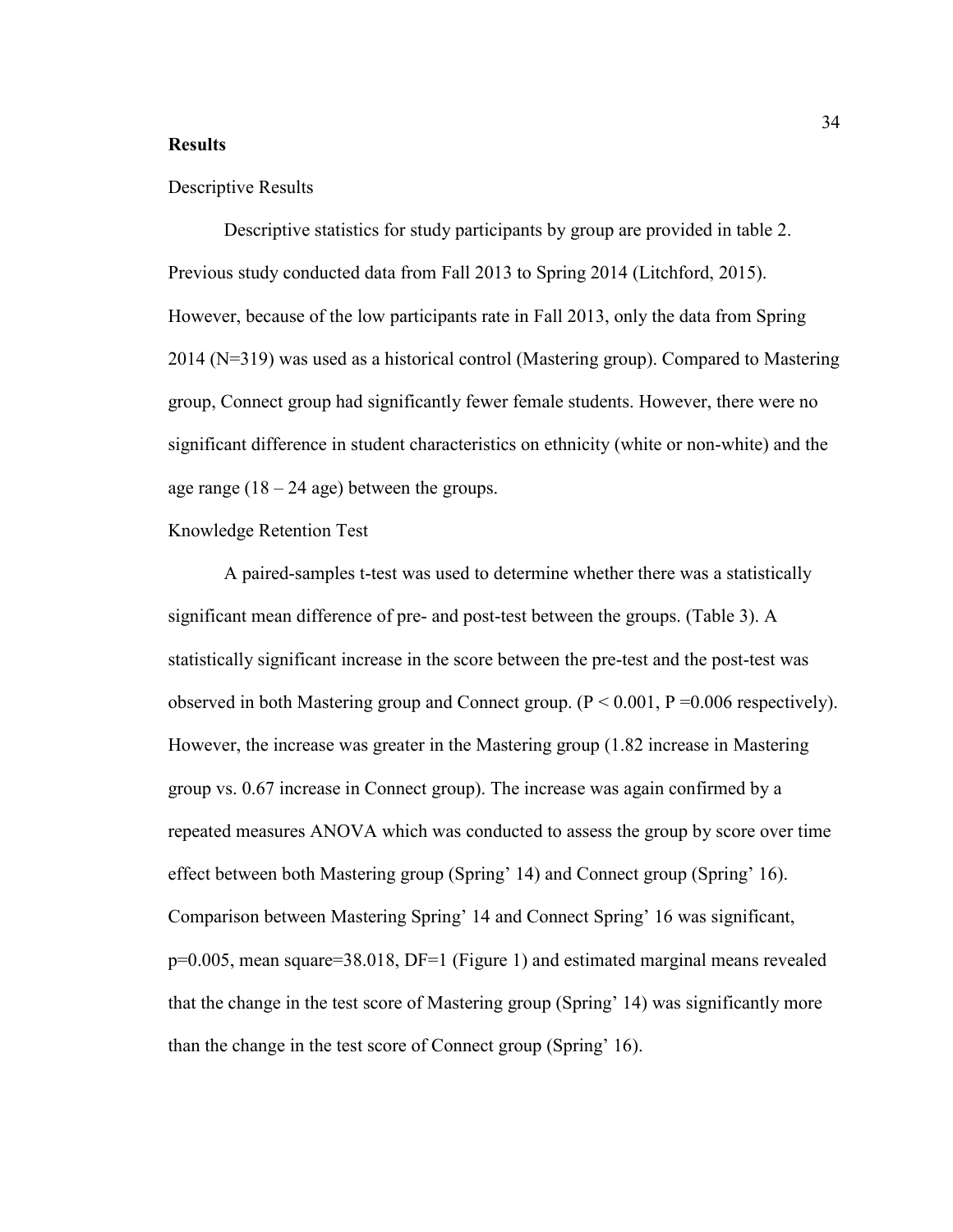|                                                       | <b>Mastering</b><br>(Spring' 14<br>$n = 319$ | Connect<br>(Spring' 16<br>$n = 198$ | $P-value1$  |
|-------------------------------------------------------|----------------------------------------------|-------------------------------------|-------------|
| Female $(\% )$                                        | 70                                           | 60                                  | 0.013       |
| White $(\% )$                                         | 87                                           | 89                                  | 0.563       |
| 18-24 years of age $(\% )$                            | 87                                           | 97                                  | 0.719       |
| Pre-test <sup>2</sup><br>(n of students completed %)  | 5.26(98%)                                    | 4.85(98%)                           | 0.01        |
| Post-test <sup>2</sup><br>(n of students completed %) | 7.07(38%)                                    | 5.81 (30%)                          | ${}< 0.001$ |
| Difference of<br>Pre-,Post-tests <sup>2</sup>         | 1.82                                         | 0.67                                | 0.006       |

**Table 2. Descriptive statistics for study participants by group** 

<sup>1</sup>ANOVA and Chi-squared

<sup>2</sup>Averages of test responses, Range  $1 - 10$ .

Two-way ANOVA was performed to see if characteristics of the students (gender, ethnicity) influenced the pre-test and post-test scores. Gender and ethnicity did not significantly influence the result of the scores. The pre-test score of Mastering group was higher than the Connect group (P=0.012 mean square=17.48, DF=1). Also, when the groups and either gender or ethnicity were factors, the pre-test was the dependent variable and Exam 1, exam 2, SQRT transformed exam 3, final exam and the final score of the class were covariates, Students in Mastering group earned a higher pre-test score than did students in Connect group (Gender: P=0.007, mean square=19.82, DF=1, Ethnicity: P=0.039, mean square=11.63, DF=1). There were no significant effect of gender and ethnicity and there were no interaction effects of group\*gender and group \*ethnicity.

The same was performed to see if characteristics of the students (gender, ethnicity) influenced the post-test scores. The groups and either gender or ethnicity were factors and the post-test was the dependent variable. Exam 1, exam 2, SQRT exam 3,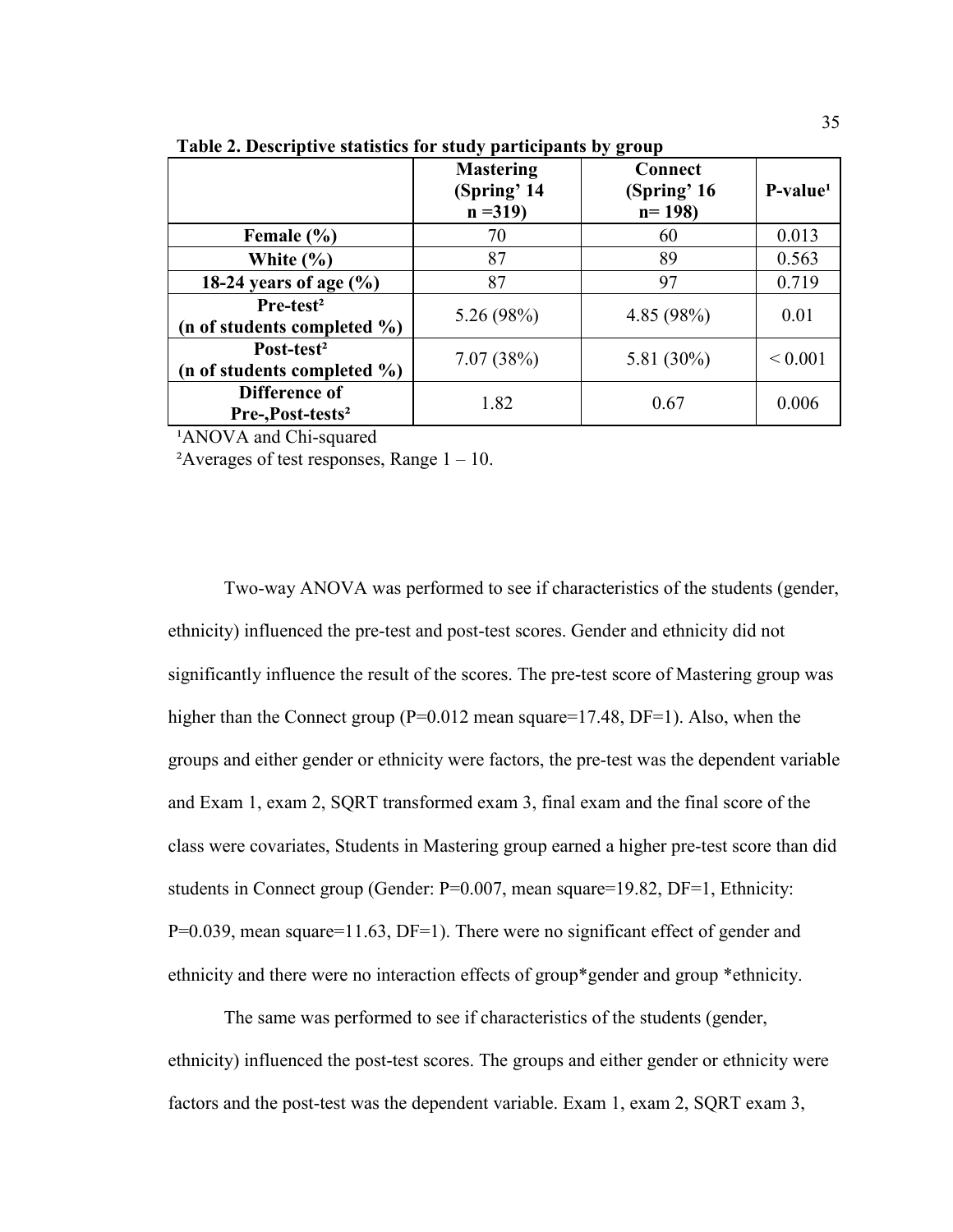**Table 3. Paired sample t-tests by group** 

|                       | <b>Pre-test</b> | Post-test  |              | Correlation  |         |
|-----------------------|-----------------|------------|--------------|--------------|---------|
|                       | (SD)            | (SD)       | p-value      | coefficients | t-value |
| <b>Mastering SP14</b> |                 |            |              | 0.307        | $-8.06$ |
| $(n=120)$             | 5.25(0.20)      | 7.07(0.22) | ${}_{0.001}$ |              |         |
| <b>Connect SP16</b>   |                 |            |              | 0.288        | $-2.83$ |
| $(n=58)$              | 5.15(1.44)      | 5.81(1.58) | 0.006        |              |         |

**Figure 1. Repeated measure ANOVA, Comparison of pre-test and post-test score between Mastering Spring' 14 and Connect Spring' 16**

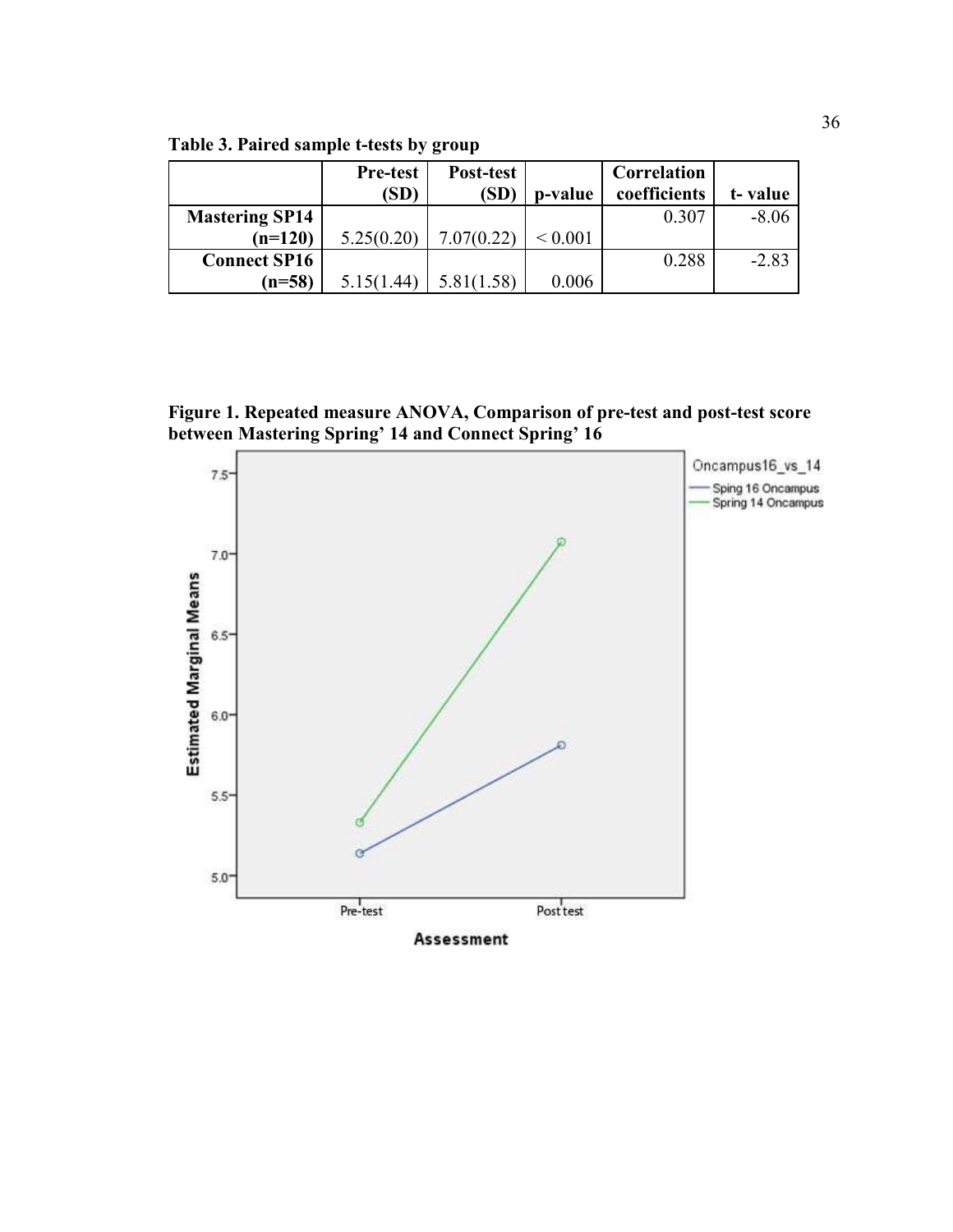final exam and the final score of the class were included as covariates. Students in Mastering group earned a higher post-test score than did students in Connect group (P <0.001 mean square=127.0, DF=1). There were no significant effect of gender and ethnicity and there were no interaction effects of group\*gender and group \*ethnicity.

A two-way mixed ANOVA was conducted using a split variable to determine the effect of Connect in the student retention rate between the students who received below average (BA) pre-test score and the students who received above average (AA) pre-test score compared to Mastering. Participants were divided into two groups (above average, below average), depending on how they scored on the pretest.

The first two-way mixed ANOVA included only Connect group. There was a statistically significant interaction between the timing of the test (Pre-test, post-test) and BA and AA scores of pre-test, P=0.011, mean square=10.30, DF=1 (Figure 2). Simple main effects were run. Change in the test score was the dependent variable and the categorized (below average, above average) pre-test score of the Connect group was the fixed factor. In Connect group, students who received BA pre-test score had significantly greater posttest score (mean increase=1.53) and the students who received AA pre-test score (mean increase 0.26),  $P=0.011$ , mean square=10.30, DF=1.

The two-way mixed ANOVA was conducted again including only Mastering group. There was a statistically significant interaction between the timing of the test (Pretest, post-test) and BA and AA scores of pre-test,  $P=0.002$ , mean square=31.53,  $DF=1$ (Figure 3). Simple main effects were run. Change in the test score was the dependent variable and the categorized (below average, above average) pre-test score of the Mastering group was the fixed factor. In Connect group, students who received BA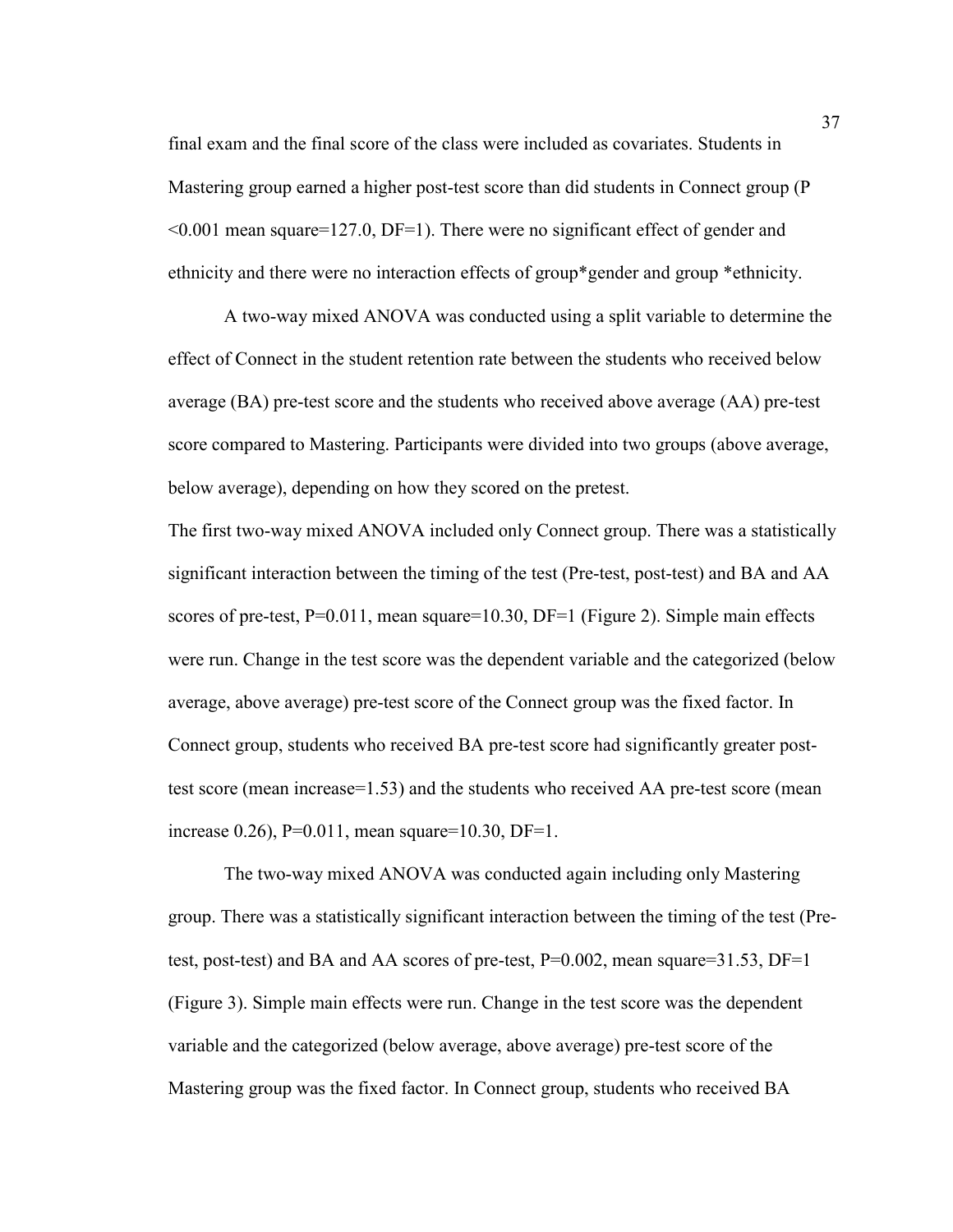**Figure 2. Two-way mixed ANOVA for split variable, Comparison of change in the test scores in Connect (Spring' 16)** 



pre-test score had significantly greater post-test score (mean increase= 2.48) than the students who received above average pre-test score (mean increase 0.83), P=0.002, mean square= $31.53$ , DF= $1$ .

A three-way mixed ANOVA was run to understand the effects of groups, below average (BA) or above average (AA) pre-test scores, and timing of the knowledge retention test (Pretest vs. Posttest). The three-way interaction between the three effects listed above was not statistically significant,  $P = 0.624$ . Statistical significance of a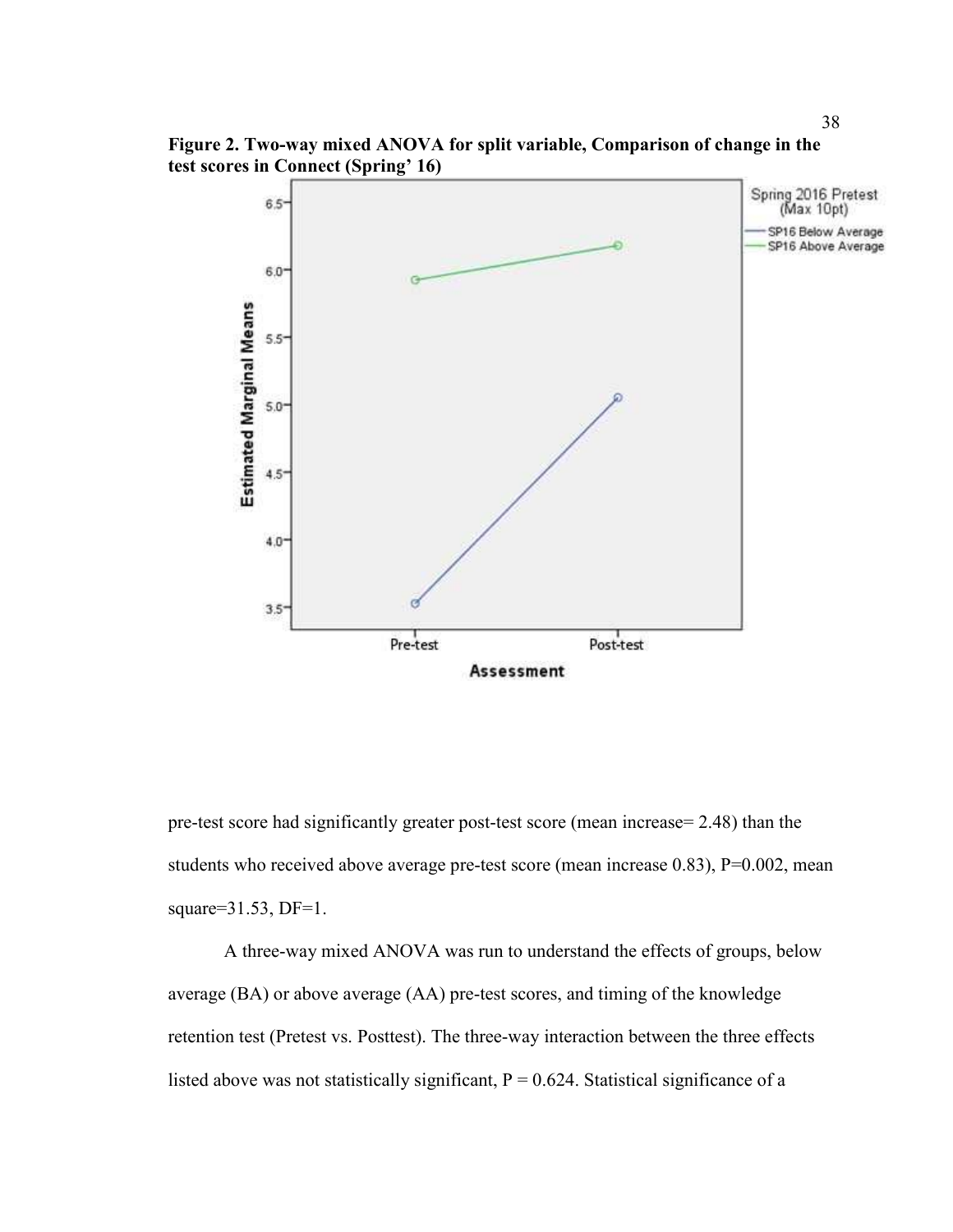simple two-way interaction was accepted at a Bonferroni-adjusted alpha level of 0.025. There were no statistically significant simple two-way interactions between the groups and BA or AA pre-test scores at the beginning of the semester,  $P = 0.227$  nor at the 4 months after the end of the semester,  $P = 0.936$ . There was a statistically significant simple main effect of BA or AA pre-test scores at the beginning of the semester and at the 4 months after the semester was over,  $P < 0.001$ , mean square=215.64, DF=1, and P= 0.002, mean square=39.80, DF=1, respectively. Also, there was a statistically significant simple main effect of Mastering or Connect groups at the begging of the semester or at the 4 month after the semester was over, P<0.001, mean square=18.53, DF=1, and P<0.001, mean square=75.72, DF=1, respectively. All pairwise comparisons were performed for statistically significant simple main effects. Bonferroni corrections were made with comparisons within each simple main effect considered a family of comparisons. Adjusted p-values are reported. Mean score for knowledge retention rate was higher in Mastering group in both pre-test and post-test, P< 0.001 (Table 3). Exam Scores

A one-way ANOVA was done to compare the exam scores between Mastering and Connect groups. The test revealed that there were no differences between Mastering and Connect groups on exam 1 and 2. However, there were statistically significant differences in test scores among SQRT exam 3, final exam, and the final score of the class  $(P= 0.018, \le 0.001, 0.037,$  respectively) (Table 4). Descriptive statistics revealed that students in Connect group (Spring' 16) received higher exam scores for exam3 and the final exam and also earned higher final score of the class than the students in Mastering (Spring' 14) (Table 4 and Figure 4).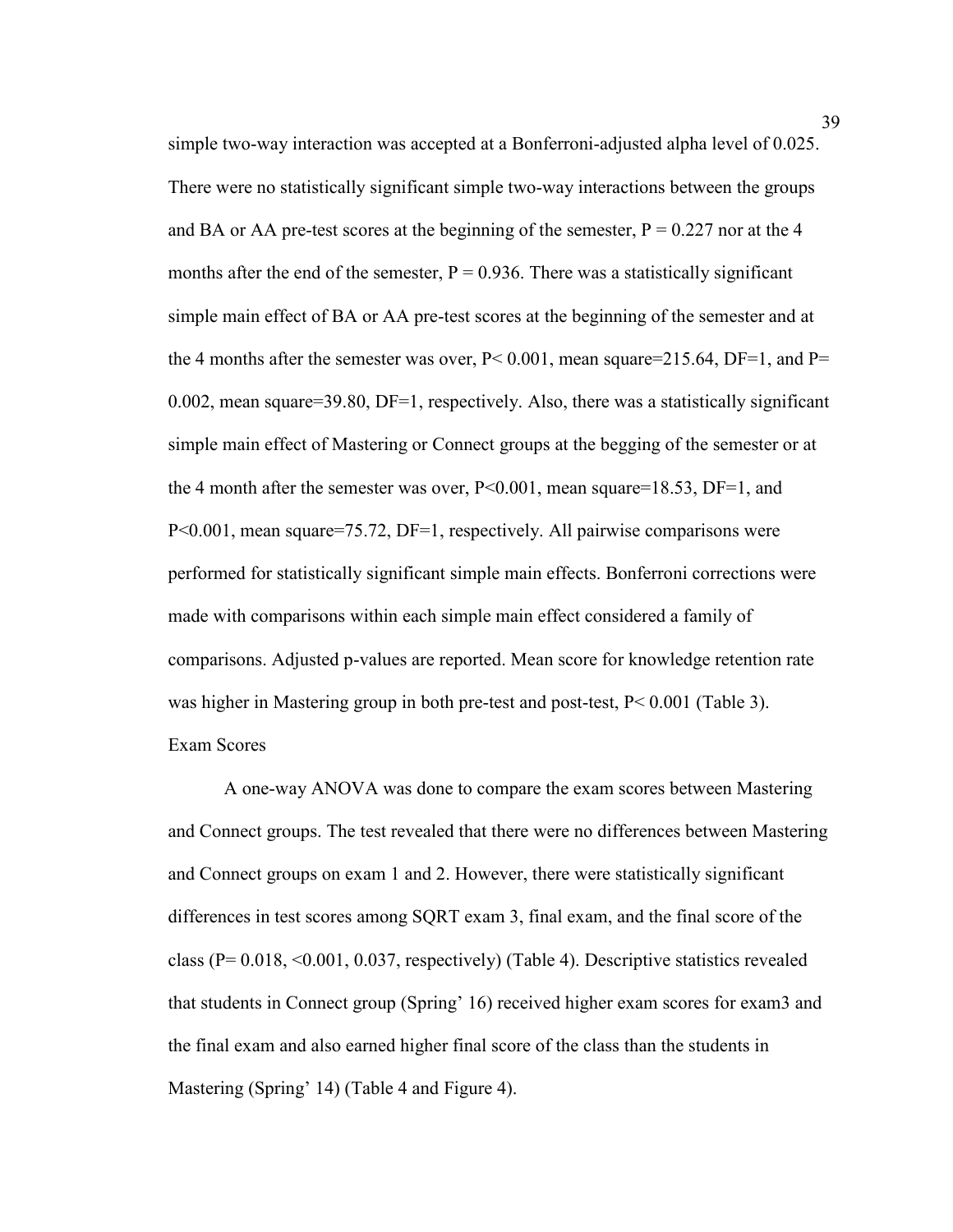Spring 2014 Pretest<br>(Max 10pt) 8. SP14 Below Average SP14 Above Average  $7 -$ **Estimated Marginal Means** 6.  $5 -$ 4 Pre-test Post-test



Assessment

| ັ່                 | <b>Mastering</b><br><b>SP 14 (SD)</b> | <b>Connect</b><br><b>SP 16 (SD)</b> | p-value | f-value |
|--------------------|---------------------------------------|-------------------------------------|---------|---------|
| Exam 1             | 76.11 (16.36)                         | 74.94 (21.31)                       | 0.484   | 0.49    |
| Exam 2             | 71.2(13.8)                            | 72.45(20.1)                         | 0.402   | 0.70    |
| Exam 3             | 74.6 (15.56)                          | 77.03 (20.05)                       | 0.018   | 5.64    |
| <b>Final exam</b>  | 70.84 (18.20)                         | 77.19 (22.25)                       | < 0.001 | 21.68   |
| <b>Final score</b> | 83.5 (12.69)                          | 86.02 (14.20)                       | 0.037   | 4.38    |

**Table 4. One-way ANOVA comparing exam scores by group**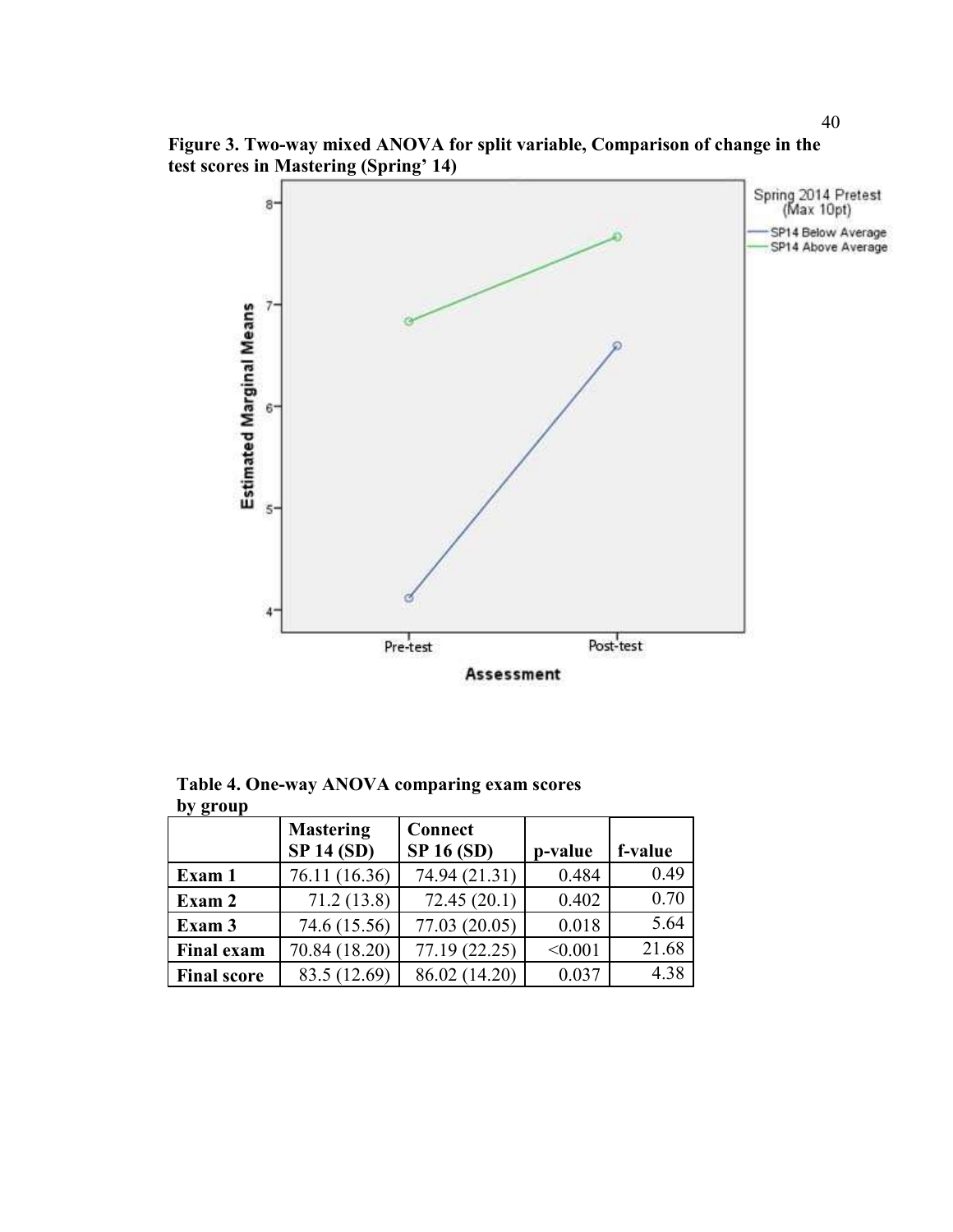Student Satisfaction with Connect

Students were asked about the least liked and the most liked components of the class as a mid-semester evaluation in Connect group. In Connect group (N=170), 8 students (4.7%) complained about SmartBook practice questions that they feel like they like they are not getting anything, 2 students (1.2%) complained that McGraw-Hill website is too difficult to navigate. When asked about the favorite thing about the course, 14 students (8.2%) commented that adaptive "highlighted" reading feature of SmartBook helped with learning and 11 students (6.5%) mentioned about the real-time feedback and the interactive feature of SmartBook practice questions were enjoyable and helpful, and 2 students (1.2%) mentioned McGraw-Hill online resources were easy to access.

The raw IDEA scores for being an Excellent Teacher and an Excellent Course were higher in Spring of 2016 than they were in Spring of 2014 (4.3 vs. 3.8 and 4.1 vs. 3.7, respectively).



**Figure 4: Exam score comparison between Mastering and Connect**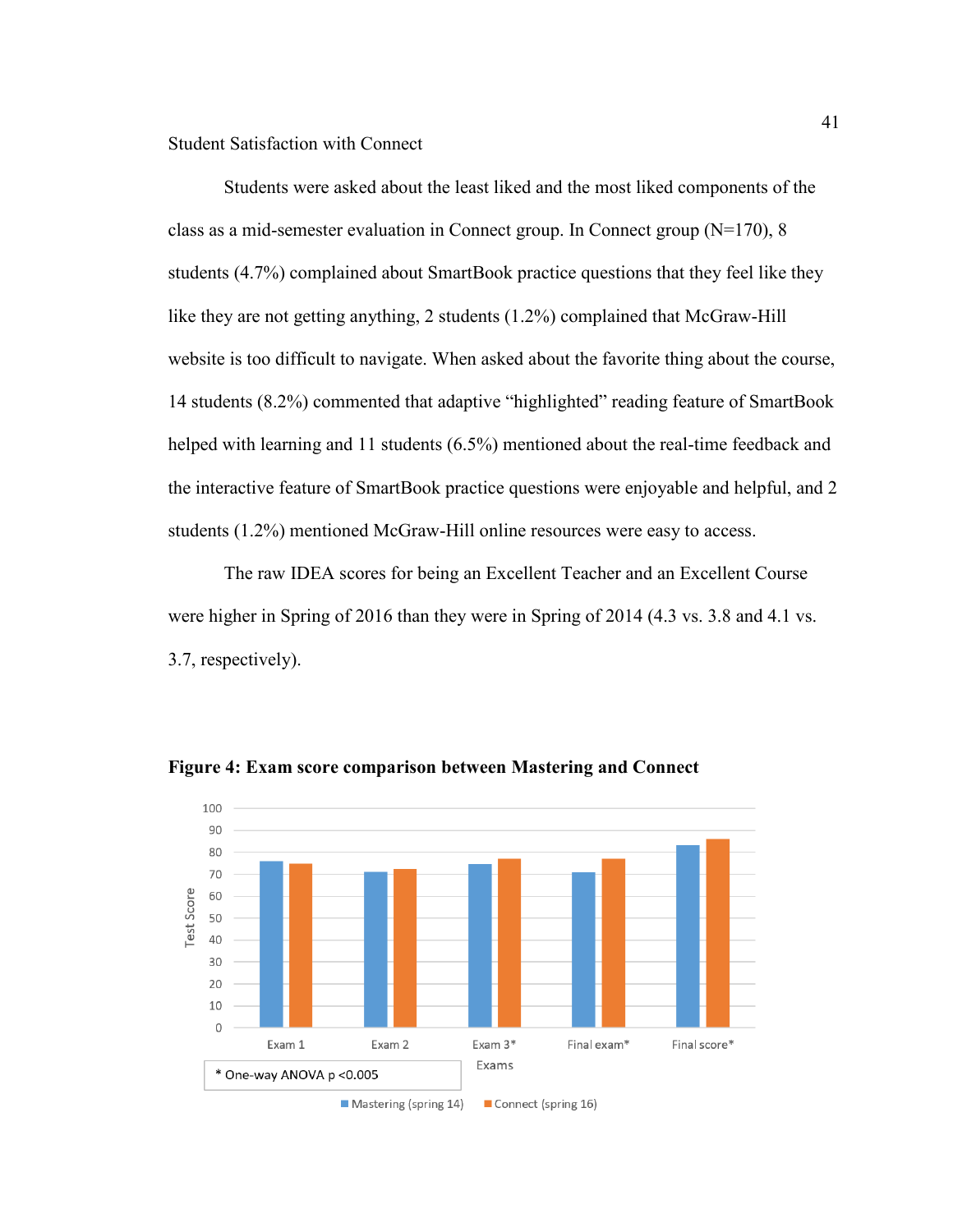#### **Discussion**

#### Summary of Main Conclusions

The knowledge retention test score was significantly increased in both Mastering and Connect groups at 4 months after the semester was over. Students in Mastering group earned significantly higher pre-test, post-test, and the change in the test scores and these scores were not mediated by characteristics (gender, ethnicity) of the students. However, between BA and AA groups, even though the average improvement of the knowledge test score was significantly greater in Mastering group, the influence of using Mastering or Connect was not statistically different between the groups on students' knowledge retention rate at 4 months after the semester was over. When the knowledge retention rate of Connect on the students who received below or above average pre-test score was assessed, the fining was consistent with the finding in the Mastering group. In both Connect and Mastering groups, students who received below average pre-test score earned significantly greater post-test score than the students who received above average pre-test score. When exam scores and the final score of the class were compared, students in Connect group earned significant higher scores in exam 3, final exam, and the final score of the class.

#### Interpretation and Context of the Results

Even though the students in Mastering group earned significantly higher pre-test, post-test, and the change in the test scores, the knowledge retention test score was significantly increased in both Mastering and Connect groups (1.82 increase in Mastering vs. 0.67 increase in Connect,  $P < 0.05$ ). These scores were not mediated by characteristics (gender, ethnicity) of the students. In a report published by McGraw-Hill, the publisher of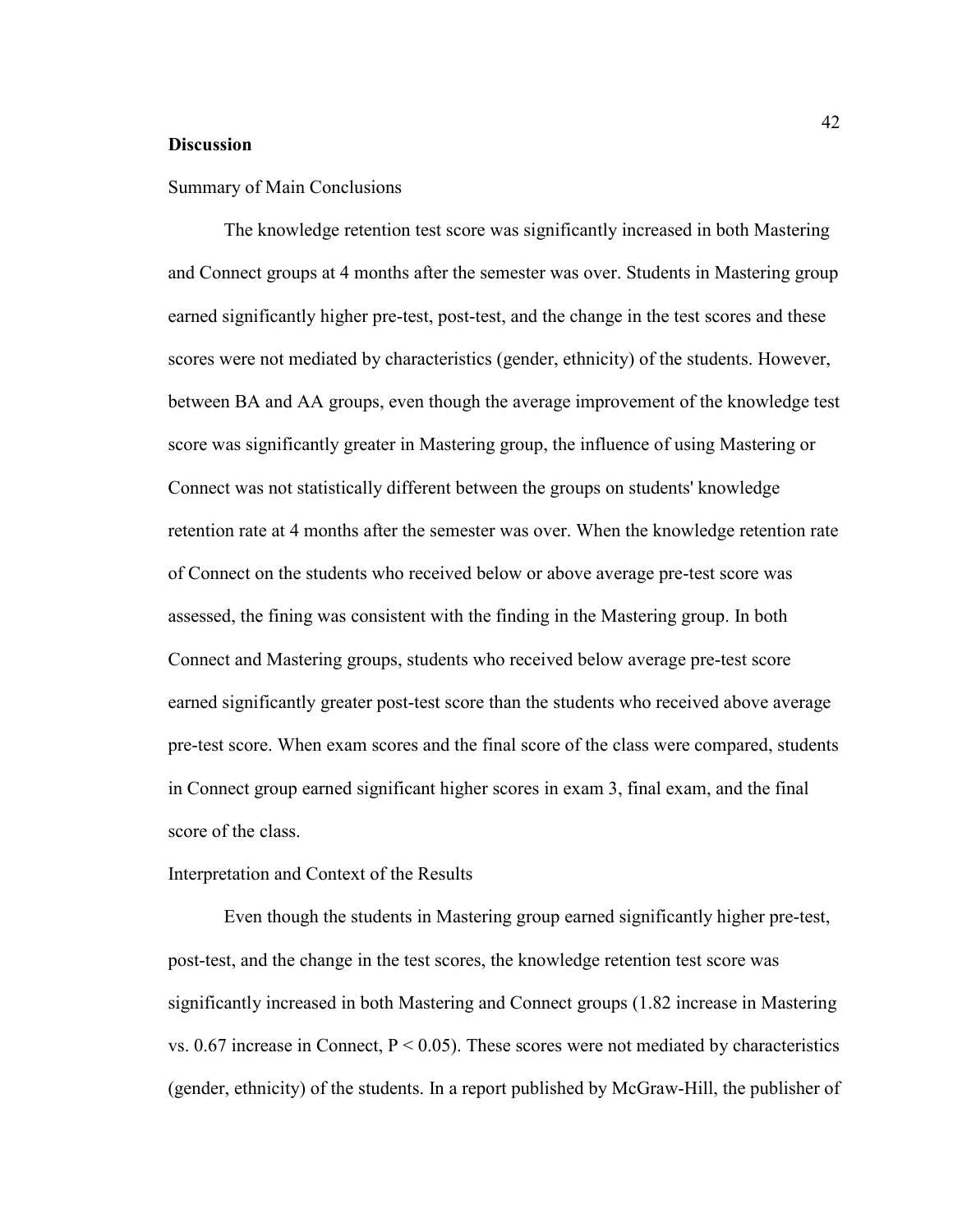the Connect platform, Connect helped to build student confidence in learning and greater content retention rate in 8 case studies. However, content retention rate was measured by the final score of the class at the end of the semester and the shift in the distribution of the final score was the evidence of the content retention rate. McGraw-Hill reported that with Connect, 60% of students receive as and Bs compared to the 43% from previous semesters that did not use Connect (McGraw-Hill Connect® Effectiveness Study, 2011). There is currently no research available that tests Connect exclusively and there were no other findings in current literature suggestive of relationship between web-based learning platform and knowledge retention rate after the semester was over.

According to our result, students who received below average pre-test score earned significantly greater post-test score than the students who received above average pre-test score. This finding is consistent with the result from Litchford (2015) the previous study from Spring 2014. The study reported that Mastering had a positive effect on the knowledge retention rate in the students that scored below average on course pretest. Even though the average improvement was significantly greater in Mastering group, the influence of Mastering or Connect was not statistically different on students' knowledge retention rate. Thus, we concluded that Mastering or Connect both help in students' knowledge retention rate especially for the students with a low level of basic nutrition knowledge.

However, we found that students in Connect group earned significant higher scores in exam 3, final exam, and the final score of the class than the student in Mastering group. This result is consistent with the report by McGraw-Hill the courses that used Connect often produced a higher scoring students. McGraw-Hill reported that it is due to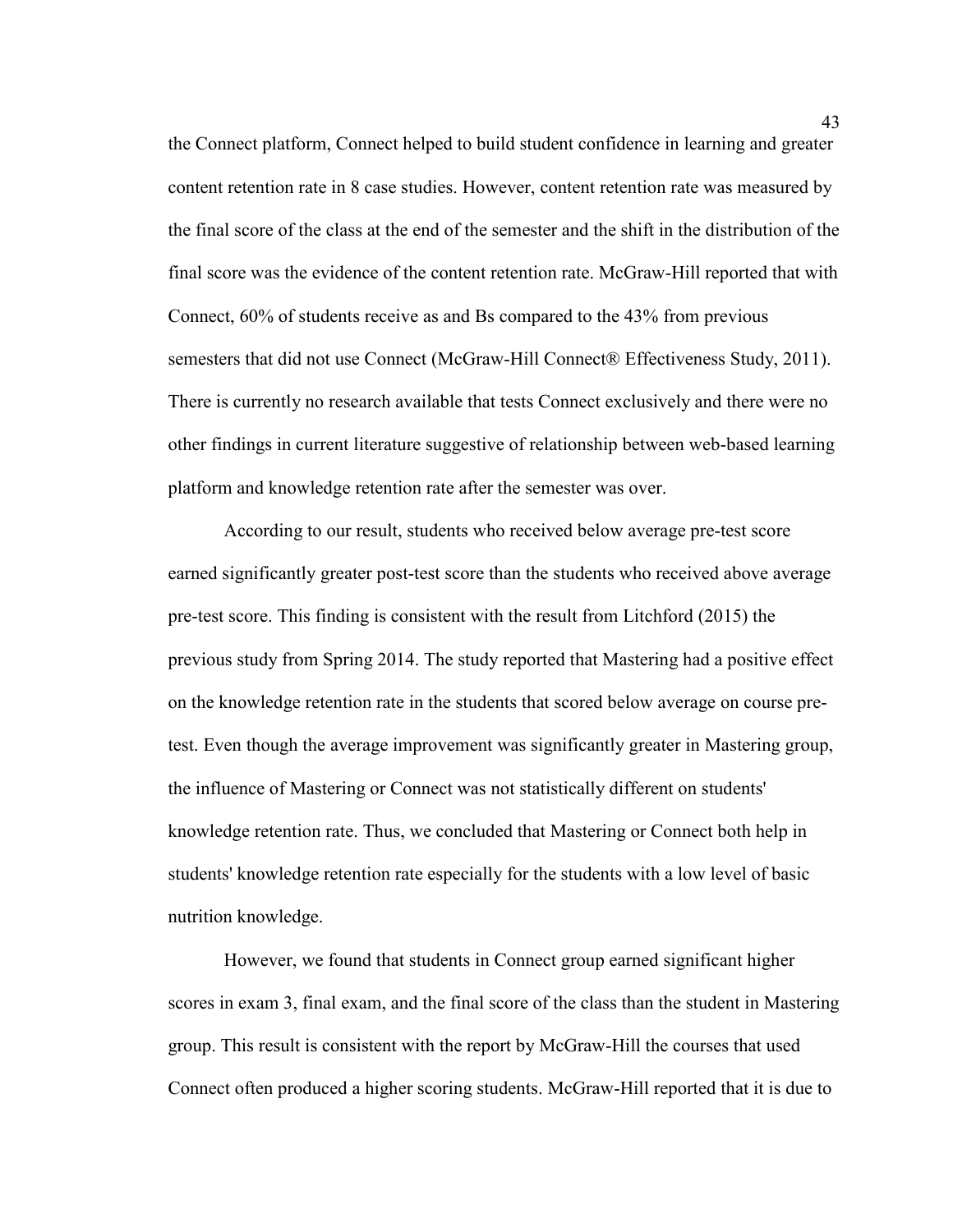reduce administration time of instructors because of Connect and instructors were able to focus on creating engaging lectures. The report also said that the real-time feedback from Connect better prepared students for higher level learning and increased learning outcomes (McGraw-Hill Connect® Effectiveness Study, 2011).

We assessed student satisfaction with Connect through mid-semester evaluation survey. When open questions were asked about the least favorite component and the most favorite component of the course, 5.9% of the students complained about using Connect as a web-based learning platform in the course and 15.9 % of the students commented that the features in Connect is enjoyable and helpful in learning. Litchford (2015) reported that the one of the reasons to re-evaluate the use of Mastering was because of low student satisfaction that it seems to be costing students more money and time than the benefit observe in the study group.

One study found that student course satisfaction level was positively related with student engagement and knowledge retention rate. It also reported that higher student engagement were linked with desirable learning outcomes as critical thinking and grades, and the lowest-ability students benefit more from the increased engagement, student learning (Carini et al., 2006). Another study reported that different web-based platforms can affect test performance of students even when the content was identical. The study found that difference in the details of the user interfaces between two platforms affected the quiz scores (Tselios et al., 2001). Hurkmans et al. (2013) also reported that variety of technological difficulties is one of the outspoken negative evaluation towards the usability of the web-based learning platform among adults.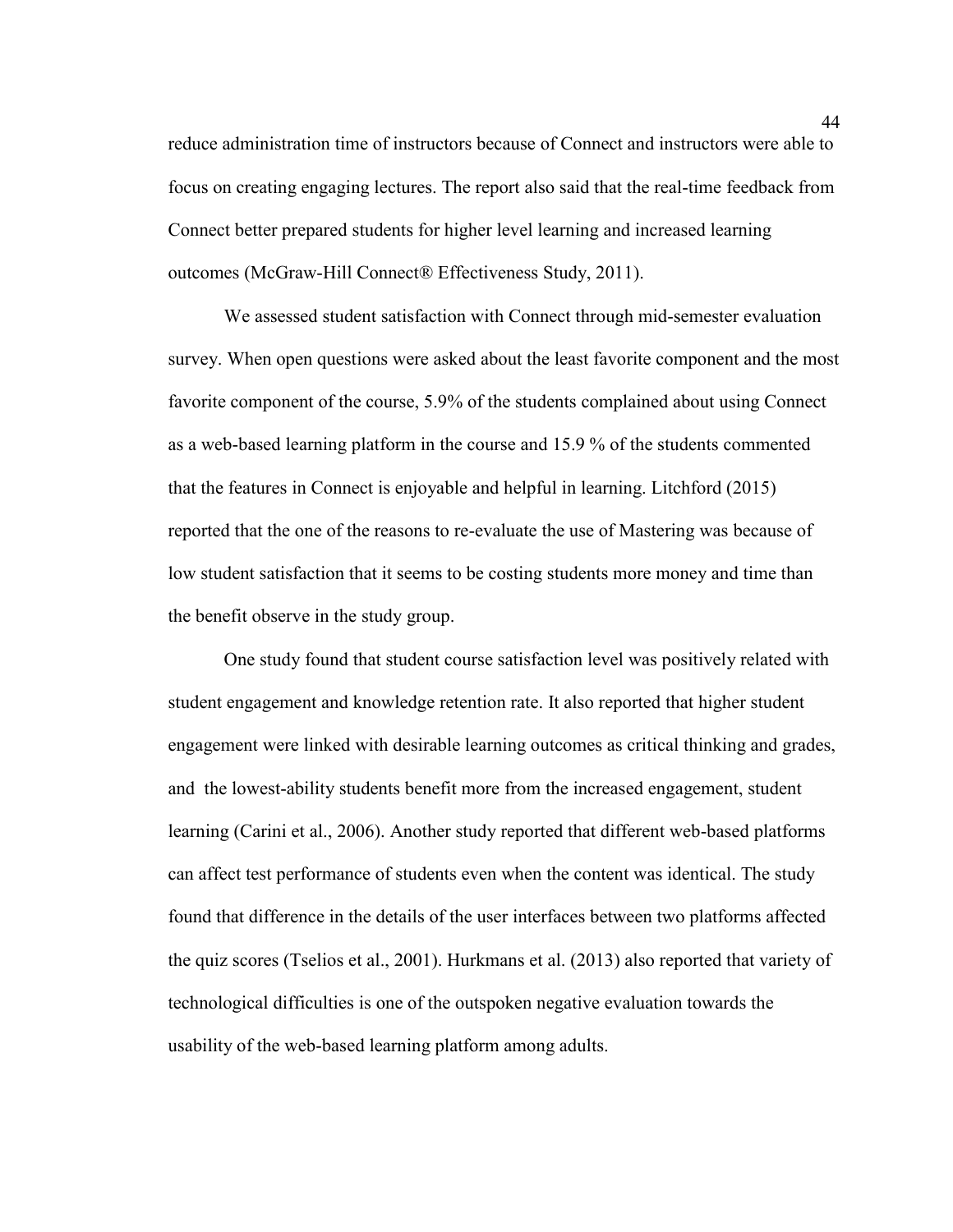Above finding are consistent with our finding. From our founding, it appears that student had higher level of satisfaction in using Connect compared to Mastering and several students commented that Connect was easy to navigate. We also saw that students in Connect group received higher final exam score, which was comprehensive and another indicator of a student knowledge retention rate, and higher final score of the class.

It was predicted that the new method, Connect will result in higher students' information retention, performance and satisfaction than Mastering. We found that the knowledge retention test score was significantly higher in Mastering group at four months after the semester was over. However, the comprehensive final exam scores, another indicator for the knowledge retention rate at the end of the semester, were significantly higher in Connect group. When students were divided into two groups, BA and AA pre-test scores, the influence of Mastering or Connect was not statistically different on students' knowledge retention rate at four months after the semester was over. Also, mid-evaluation course satisfaction survey and IDEA student survey score was higher in Connect group.

Rivera et al. (2002) looked for the relationship between student satisfaction level and the performance in using web based learning platform. The study stated that there were a number of problems with the course delivery platform and web materials, which it appears ultimately, affected the students' level of satisfaction with the web based course. However, surprisingly, overall student performance did not suffer and it appeared that student satisfaction rather than performance are the issues to be concerned about. The problems that affected student satisfaction level included, less flexibility of the platform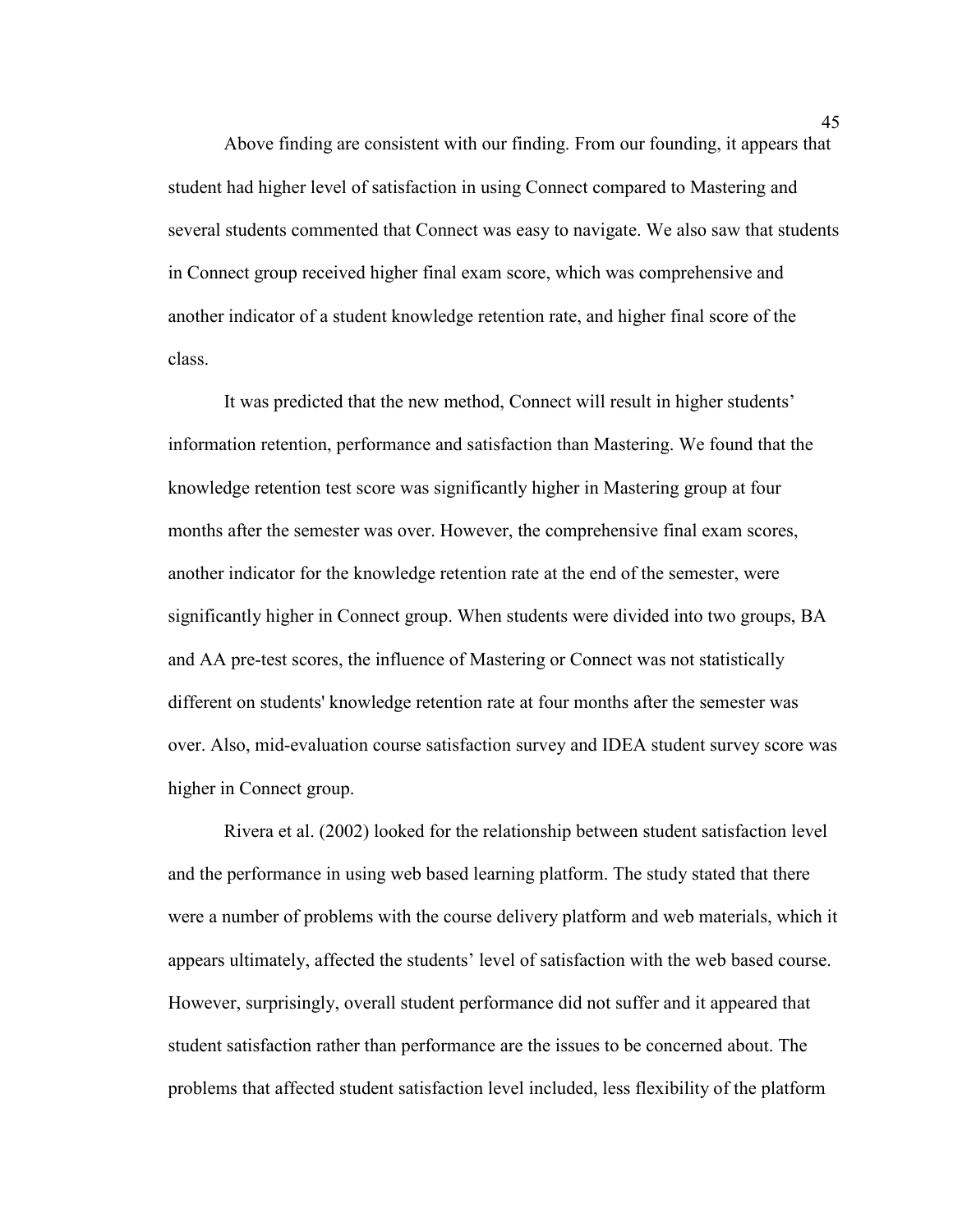in allowing the instructor to tailor them to meet class requirements, lack of support for web delivered classes for both students and the instructor, and unclear and not specific specifications for the student's computer hardware, software, and telecommunications. Even though, there were student in both groups that were not satisfied with the platform that was used in the course, Connect resulted in higher level of student satisfaction and in higher score in the final exam and the final score of the class than Mastering. Through continuing evaluation of Connect, increasing student satisfaction level will help in providing meaning learning experience for the students in blended learning general nutrition course.

This study had several limitations. Because we used data collected from 2014, there were limited ways to gather information in student characteristics. Even though Connect also had wide range of students who are younger than 25 years old, because the way how student age was asked was different, (are you 18 – 25 years old vs. are you 18 - 24 years old), we could not include the age information in the analysis. Also, previous study from Litchford (2015) analyzed knowledge retention test scores at 3 different times, at the beginning of the semester, at the end of the semester and at 4 months after the semester was over. The test questions were incorporated into the final exam for the both groups. However, because of a technical problem, we were not able to extract the score of the knowledge retention test from the final exam in Connect group, ended up just comparing the score from the beginning of the semester to four months after the semester was over. This limited us from having greater understanding of students' knowledge retention rate at the end of the semester. Other limitations of the study include limited current literature on the effect of web-based learning platform, 30% response rate for the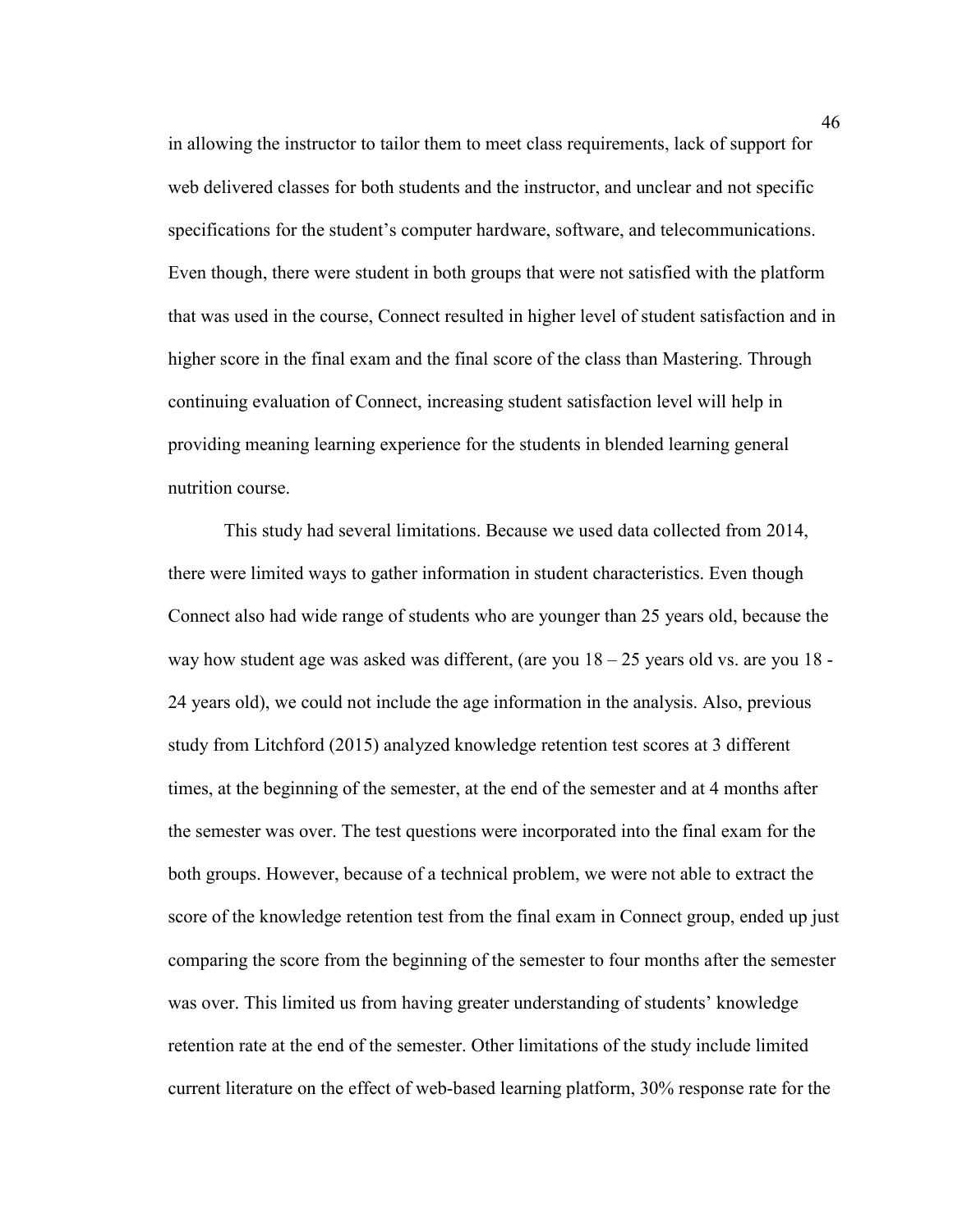post-test, and population bias. There were limited amount of studies about web-based learning platform and its effectiveness on knowledge retention rate. Only study we found on Connect and the knowledge retention rate was published by McGraw-Hill, and there may be a conflict of interest. We had 30% response rate for the post-test and there is a potential for nonresponse bias. Our suspected reasons for low response rate include, 4 months may be too long before a losing interest in the course the students took. Also, the survey was distributed through email, there is a possibility that the survey was automatically sorted as a spam or advertisement and the students did not even realize that it was a survey sent from us. Lastly, majority of the students in both groups were white, young (18 – 25 years old) and females. This creates a population bias in our sampling and our conclusion may not be the same for the general population with older students and male students.

There are strengths in this study. Except for the intervention, the characteristic of the participants, class objectives, and the score distribution of the class were similar between the historical control and the treatment group due to conducting the study at the same institute. Also, this study was able to find the positive effect of using Connect as a web-based learning platform in general nutrition class. Like Mastering, Connect was able to help students scored lower on the pre-test to gain more knowledge. Moreover, Smartbook, innovated tool used by Connect, seems to intrigue students to read and be better prepared for the class. However, the like Mastering, the benefit may not be as noticeable for students that already have fundamental nutrition knowledge when they enter the course (Litchford, 2015).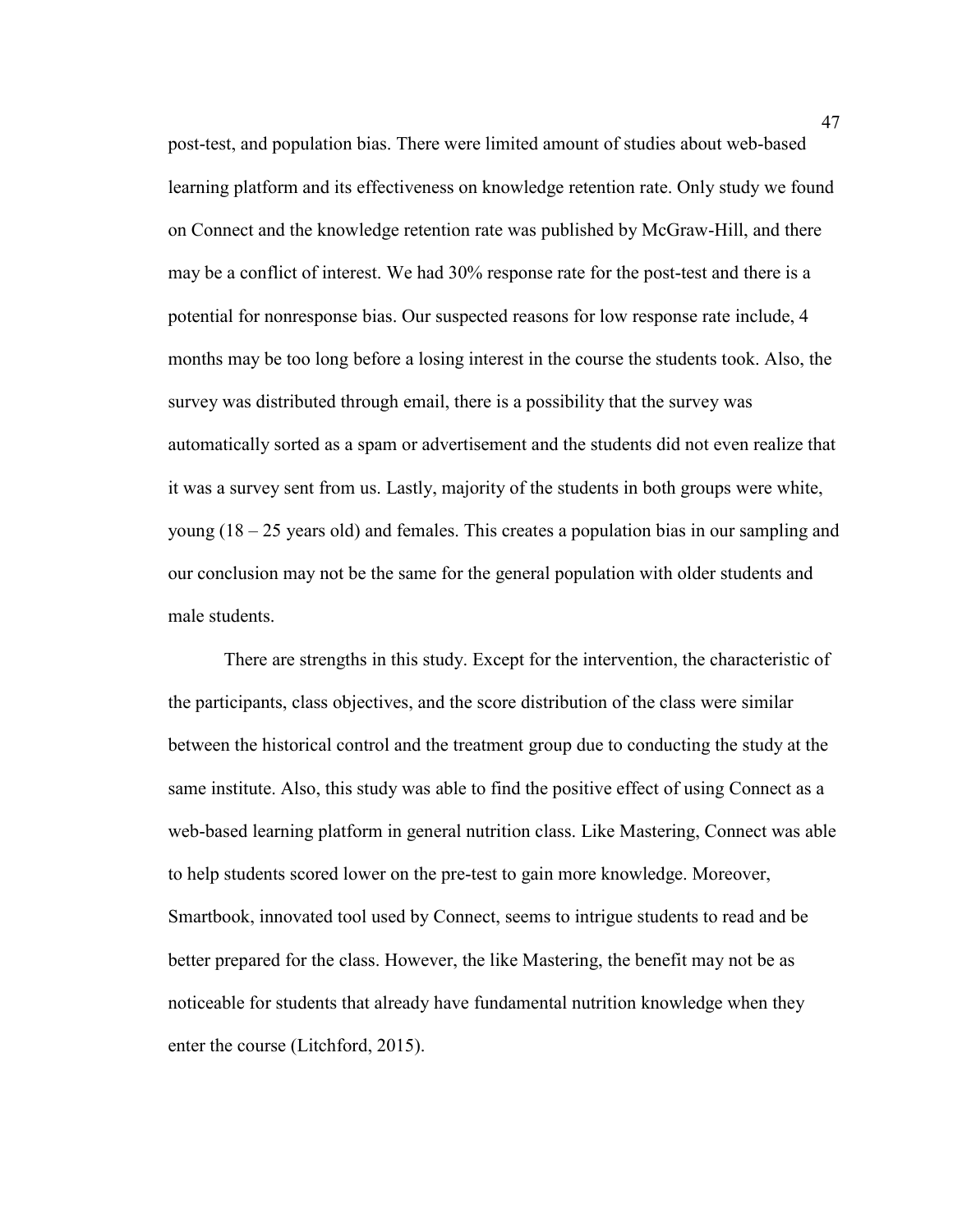# **Summary**

Different from our prediction, knowledge retention test score was significantly higher in Mastering group at four months after the semester was over. The knowledge retention test score was significantly increased in both Mastering and Connect groups at 4months after the semester was over. Like Mastering, Connect seems to help students who have lack of fundamental knowledge in general nutrition when entering the course. However, the scores from comprehensive final exam and the student satisfaction level were higher in Connect group. Connect has potential in increasing the success rate of entry level students with greater class satisfaction in the general nutrition course.

#### **Literature Cited**

- Carini, R.M., G.D. Kuh and S.P. Klein. 2006. Student engagement and student learning: Testing the Linkages. Research in Higher Education 47(1): 1-32.
- Hurkmans, G. and L. Goos. 2013. The Use of Smartschool as an electronic platform for blended language learning. International Journal of Information and Education Technology 3(1): 110.
- Jaaman, S.H., R.R. Ahmad and A.S. Rambely. 2013. Web-based learning as a tool of knowledge continuity. International Education Studies 6(6): 80.
- Jennings, M.M. 2012. In defense of the sage on the stage: Escaping from the "sorcery" of learning styles and helping students learn how to learn. Journal of Legal Studies Education 29(2): 191-237.
- Litchford, A. 2015. Implementation of online tutoring program to increase university student information retention. Master Thesis, Dept. of Nutrition, Dietetics and Food Science, Utah State Univ., 8700 Old Main Hill, Logan, UT.
- McGraw-Hill Companies. 2016. Mcgraw-Hill Connect® Effectiveness study evaluating: the all-digital course management platform's impact on professors' instructional efficacy and students' academic performance at 18 U.S. higher education institutions. 1st ed. Report from McGraw-Hill Companies. New York, NY. http://create.mheducation.com/wordpress-mu/connectblog/files/2011/08/Connect-Effectiveness-Study-2011.pdf.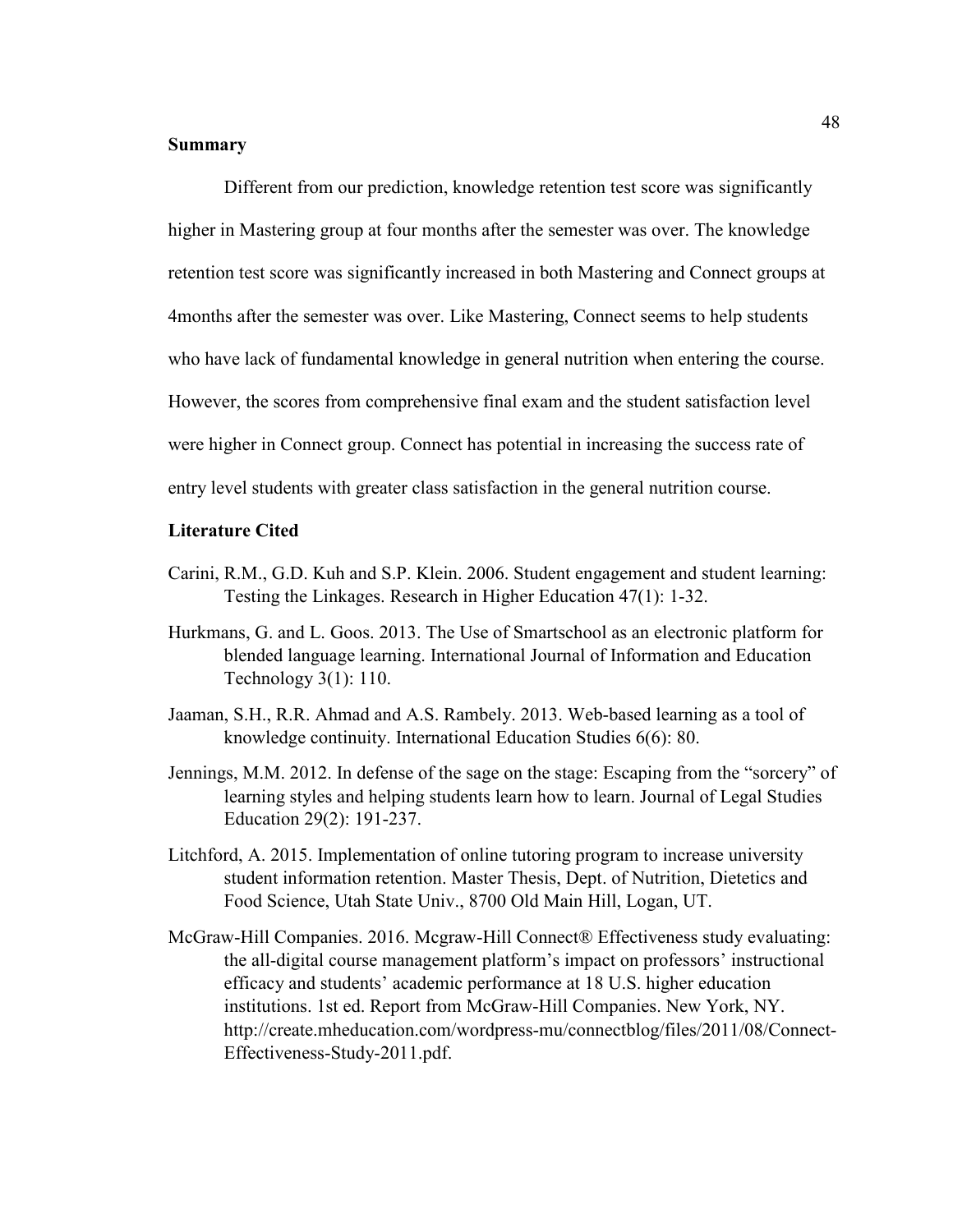- Means, B., Y. Toyama, R. Murphy, M. Bakia and K. Jones. 2009. Evaluation of evidence-based practices in online learning: A meta-analysis and review of online learning studies. US Department of Education.
- Parsons, J. and L. Taylor. 2011. Improving student engagement. Current Issues in Education 14(1).
- Rivera, J.C. and M.L. Rice. 2002. A comparison of student outcomes and satisfaction between traditional and web based course offerings. Online Journal of Distance Learning Administration 5(3): 151-179.
- Snyder, T.D. and S.A. Dillow. 2016. Digest of education statistics, 2014 (NCES 2016- 006). Report from National Center for Education Statistics. Washington, DC. https://nces.ed.gov/pubs2016/2016006.pdf.
- Teater, B.A. 2011. Maximizing student learning: A case example of applying teaching and learning theory in social work education. Social Work Education 30(5): 571- 585.
- Tselios, N.K., N.M. Avouris, A. Dimitracopoulou and S. Daskalaki. 2001. Evaluation of distance-learning environments: Impact of usability on student performance. International Journal of Educational Telecommunications 7(4): 355- 78.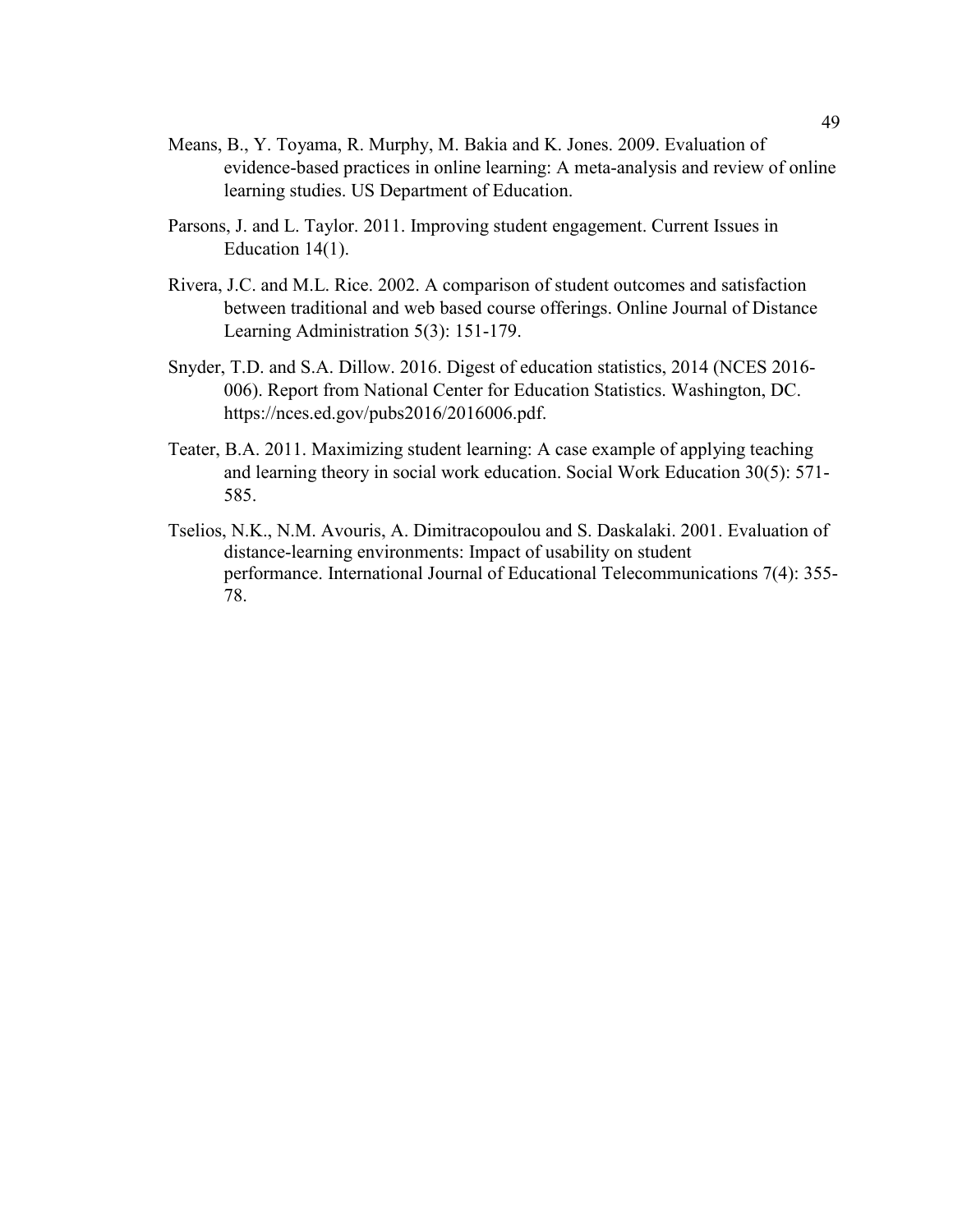#### CHAPTER III

# INCREASING STUDENT ENGAGEMENT IN A GENERAL NUTRITION COURSE OFFERED AS AN ONLINE/BLENDED LECTURE VIA TECHNOLOGY AND USE OF A GRADUATE-LEVEL TEACHING ASSISTANT

# **Abstract**

Universities are faced with rising enrollments of Millennials who have different expectations regarding traditional way of teaching and learning than did previous generations of students. Blended learning was introduced to maximize the advantage of both traditional teaching and the online teaching. However, to increase student engagement in blended learning, high quality support is required. The purpose of this study was to compare change in students' behavior in learning, outcomes such as increase in level of student satisfaction and higher performance score between blended on-campus control and treatment as well as blended on-campus treatment and online treatment when using high impact and readily accessible tools such as a teaching assistant and Google+. It was hypothesized that by adding additional opportunities for students to interact with instructors, TAs, and peers with increase student engagement with course material and will result in better student performance and satisfaction. We found that students in the enhanced on-campus section had higher final grades than did students in the on-campus control section. However, these scores were not mediated by baseline or change in student engagement during the semester. Baseline student engagement scores and change in student engagement score were associated with final grade, but there were no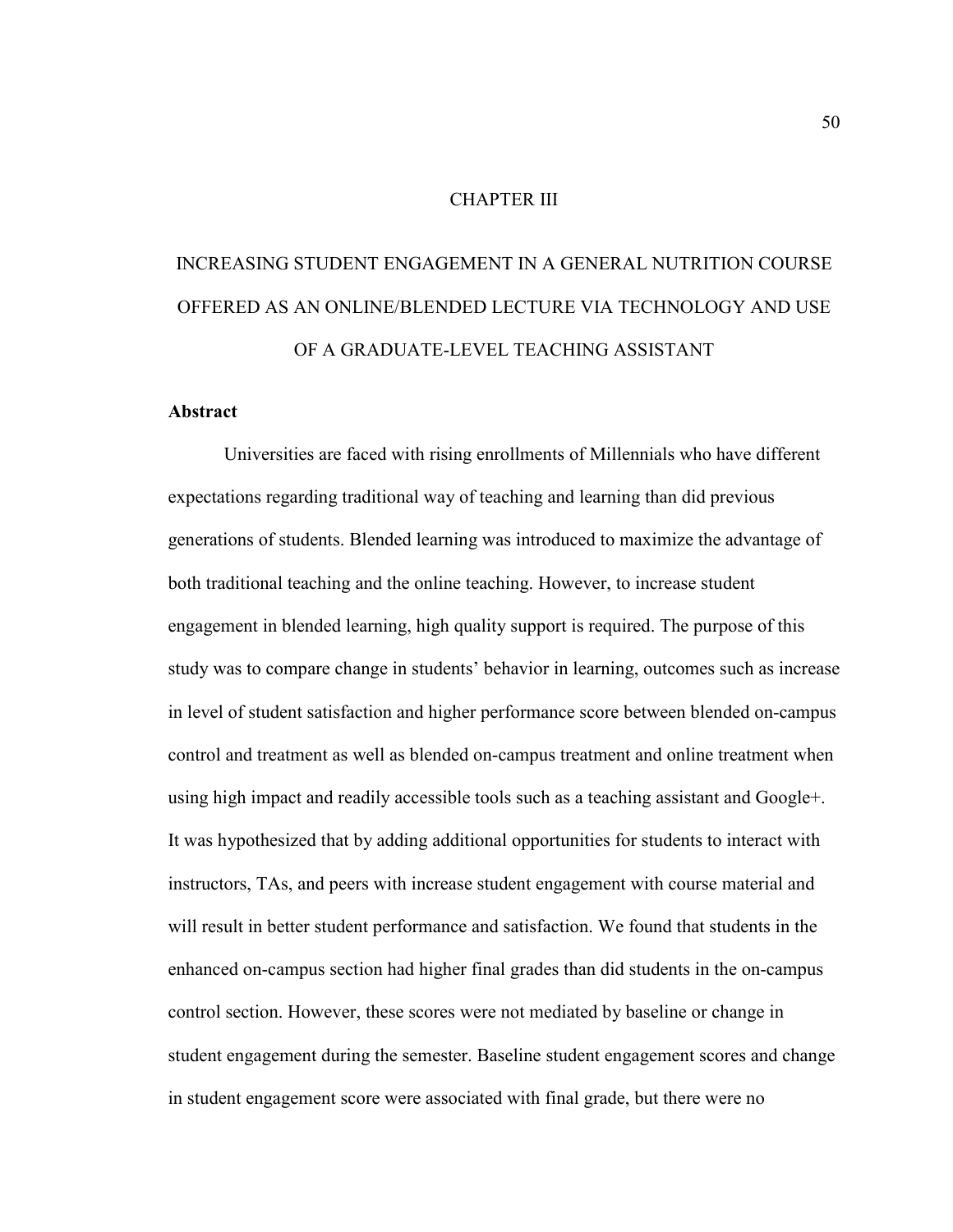differences in baseline or change in student engagement score by section. However, student attendance rate, another indicator for student engagement, was higher in the oncampus enhanced compared to on-campus control. More study is needed to find the best time to measure the change in student engagement during the semester rather than at the end of the semester.

# **Introduction**

Universities are faced with rising enrollments of students who have different expectations regarding teaching and learning than did previous generations of students (Snyder and Dillow, 2016). Millennials, people born between 1980 and 2000, are accustomed to using technology to learn both in and outside of the classroom (Means etal., 2009). Integrating technology in teaching provides students with flexibility in learning that fits busy lifestyles of the students and allows for non-traditional teaching strategies that may be more effective than traditional face-to-face teaching (Utah State University Center for Innovative Design & Instruction, n.d).

Blended learning was introduced to the Utah State University campus as a way to bridge and maximize the advantage of both traditional teaching and the online teaching. Utah State University defines blended learning as a course that is taught both inperson/IVC and via Online. Participation is between 21% and 79% online with the remainder being in-person or IVC (Utah State University Center for Innovative Design & Instruction, n.d). In this study, outcomes such as student engagement score and final score of the class were analyzed by on-campus sections and by enhanced sections. Oncampus sections are the blended control and blended treatment groups and enhanced sections are the blended treatment and online treatment group.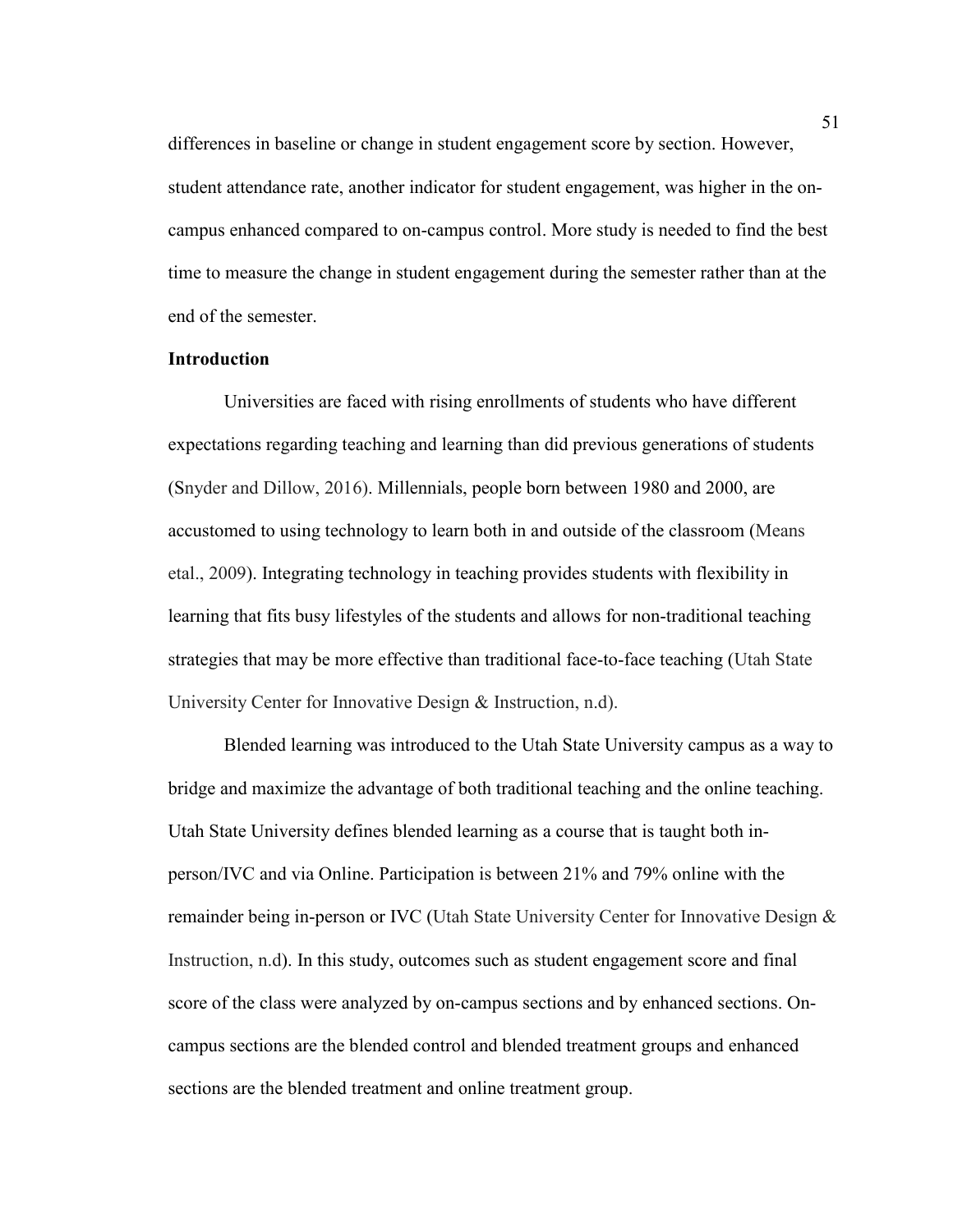There are limitations to blended and online learning. Blended learning can be a viable model for both small and large previously traditionally formatted courses. In previous work, a blended format that included 50% of course time dedicated to online resources and 50% to traditional lecture based delivery was found to be more effective than the traditional lecture based format for a large general education nutrition course (The Science and Application of Human Nutrition). In the traditional large lecture-based course, student met for a 50 minute lecture three times per week. The course was taught in one large section of approximately 500 students. This format provided little opportunities for students to engage with the instructor or other students. When the blended format was introduced the course remained a 3 credit course, but students in the blended course meet for only 90 minutes per week in smaller sections of approximately 100 students. This provided students with additional opportunities to engage with the instructor and other students during class time, however, many students felt that there was less communication between instructor and students in the blended design. This was identified as one of the main limitation of the blended course ( $p \le 0.0001$ ) (Dimmick, 2013). Other studies have found that lack of interactions and the feelings of isolations are main attributors of a high dropout rate in online courses and this, low retention rates can lead to a loss of profits for institutions (Banna et al., 2015; Lee and Choi, 2011, Wang and Newlin, 2002).

Traditionally, in NDFS 1020, we observed a bit lower grades in online students than the on-campus students. However, from another study, it appears that there is no significant difference in student performance among traditional, full-time students, regardless of the class format (face to face, hybrid, online). (Rivera and Rice, 2002) and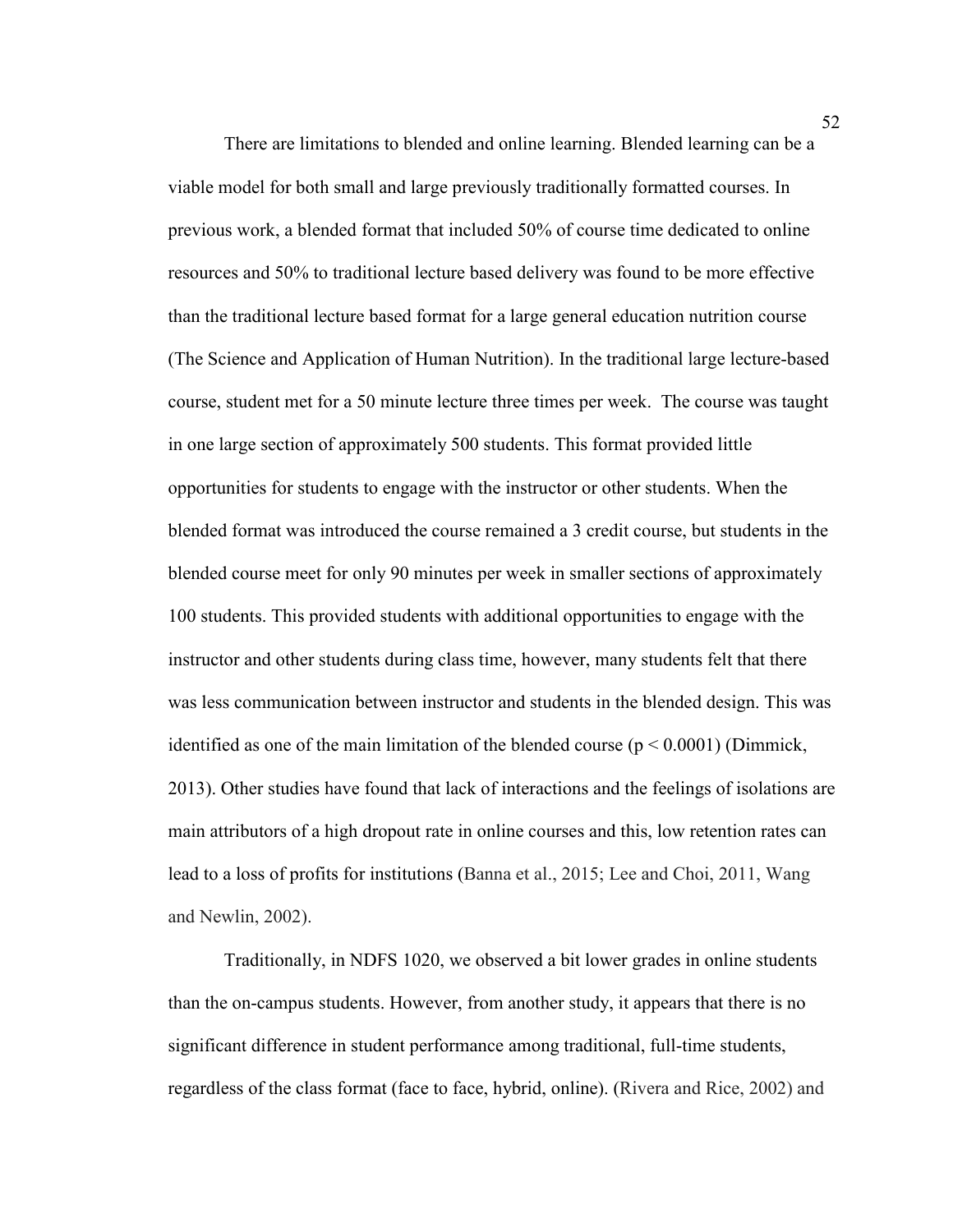the difference in lower grade may be due to difference characteristics of the students in NDFS 1020 online course (more part-time, older students). Eppler and Harju (1997) Found negative relationship between number of weekly hours working at a paid job and GPA. Nontraditional students (average age 29 years old, 26% part-time versus only 3% of traditional students) had significantly lower performance goal but significantly higher learning goal than traditional students. However, although learning goals were positively related with GPA, work commitment also played a role and work commitment countered the advantage of higher learning goal.

Successful blended learning requires high quality support at all levels including a well-organized course, instructors who are knowledgeable and comfortable with technology, and consistent support for students (Carr, 2014). Purposeful and meaningful strategies should be employed to facilitate and encourage consistent student engagement. The purpose of this study was to compare change in students' behavior in learning, outcomes such as increased level of student satisfaction and higher performance score between blended on-campus control and treatment as well as blended on-campus treatment and online treatment when using high impact and readily accessible tools such as a teaching assistant and Google+. We hypothesized that by adding additional opportunities for students to interact with instructors, TAs, and peers it will result in increased student engagement with course material and improved student performance and satisfaction.

## **Methods**

The USU IRB (IRB Exempt - #7165) reviewed and approved the study and student participants provided a consent to participate. Students received a letter of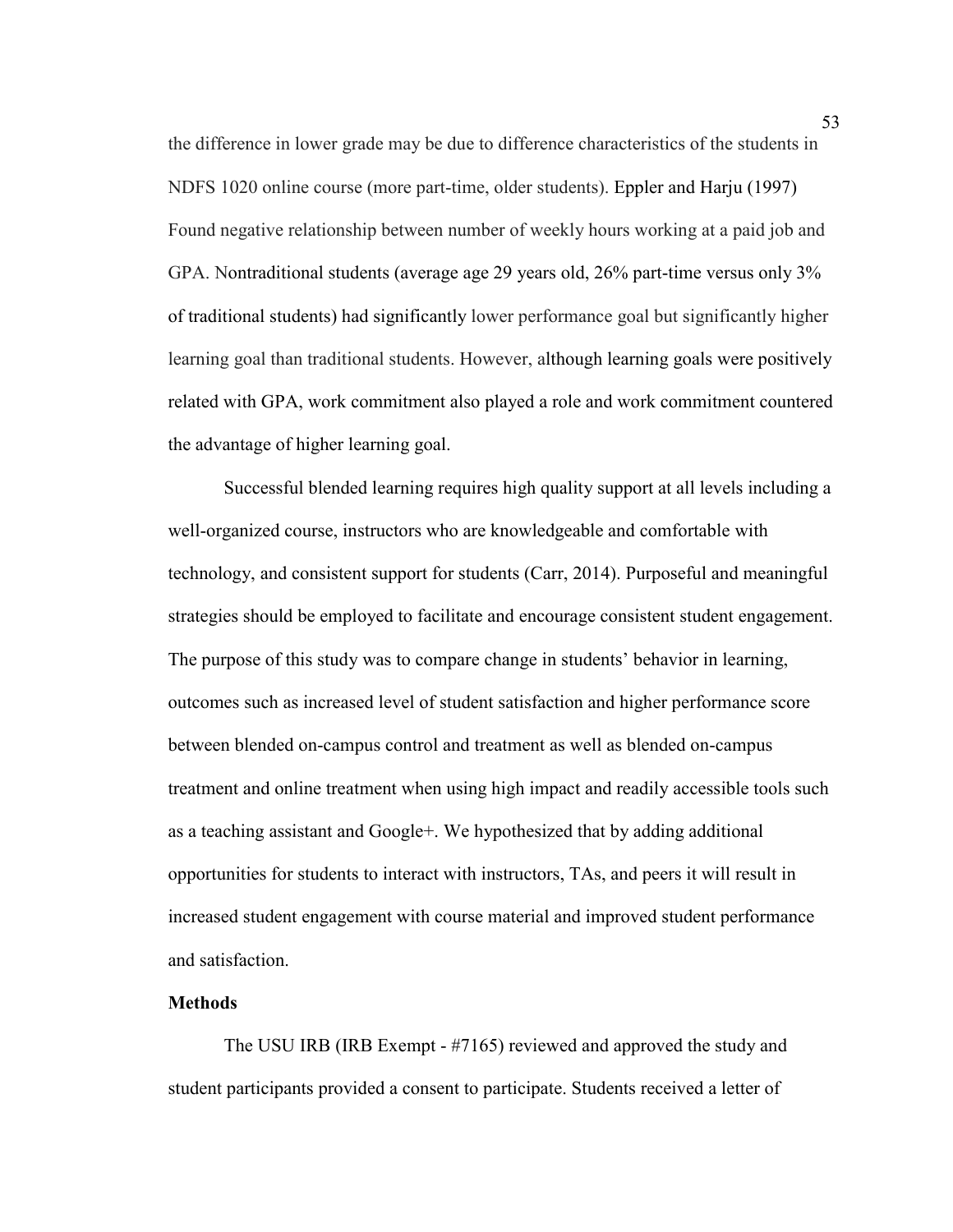information delivered to them on the first day of class via Canvas, the Learning Management System used to deliver the course to students. The letter explained that their participation in the study was voluntary, that there was not consequence for them to not participant, and that they could decide to withdraw their participation at any time. Description of Population

Participants of this study were students enrolled in the introductory nutrition class, The Science and Application of Human Nutrition (NDFS 1020), at Utah State University (USU) in Spring 2016 (N= 336). Two blended on-campus sections (n=197) of NDFS 1020 were selected to participate and were randomly assigned to either the either the treatment group or the control group. One online section (n= 139) of NDFS 1020 was also selected to compare the intervention outcomes between the blended on-campus and online courses.

#### Description of Group Assignment

The course was taught as usual in the on-campus control condition. Face to face lecture was held once a week for 90minutes; the other 1.5 credit hour worth of learning (50%) happened online at a time determined by the individual students. The role of the instructor was the same in both control and enhanced groups. The role of the instructor was to prepare and give a lecture once a week and manage the classes. The role of the TA was difference according to the section assignments. The TA performed the usual role of the TA in both sections. This role included grading weekly assignments and communicating with the students and instructor, usually by sending and responding to questions via email. The TA's role included additional responsibilities designed to encourage and support student engagement in the enhanced on-campus and on-line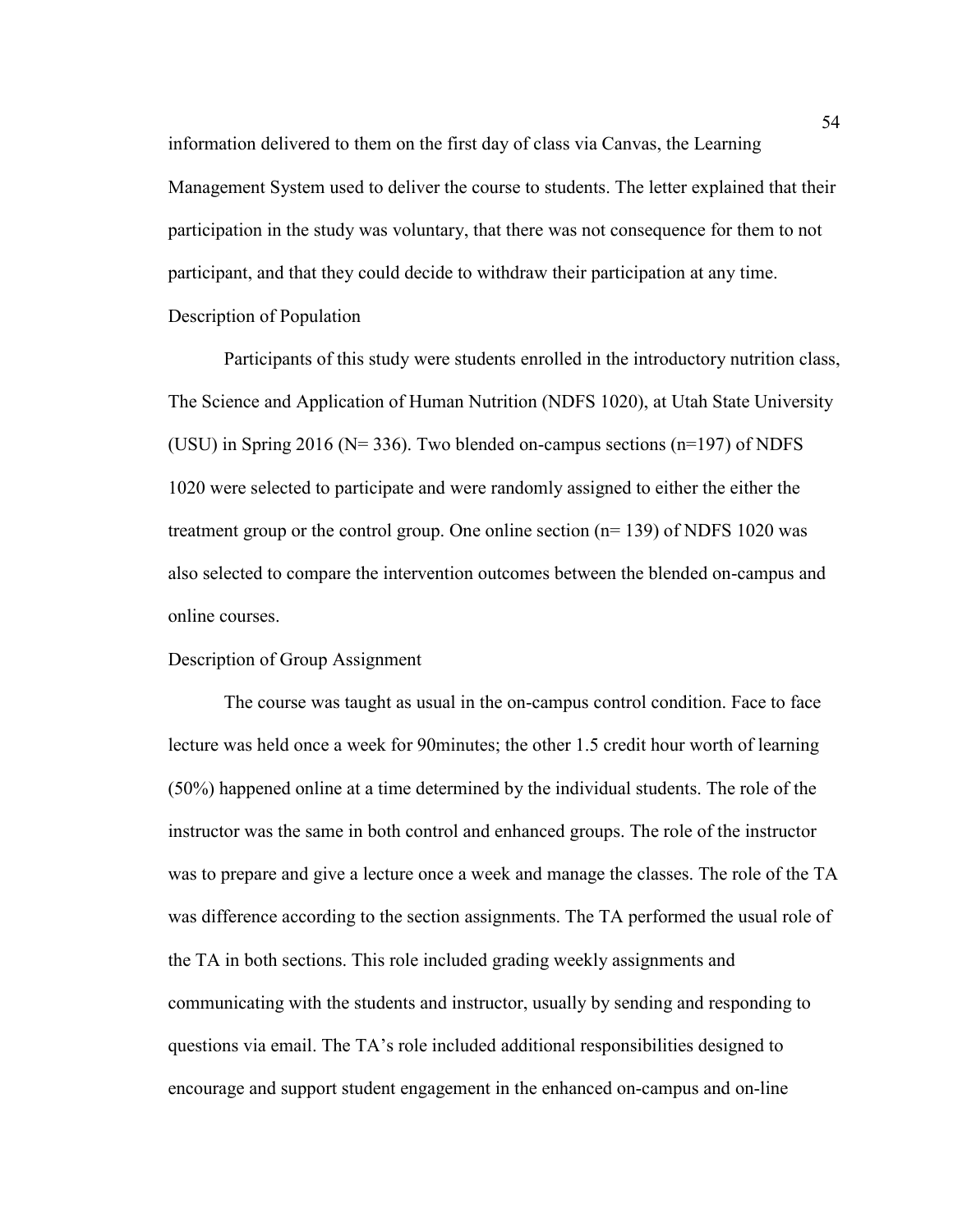sections. These additional responsibilities included the following. The TA left additional comments in assignments using the speed grader tool in Canvas when necessary, per week, average of 16 students for on-campus enhanced, 18 students for online enhanced. The TA made sure to address students by name in these comments. In these comments in assignments, TA referred students back to study materials if necessary, or/and explaining issue when students seem to be confused or misinformed. The TA was present and was available to answer questions through online virtual chatting during the scheduled synchronized lecture for both on-campus live lectures and on-line sections during the live-streaming lecture. The TA helped solve occasional technical problems during the lecture and answered additional questions from the student via virtual chatting. In addition, the TA held weekly debrief with an instructor to discuss common questions and concerns raised among students and the instructor addressed the issue at the next class session. To provide additional support to the highest risk students, the TA contacted students who did not take the syllabus quiz or received a grade of 70% or less on this assignment to make sure the student was aware of the expectations for the course and that the TA was available to provide technical or other assistance. In addition, the TA held weekly 30 minutes study and review session via web conferencing titled "crash meetup". Students from both the online and on-campus sections were invited to attend. The "crash meetups" were broadcast via Google Hangout on Air and were held on a weekday evening to involve students who were not able to join the virtual chatting during the scheduled lectures that were held during the day. In these sessions the TA reviewed important concepts and the answered of the additional questions from the students to help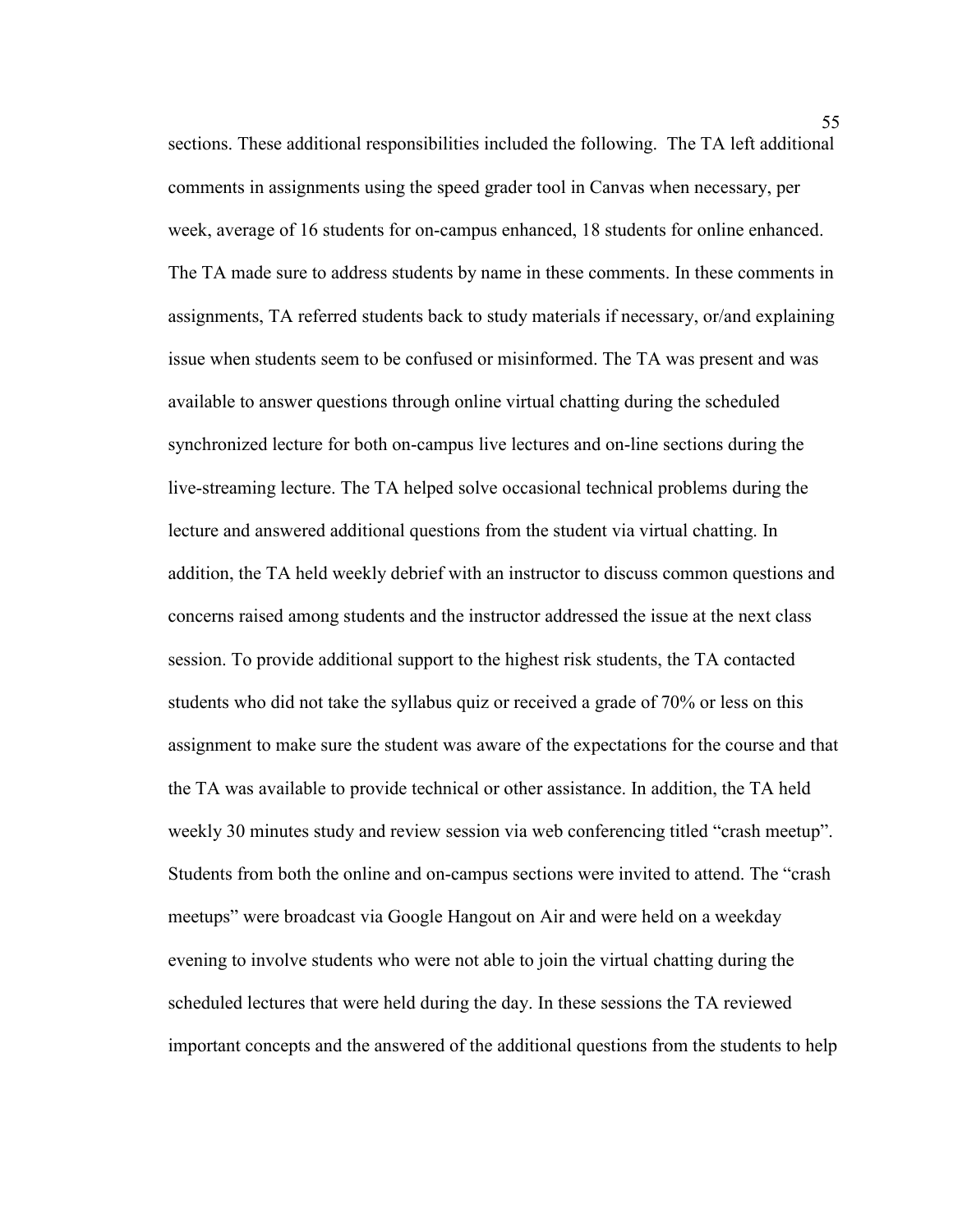with upcoming exams and assignments. The TA also answered other nutrition related questions, outside of class materials, when asked.

The same instructor taught all sections of the course. One TA was assigned to both the on-campus and on-line enhanced sections of the course; however, the control oncampus section was assigned a different TA. TAs received standardized training and grading procedures before the course began.

#### Description of Outcome Assessments

336 students enrolled in either the on-campus blended (n=197) or fully online sections of NDFS 1020 (n=139) in Spring of 2016 consented to participate. All 336 students (100%) consented to participate in the study. During the first 2 weeks of the semester, students completed an online survey that included demographic information, self-reported perceptions of the healthiness of their diet and physical activity habits, and a modified version of the Student Course Engagement Questionnaire (mSCEQ). The Student Course Engagement Questionnaire (SCEQ) is a validated tool, developed by Handelsman et al. (2005) to assess student learning and motivation in traditional face-toface lecture setting. The study reported evidence of convergent and discriminant validity of the SCEQ by relating SCEQ score with related constructs associated with student learning and motivation. The SCEQ includes 27-questions that measure four dimensions of student engagement namely skills, emotional, interaction, and performance. (Handelsman et al., 2005) One SCEQ question was modified and 8 questions were dropped to fit the different setting of the courses (traditional vs. blended/online) and left with only questions that are applicable to blended/online courses, see Appendix F and G. During the last week of the semester, students retook mSCEQ and was recorded.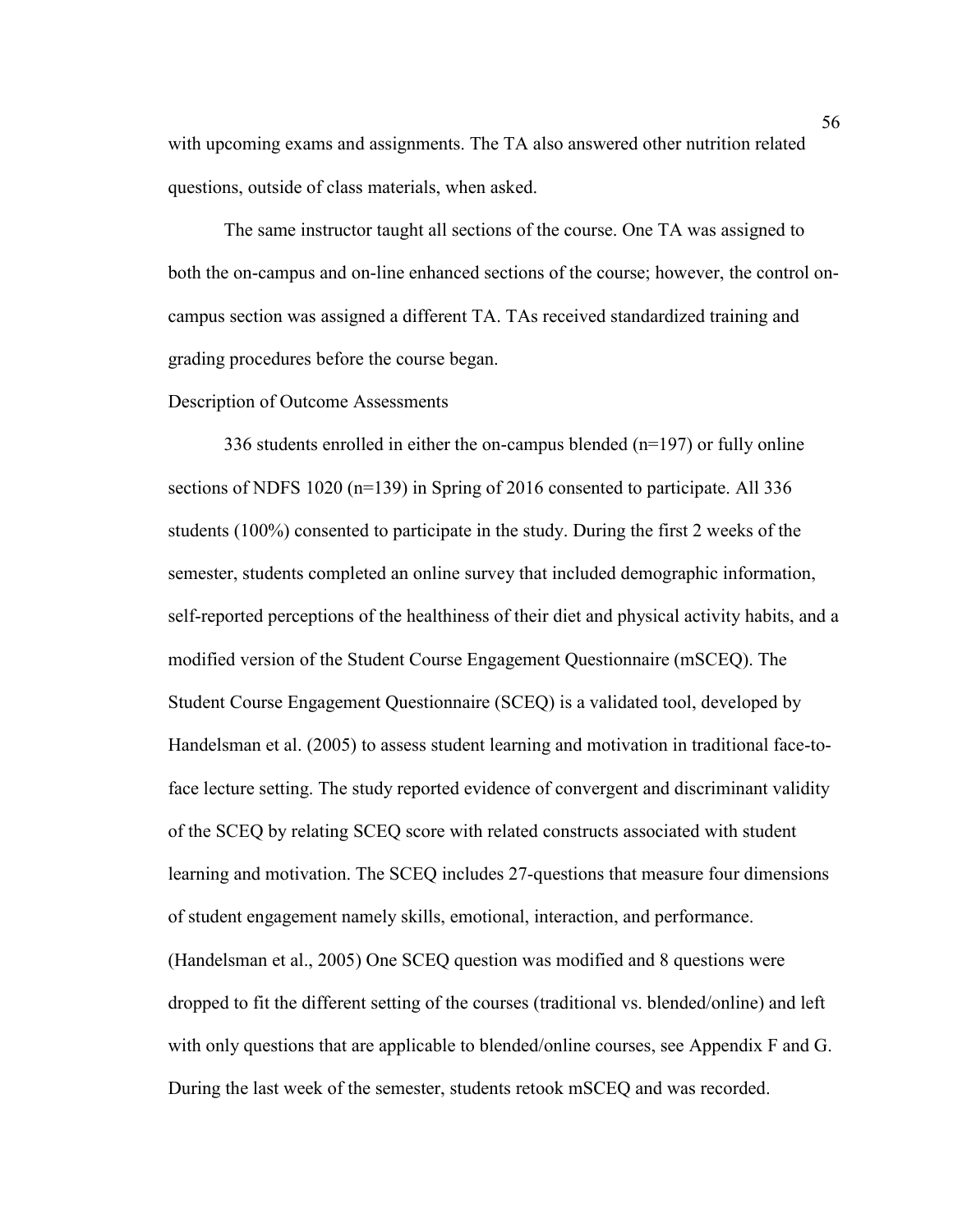Four weeks after the semester, the result of the syllabus quiz was reviewed by a TA and emails to the students who received seven out of ten or lower in blended enhanced and online enhanced sections. Email was sent to 2 students from online enhanced and all students from blended enhanced received eight or above. Through email, the TA asked if the students understood the expectation of the class and if the students have a computer access to finish assignments on time. Extra help was provided through email when a student needed help to navigate the web-based platform.

The number of people who came and participated in 30 minutes "crash meetup" web conference from each section was recorded weekly. The number of people who utilized the online virtual chatting during the class and number of people who joined synchronized class session for online treatment section were also recorded weekly. Range from one to four on-campus enhanced students and four to eight online enhanced students participated in weekly "crash meetup". Range from zero to two on-campus enhanced students and zero to three online enhanced students utilized the online virtual chatting during the class. Range from one to three online students joined synchronized class sessions each week, see Appendix H.

Student attendance of the class was randomly recorded throughout the semester. The attendance was recorded a total of 5 times in each on-campus control and on-campus enhanced sections. Students checked next to their names as the roll was passed around. As a mid-term evaluation, to assess the student satisfaction during the semester, open ended questions were asked about their least favorite and most favorite aspects of the class. The questions were asked through a survey tool in Canvas and the students were given 5 extra credits for completing the survey. End of semester assessments included

57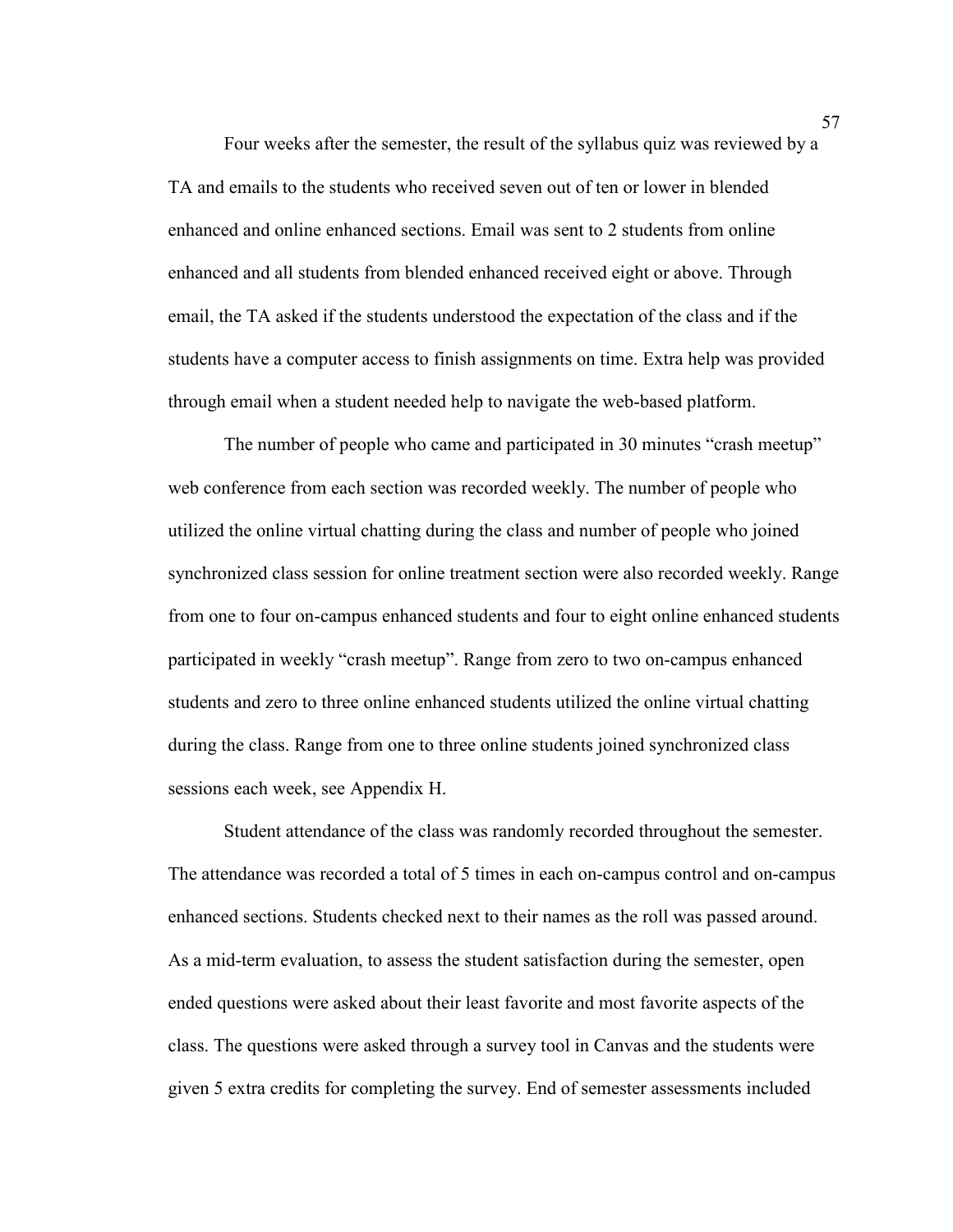final score of the class, and IDEA student course evaluations, the standardized course evaluation survey used by the institution. IDEA course evaluations are on a 5 point scale with 1 being the most unfavorable response and 5 being the most favorable response. Description of the Statistical Analyses

SPSS 22.0 (Statistical Package for the Social Sciences) was used to analyze the data. Functions including descriptive statistics, correlations, one-way ANOVA and twoway ANOVA were used to analyze the data collected. Fixed variables were either sections, on-campus control, on-campus enhanced and online enhanced sections or engagement scores, pre-student's engagement and difference in student engagement score. Comparisons were made between the on-campus control and on-campus enhanced sections as well as the on-campus enhanced and online enhanced sections.

The distributions of the difference in student engagement score, difference of student engagement survey score between in the beginning of the semester and at the end of the semester, and the final score were examined for normality. Residual analysis was performed to test for the assumptions of the two-way ANOVA. Normality was assessed using Shapiro-Wilk's normality test for each design. Outliers were assessed by inspection of a boxplot, and homogeneity of variances was assessed by Levene's test. The difference in student engagement score was approximately normally distributed ( $p$  > 0.05). The final score was also approximately normally distributed after  $log 10$  transformation ( $p > 0.05$ ). There were 17 outliers from the difference in student engagement score and the final scores. Outliers were retained in the dataset because they were believed to be genuine data points and the result was not substantially affected when outliers were included or excluded. There was homogeneity of variances for both, difference in student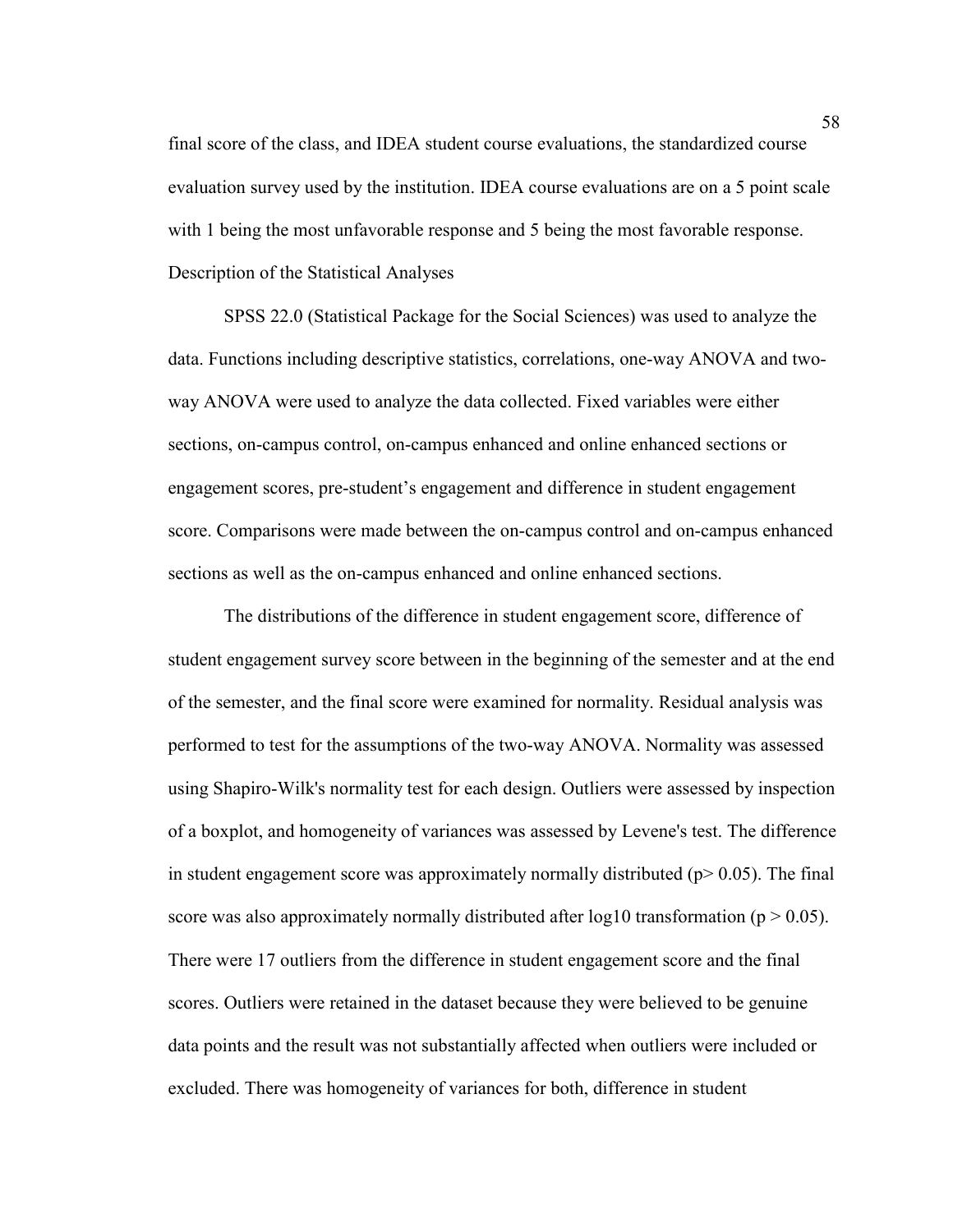engagement score and transformed final score,  $(p > 0.05)$ . A Pearson's product-moment correlation was run to assess the relationship between pre-engagement score and the final score and difference in engagement score and the final score in all three sections, oncampus control, on-campus enhanced, and online enhanced.

Pre-student engagement score and difference in student engagement score: When difference of engagement score and pre-student engagement score were used as independent variables, they were categorized into 3 groups, low 33%, middle 33%, and high 33%. Rank consisted of two levels (Freshman & Sophomore, Junior & Senior) to have more balanced sample size.

#### **Results**

#### Descriptive Results

Descriptive statistics of students by sections (on-campus control, on-campus enhanced, online enhanced) are provided in Table 1. There was no significant difference in student characteristics by section. 64% of students were female, 52% were freshman, <5% are dietetics or nutrition science majors, and 59% reported the present class to be their first experience taking a blended or fully online course. Compared to on-campus sections, online enhanced section had significantly fewer full time students, students who are 19 years and younger, and students who had never taken blended/online class previously. The on-campus sections had a significantly greater percentage of students who were 25 or younger (on-campus control 98% and on-campus enhanced 97%) than did the online enhanced (83% were 25 or younger). The online enhanced section had a significantly greater percentage of students who are older than 25 (17%) than did either of the on-campus sections. Also on-campus sections had a significantly greater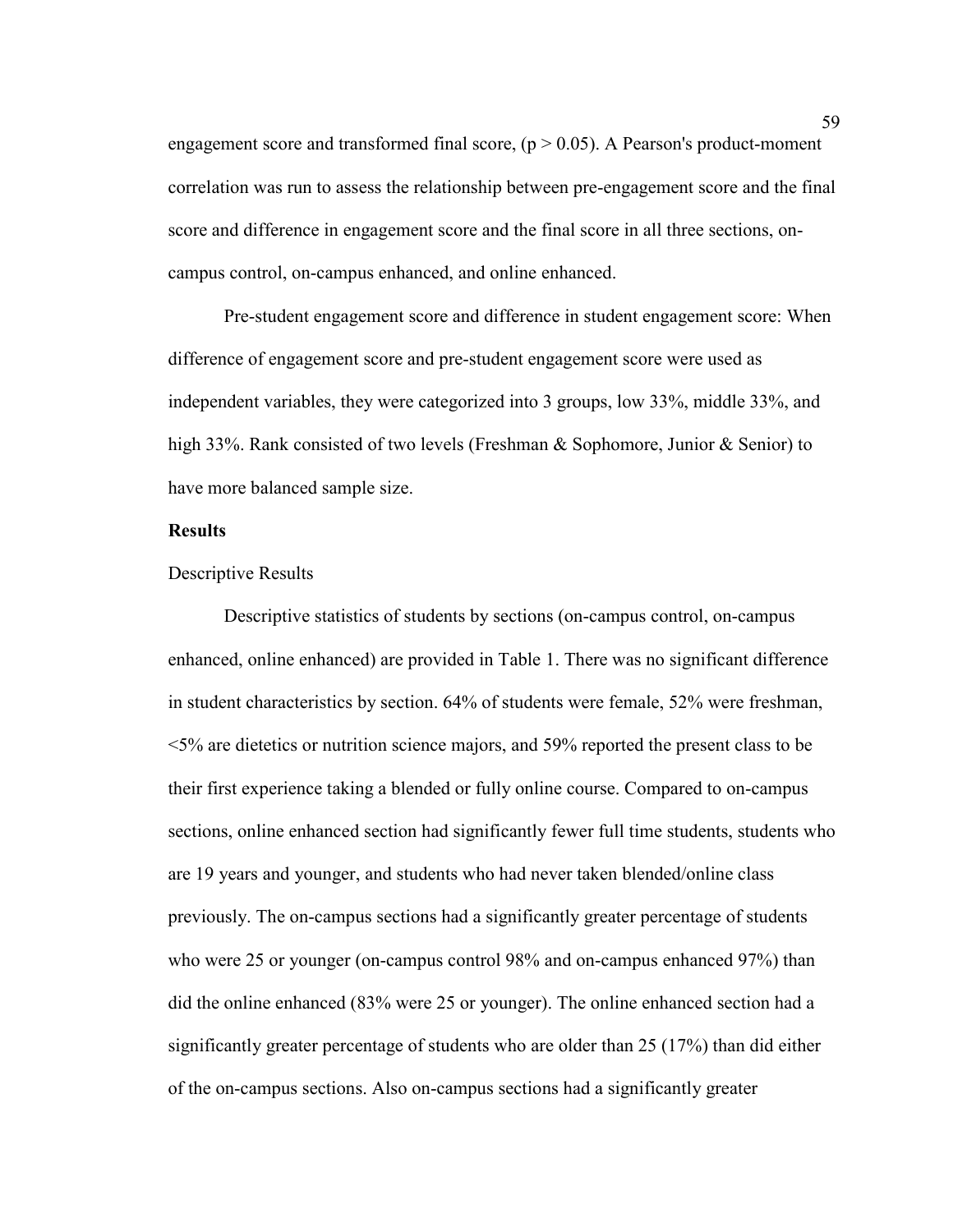percentage of students (95% and 94%) who had little experience with online or blended courses than did the online enhanced section (80%). There were no differences in the baseline engagement score between on-campus control and on-campus enhanced group, or by on-campus enhanced and on-line enhanced sections, see Table 1.

Correlation among baseline engagement score, change in engagement score and final score were examined. The mean engagement score decreased from the baseline assessment to the end of semester in all sections. The mean change in engagement scores from beginning to the end of the semester was -5.76, -4.70, and -5.74 for the on-campus control, on-campus enhanced, and online enhanced sections, respectively (P=0.712). Baseline engagement scores and change in engagement score were correlated  $(r = -0.235)$ ; P=0.004); those with higher baseline engagement scores dropped less in engagement score at the end of the semester than did those with lower baseline engagement scores. In addition, both baseline engagement score and change in engagement score were correlated with final score earned in the course  $(r=0.202, P<0.0001; r=0.23, P<0.0001,$ respectively); regardless of the sections, students who were already engaged in the beginning of the semester and students who dropped less in engagement score at the end of the semester earned higher final score in the course.

## Main Effect of Engagement Score

In a one-way ANOVA, there were no differences in change in engagement score by on-campus section ( $P = 0.712$ ). Using a Chi-squared test, there were no differences in change in student engagement score by additional characteristics of the students including gender, experience taking blended or online courses, rank in school, healthiness of diet, or level of physical activity. However, change in engagement score was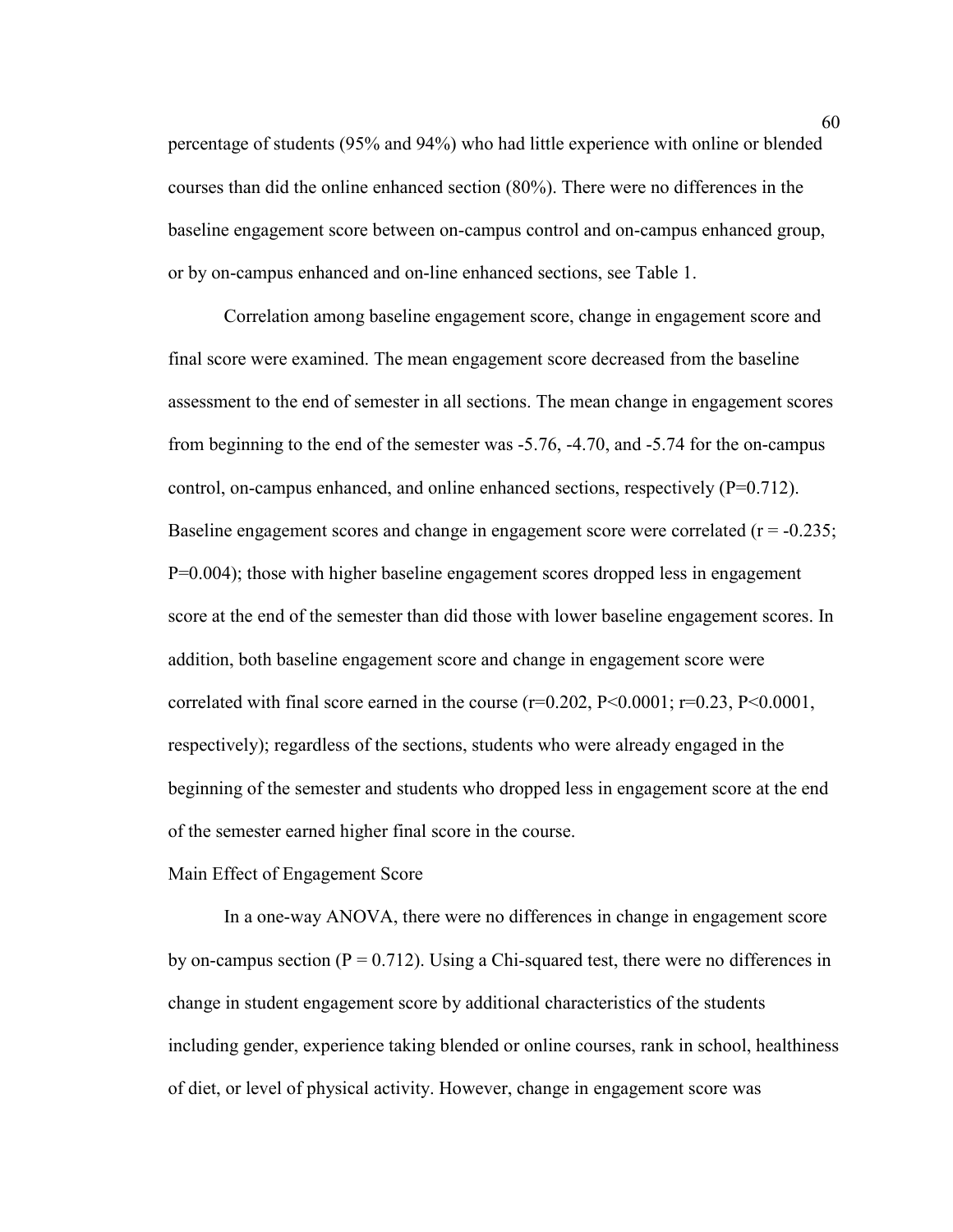influenced by ethnicity of the students. In a two-way ANOVA, where on-campus sections and ethnicity were factors and change in engagement score was the dependent variable, white students decreased their engagement scored from beginning to the end of the semester, and non-white students increased their engagement scores.  $(P = 0.009)$ , mean square=496.72, DF=1, F=6.91).

In a two-way ANOVA, where on-campus sections and categories of age were factors and change in engagement score was a dependent variable, age was not associated with change in engagement score. However, when a one-way ANOVA was done on the online enhanced only as a factor and change in student engagement score as the dependent variable, age was associated with change in engagement score among online students ( $P = 0.015$  mean square=329.43, DF=2, F=4.35). LSD post hoc analysis revealed that older students, those 25 years of age or older, in the online enhanced section had less change in student engagement scores than did younger students (19 years and younger) in the online enhanced section ( $P = 0.004$ ); no similar age effect was observed among students in the on-campus section.

## Final Score of the Class by On-Campus Control and Enhanced Sections

In a two-way ANOVA where section and tertiles of baseline engagement score were the factors and the log transformed final score was the dependent variable, students in the enhanced section earned a higher grade in the class than did students in the control section ( $P = 0.025$ , mean square=0.491, DF=1, F=5.10). In addition, students scoring in the lowest tertile of baseline engagement score earned a lower grade in the class than did students in the higher tertiles of engagement ( $P < 0.05$  for post-hoc analysis of tertile 1 compared to tertile 2 and tertile 1 compared to tertile 3). There was no significant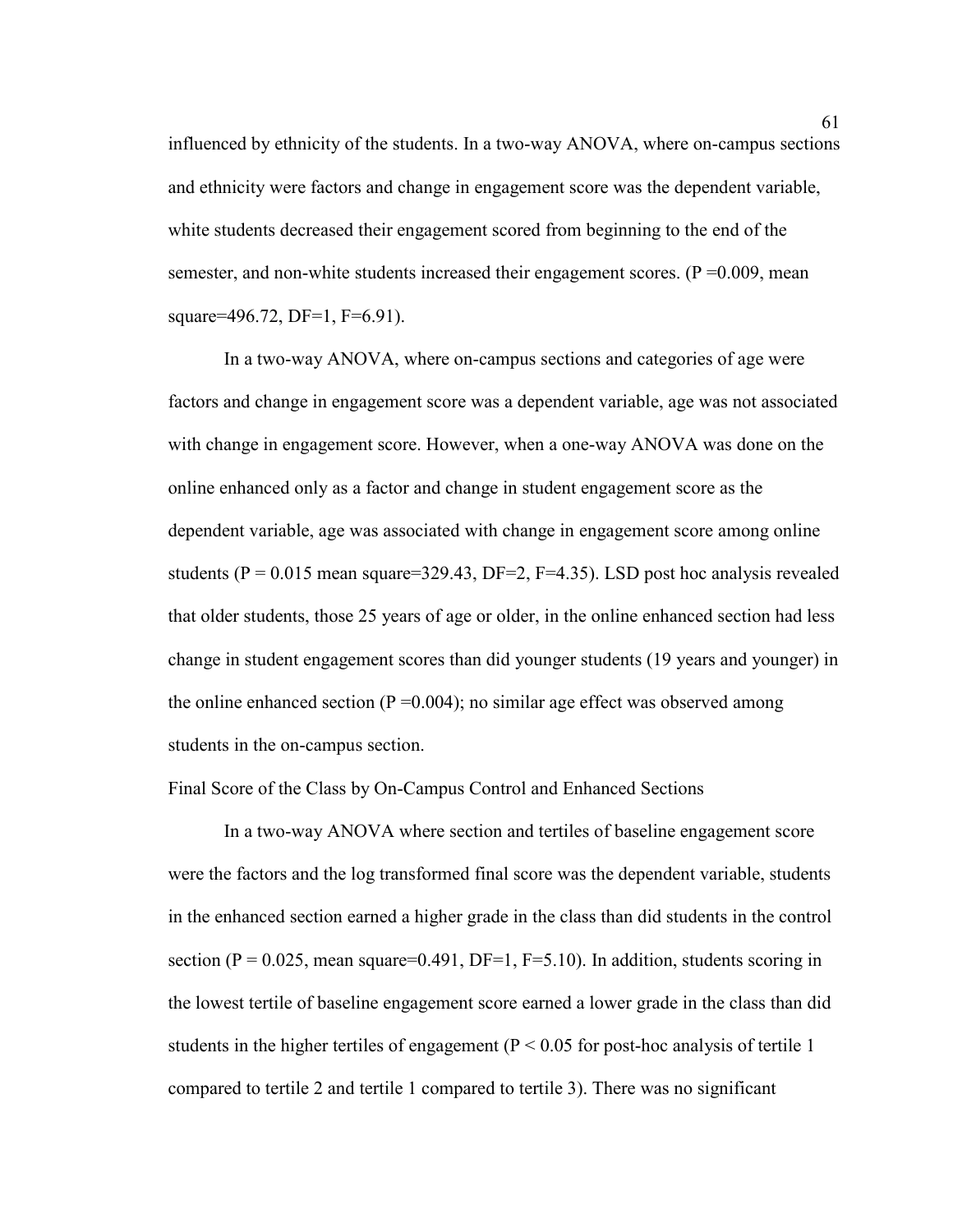|                                | On-       | On-      |               |           |                |
|--------------------------------|-----------|----------|---------------|-----------|----------------|
|                                | campus    | campus   |               | Online    |                |
|                                | Control   | Enhanced | P-value       | Enhanced  | P-value        |
|                                | $N = 119$ | $N = 78$ |               | $N = 139$ |                |
| Gender (Female %)              | 55%       | 66%      | $0.117*$      | 65%       | $0.19*$        |
| <b>Enrollment Status (Full</b> |           |          |               |           |                |
| time $\%$ )                    | 97%       | 99%      | $0.353*$      | 75%       | $0.0001*$      |
| Ethnicity (White %)            | 87%       | 92%      | $0.276*$      | 92%       | $0.361*$       |
| Age Range                      |           |          |               |           |                |
| $<$ 18 - 19 years old          | 49%       | 57%      | $0.445*$      | 33%       | $0.0001*$      |
| $20 - 25$ years old            | 49%       | 40%      |               | 50%       |                |
| $>$ 25 years old               | 2%        | 3%       |               | 17%       |                |
| # of Previously Taken          |           |          |               |           |                |
| <b>Blended/Online courses</b>  |           |          |               |           |                |
| None                           | 67%       | 79%      | $0.233*$      | 39%       | $0.0001*$      |
| Once or Twice                  | 28%       | 15%      |               | 41%       |                |
| Three times and more           | 5%        | 6%       |               | 20%       |                |
| Rank                           |           |          |               |           |                |
| Freshman                       | 66%       | 57%      |               | 46%       |                |
| Sophomore                      | 25%       | 30%      | $0.179*$      | 36%       | $0.063*$       |
| Junior                         | 7%        | 11%      |               | 15%       |                |
| Senor                          | 2%        | $2\%$    |               | 3%        |                |
| <b>Dietary Habits</b>          |           |          |               |           |                |
| <b>Below Average</b>           | 21%       | 15%      | $0.105*$      | 19%       |                |
| Average                        | 50%       | 42%      |               | 51%       | $0.254*$       |
| Above Average                  | 29%       | 43%      |               | 30%       |                |
| Physical Activity              |           |          |               |           |                |
| <b>Below Average</b>           | 16%       | 20%      |               | 23%       |                |
| Average                        | 33%       | 24%      | $0.166*$      | 28%       | $0.315*$       |
| Above Average                  | $51\%$    | 56%      |               | 49%       |                |
|                                | 71.15     | 73.28    |               | 72.64     |                |
| Baseline Engagement score      | (8.339)   | (8.467)  | $0.11\dagger$ | (9.433)   | $0.205\dagger$ |

**Table 1. Characteristics of Students in NDFS 1020 SP '16 by Section** 

\*P-values from Chi-Square

†P-values from F-statistics of Two Way Analysis of Variance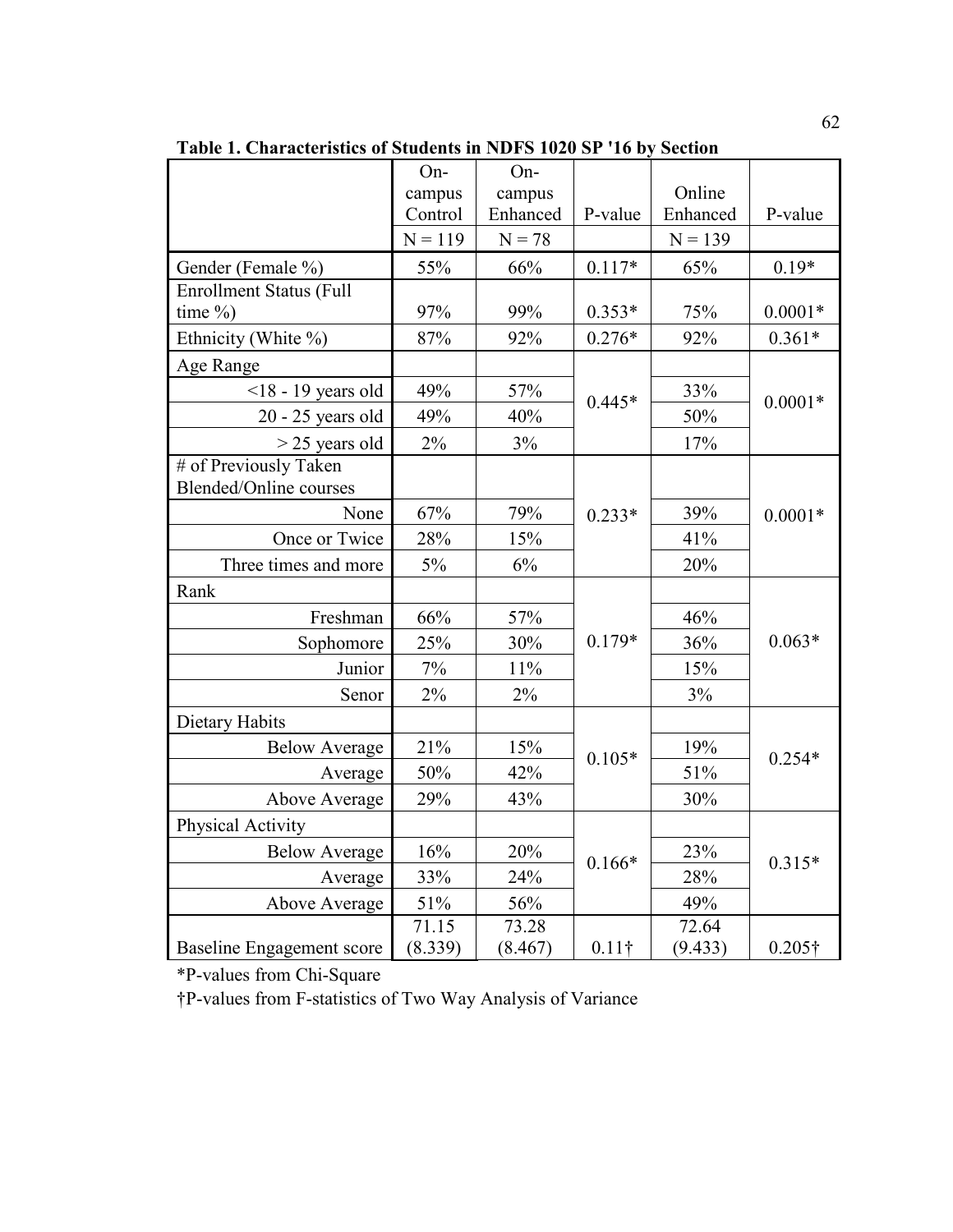interaction between section and baseline engagement score ( $P = 0.432$ ). In the same model that included terms for covariates of gender, age, ethnicity, rank, student status, and number of previous blended courses taken, healthiness of diet, physical activity level, the baseline engagement score continued to be associated with final scores (P<0.001, mean square=0.979, DF=2, F=10.61), but section was no longer significantly associated with final score ( $P = 0.063$ ). Table 3 presents the estimated marginal means of final score by section in table 2 and estimated marginal means of final score by tertile of baseline engagement score. In a two-way ANOVA where section and tertile of change in engagement score were the factors and the log transformed final score was the dependent variable, neither section nor change in engagement score were significant (P= 0.087, 0.217, respectively). There was no significant interaction between section and tertile of baseline engagement score ( $P = 0.709$ ).

Final Score of the Class by Enhanced On-Campus and Enhanced On-Line

In a two-way ANOVA where section and tertile of baseline engagement score

### **Table 2. Final score by tertile of baseline engagement score in on-campus sections**

Table 2-1. On-Campus section using log 10 transformed final score class Dependent Variable: Score Final log10

|                       |             |               | 95% Confidence Interval |                |  |
|-----------------------|-------------|---------------|-------------------------|----------------|--|
| section               | Mean        | Std.<br>Error | Lower<br>Bound          | Upper<br>Bound |  |
| On-campus<br>Control  | $1.106^a$   | .029          | 1.048                   | 1.164          |  |
| On-campus<br>Enhanced | $1.019^{a}$ | .035          | .949                    | 1.088          |  |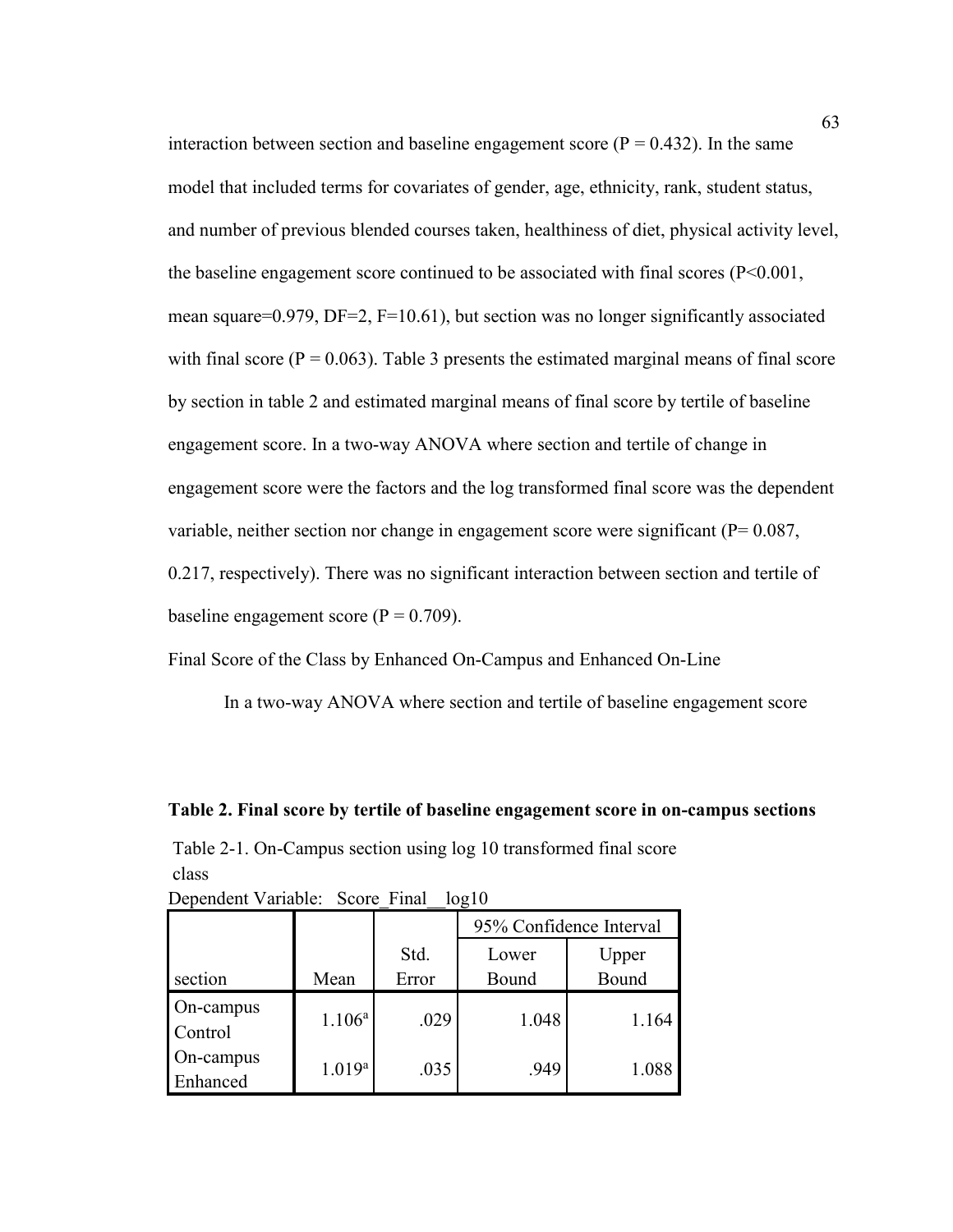# **Table 2 Continued**

Table 2-2. On-Campus section using raw final score of the class Dependent Variable: Score\_Final

|                       |                     |       | 95% Confidence Interval |        |  |
|-----------------------|---------------------|-------|-------------------------|--------|--|
|                       |                     | Std.  | Upper<br>Lower          |        |  |
| section               | Mean                | Error | Bound                   | Bound  |  |
| On-campus<br>Control  | $84.466^{\rm a}$    | 1.288 | 81.924                  | 87.008 |  |
| On-campus<br>Enhanced | 89.285 <sup>a</sup> | 1.554 | 86.219                  | 92.351 |  |

# **Table 3. Final score by section in on-campus sections**

3-1. Baseline SE score using log 10 transformed final Dependent Variable: Score\_Final\_\_log10\_ref

|                          |                    |       | 95% Confidence Interval |       |  |  |
|--------------------------|--------------------|-------|-------------------------|-------|--|--|
| <b>Baseline SE</b> score |                    | Std.  | Upper<br>Lower          |       |  |  |
| (Binned)                 | Mean               | Error | Bound                   | Bound |  |  |
| Low $33\%$               | 1.208 <sup>a</sup> | .041  | 1.128                   | 1.289 |  |  |
| Middle 33%               | $1.046^{\rm a}$    | .039  | .970                    | 1.122 |  |  |
| High $33\%$              | .933 <sup>a</sup>  | .042  | .849                    |       |  |  |

3-2. Baseline SE score using raw final Dependent Variable: Score\_Final

|                          |                     |       | 95% Confidence Interval |        |  |  |
|--------------------------|---------------------|-------|-------------------------|--------|--|--|
| <b>Baseline SE</b> score |                     | Std.  | Lower<br>Upper          |        |  |  |
| (Binned)                 | Mean                | Error | Bound                   | Bound  |  |  |
| Low $33\%$               | $82.222^a$          | 1.787 | 78.697                  | 85.747 |  |  |
| Middle 33%               | 87.581 <sup>a</sup> | 1.690 | 84.246                  | 90.916 |  |  |
| High $33\%$              | $90.823^a$          | 1.853 | 87.167                  | 94.479 |  |  |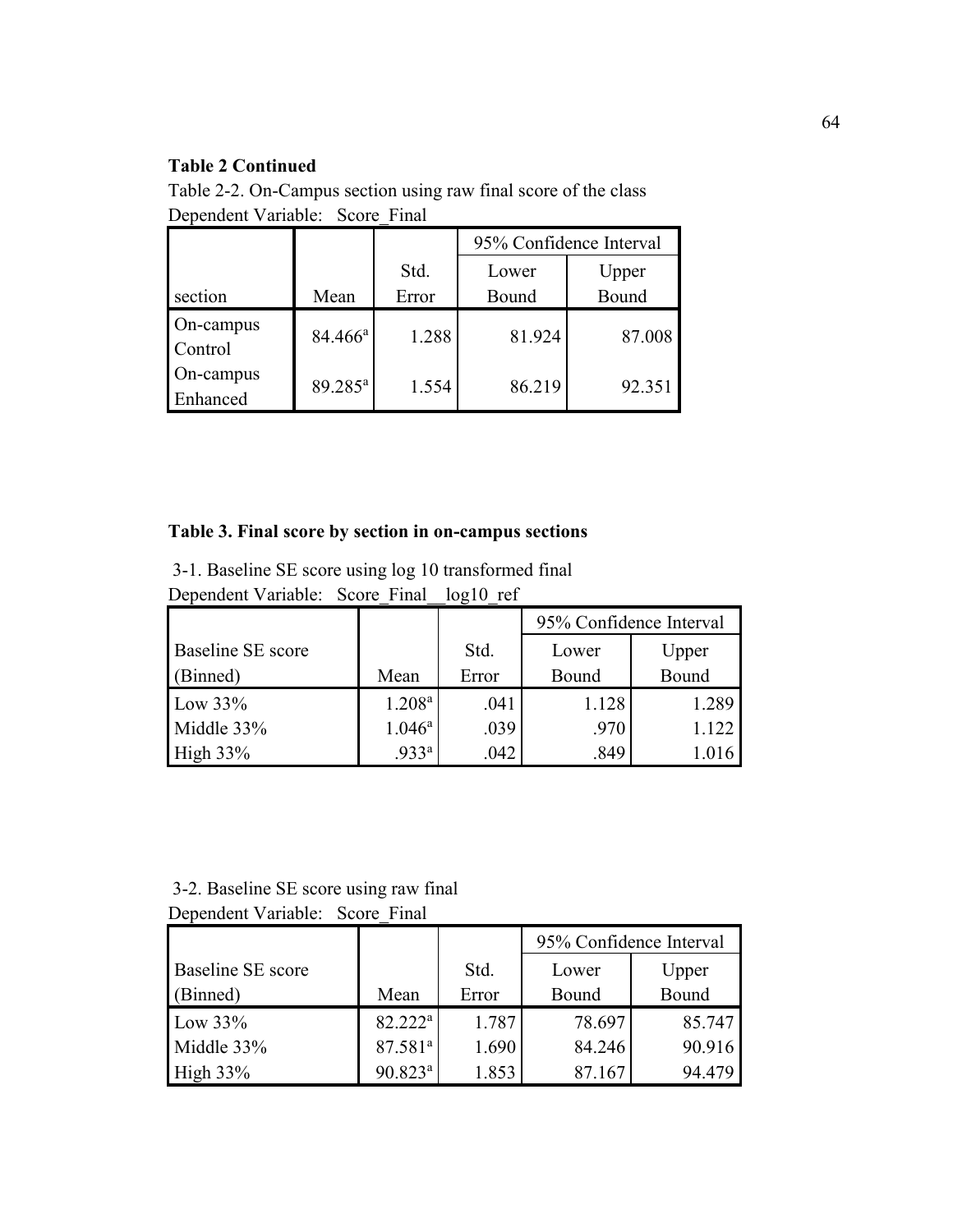were the factors and the log transformed final score is the dependent variable, students in the on-campus enhanced section earned a higher grade than did students in the online enhanced section ( $P=0.021$ , mean square=0.500, DF=1, F=5.49) In addition, students scoring in the lowest tertile of baseline engagement score earned a lower grade in the class than did students in the higher tertile of engagement ( $P=0.004$ , mean square=0.525, DF=2, F=5.69,  $P < 0.05$  for post-hoc analysis of tertile 1 compared to tertile 3). Also, there was no significant interaction between section and tertile of baseline engagement score (P=0.289) In a model that included terms for covariates of gender, age, ethnicity, rank, student status, and number of previous blended courses taken, healthiness of diet, and physical activity level, the baseline engagement score and section continued to be associated with final score ( $P=0.010$ , mean square=0.616, DF=1, F=6.75, and P=0.008, mean square=0.447, DF=2, F=4.90, respectively). Table 5 presents the estimated marginal means of final score by section and table 4 and estimated marginal means of final score by tertile of baseline engagement score.

In a two-way ANOVA where section and tertile of change in engagement score are the factors and the log transformed score is the dependent variable, students scoring in lowest tertile of change in engagement score earned a lower grade in the class than did students in the higher tertile of change in engagement score ( $P = 0.040$ , mean square=0.232, DF=2, F=3.28,  $P < 0.05$  for post-hoc analysis of tertile 1 compared to terile 2 and tertile 1 compared to tertile 3). However, section was not significantly associated with the final score ( $P= 0.132$ ). There was no significant interaction between section and tertile of change in engagement score (P=0.604).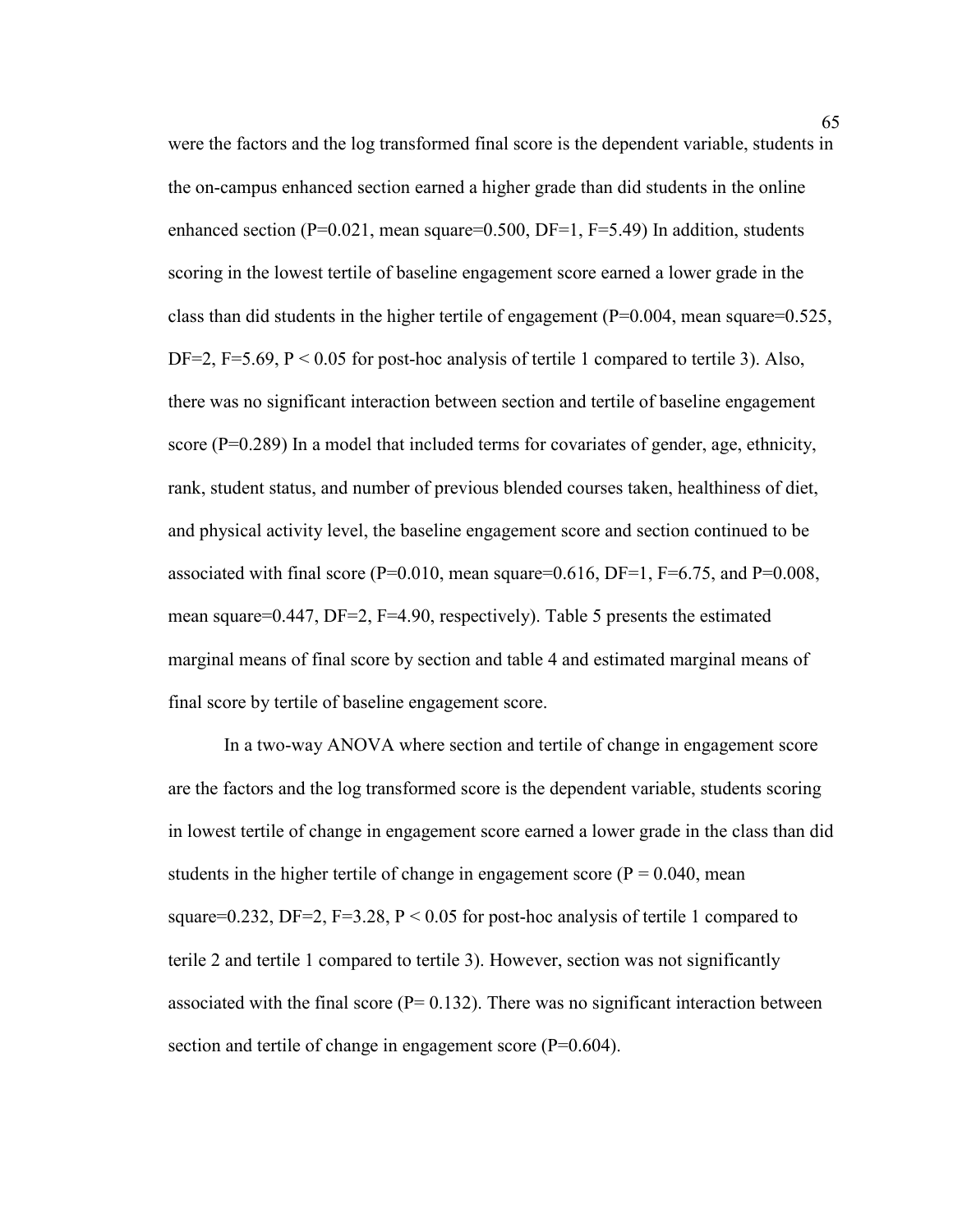Student Attendance between On-Campus Control and On-Campus Enhanced In a one-way ANOVA where section was the factor and the attendance points was the dependent variable, students in the on-campus enhanced came to the class significantly more than the students in the on-campus control  $(P=0.044, \text{mean square}=15.18, DF=1,$ F=4.10). Out of five days that are randomly recorded, the average days that students in on-campus control attended class was 2.46 and 3.02 in on-campus enhanced.

**Table 4. Final score by tertile of baseline engagement score in enhanced sections**  4-1. Enhanced sections using log 10 transformed final score of the class Dependent Variable: Score Final log10

|                           |       |       | 95% Confidence Interval |                    |  |  |
|---------------------------|-------|-------|-------------------------|--------------------|--|--|
|                           |       | Std.  | Lower                   |                    |  |  |
| section                   | Mean  | Error | Bound                   | <b>Upper Bound</b> |  |  |
| <b>Online</b><br>Enhanced | 1.109 | .027  | 1.054                   | 1.163              |  |  |
| On-campus<br>nhanced      | .982  | .037  | .909                    | 1.056              |  |  |

4-2. Enhanced sections using raw final score of the class

|  | Dependent Variable: Score_Final |  |  |  |
|--|---------------------------------|--|--|--|
|--|---------------------------------|--|--|--|

|           |        |       | 95% Confidence Interval |                    |  |  |
|-----------|--------|-------|-------------------------|--------------------|--|--|
|           |        | Std.  | Lower                   |                    |  |  |
| section   | Mean   | Error | Bound                   | <b>Upper Bound</b> |  |  |
| Online    | 84.722 | 1.225 | 82.306                  | 87.138             |  |  |
| Enhanced  |        |       |                         |                    |  |  |
| On-campus | 90.548 | 1.655 | 87.284                  | 93.812             |  |  |
| Enhanced  |        |       |                         |                    |  |  |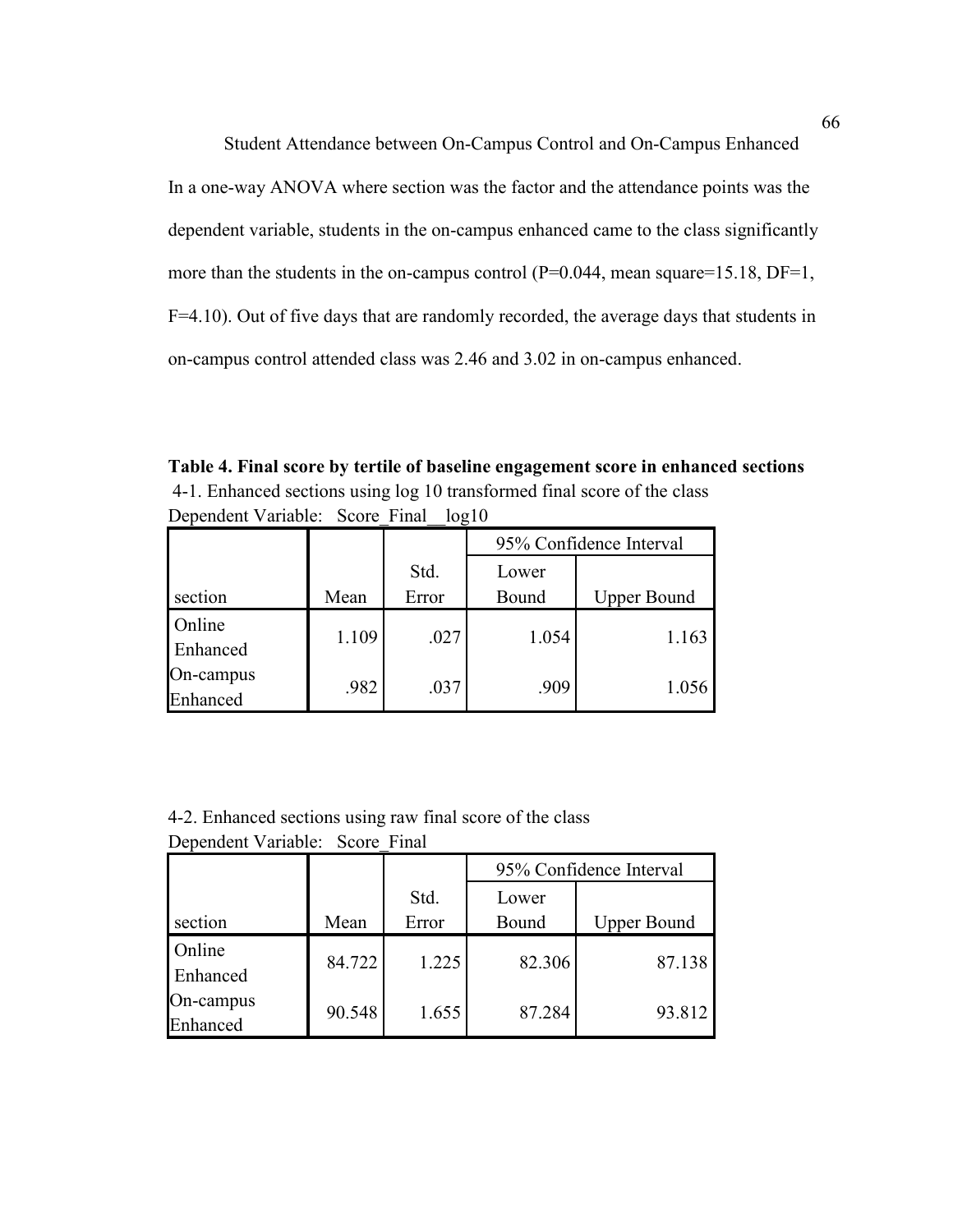Student Course Evaluation

The raw IDEA scores for being an Excellent Teacher were the same between oncampus control and on-campus enhance but was higher in online enhance. (4.3 vs. 4.3 vs. 4.4, respectively) The score for being an Excellent Course were highest in online enhanced (4.3), second highest in on-campus enhanced (4.2) and lowest in on-campus control (4.0) The converted averages of these scores for on-campus enhanced and online enhanced were in the category of *higher* than those from all classes in the IDEA database in 2016. However, the converted averages of these scores for on-campus control were in the category of *similar* to those from all classes in the IDEA database in 2016.

Students were asked about the least liked component of the class in the midsemester evaluation. In the on-campus control section (N=95), 12 students complained about meeting only once a week (12.6%), three students complained that the terminology in the class was too confusing (3.2%) and two students complained that there is no study group or sessions (2%) rest of the complaints were related to other class structures such as timed exams, hardness of the exam and the amount of weekly assignments. In oncampus enhanced section  $(N=73)$ , only six students complained about meeting only once a week (8.2%) and other complaints were related to other class structures as listed above. When asked about the favorite aspect of the course, 11 students from on-campus enhanced (15%) commented on features included in the enhancements of the course including the interactions provided by the Google Hangout on Air broadcasts and crashmeet ups.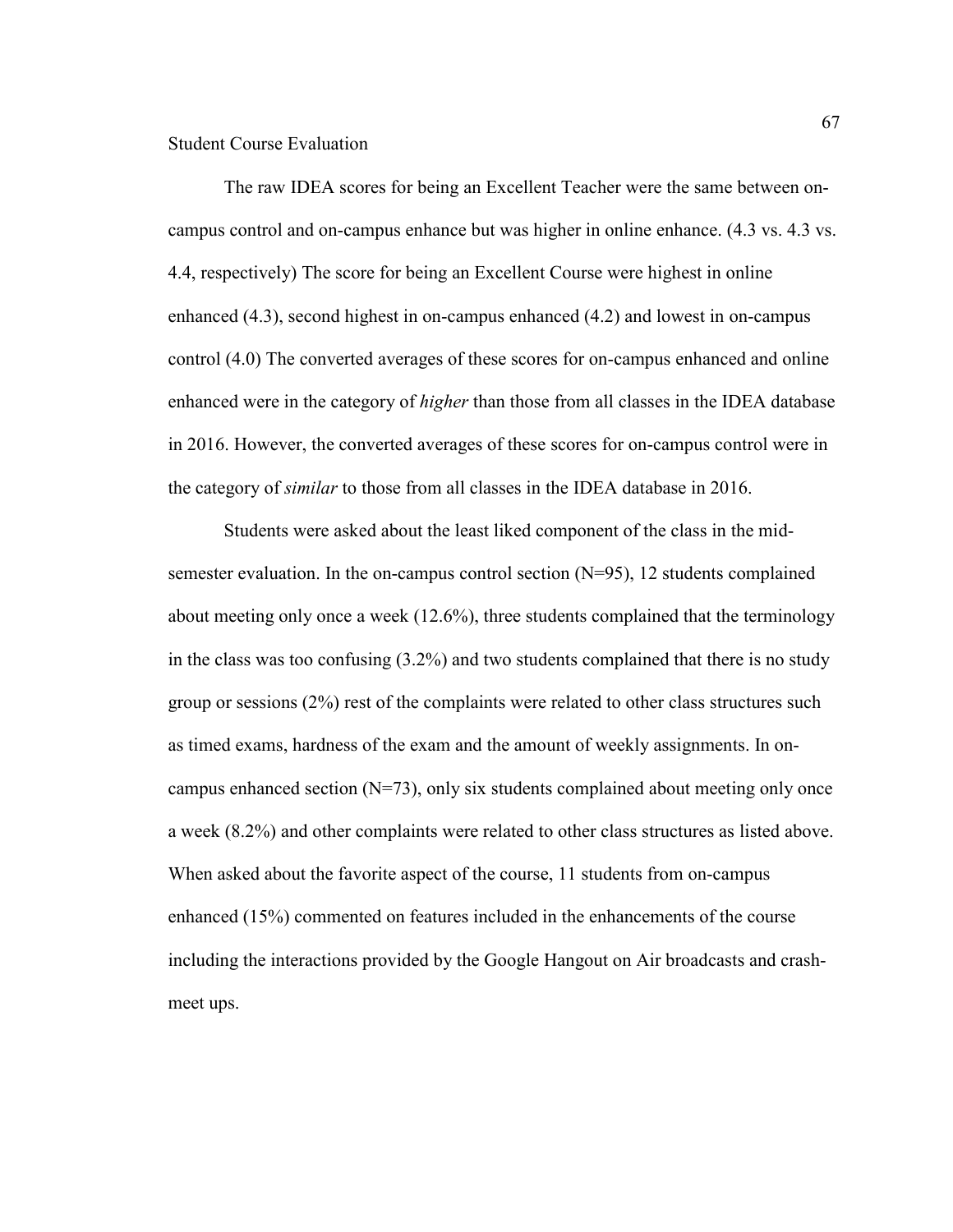# **Table 5. Final score by section in enhanced sections**

5-1. Baseline SE score by log 10 transformed final score of the class Dependent Variable: Score\_Final\_\_log10\_ref

|                          |                    |       | 95% Confidence Interval |       |  |  |
|--------------------------|--------------------|-------|-------------------------|-------|--|--|
| <b>Baseline SE</b> score |                    | Std.  | Upper<br>Lower          |       |  |  |
| (33%Binned)              | Mean               | Error | Bound                   | Bound |  |  |
| Low $33\%$               | 1.101 <sup>a</sup> | .038  | 1.027                   | 1.175 |  |  |
| Middle 33%               | $1.092^{\rm a}$    | .038  | 1.018                   | 1.166 |  |  |
| High $33\%$              | $.944^{\circ}$     | .040  | .865                    | . 022 |  |  |

5-2. Baseline SE score by raw final score of the class

|                          |                     |       | 95% Confidence Interval |        |  |  |
|--------------------------|---------------------|-------|-------------------------|--------|--|--|
| <b>Baseline SE</b> score |                     | Std.  | Upper<br>Lower          |        |  |  |
| (33%Binned)              | Mean                | Error | Bound                   | Bound  |  |  |
| Low $33\%$               | 86.904 <sup>a</sup> | 1.681 | 83.589                  | 90.219 |  |  |
| Middle 33%               | 85.395 <sup>a</sup> | 1.686 | 82.070                  | 88.721 |  |  |
| High $33\%$              | $90.605^a$          | 1.780 | 87.096                  | 94.115 |  |  |

Dependent Variable: Score\_Final

# **Table 6. Final score and change in student engagement score by section**

|                       | On-campus | On-campus | $P-$   | Online     | $P-$   |
|-----------------------|-----------|-----------|--------|------------|--------|
|                       | Control   | Enhanced  | value* | Enhanced   | value* |
|                       | $N = 119$ | $N = 78$  |        | $N = 139$  |        |
|                       | 83.41     | 89.86     |        | 85.25      |        |
| Final Score           | (16.516)  | (8.615)   | 0.032  | (15.515)   | 0.01   |
| Log 10 transformed    | 1.13      |           |        |            |        |
| final score           | (0.033)   | (0.282)   | 0.005  | 1.1(0.325) | 0.107  |
| Difference in Pre and |           |           |        |            |        |
| Post Engagement Score | $-5.76$   | $-4.70$   |        | $-5.74$    |        |
| (Range 19 - 95)       | (8.511)   | (8.764)   | 0.131  | (8.968)    | 0.712  |

\*P-values from F-statistics of Two Way ANOVA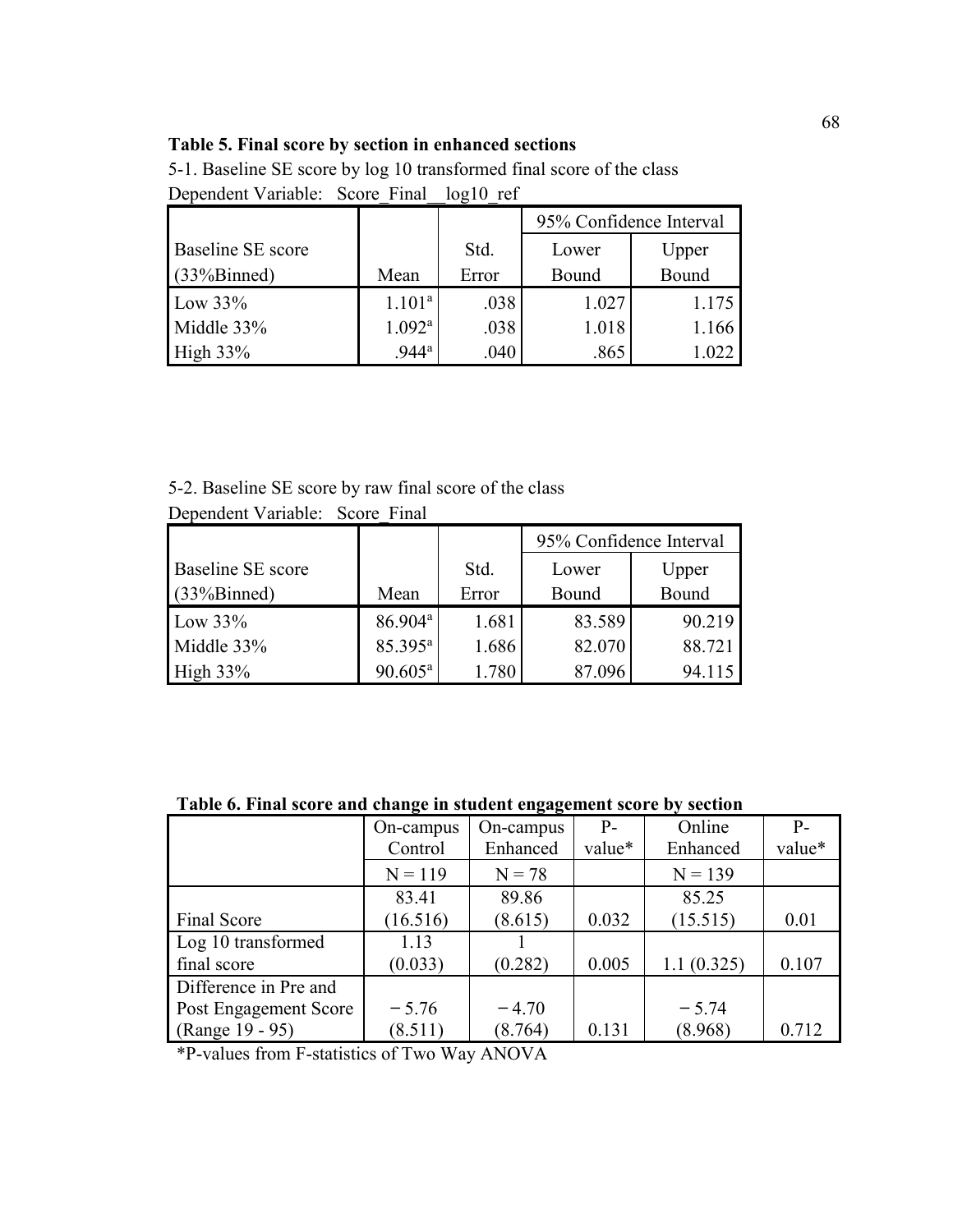### **Discussion**

### Summary of Main Conclusions

Students in the enhanced on-campus section had higher final grades than did students in the on-campus control section. However, these scores were not mediated by baseline or change in student engagement during the semester. Somewhat surprising to us was that the level of student engagement decreased over the semester. Baseline student engagement scores and change in student engagement score were associated with final grade, but there were no differences in baseline or change in student engagement score by section. However, student attendance was higher in the on-campus enhanced compared to on-campus control.

Students in the enhanced on-campus section had higher final grades than did students in the on-campus control section. Even though the both baseline engagement score and change in engagement score were positively correlated with final score earned in the course, there was no statistically significant baseline engagement score and change in engagement score differences between the on-campus sections. Somewhat surprising to us was that the level of student engagement decreased over the semester. Baseline student engagement scores, but not change in student engagement score, was associated with final grade, but there were no differences in baseline or change in student engagement score by section. However, student attendance was higher in the on-campus enhanced compared to on-campus control.

When all three sections were compared, there were no significant differences in student characteristics among the sections, except for the differences in students' status (fewer full time students in online), age (older in online) and number of times the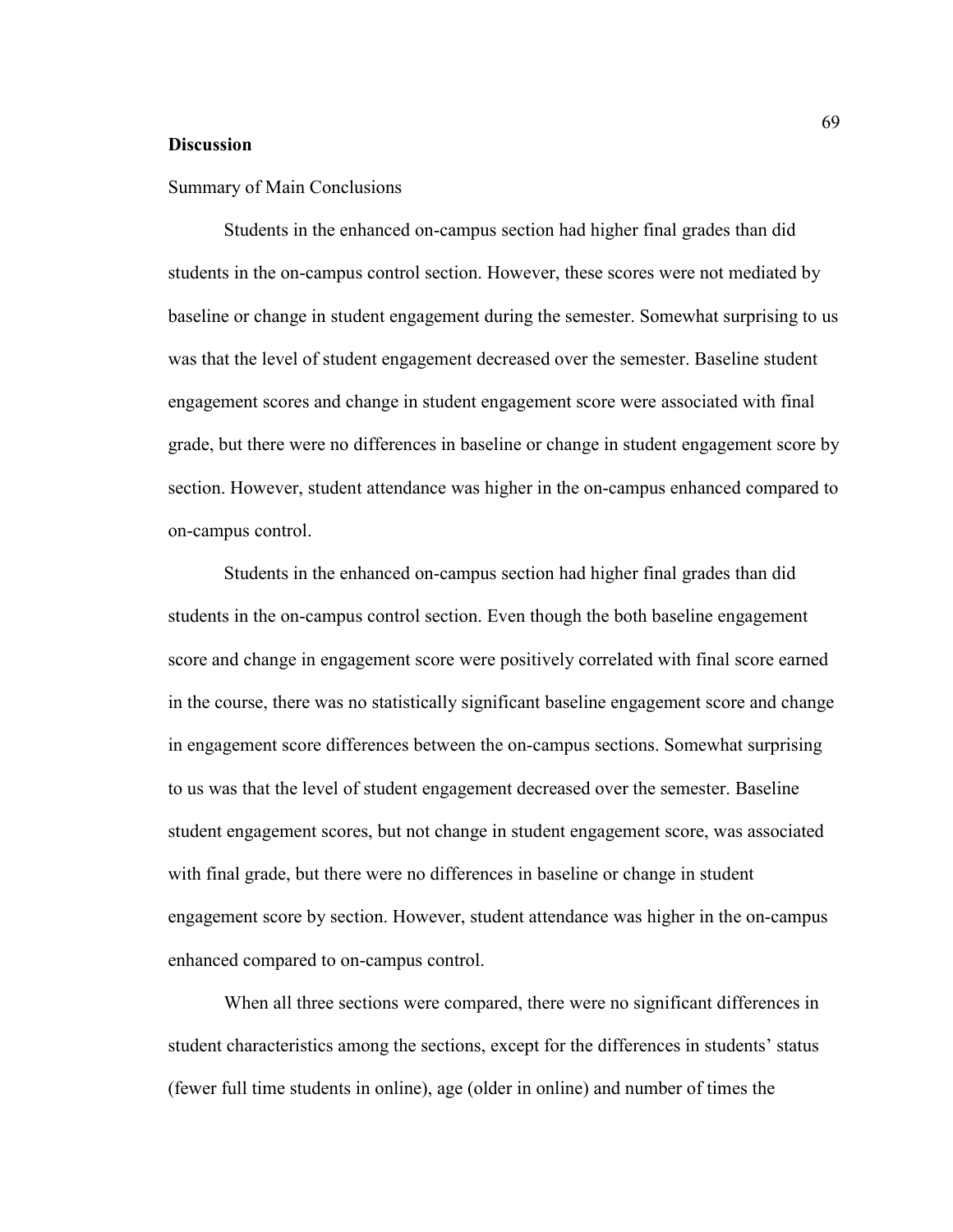students took blended/online courses previously (higher in online). There was no association between section assignment and baseline engagement score, as listed in table 1. Higher the baseline student engagement score the students received, the higher motivation the students had to learn and progress in their education in the beginning of the semester. Regardless of the sections, students who were older than 25 years old or "white" students received higher baseline score than younger students or "non-white" students". Wyatt (2011) also reported that the population of the students who are older than 25 years old is one of the largest and fastest growing population in higher education and this population has a greater sense of maturity, spends much more time on academics and subject matter and is highly focused, serious, and more motivated than younger and traditional students. This is consistent with our finding that older students may have more inherent interest to learn the course materials.

There has been a growing concern that certain groups of students (i.e., ethnic minority) may be at higher risk for low engagement in school. But previous studies found no difference in student engagement in different racial/ethnic groups. (Wang et at., 2011) However, the study found that African American students reported higher scores of emotional engagement (sense of connectedness to school) and are less likely to be behaviorally engaged (involvement and participation in learning and academic tasks) when compared to European American students. This is inconsistent from our finding and it may be due to the difference in measuring student engagement. Out of 19 questions of mSCEQ, only 6 questions were related to emotional and behavioral engagement. Also, due to a small number of students who were categorized as "non-white", more study is needed to understand the relationship between the baseline student engagement and the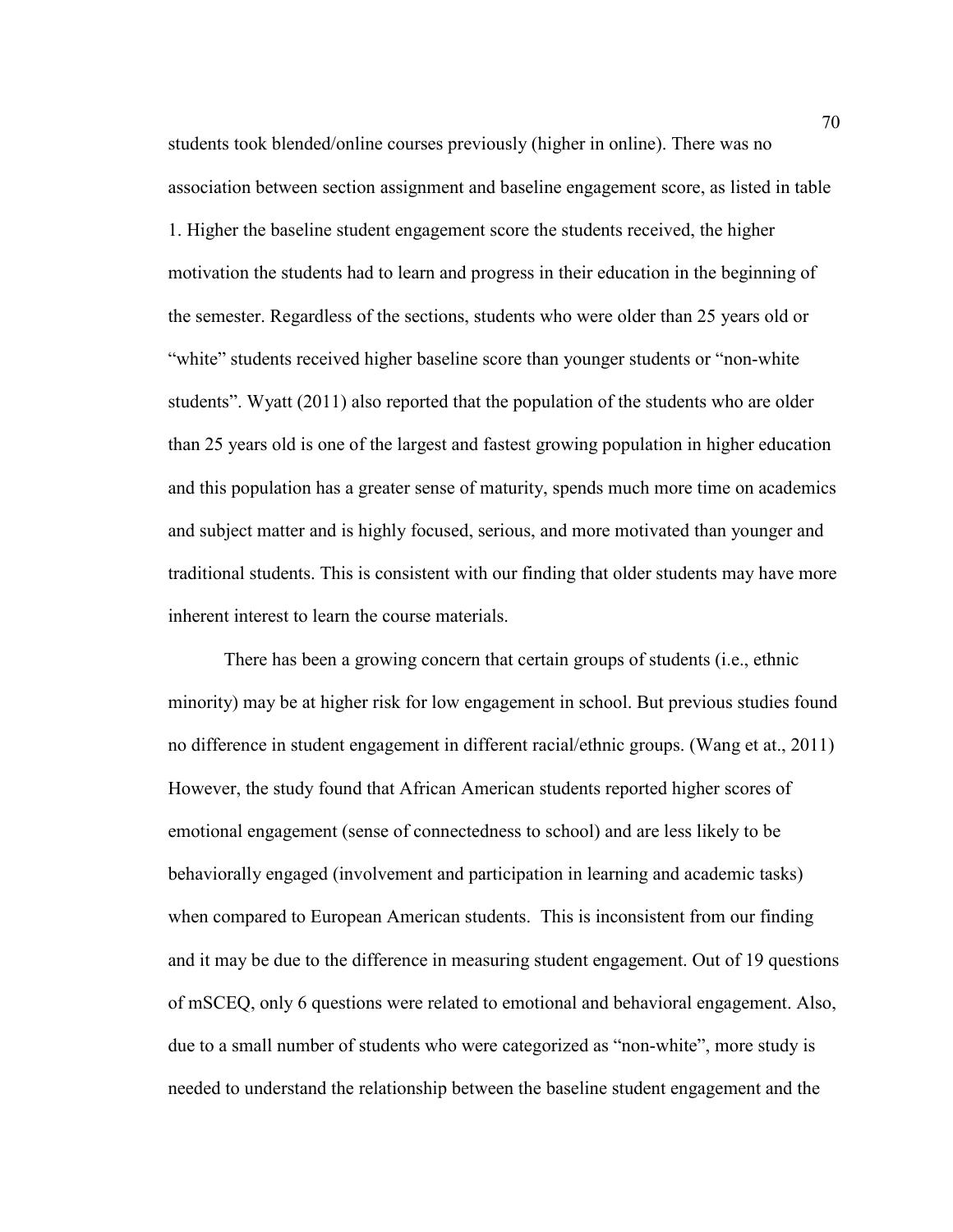ethnicity of the students. When student characteristics were compared between oncampus control and on-campus enhanced, there were no significant differences.

The mean engagement score decreased from the baseline assessment to the end of semester in all sections. When correlation among baseline engagement score, change in engagement score and final score were measured, those with higher baseline engagement scores dropped less in engagement score at the end of the semester than did those with lower baseline engagement scores (P=0.004). Our finding infers that student who came into the class with a high degree of interest in the subject matter were more likely to stay engaged and earned better grade in the class. However, there were no findings in current literature suggestive of relationship between baseline engagement and the change in engagement throughout the semester. In addition, both baseline engagement score and difference in engagement score were positively correlated with final score earned in the course ( $r = 0.202$ , P-value  $0.0001$ ;  $r = 0.23$ , P-value  $0.0001$ , respectively). When comparing our results with the mSCEQ to the studies that also used SCEQ, the positive correlations between the baseline student engagement score and the final score and the change in engagement score and final score are consistent with the study from Handelsman et al. (2005). The study reported that SCEQ, especially performance engagement was associated mainly with extrinsic outcome such as assignment grades and exam grade. Another study that used SCEQ also had consistent finding, reporting the positive correlation between SCEQ average scores and the participation and performance in online self-quizzes (Büyükkurt et al., 2013).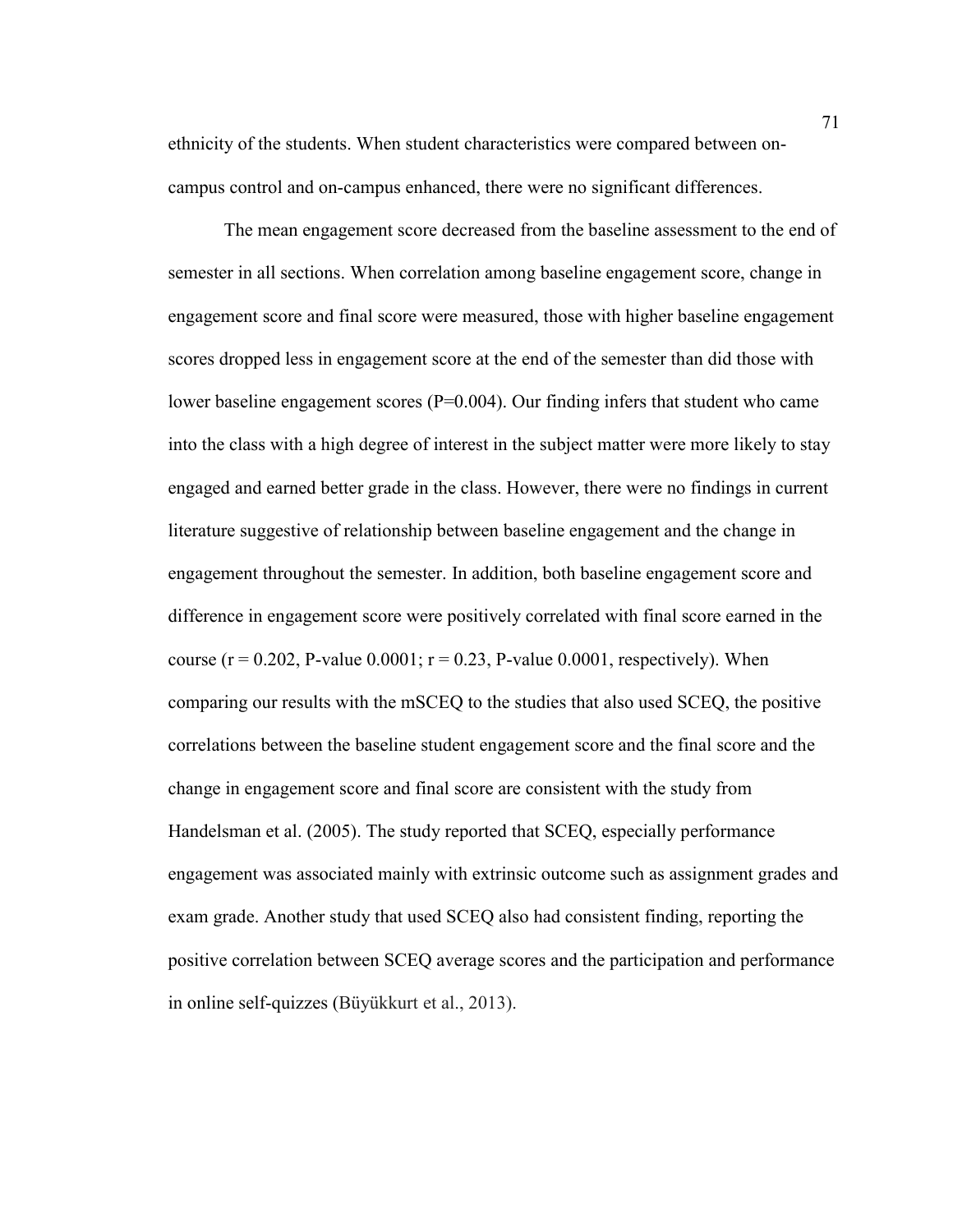Interpretation and Context of the Results

Our two outcome measurements were engagement score and final score of the class. There was no difference in change and engagement score may be due to the timing of when the measurement was taken. More investigation will be needed in the future to know the right timing to measure the change in student engagement score. However, in the enhanced sections, students were encouraged to stay engaged throughout the semester through difference interventions including an extra support of a TA and showed the less decrease of the engagement score compared to the on-campus control section.

Higher final score was earned by students in on-campus enhanced when compared with on-campus control section. Students in on-campus enhanced section also received statistically higher final score compared to online enhanced students. This shows that extra tools given to engage students in the enhanced sections were rightly used to have a better final score in on-campus sections. Baseline engagement score was still a good indicator of the students' final score and that may be due to the general fact that engaged students have already learned to discipline themselves so even when the interest of the class decreases, they were able to receive a higher final score in the class. However, even when the students had higher baseline engagement score in the control section, because of the lack of the extra academic support, the engagement did not necessarily lead to a better final score. This finding is consistent with a study from Person et al. that when structured curriculum and support services like tutoring was provided to first-year College students, positive outcomes such as higher GPAs were observed especially among at-risk students, students entering the institution with skills significantly below that of the average American middle school student.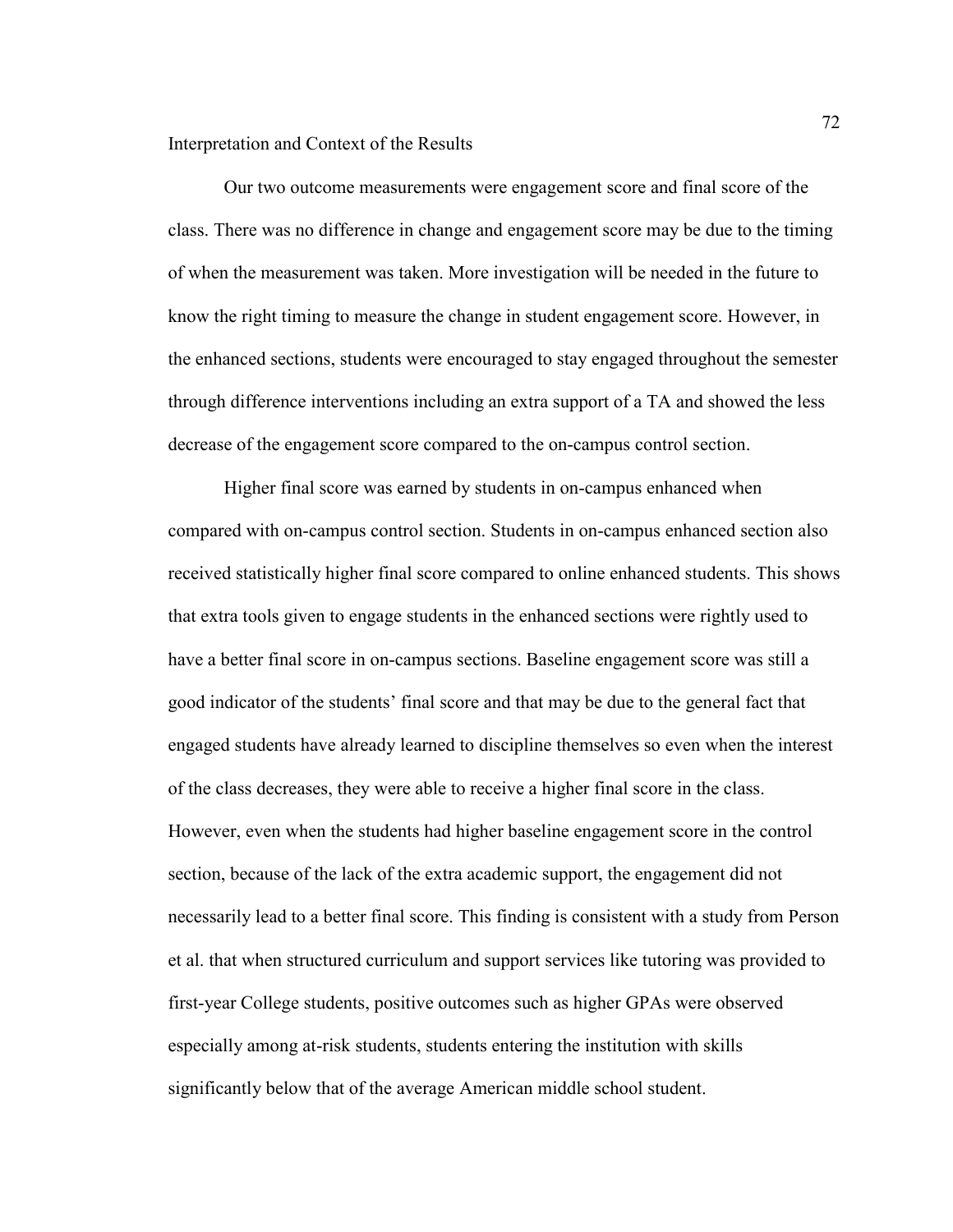At the end of the semester, white students had a decrease in engagement score where-as non-white students had an increase in engagement score independent from the influence of control or treatment group. However, we did not see a difference in the final score between the white and non-white students. Wang et al. (2011) also found difference in student engagement depended on student ethnicity, stated that European American students had lower scores on emotional engagement than African American students whereas European American students had higher scores on behavioral engagement than African American students. However, more investigation is needed in the future because of limited information we gathered about students' ethnicity at this time and due to a small number of students who were categorized as "non-white" and we can't detect differences among other ethnicities.

Among the findings between characteristics of the students and final score, we found that, in on-campus enhanced section, freshman students received higher finals score than a sophomore, junior, and senior student group. This was not true in the online treatment section and blended control section (section  $*$  rank p value = 0.011). The majority of students in the introductory nutrition course are freshman (blended control 66% and blended treatment 57%). Freshman students are often still in the process of figuring out how to navigate the course and study for the exam. It is believed that the interventions given to the on-campus enhanced section seems to help the freshman students to receive a higher final grade in the course. Unfortunately, we did not see this trend in online treatment section even though their averaged final score was higher than the blended control section. This may be due to the difference of the presence of a TA during the lecture and also due to different age distribution, significantly fewer younger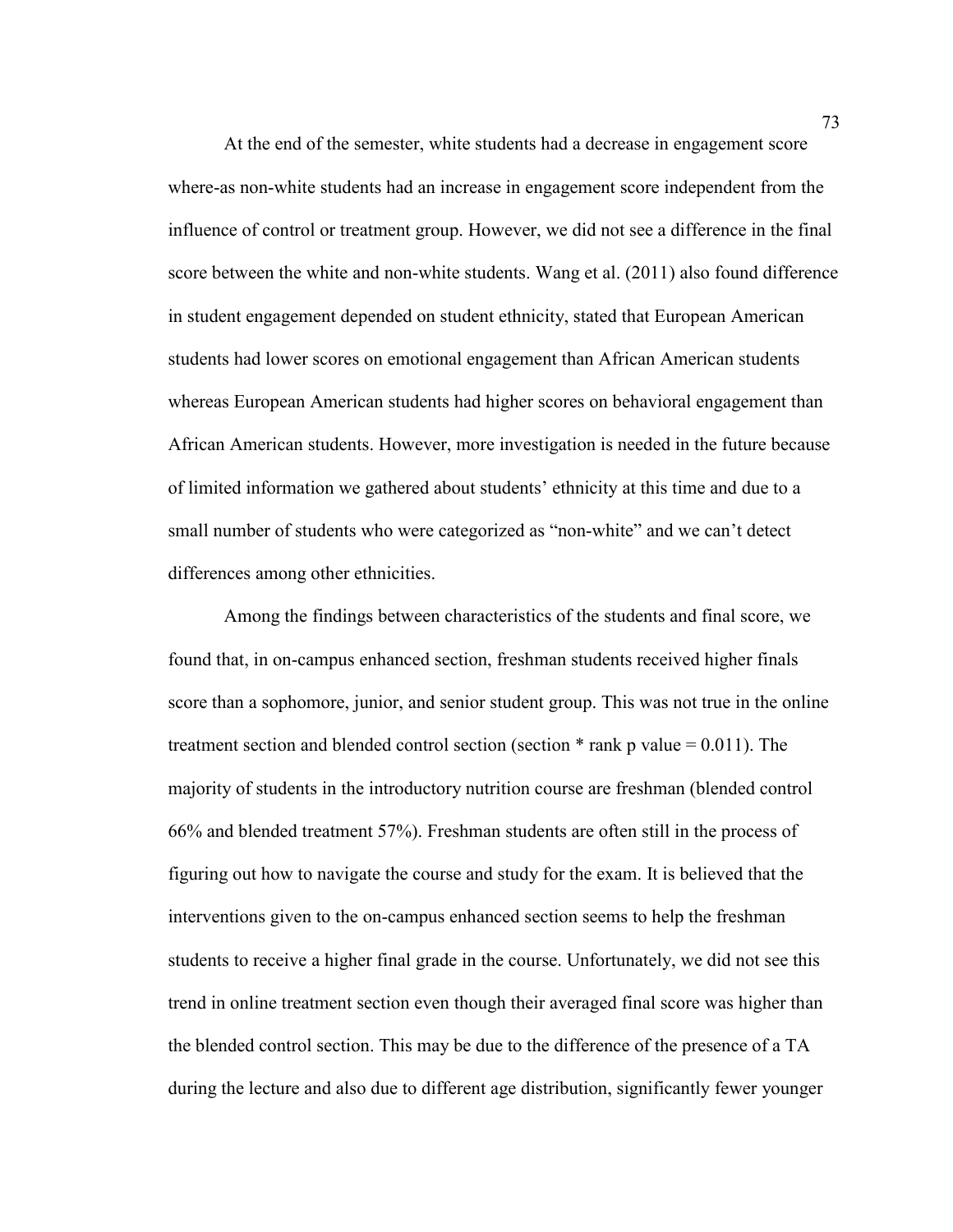students in the online section. A TA was present through virtual chatting for the online enhanced students during the lectures. However, only few students were able to attend the synchronized online lecture and rest of the student watched recorded lectures without the presence of the TA, whereas the TA was able to be at the face-to-face lecture for the on-campus blended treatment students. Davies et al. (2005) also stated that greater online interaction did not lead to significantly higher performance for students achieving passing grades. More study is needed in the future to find suitable strategies for online students who are younger than 20 years old and/or freshman.

We saw a positive correlation between mSCEQ score and the final score of the class and this finding is consistent with Handelsman et al. (2005) that higher SCEQ score is associated with better class performance. However, different from our prediction, mSCEQ did not differ between control and enhanced sections. This can may be explained by the timing of the survey. We sent out the second set of mSCEQ survey at the end of the semester and by then, students may have lost motivation for learning and that may have resulted in inaccurate finding in change in student engagement. There was no current literature on when to measure the peak of student engagement through the semester. However, other factors may also be used to indicate level of course engagement. For example, class attendance rate was higher for on-campus enhanced compared to on-campus control. Also, from descriptive mid-semester evaluation result, we saw more students complaining about lack of guidance in on-campus control.

Lastly, one study reported that out-of-class contacts with faculty members appear to positively influence (though indirectly) student satisfaction (Kuh and Hu, 2001). This finding is consistent from our result. The same instructor taught the all courses in this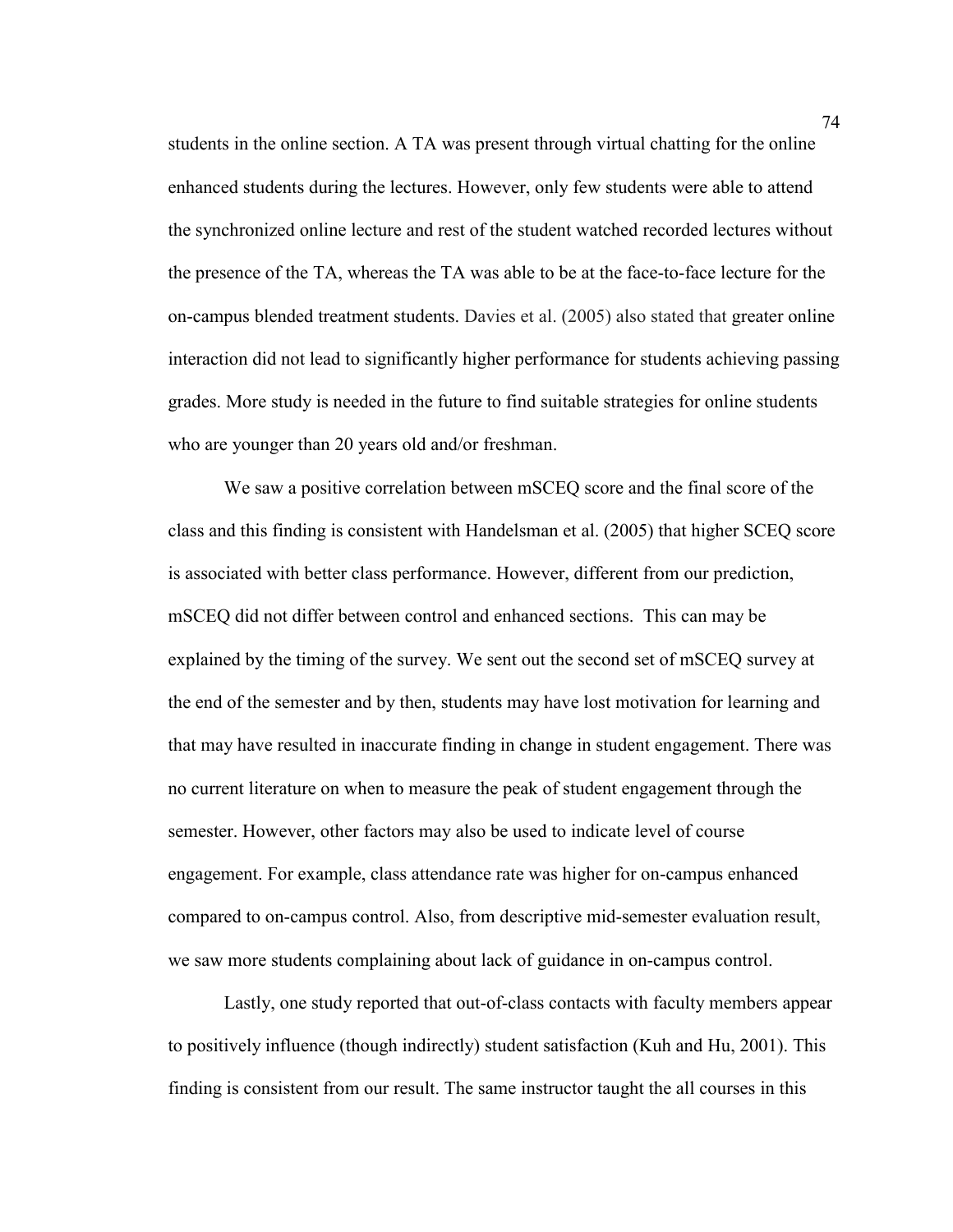study. In on-campus sections, the raw IDEA scores for being an Excellent Teacher were the same between the on-campus control and on-campus enhanced. However, the score for being an Excellent course was higher in on-campus enhanced. Also, when the scores were categorized into standardized comparison category, enhanced sections, both oncampus and online, were in the category of *higher* than those from all classes in the IDEA database in 2016 when the score for on-campus control were in the category of *similar* to those from all classes in the IDEA database in 2016.

There were several limitations in this study. First, we may have missed the peak of engagement by measuring student engagement at the last week of the school. More study is needed to accurately measure the timing of students' peak engagement during the semester. It may give valuable insights in change in student engagement throughout the semester to the instructors. Second, there was no control for the on-line condition. Compared with on-campus courses, there are different challenges to be address in on-line courses. For example, the age distribution (e.g. greater number of older students) and the learning environment (e.g. working full-time as taking the course) may be different. Thus, the interventions worked for the on-campus students in this study may not work always for the on-line students. Lastly, majority of the participants in this groups were white, young  $(18 - 25$  years old) and females. This creates a population bias in our sampling and our conclusion may not be the same for the general population with older students and male students.

One strength of the study was that we used a validated tool to measure student engagement. Previous studies reported that SCEQ can predict of academic performance and it consists with our finding that higher baseline student engagement score was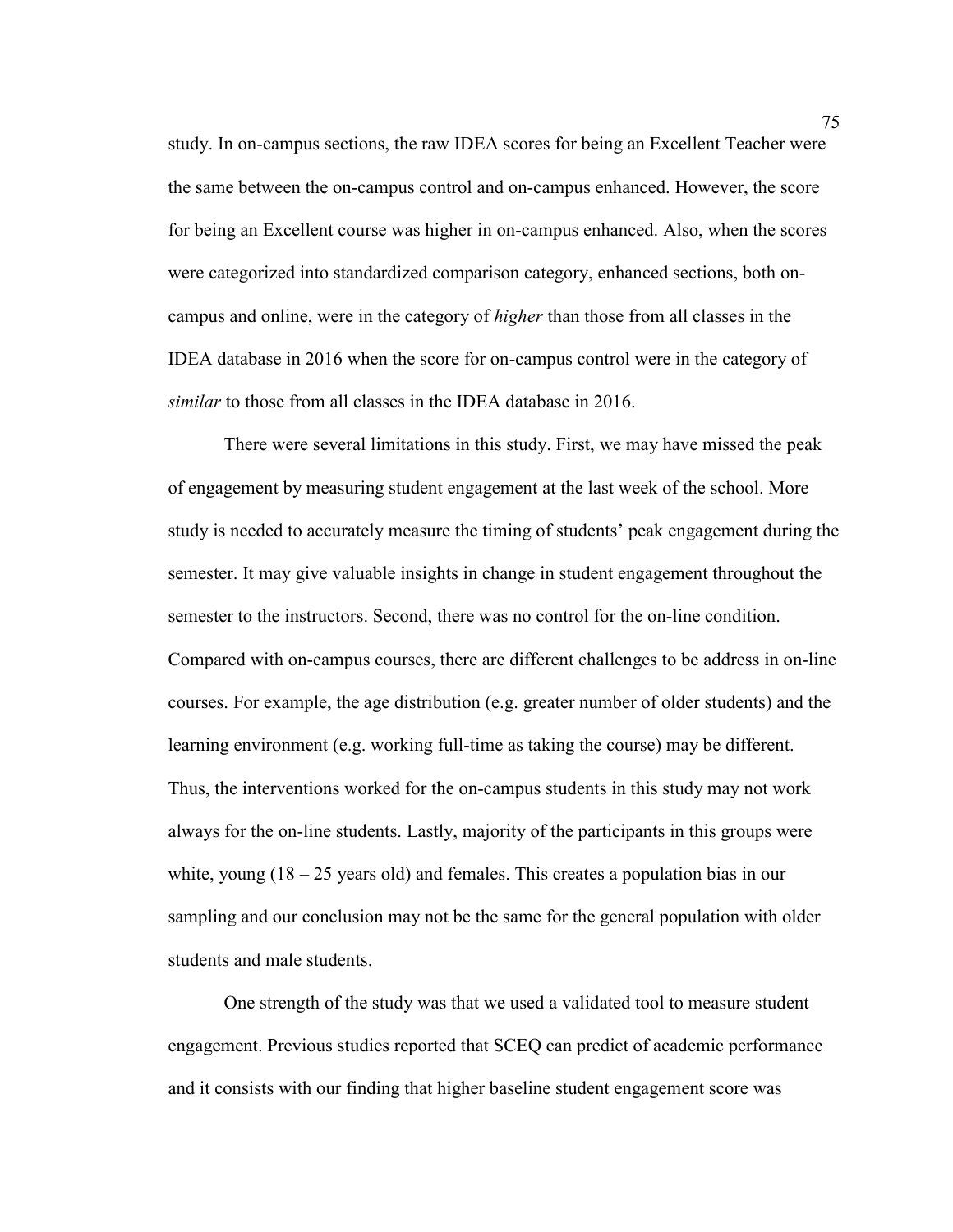associated with higher final score of the class. However, to measure the change in student engagement throughout the semester, the timing of the post-engagement survey should be re-arranged for more reliable responses from the students. Other strengths of the study include comparisons of both on-campus and on-line classes; same instructor teaching the both control and condition classes; use of tools, such as a teaching assistant and Google+, that are free and readily accessible.

## **Summary**

Students in the enhanced on-campus section had higher final grades than did students in the on-campus control section. However, these scores were not mediated by baseline or change in student engagement during the semester. Somewhat surprising to us was that the level of student engagement decreased over the semester. Baseline student engagement scores and change in student engagement score were associated with final grade, but there were no differences in baseline or change in student engagement score by section. This may be due to missing the timing to measure the peak of student engagement and more study will be needed to find the best time to measure the change in student engagement during the semester. However, student attendance rate can also be used as an indicator for student engagement and the attendance was higher in the oncampus enhanced compared to on-campus control.

#### **Literature Cited**

- Banna, J., M.F.G. Lin, M. Stewart and M.K. Fialkowski. 2015. Interaction matters: Strategies to promote engaged learning in an online introductory nutrition course. Jour. of Online Learning and Teaching 11(2).
- Büyükkurt, M.D., D. Morin, Y. Li and D. Doreen. 2013. Technology-enhanced engagement: Impact of an in-class engagement activity on out-of-class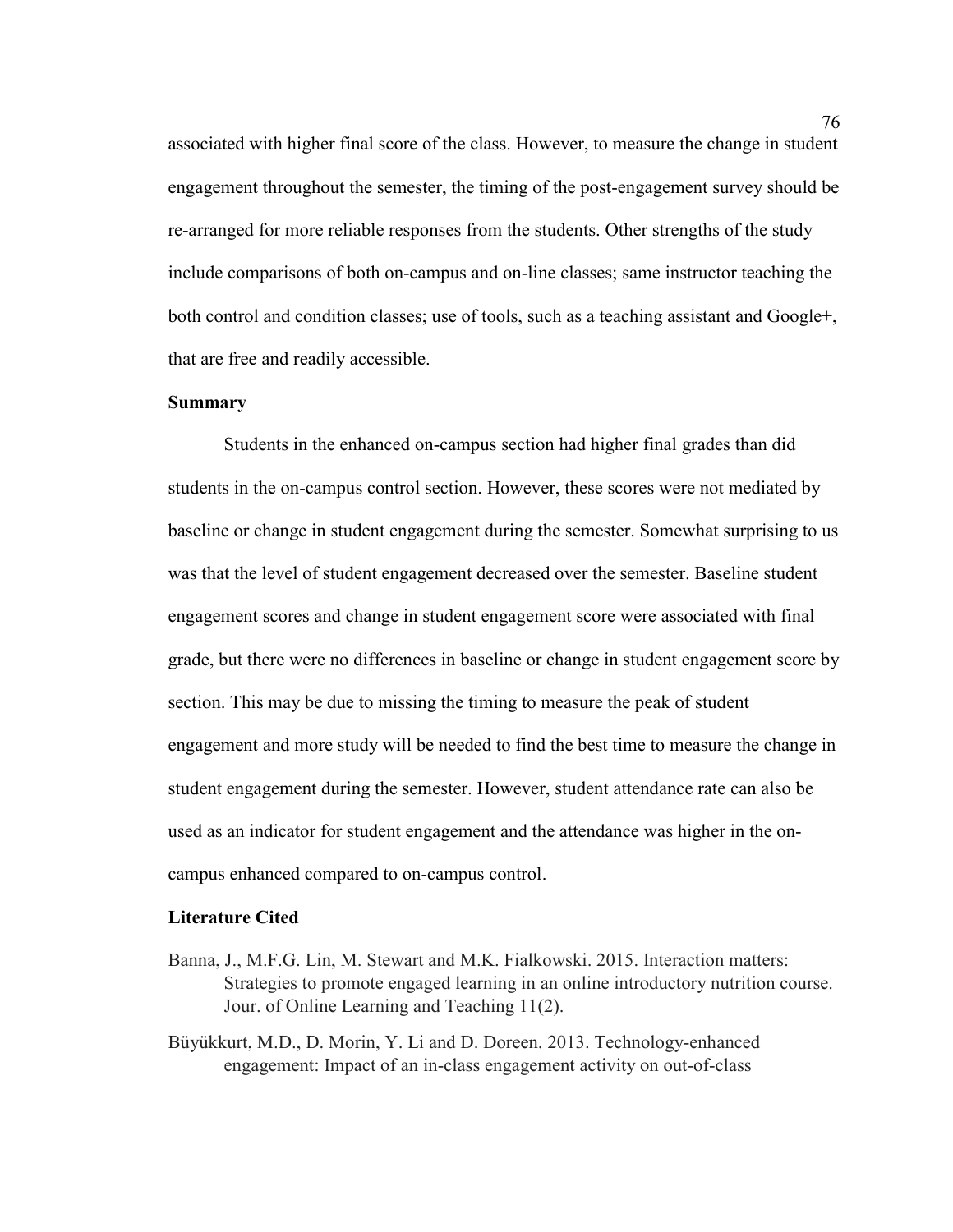engagement in learning. In: Proc. West East Institute International Academic Conference Proceedings, Istanbul, Turkey.

- Carr, M. 2014. The online university classroom: One perspective for effective student engagement and teaching in an online environment. Jour. of Effective Teaching 14(1): 99-110.
- Davies, J. and M. Graff. 2005. Performance in e-learning: online participation and student grades. British Jour. of Educational Technology 36(4): 657-663.
- Dimmick, M.A., 2013. Evaluating the efficacy of a hybrid nutrition course offered to oncampus and distance education students. Master Thesis, Dept. of Nutrition, Dietetics and Food Science, Utah State Univ., 8700 Old Main Hill, Logan, UT.
- Eppler, M.A. and B.L. Harju. 1997. Achievement motivation goals in relation to academic performance in traditional and nontraditional college students. Research in Higher Education 38(5): 557-573.
- Handelsman, M.M., W.L. Briggs, N. Sullivan and A. Towler. 2005. A measure of college student course engagement. The Jour. of Educational Research 98(3): 184-192.
- Kuh, G. D. and S. Hu. 2001. The effects of student-faculty interaction in the 1990s. Rev. of Higher Education 24(3): 309-332.
- Lee, Y. and J. Choi. 2011. A review of online course dropout research: Implications for practice and future research. Educational Technology Research and Development 59(5): 593-618.
- Means, B., Y. Toyama, R. Murphy, M. Bakia and K. Jones. 2009. Evaluation of evidence-based practices in online learning: A meta-analysis and review of online learning studies. US Department of Education.
- Person, C., M.G. Ryan and R. Drayton. 2013. Improving academic success for at-risk two-year college students: A first-year seminar/learning community approach. Learning Communities Research and Practice 1(2).
- Rivera, J.C. and M.L. Rice. 2002. A comparison of student outcomes and satisfaction between traditional and web based course offerings. Online Journal of Distance Learning Administration 5(3): 151-179.
- Snyder, T.D. and S.A. Dillow. 2016. Digest of education statistics, 2014 (NCES 2016- 006). Report from National Center for Education Statistics. Washington, DC. https://nces.ed.gov/pubs2016/2016006.pdf.
- Utah State University Center for Innovative Design & Instruction. n.d. Blended learning. https://cidi.usu.edu/. November 2, 2016.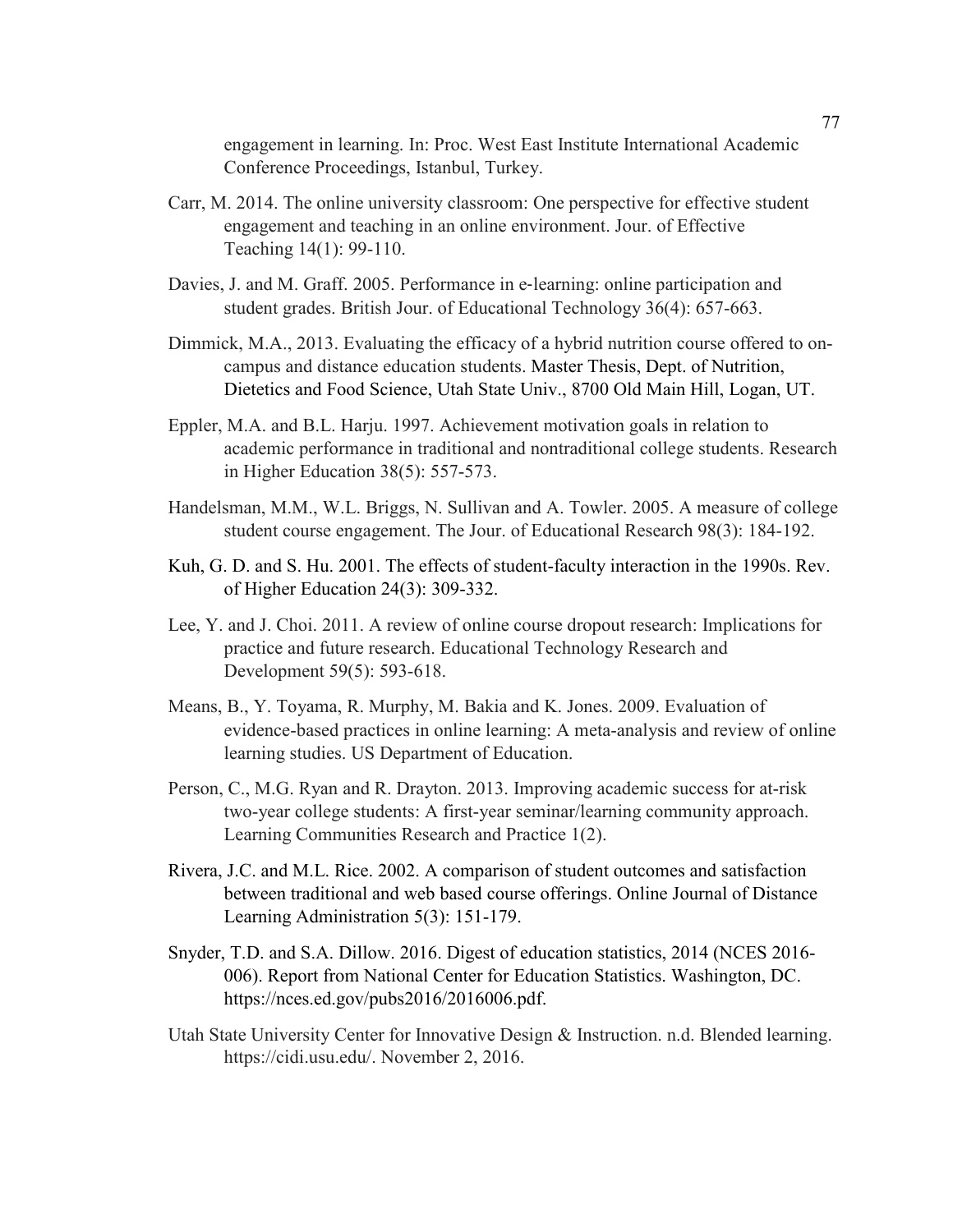- Wang, A.Y. and M.H. Newlin. 2002. Predictors of performance in the virtual classroom: Identifying and helping at-risk cyber-students. THE Jour. 29(10): 21.
- Wang, M.T., J.B. Willett and J.S Eccles. 2011. The assessment of school engagement: Examining dimensionality and measurement invariance by gender and race/ethnicity. Jour. of School Psychology 49(4): 465-480.
- Wyatt, L.G. 2011. Nontraditional student engagement: Increasing adult student success and retention. The Jour. of Continuing Higher Education 59(1): 10-20.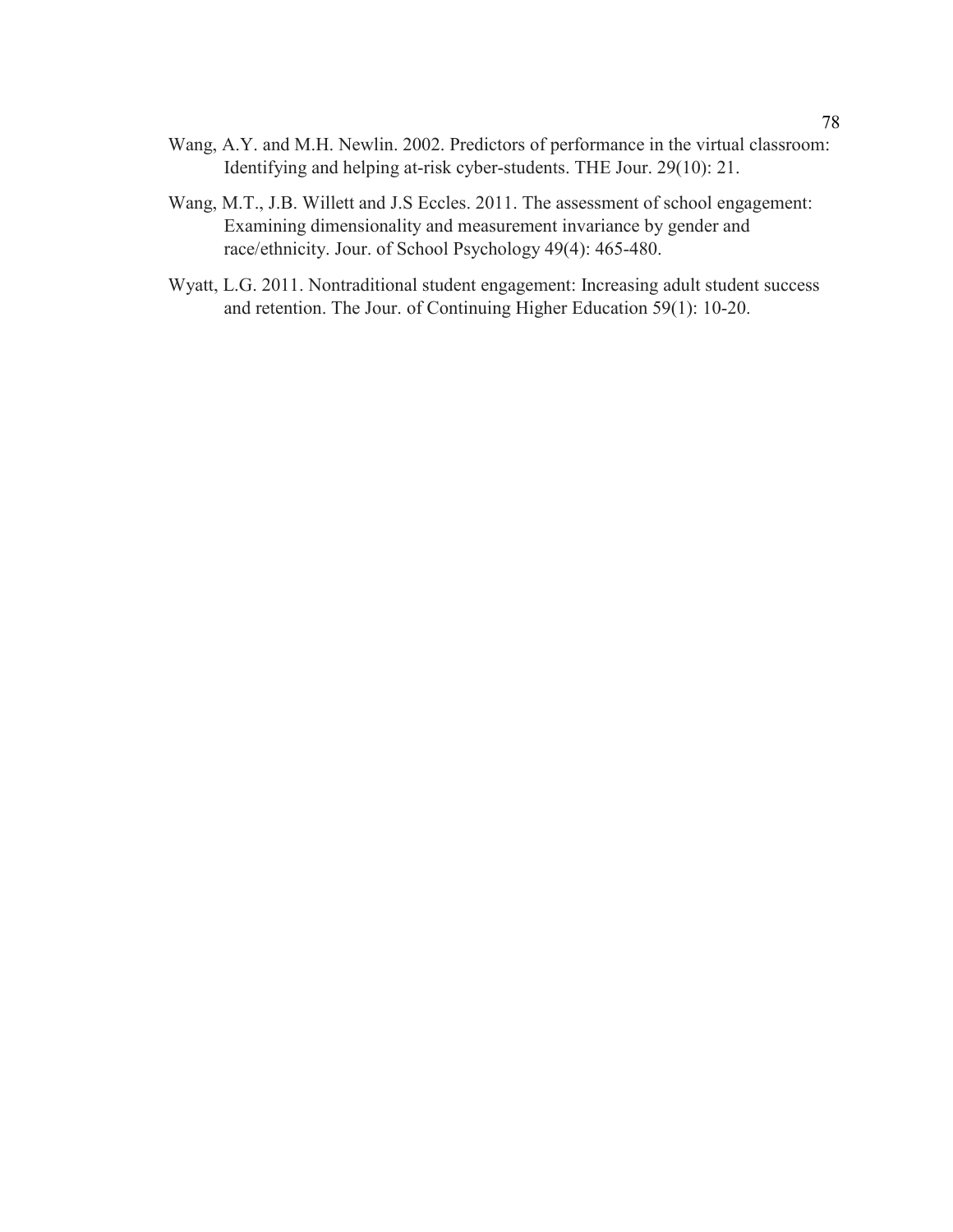## CHAPTER IV

# IMPLICATION OF STUDY RESULTS CONCERNING WEB-BASED LEARNING PLATFORM AND INNOVATIVE USE OF A GRADUATE-LEVEL TEACHING ASSISTANT IN A GENERAL NUTRITION COURSE

## **Abstract**

The effectiveness of a web-based learning platform, Connect, a teaching assistant and other readily accessible tools such as Google+ were assessed and evaluated in improving student engagement and academic outcome in blended general nutrition course. Evidence documented in previous studies have been evaluated. The tools that were used in this study were associated with higher final grade, improving student engagement and student satisfaction level and in increasing knowledge retention rate at the end of the semester. Also, it appears that Connect and the novel use of a TA helped at risk students such freshman and/or the students who have lack of fundamental knowledge in general nutrition. This study provided valuable insight into what strategies may work in large enrolled course taught in a blended format. More study is needed to identify the most effective teaching strategies for learning in teaching format that deliver some or all of the material in an online format.

# **Reflection**

Use of Web-Based Learning Platform in General Nutrition Course

The results of our study concerning the web-based learning platforms, Mastering and Connect were not expected. When comparing between below average and above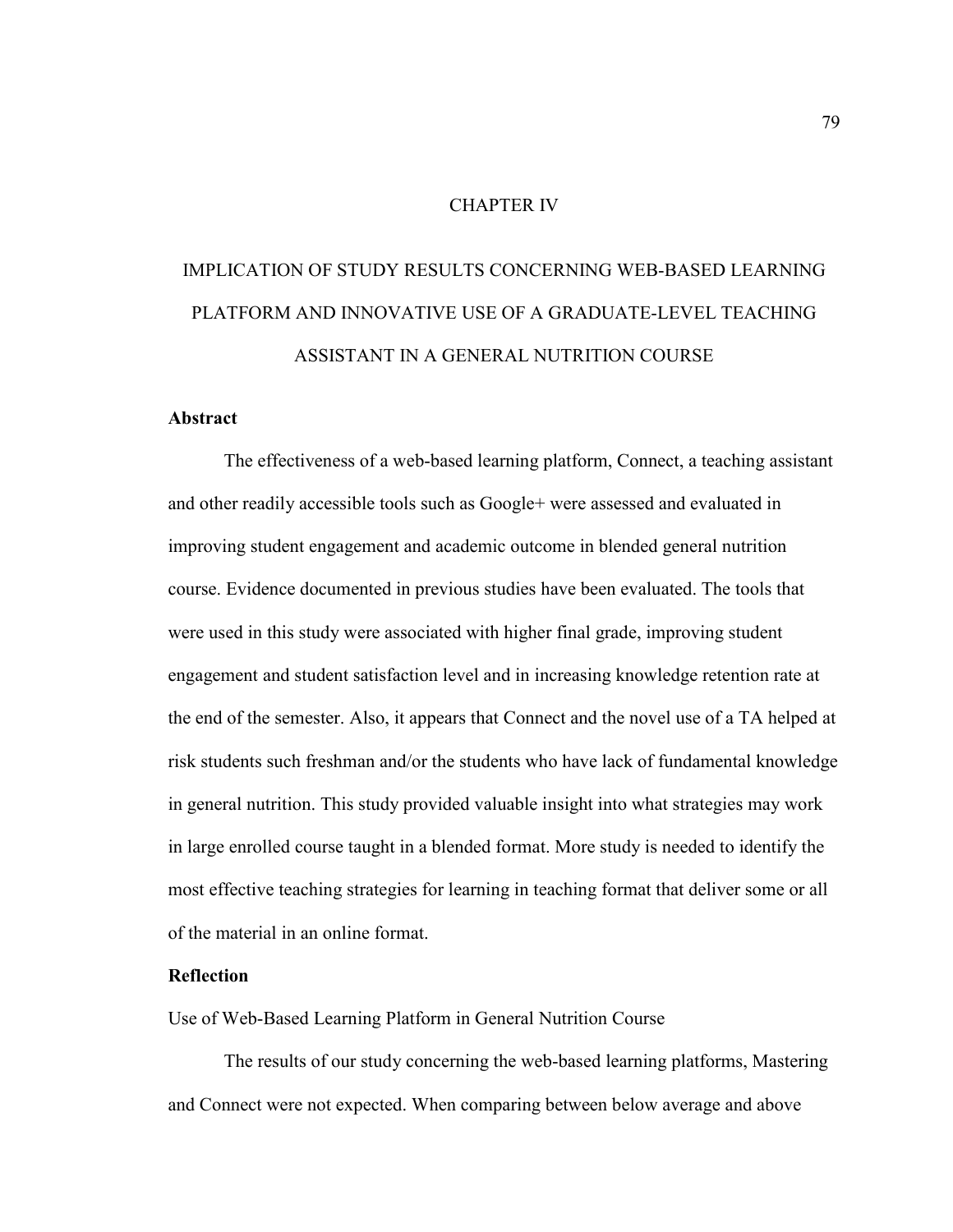average pre-test score groups, even though the average improvement of the knowledge test score was significantly greater in Mastering group, the influence of using Mastering or Connect was not statistically different between the groups on students' knowledge retention rate at 4 months after the semester was over. Evaluation of Mastering, published by Pearson Education, for NDFS 2010 was conducted in Spring 2014 at Utah State University. In the study, number of problems using Mastering were detected. Mastering failed to be an effective tool in increasing overall letter grade of the students. When the knowledge retention rate was tested, it showed no differences in mean scores between the control and treatment groups. Mastering did not integrate fully with Canvas (Utah State University learning management program), creating extra work for the instructor. Also, the students complained that the time spent in doing the assigned activates by Mastering could have been better spent to study the course material more productively if Mastering assignments were not required (Litchford, 2015). As an alternative solution, Connect, by McGraw-Hill Education was reviewed. SmartBook, Connect e-textbook, gave individualized support in learning such as adaptive "highlighted" reading and intrigued students to read and be better prepared for the class. The positive impact of Connect was reported by the study done by McGraw-Hill. The study provided evidence that Connect reduced administrative time for instructors, raised student confidence and knowledge retention rates, increased in overall grades from general courses such as general chemistry, basic accounting, psychology, economics, biology, and marketing (McGraw-Hill Connect<sup>®</sup> Effectiveness Study, 2011). The results of our study were consistent with McGraw-Hill's reports of improvement in final exam score and overall grade when Connect was implemented in to the course, compared to Mastering.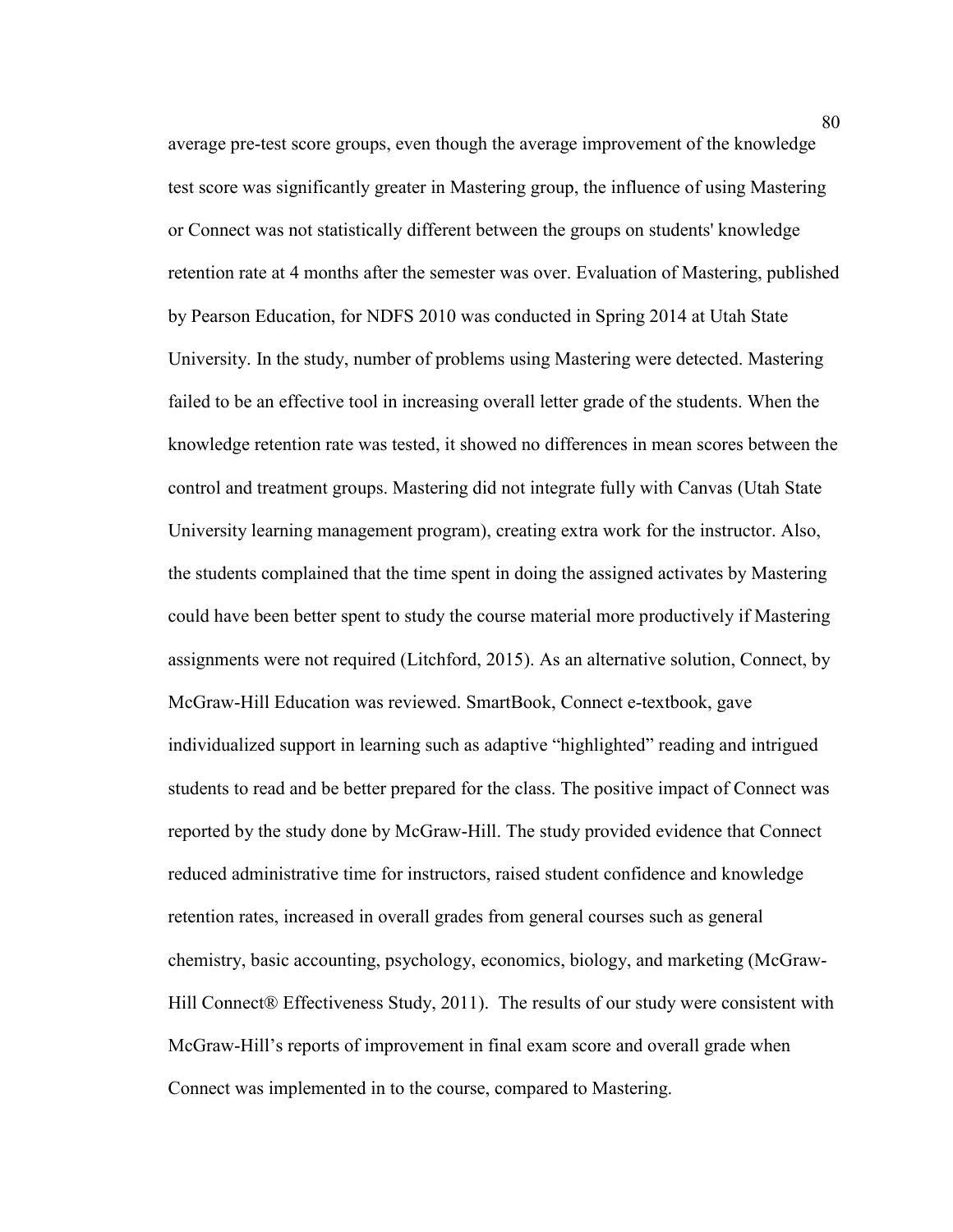The average improvement of the knowledge test score was significantly greater in Mastering group. However, when below average and above average pre-test score groups were compared, the influence of using Mastering or Connect was not statistically different between the groups on students' knowledge retention rate at 4 months after the semester was over.

Other evidence that suggested positive effects of Connect was noticed. Like Mastering, Connect also showed evidence that it helped to gain basic nutrition concepts over the duration of the course for the students who have lack of fundamental knowledge in general nutrition when entering the course. From the mid-semester evaluation, our study found that 16% of the students commented that the assigned activities by Connect were their favorite part of the course. At the end of the semester, IDEA course evaluations revealed that students showed higher satisfaction level in Connect compared to Mastering (4.3 vs. 3.7, respectively).

In using web based learning platform, the student satisfaction level impacts the academic performance outcome. (Rivera and Rice, 2002). With some evidence from our study, Connect showed to be an effective tool in improving academic outcome and student satisfaction in a general college level class. The information learned in the process of executing and completing the study, can be used to inform and improve the future design introductory level college courses in universities, including Utah State University.

Novel Use of a Teaching Assistant in General Nutrition Course

In blended introductory nutrition course, addition to the regular interaction between students and an instructor, we added virtual opportunities for the students to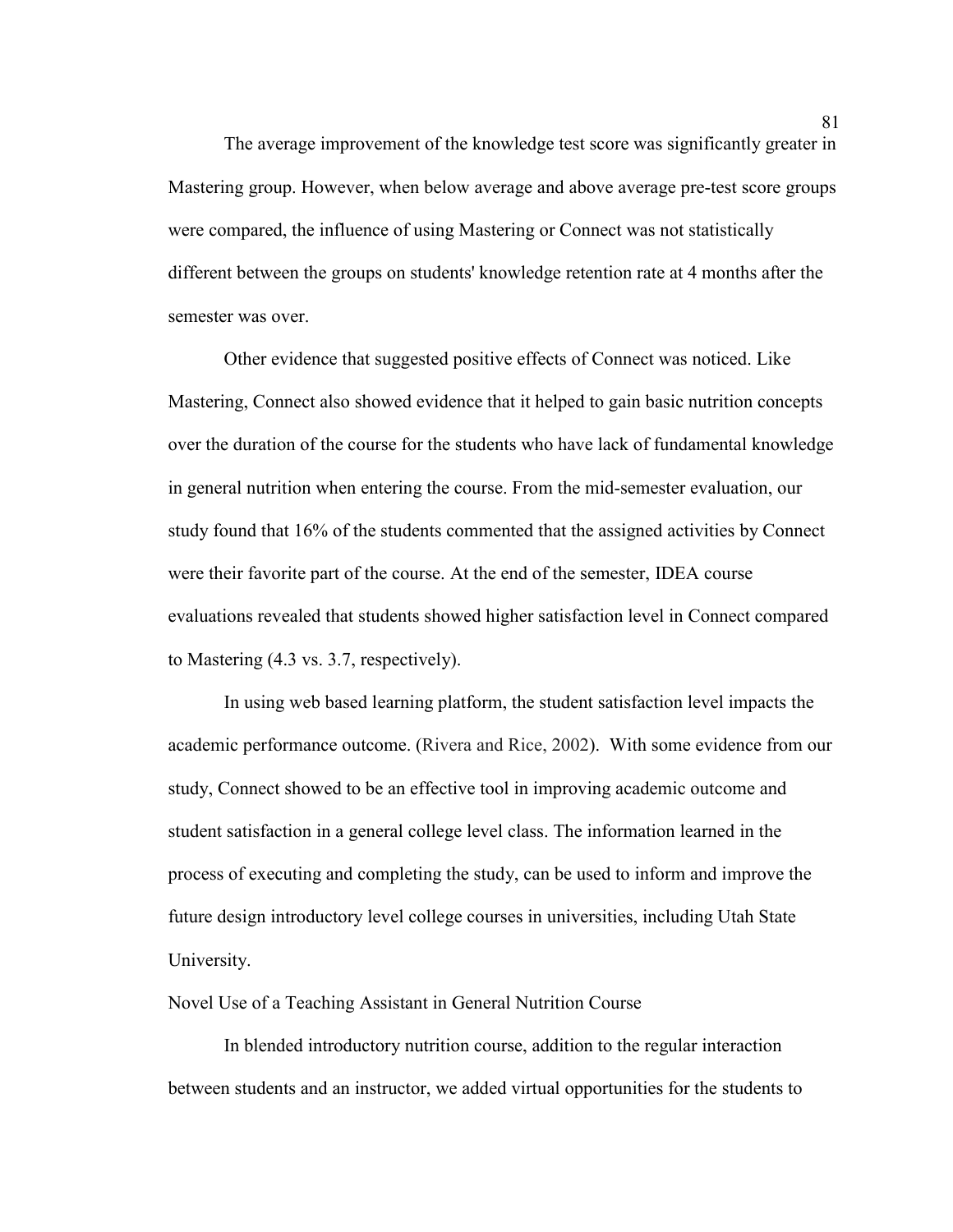interact with TAs, and peers. It was to increase student engagement with course material and to improve student performance and satisfaction. When additional interactions were added, we saw improvement in final grade in the course, student attendance rate, and course satisfaction level.

Successful blended learning requires high quality support at all levels including a well-organized course, instructors who are knowledgeable and comfortable with technology, and consistent support for students (Carr, 2014). In this study, additional resources such as weekly virtual TA review sessions using Google+ and presence of the TA to help solve occasional technical problems during the lecture, were provided. The TA also answered additional questions from the student via virtual chatting during the class. To measure the successfulness in this course, student engagement score and final score of the class were used.

Student Course Engagement Questionnaire (SCEQ) was used in this study to assess student learning and motivation. (Handelsman et al., 2005) However, to be used in the blended learning setting, the questionnaire was modified (mSCEQ). During the semester, mSCEQ was given to the students twice, in the beginning of the semester and at the end of the semester, to measure the change in the engagement level among the students. We found that students in the treatment section had higher final grade than did students in the control section. We also found the baseline engagement and the change in the engagement score were associated with the final grade in the class. However, surprisingly, the final grade was not mediated by the baseline engagement score or the change in student engagement score. It can may be explained by the timing of the second survey. The engagement score dropped for both control and the treatment sections at the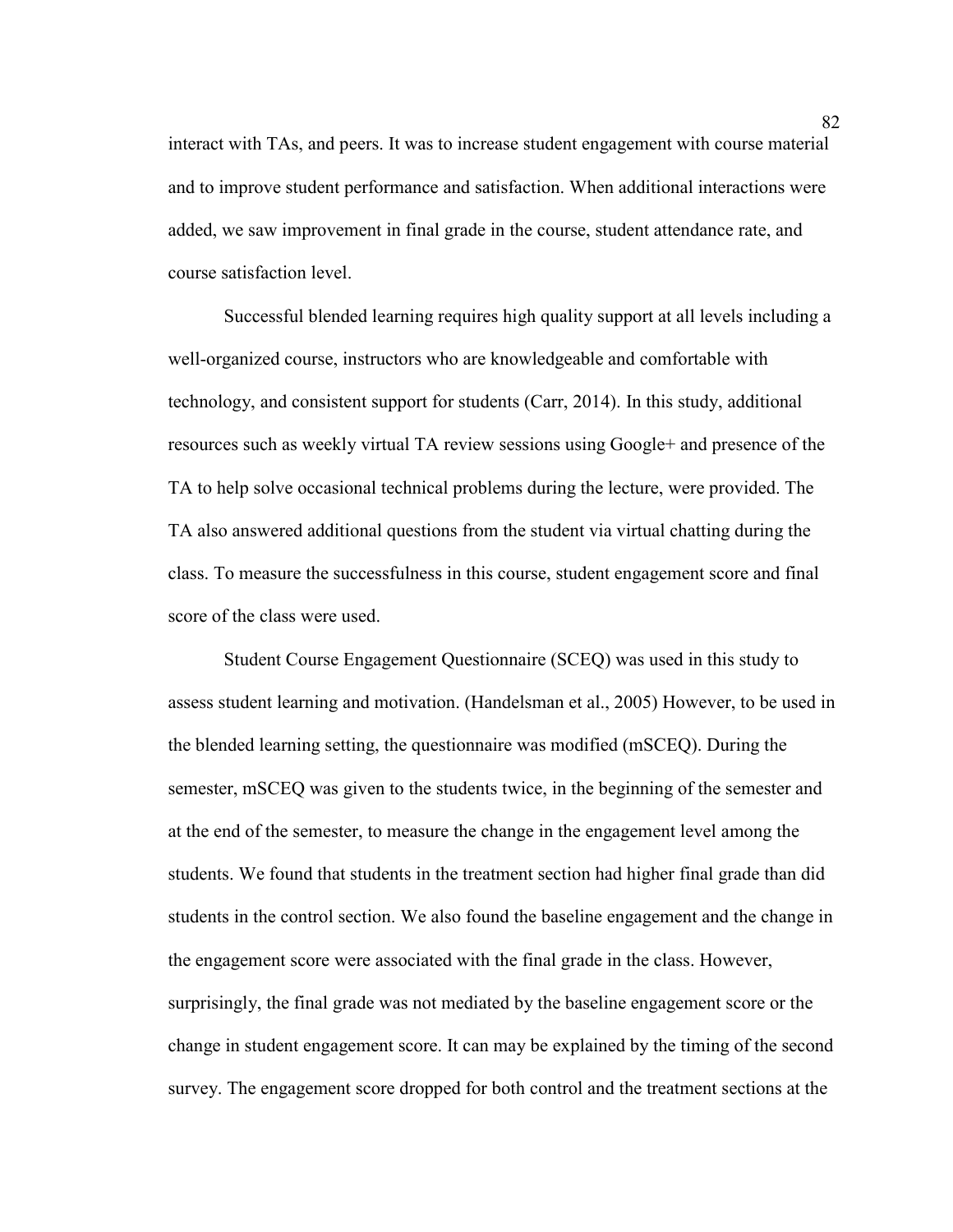end of the semester and we may have missed the survey timing to measure students' peak engagement level. If we have known the right timing to measure the peak engagement level, we could have accurately assessed the relationship between the change in the student engagement level and the final score of the class.

Without the evidence that our interventions increased students' engagement score during the semester, it is difficult to conclude that the novel use of a TA improved student engagement. However, other factors, such class attendance rate, and the course satisfaction survey result may also be used to indicate the level of course engagement. Class attendance rate was higher for the treatment section compared to the control section. From descriptive mid-semester evaluation result, we saw more students complaining about lack of guidance in the control section. Also, students in the treatment section gave a higher mean score for being an Excellent course at the end of the semester IDEA survey, the standardized course evaluation survey used by the institution.

Baseline engagement score, measure by mSCEQ, was still a good indicator of the students' final score. Students with higher level of initial engagement were able to receive a higher final score in the class even when the interest of the class decreased. This may be due to the fact that they have already learned to discipline themselves. However, we saw that in the control section, even when the students had higher baseline engagement score, because of the lack of the extra academic support, the engagement did not necessarily lead to a better final score.

Final score in the course was higher in the treatment section compared to the control section. This shows that extra tools given to engage students in the treatment section were rightly used to have a better final score. We also found that freshman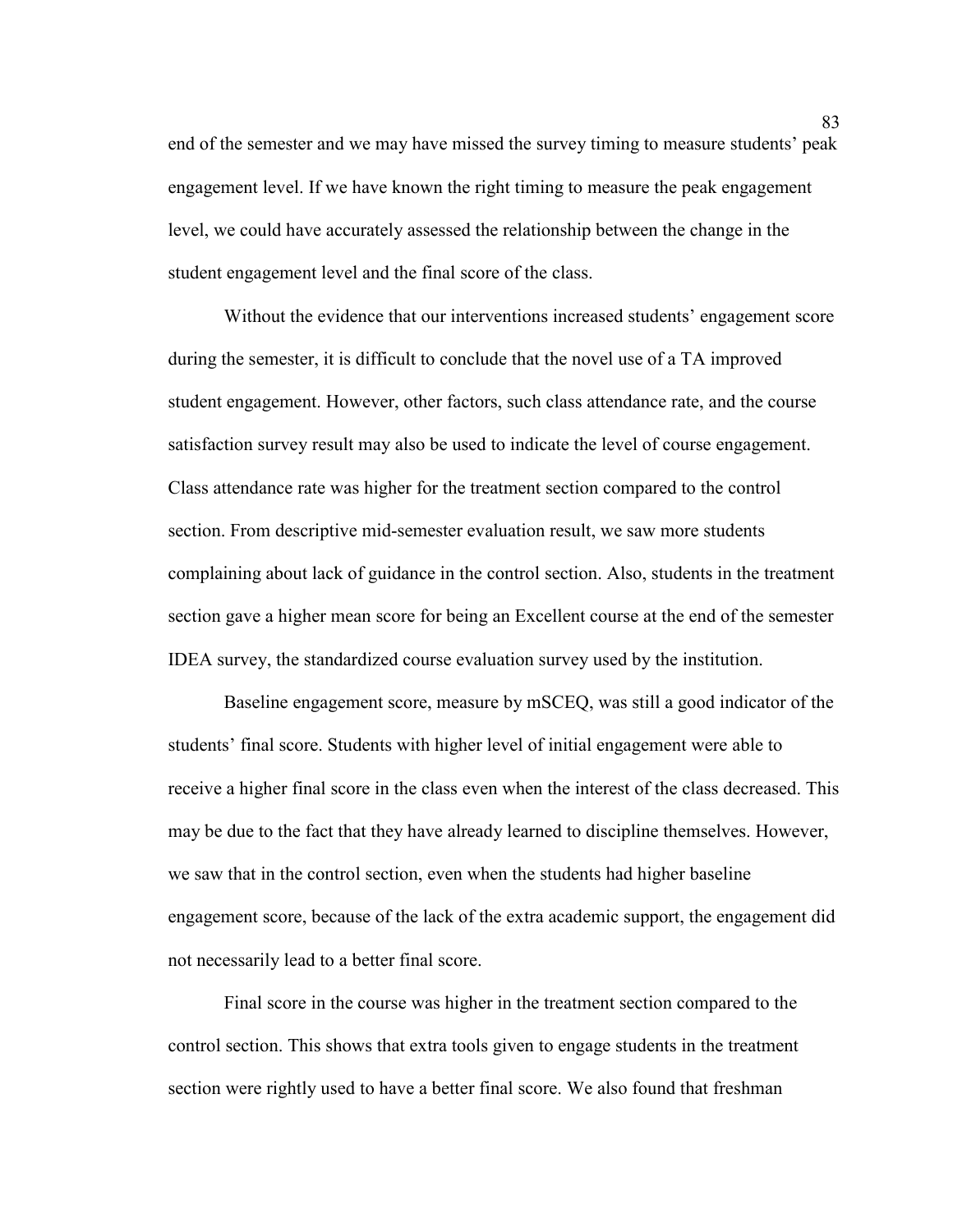students in blended course treatment section received higher finals score than a sophomore, junior, and senior student group but it was not true in the control section.

We also observed the change in students' behavior in learning, and other outcomes that were listed above in online treatment section. Even though the final score of the class was higher than the on-campus control section, it was not statistically significant. The engagement scores also dropped at the end of the semester. However, we saw a higher IDEA rating for an Excellent Course than the on-campus control section.

To assess the feasibility of the interventions that were used in this study, TA time card was recorded. For on-campus treatment section  $(N=78)$ , 1.5 hr. to 2.5 hr. per week was used in grading. 0.5 hr. to 1 hr. per week was used in answering questions from the students via emails and 1 hr. to 1.5 hr. per week was used in preparing for the weekly review sessions. Weekly, the TA held 30 minutes review sessions, attended class (1.25hr.) and spent less than 15 minutes to discuss common questions among the students with the instructor. In total, besides grading, the TA spent 3.5 hr. to 4.5 hr. per week in supporting students and we concluded that using a TA as an extra academic support is a feasible tool.

Our study found some evidence that the extra academic support through using technology and a TA have positive impact on the student engagement level and the final grade in blended general nutrition course. The information learned in this study can be used to better understand the relationship between the student engagement and the learning outcome in general college courses especially in blended learning. More study is needed to find the best time to measure the change in student engagement during the semester to accurately measure the effectiveness of the interventions in increasing student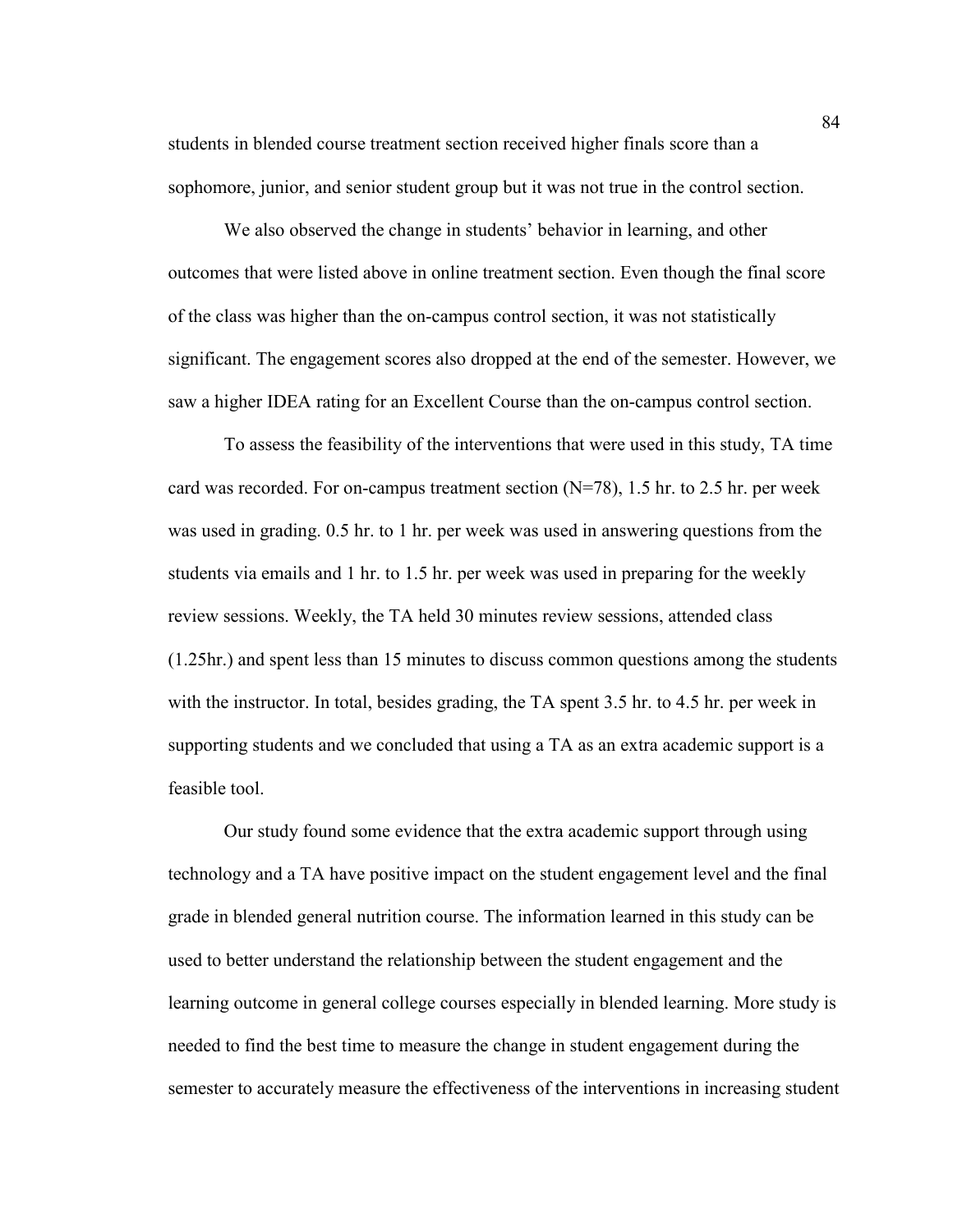engagement. Also, more study is needed in the future to find suitable strategies to increase student engagement for online students in general college course.

### **Summary**

We found some evidence that Connect and other high impact and readily accessible tools such as a teaching assistant and Google+ showed to be effective tools in improving academic outcome and student satisfaction level in a blended general college level class. It appears that Connect and the novel use of a TA helped at risk students such freshman and/or the students who have lack of fundamental knowledge in general nutrition, to be more successful in the introductory nutrition course. This study provided valuable insight into what strategies may work in blended learning. More study is needed to also find suitable teaching strategies for online students in general college course.

## **Literature Cited**

- Carr, M. 2014. The online university classroom: One perspective for effective student engagement and teaching in an online environment. Jour. of Effective Teaching 14(1): 99-110.
- Handelsman, M.M., W.L. Briggs, N. Sullivan and A. Towler. 2005. A measure of college student course engagement. The Jour. of Educational Research 98(3): 184-192.
- Litchford, A. 2015. Implementation of online tutoring program to increase university student information retention. Master Thesis, Dept. of Nutrition, Dietetics and Food Science, Utah State Univ., 8700 Old Main Hill, Logan, UT.
- McGraw-Hill Companies. 2016. Mcgraw-Hill Connect® Effectiveness study evaluating: the all-digital course management platform's impact on professors' instructional efficacy and students' academic performance at 18 U.S. higher education institutions. 1st ed. Report from McGraw-Hill Companies. New York, NY. http://create.mheducation.com/wordpress-mu/connectblog/files/2011/08/Connect-Effectiveness-Study-2011.pdf.
- Rivera, J.C. and M.L. Rice. 2002. A comparison of student outcomes and satisfaction between traditional and web based course offerings. Online Journal of Distance Learning Administration 5(3): 151-179.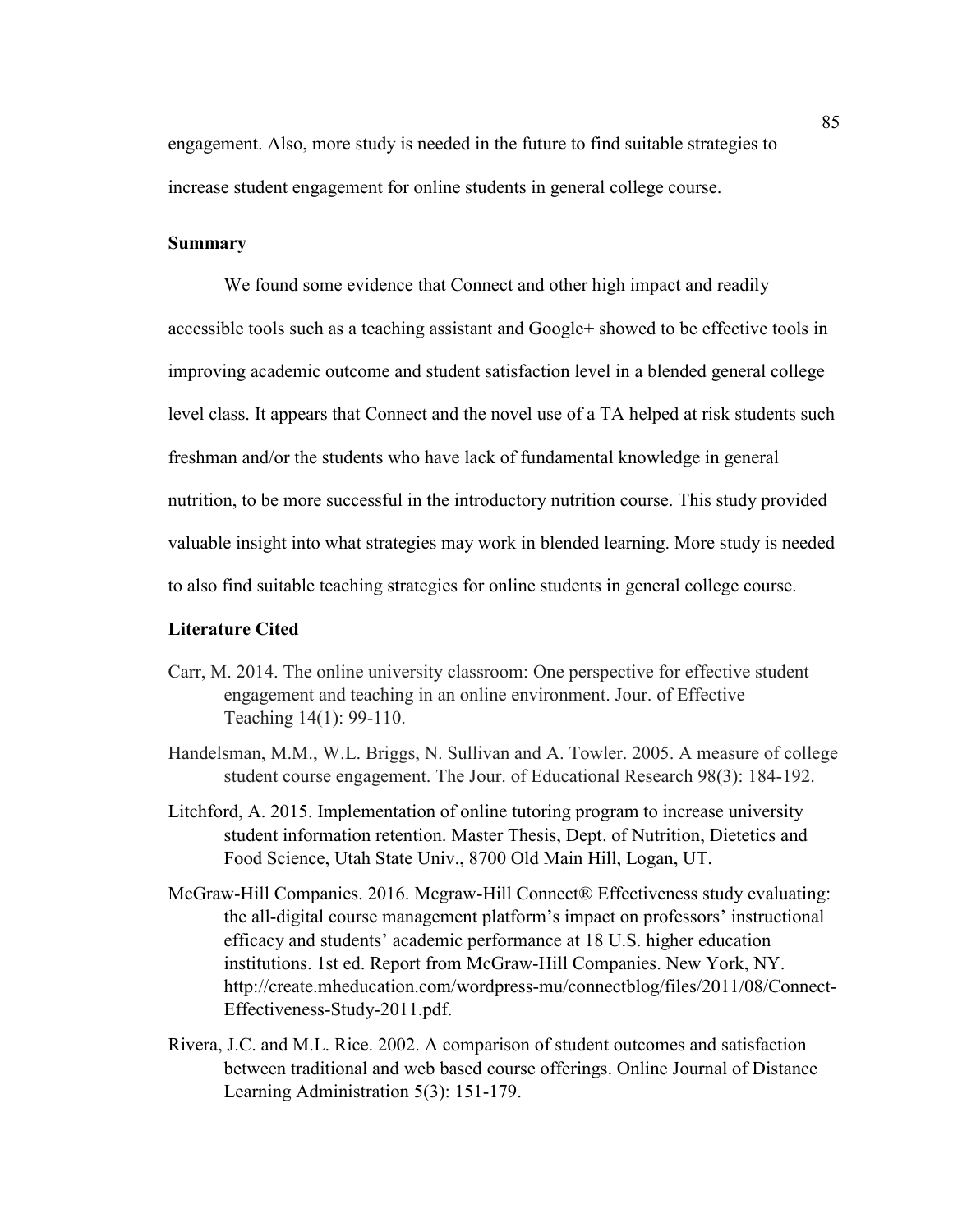APPENDICES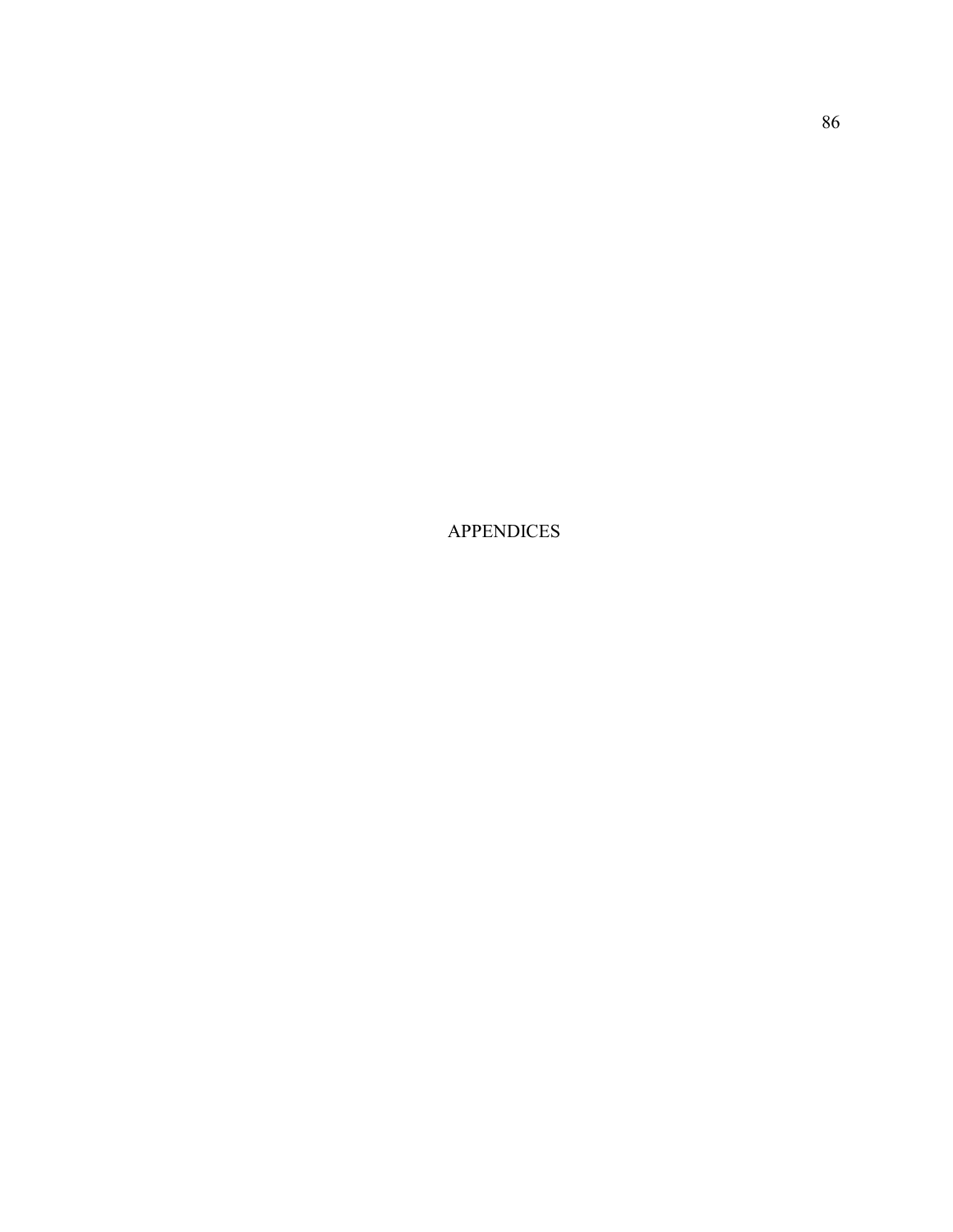| <b>Appendix A. Factor Structure of Student Course Engagement Questionnaire</b>              |                           |                      |                  |                 |  |
|---------------------------------------------------------------------------------------------|---------------------------|----------------------|------------------|-----------------|--|
| <b>Items</b>                                                                                | <b>Skil</b><br><b>ls</b>  | <b>Emotio</b><br>nal | Part/I<br>$nt^*$ | Performa<br>nce |  |
| Making sure to study on a regular basis                                                     | X                         |                      |                  |                 |  |
| Putting forth effort                                                                        | X                         |                      |                  |                 |  |
| Doing all the homework problems                                                             | X                         |                      |                  |                 |  |
| Staying up on the readings                                                                  | X                         |                      |                  |                 |  |
| Looking over class notes between classes to<br>make sure I understand the material          | X                         |                      |                  |                 |  |
| Being organized                                                                             | X                         |                      |                  |                 |  |
| Taking good notes in class                                                                  | $\boldsymbol{\mathrm{X}}$ |                      |                  |                 |  |
| Listening carefully in class                                                                | X                         |                      |                  |                 |  |
| Coming to class every day                                                                   | X                         |                      |                  |                 |  |
| Finding ways to make the course material<br>relevant to my life                             | X                         | X                    |                  |                 |  |
| Applying course material to my life                                                         |                           | X                    |                  |                 |  |
| Finding ways to make the course interesting to<br>me                                        |                           | X                    |                  |                 |  |
| Thinking about the course between class<br>meetings                                         |                           | X                    | X                |                 |  |
| Really desiring to learn the material                                                       |                           | X                    | X                |                 |  |
| Raising my hand in class                                                                    |                           |                      | X                |                 |  |
| Asking questions when I don't understand the<br>instructor                                  |                           |                      | X                | X               |  |
| Having fun in class                                                                         |                           |                      | X                | X               |  |
| Participating actively in small group<br>discussions                                        |                           |                      | X                | X               |  |
| Going to the professor's office hours to review<br>assignments or tests or to ask questions |                           |                      | X                | X               |  |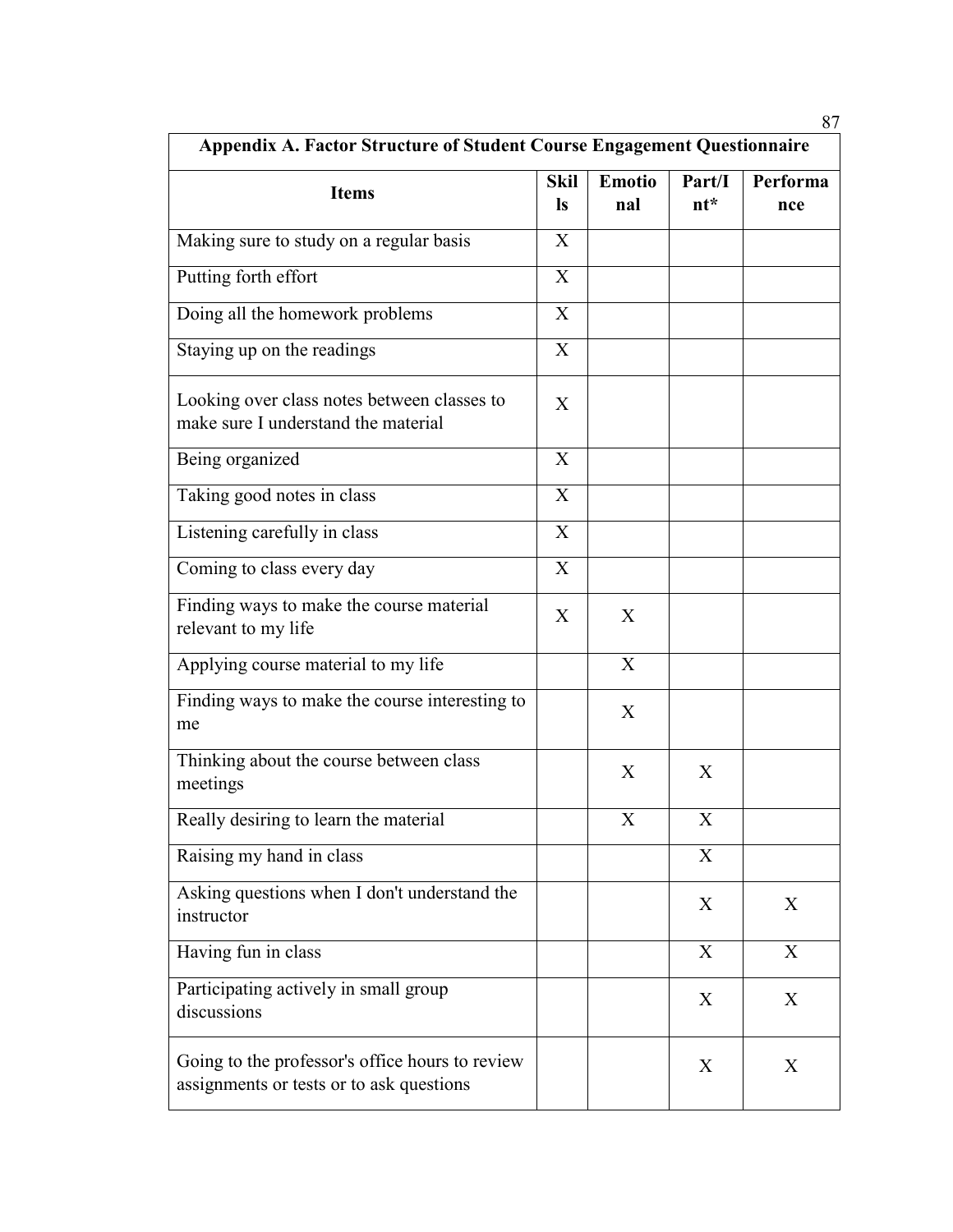|                                                              |  | vv |
|--------------------------------------------------------------|--|----|
| <b>Appendix A. Continued</b>                                 |  |    |
| Helping fellow students                                      |  |    |
| Getting a good grade                                         |  |    |
| Doing well on the tests                                      |  |    |
| Being confident that I can learn and do well in<br>the class |  | X  |

\*Part/Int =Participation/Interaction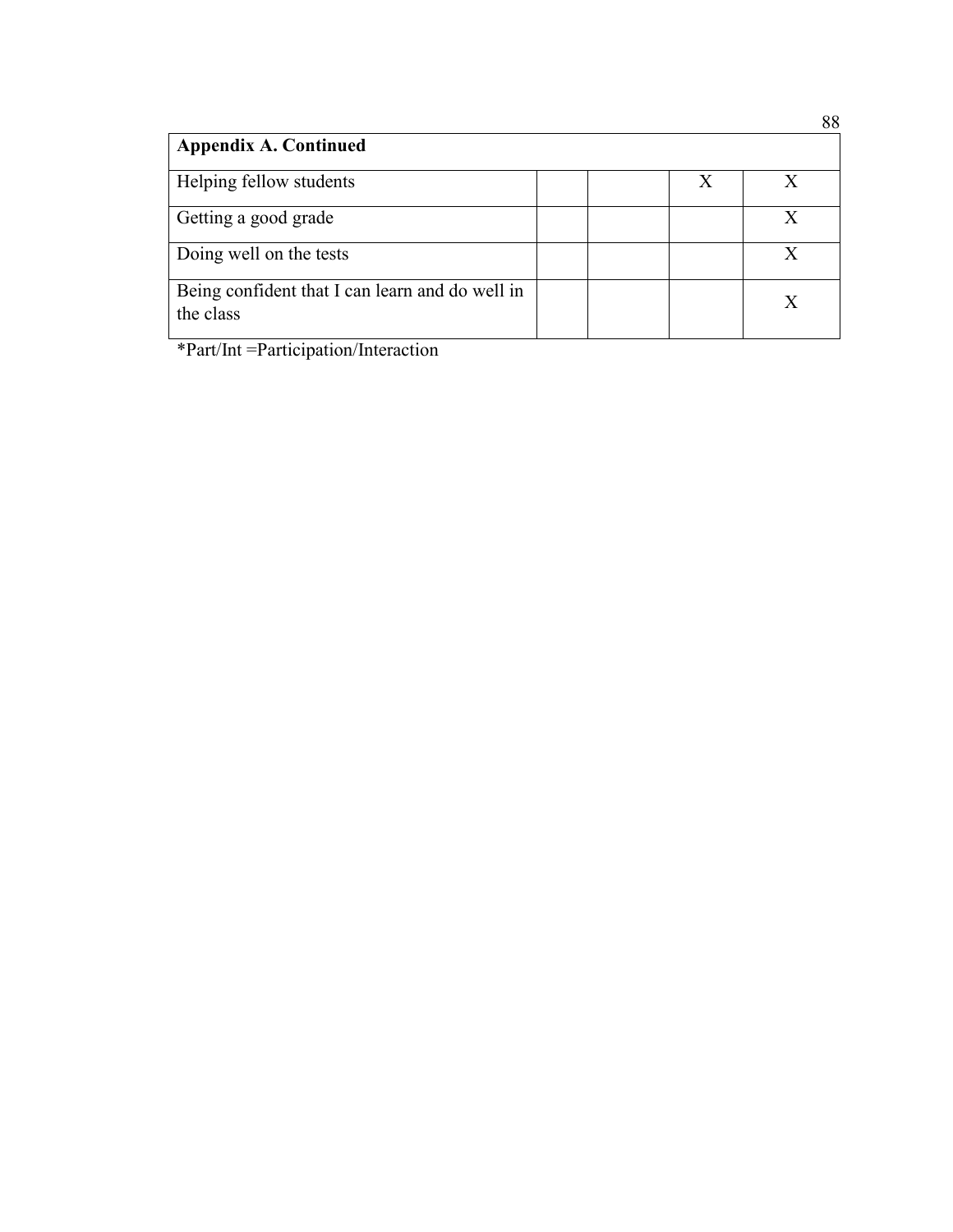## **Appendix B. Pre-test and post-test questions**

## Pre-Test Quiz Questions

- 1. Research findings and results that are  $\qquad$  are the most reliable.
- A. Reported in a newspaper
- B. Talked about at a community gathering
- C. Published in a peer-reviewed journal
- D. Addressed on CNN or another news station
- E. I have no idea

2. Adequate fluid consumption, carbohydrate counting, restricted intake of simple sugars, daily glucose testing, and weight management are all recommended measures for

- A. Preventing Diabetes
- B. Treating Diabetes
- C. Preventing Cancer
- D. Treating Heart Disease
- E. I have no idea

3. You are trying to decide what kind of soup to have for dinner. You have discovered that your diet is often low in iron (a mineral that's required for proper oxygen transport in the body). Which of the following soups would give you the most iron per kcal? Bean Soup  $= 3.08$  mg Iron (191 kcals) Chicken Noodle  $= 1.34$  mg Iron (117 kcals) Tomato Soup  $= 1.81$  mg Iron (161 kcals) Vegetable Soup  $= 2.45$  mg Iron (96 kcals)

- A. Bean Soup
- B. Chicken Noodle
- C. Tomato Soup
- D. Vegetable Soup
- E. I have no idea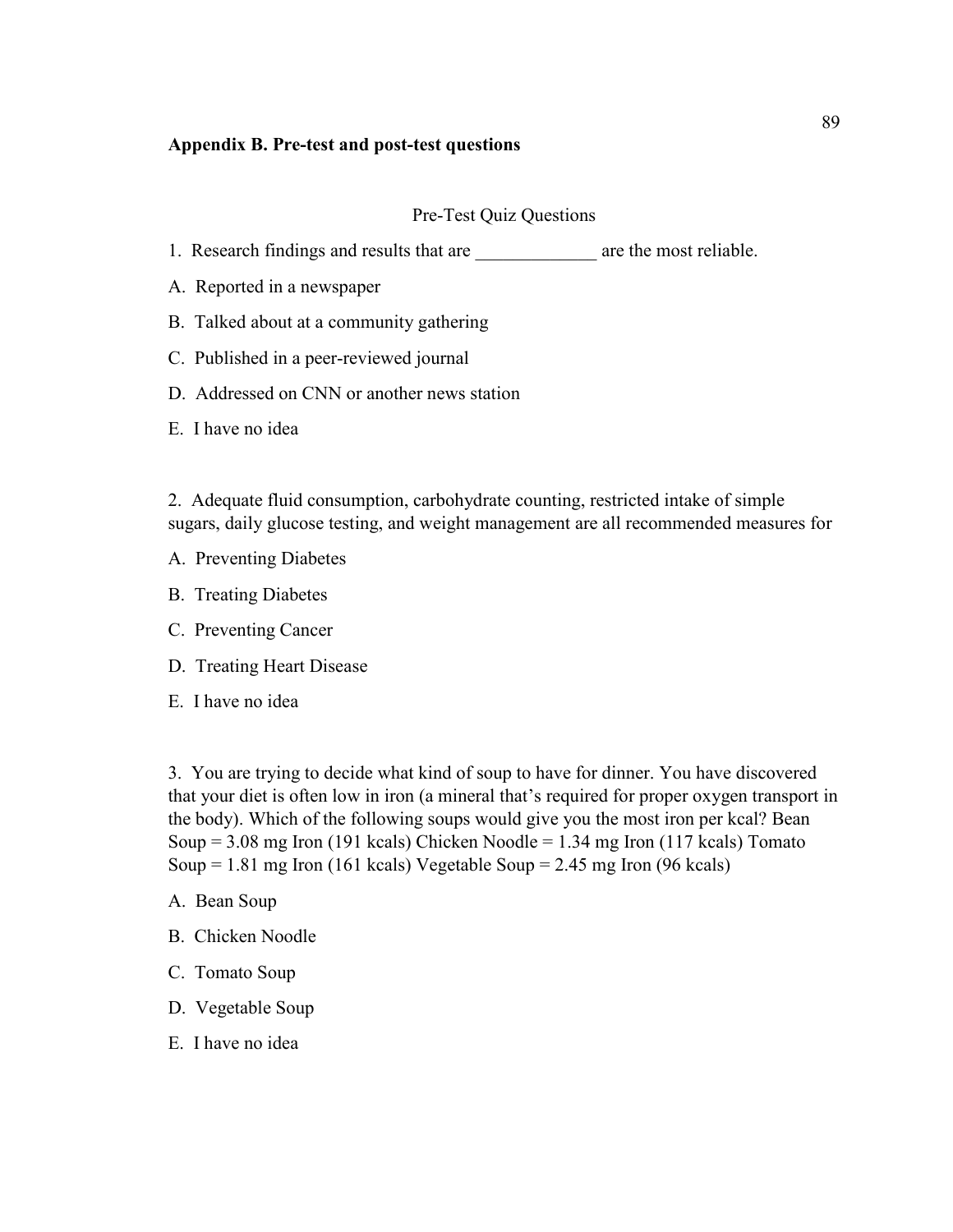4. Once absorbed, all monosaccharides are converted to \_\_\_\_\_\_\_\_ by the liver.

- A. Glucose
- B. Fructose
- C. Galactose
- D. I have no idea
- 5. Which of the following represent a significant source of vitamin E in the diet?
- A. Green Leafy Vegetables
- B. Meat and Poultry
- C. Milk and Cheese
- D. Nuts and Seeds
- E. I have no idea

6. In general, B vitamins function as \_\_\_\_\_\_\_\_ and are needed for metabolism and energy production.

- A. Coenzymes
- B. Enzymes
- C. Oxidants
- D. Metabolites
- E. I have no idea

7. The following nutrients are listed in this order on a food label: enriched wheat flour (flour, niacin, reduced iron, thiamine mononitrate, riboflavin, folic acid), vegetable shortening, salt, sodium bicarbonate, malted barley flour, yeast. What can you conclude?

- A. This product is high in protein
- B. This product is organic
- C. This product has no trans-fat
- D. This product is a source of folic acid
- E. I have no idea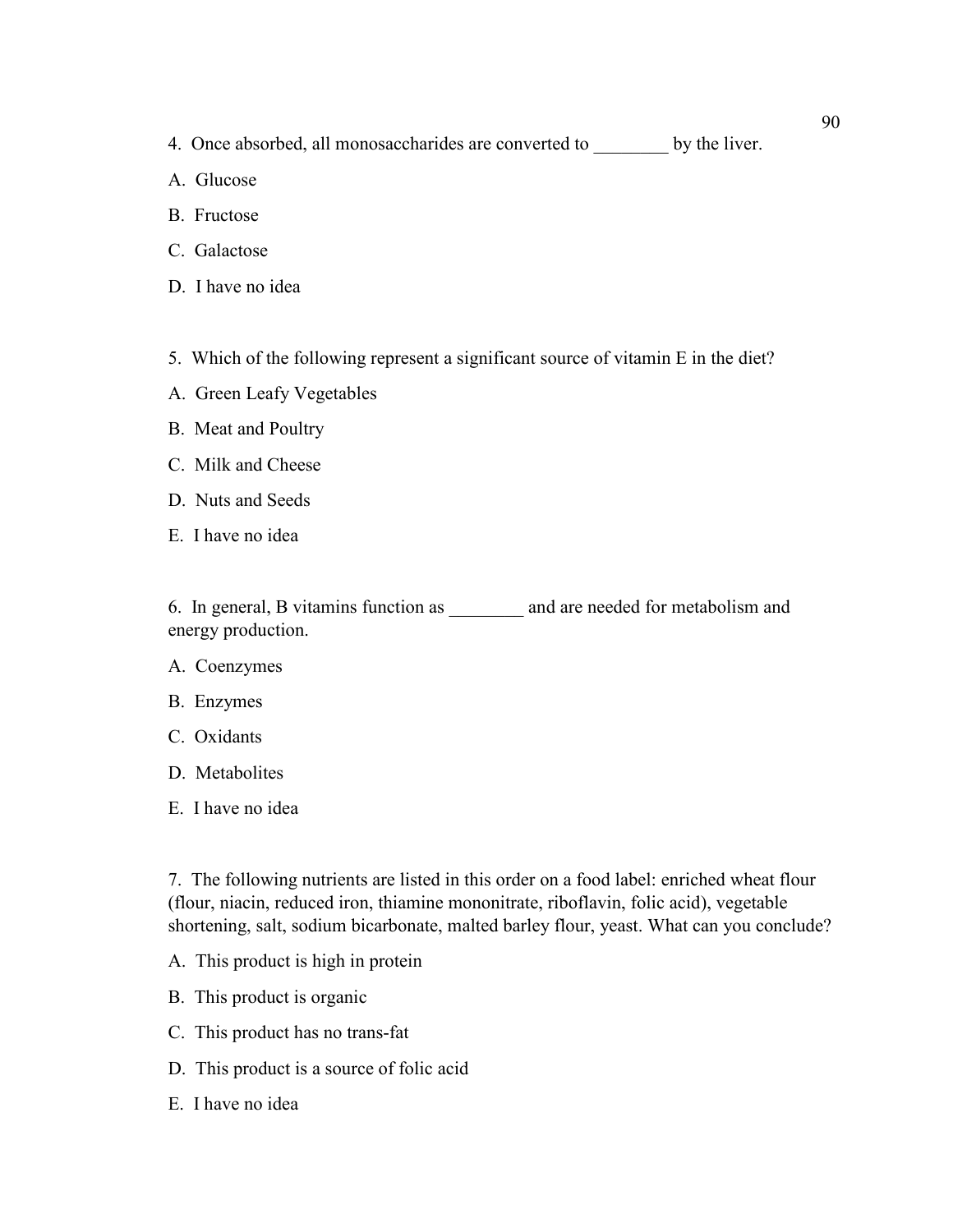- 8. Compared to food that's been transported, locally grown foods
- A. Are always more expensive
- B. Are often more flavorful and fresh
- C. Require more labor and effort to grow
- D. Must be packaged in a certain way
- E. I have no idea

9. Which of the following statements concerning weight management and fitness is NOT true?

A. Weight changes are influenced more by meal composition (% CHO, Fat, Protein) than kcal content

B. Spot reducing is a myth -- You can tone muscles but cannot target fat loss from certain areas

C. Experts recommend 10,000 steps per day ( $\sim$ 5 miles) to improve health & reduce risk of disease

D. Modest weight loss (5 - 10%) can improve health outcomes and decrease disease risk significantly

E. I have no idea

- 10. Which of the following is NOT a recommendation for healthy weight loss?
- A. Skipping meals regularly to decrease energy intake
- B. Reduce energy intake & increase energy expenditure
- C. Keep a record of your food and activity habits
- D. Be aware of portion sizes and satiety cues
- E. I have no idea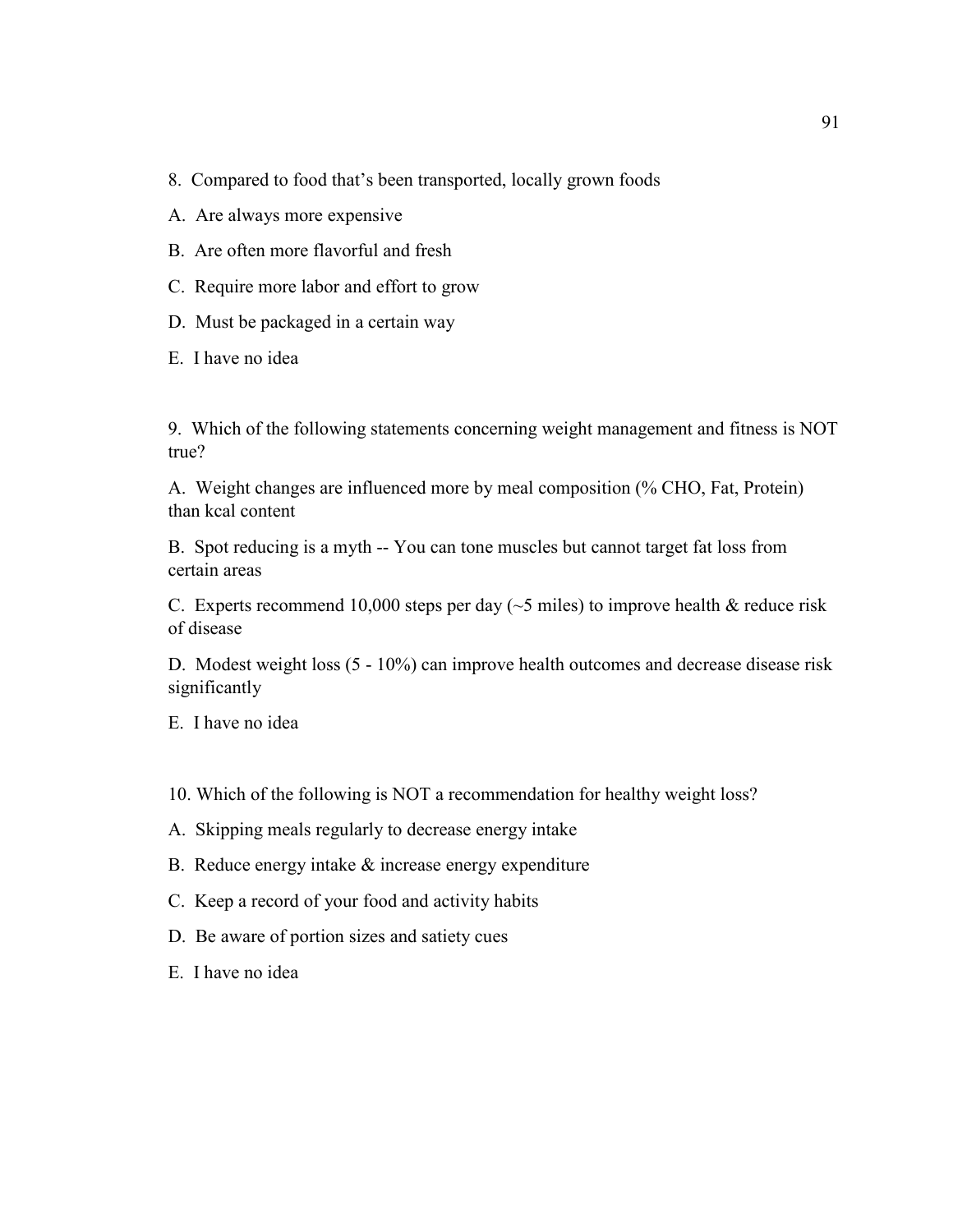# **Appendix C. Post-test questions, Modified**

Research

- 1. Which of the following is the most credible source of information in the field of nutrition?
- A. Popular press magazines such as Cooking Light, Men's Health, or Prevention Magazine.
- B. CNN or another news outlet.
- C. Peer-reviewed journals that report original research in the field, such as the Journal of the Academy of Nutrition and Dietetics.
- D. Your doctor, or other doctors that give information on TV shows or the Internet.

Risk factors for diabetes

- 2. Which of the following is the most important risk factor for the development of type II diabetes?
- A. Having a family member with type II diabetes
- B. Eating simple sugars
- C. Not being physically active
- D. Being overweight or obese

Nutrient density

- 3. Which of the following foods is the most nutrient dense choice of a snack that provides calcium, vitamin D, and protein?
- A. 1 cup of chocolate ice cream
- B. 1 cup of chocolate milk
- C. 1 cup of cooked spinach
- D. 1 cup of yogurt, made from low fat milk and no added sugars
- E. All of these foods have about the same nutrient density for the nutrients listed

# Carbohydrates

- 4. Which of the following carbohydrates is absorbed from the GI tract into the blood in the small intestine?
- A. Starch
- B. Lactose
- C. Sucrose
- D. Fructose
- E. All of the carbohydrates listed above are absorbed from the GI tract into the blood.

Vitamin function

5. Which of the following is a TRUE statement about the group of vitamins known as B-vitamins?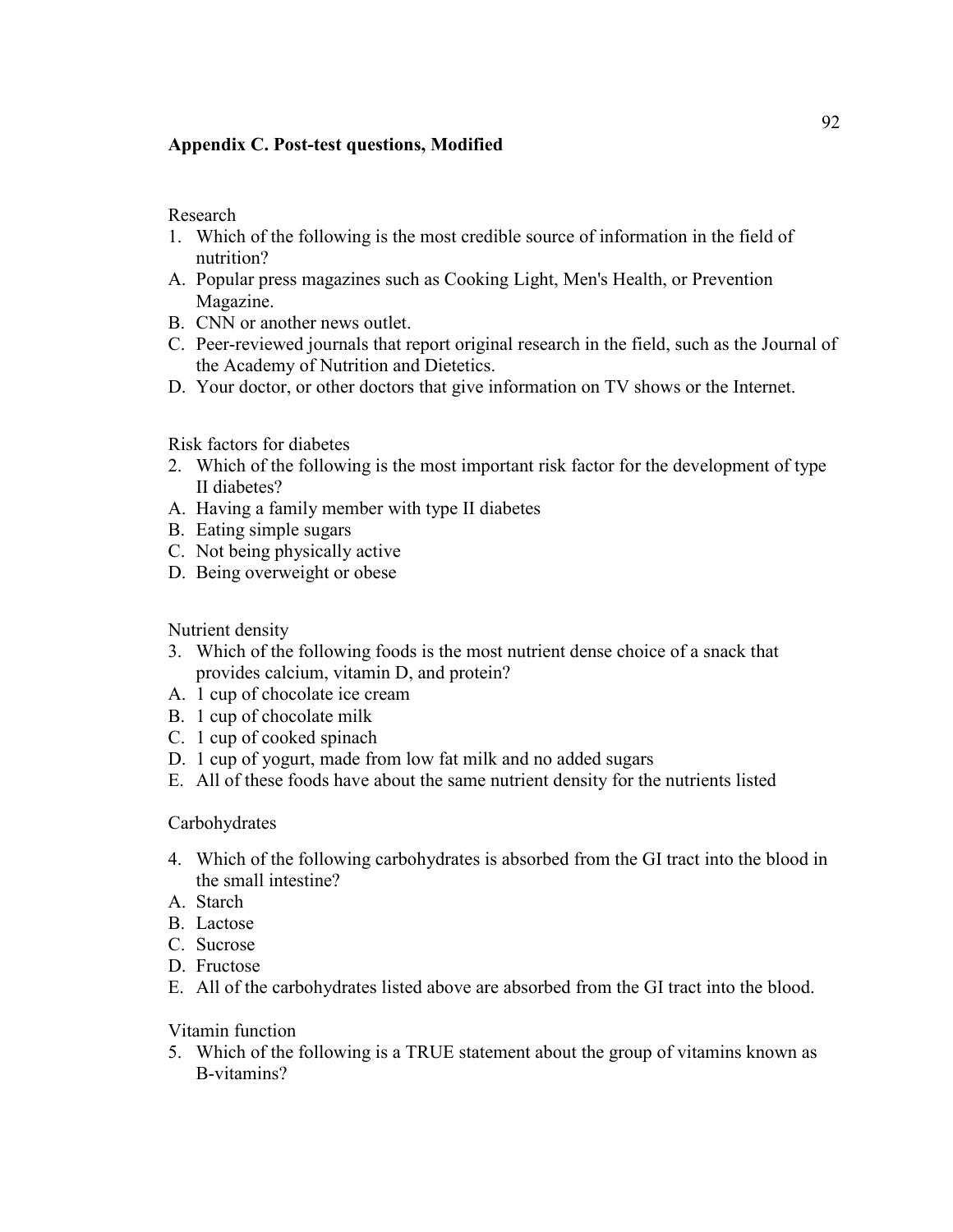- A. The B-vitamins are fat soluble vitamins and require the release of adequate amounts of bile for their absorption.
- B. The B-vitamins main function in the body is to support bone mineralization.
- C. It is difficult to get enough B-vitamins from food sources alone. Almost everyone could benefit from dietary supplements of B-vitamins.
- D. Mainly function as co-enzymes for enzymes that support energy production in the body.

# **Minerals**

- 6. Which of the following is a significant food source of the mineral potassium?
- A. Fresh fruits and vegetables
- B. Red meat
- C. Whole grains
- D. Dark meat fish, like sardines

## Labels

- 7. The Nutrition Facts panel of a food lists the following information: The food provides 80 kcalories in one serving including 4 grams of fat (0 grams of trans fat, 1.5 grams saturated fat) and 11 grams of carbohydrate (1 grams of fiber, 6 grams of sugar) and 1 gram of protein. Ingredients: whole grain rolled oats, honey, partially hydrogenated soybean oil, rice flour, high maltose corn syrup, cocoa, baking soda. What can you conclude from this information?
- A. This product contains no added sugar.
- B. This product contains no trans-fat.
- C. This product contains trans-fat.
- D. This product contains no genetically modified ingredients.

Sustainability

8. Which of the following dietary patterns best supports sustainable agriculture? Eating a mostly plant based diet of mostly locally produced foods. This diet includes a lot of variety because food selections are determined by what is in season at different times during the year.

Eating a low carbohydrate, high protein diet that includes at least one animal protein source per meal. Most foods are purchased at a local grocery store.

Eating only organically produced and GMO free foods including a good variety of both plant and animal sources.

Eating only gluten free foods.

Risk of obesity

- 9. Which of the following is the strongest risk factor for an individual becoming overweight or obese in their lifetime?
- A. Having a biological parent who is obese.
- B. Having lactose intolerance.
- C. Being married.
- D. Eating animal foods several times per day.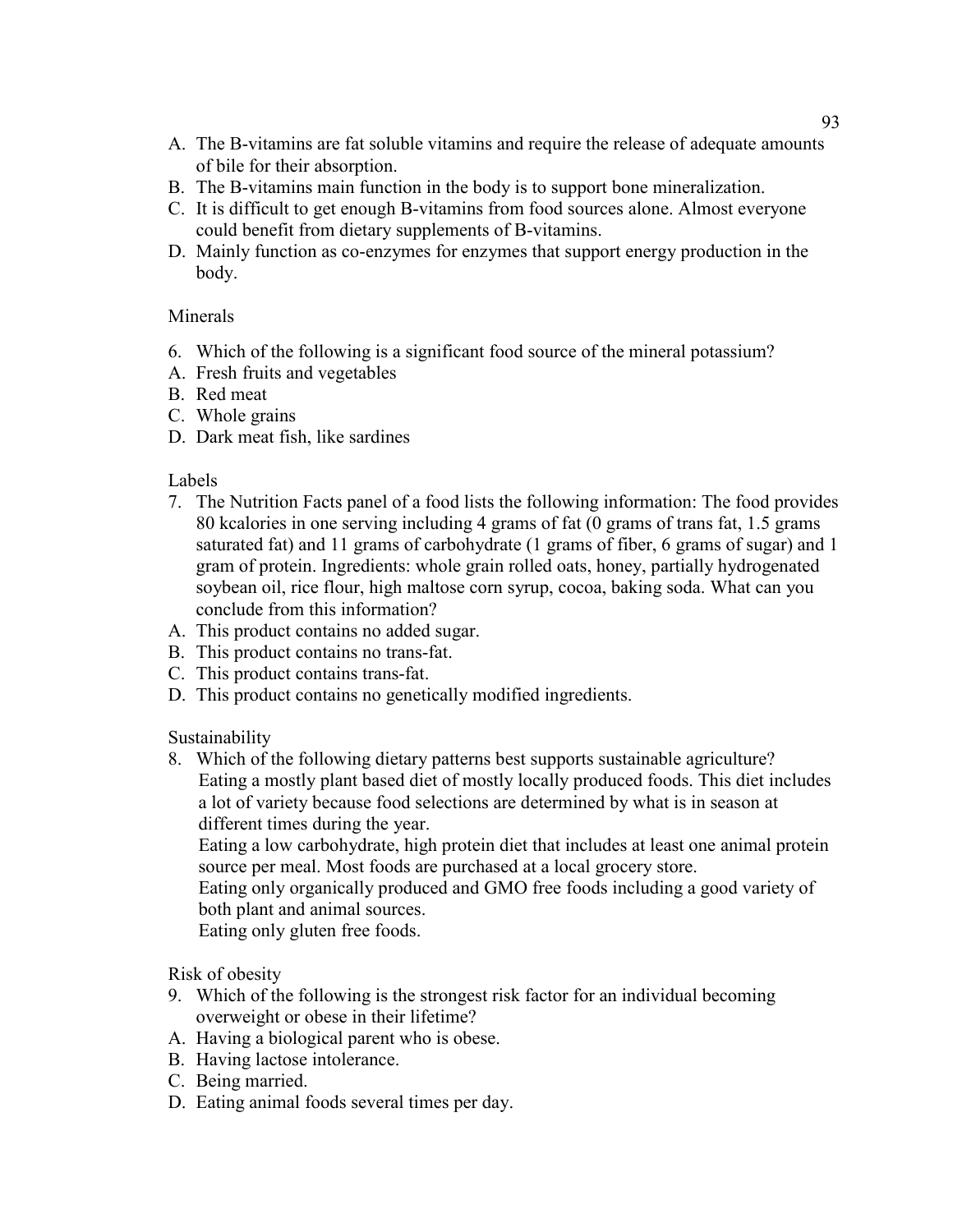Healthy Weight Loss

- 10. Which of the following is NOT a recommendation for healthy weight loss?
- A. Skip meals regularly to decrease energy intake.
- B. Reduce energy intake and increase energy expenditure.
- C. Keep a record of your food and activity habits.
- D. Be aware of portion sizes and satiety cues.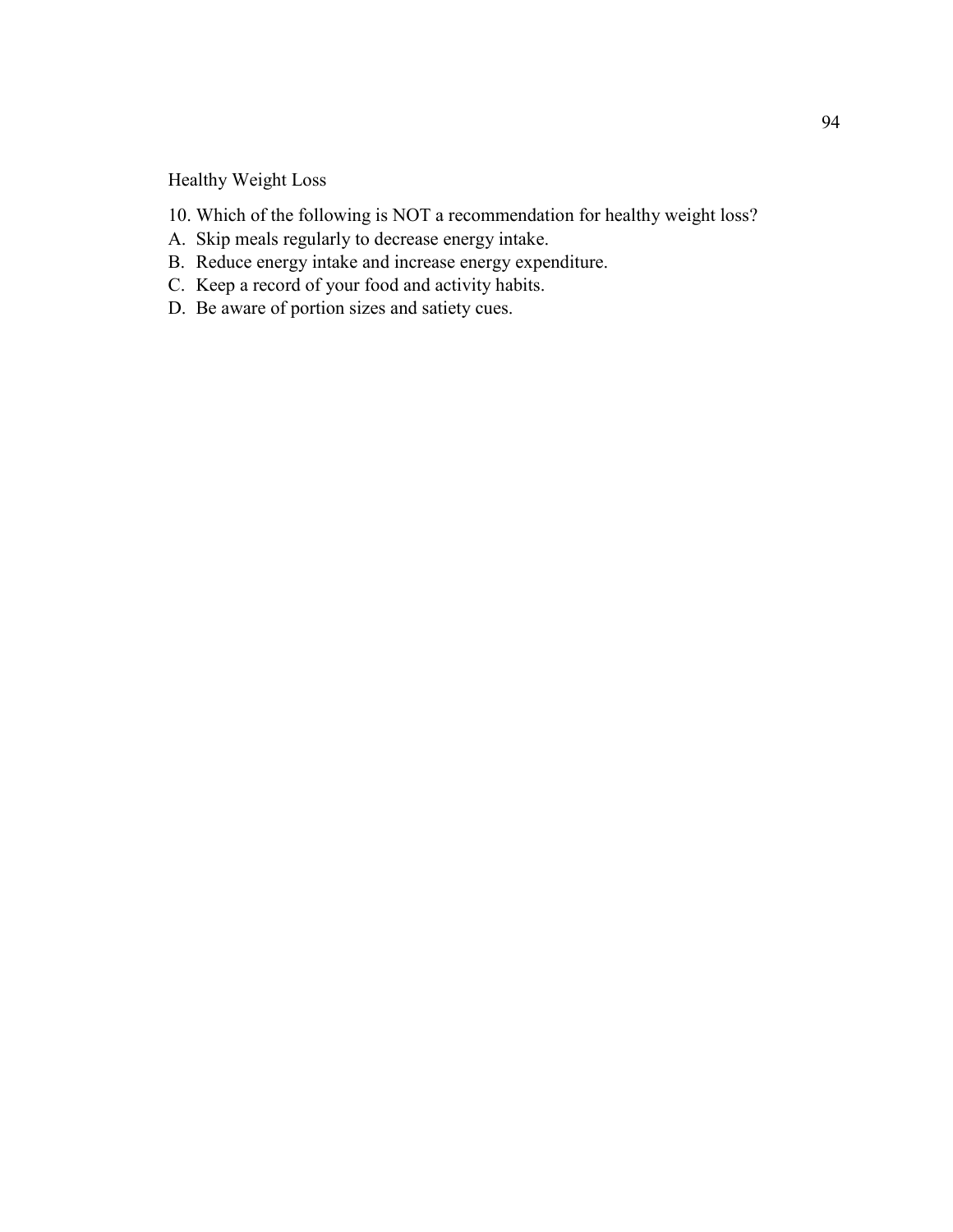95

**Appendix D. Learning objectives used to categories questions used for pre, final, and posttest. Actual questions used for testing are organized under specific objectives.**

IDEA objective 1a: Gain FACTUAL KNOWLEDGE (terminology, classifications, methods, trends). Describe the digestion and metabolism of the energy nutrients (carbohydrates, lipids, protein).

- Once absorbed, all monosaccharides are converted to by the liver.
- In general, B vitamins function as  $\qquad$  and are needed for metabolism and energy production.

IDEA objective 1b: Gain FACTUAL KNOWLEDGE (terminology, classifications, methods, trends). Identify the nutrients needed to maintain health and body function. Be familiar with symptoms of nutrient deficiencies and toxicities. Recognize food sources for each nutrient.

- Which of the following represent a significant source of vitamin E in the diet?
- Adequate fluid consumption, carbohydrate counting, restricted intake of simple sugars, daily glucose testing, and weight management are all recommended measures for

 IDEA objective 2a: Learn FUNDAMENTAL PRINCIPLES, generalizations, or theories. Discuss the role of nutrition in relation to health and the prevention of chronic disease.

- Which of the following statements concerning weight management and fitness is FALSE?
- Which of the following is NOT a recommendation for healthy weight loss?

IDEA objective 3a: Learn to APPLY COURSE MATERIAL (to improve thinking, problem solving, and decision-making). Describe what constitutes a sustainable food system and understand the effects of food policy and production on consumers.

• Compared to food that's been transported, locally grown foods

- IDEA objective 3 c: Learn to APPLY COURSE MATERIAL (to improve thinking, problem solving, and decision-making). Evaluate food quality based on food labeling, nutrition labeling, and food safety practices.
	- You are trying to decide what kind of soup to have for dinner. You have discovered that your diet is often low in iron (a mineral that's required for proper oxygen transport in the body). Which of the following soups would give you the most iron per kcal? Bean Soup = 3.08 mg Iron (191 kcals) Chicken Noodle =  $1.34$  mg Iron (117 kcals) Tomato Soup =  $1.81$  mg Iron (161 kcals) Vegetable Soup = 2.45 mg Iron (96 kcals)
	- The following nutrients are listed in this order on a food label: enriched wheat flour (flour, niacin, reduced iron, thiamine mononitrate, riboflavin, folic acid), partially hydrogenated vegetable shortening, salt, sodium bicarbonate, malted barley flour, yeast. What can you conclude?
- IDEA objective 11b: Learn to ANALYZE & CRITICALLY EVALUATE ideas, arguments, and points of view. Differentiate between credible, science-based sources of nutrition information and unreliable sources.
	- Research findings and results that are  $\qquad$  are the most reliable.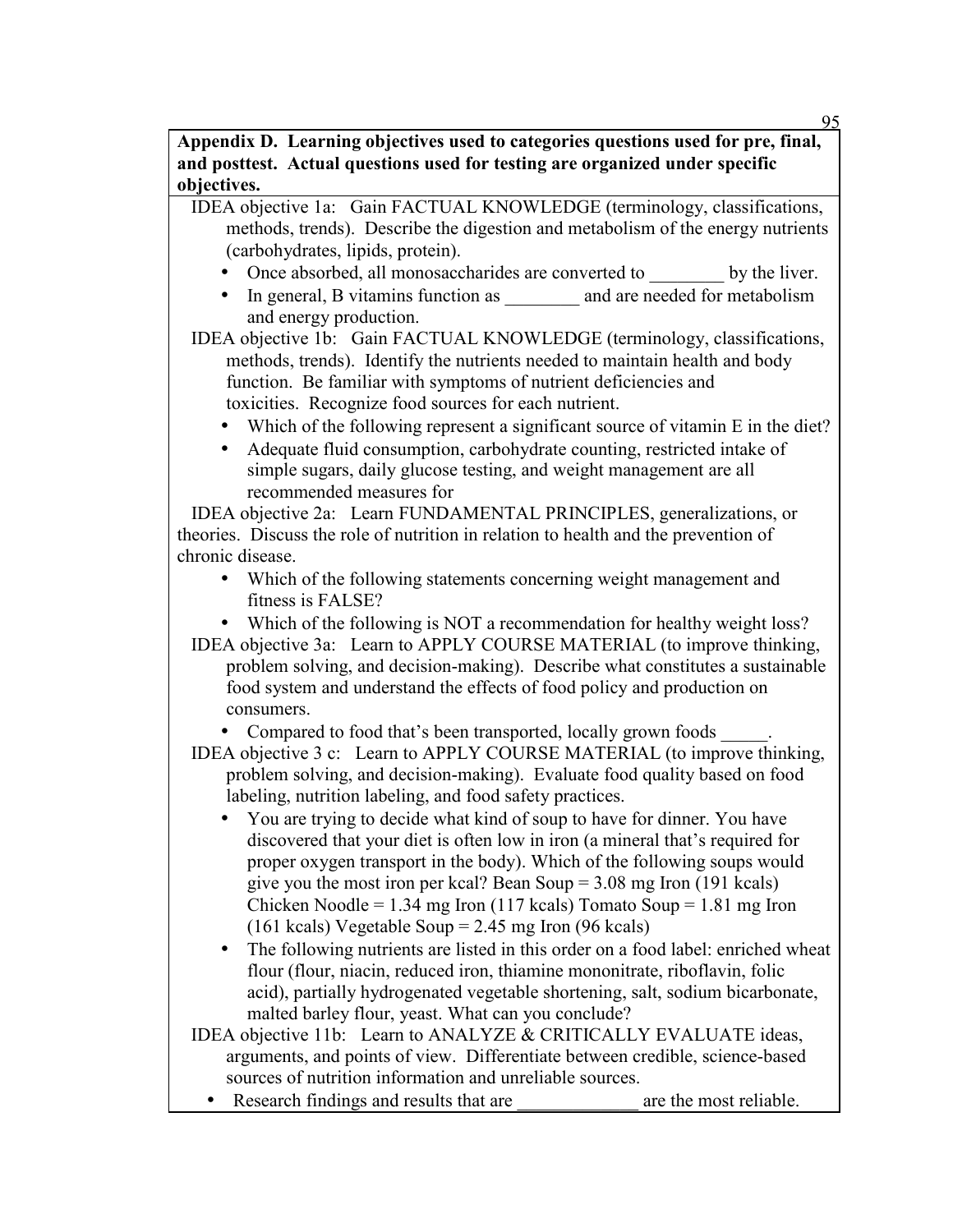## **Appendix E. Sample Post-Test Email**

Students,

This is a reminder to complete the quiz for NDFS 1020 and enter one of two \$100 Best Buy Gift Cards! The deadline for participation is Thursday September 1st so don't delay.

You have been selected to participate in a research study that focuses on nutrition education. This email is being sent to you because you completed NDFS 1020 (The Science & Application of Human Nutrition) at Utah State University in the Spring of 2016.

To participate, click on the link below and complete the survey. The survey should only take 5-10 minutes to complete.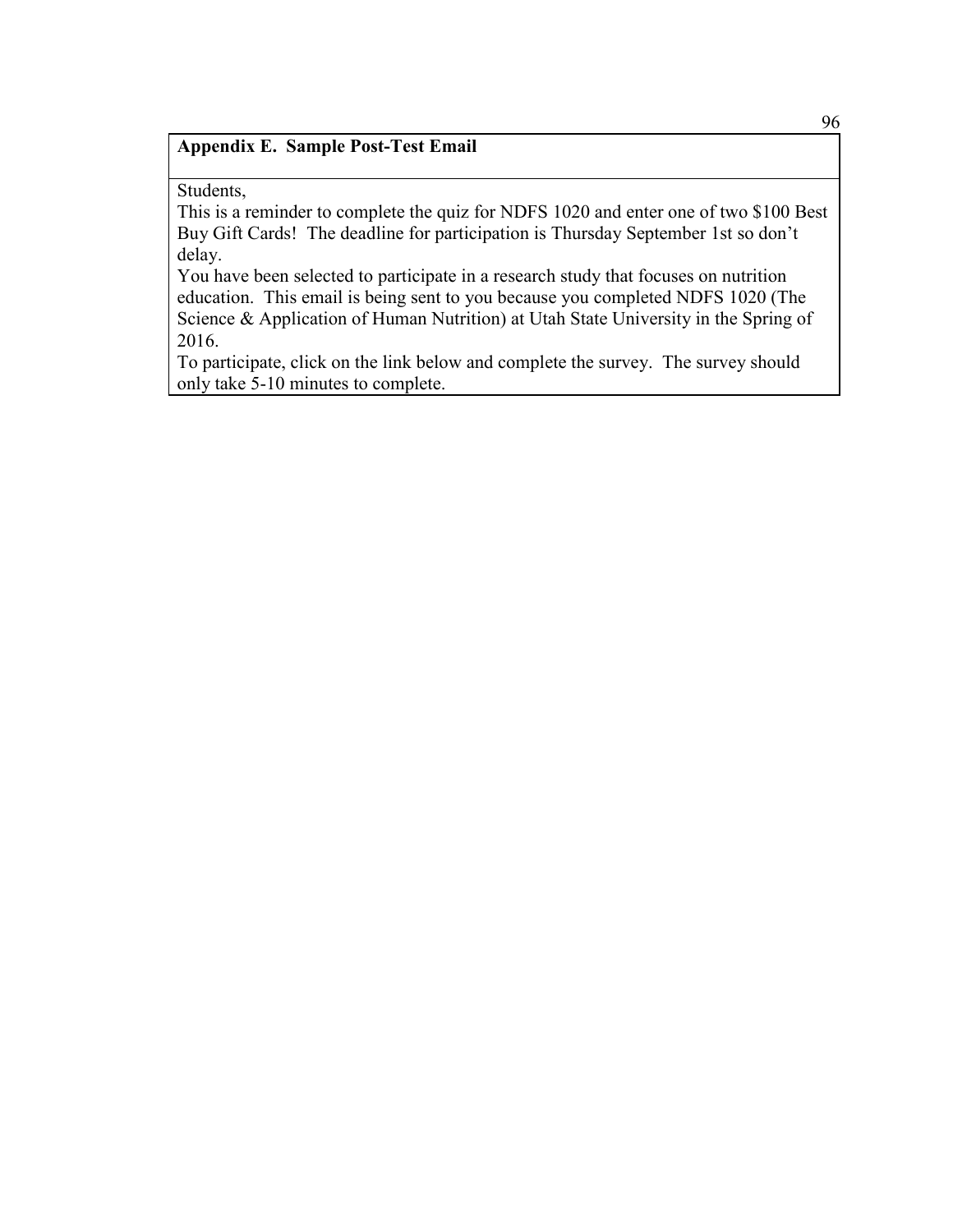## **Appendix F. Modified Factor Structure of Student Course Engagement Questionnaire for NDFS 1020 Spring 2016**

**Question: To what extent do the following behaviors, thoughts, and feelings describe you, in this course?** 

**Please rate each of them on the following scale: 1 = not at all characteristic of me, 2 = not really characteristic of me, 3 = moderately characteristic of me, 4 = characteristic of me, 5 = very characteristic of me.** 

| <b>Items</b>                                                                                                           |                           |    |             | <b>Skil Emotion Part/Int Performan</b> |
|------------------------------------------------------------------------------------------------------------------------|---------------------------|----|-------------|----------------------------------------|
|                                                                                                                        |                           | al |             | ce                                     |
| Making sure to study on a regular basis                                                                                | X                         |    |             |                                        |
| Putting forth effort                                                                                                   | X                         |    |             |                                        |
| Doing all the homework problems                                                                                        | X                         |    |             |                                        |
| Staying up on the readings                                                                                             | X                         |    |             |                                        |
| Looking over class notes between classes to make<br>sure I understand the material                                     | X                         |    |             |                                        |
| Being organized                                                                                                        | X                         |    |             |                                        |
| Taking good notes over readings, PowerPoints, or<br>lectures                                                           | X                         |    |             |                                        |
| Listening carefully during the lecture                                                                                 | $\boldsymbol{\mathrm{X}}$ |    |             |                                        |
| Come or listen to every lecture                                                                                        | $\boldsymbol{\mathrm{X}}$ |    |             |                                        |
| Applying course material to my life                                                                                    |                           | X  |             |                                        |
| Finding ways to make the course interesting to me                                                                      |                           | X  |             |                                        |
| Really desiring to learn the material                                                                                  |                           | X  |             |                                        |
| Raising my hand in class or visiting with a professor<br>or a TA to review assignments or tests or to ask<br>questions |                           |    | X           |                                        |
| Having fun during the online chat, lecture and the<br>review sessions                                                  |                           |    | $\mathbf X$ |                                        |
| Helping fellow students                                                                                                |                           |    | X           |                                        |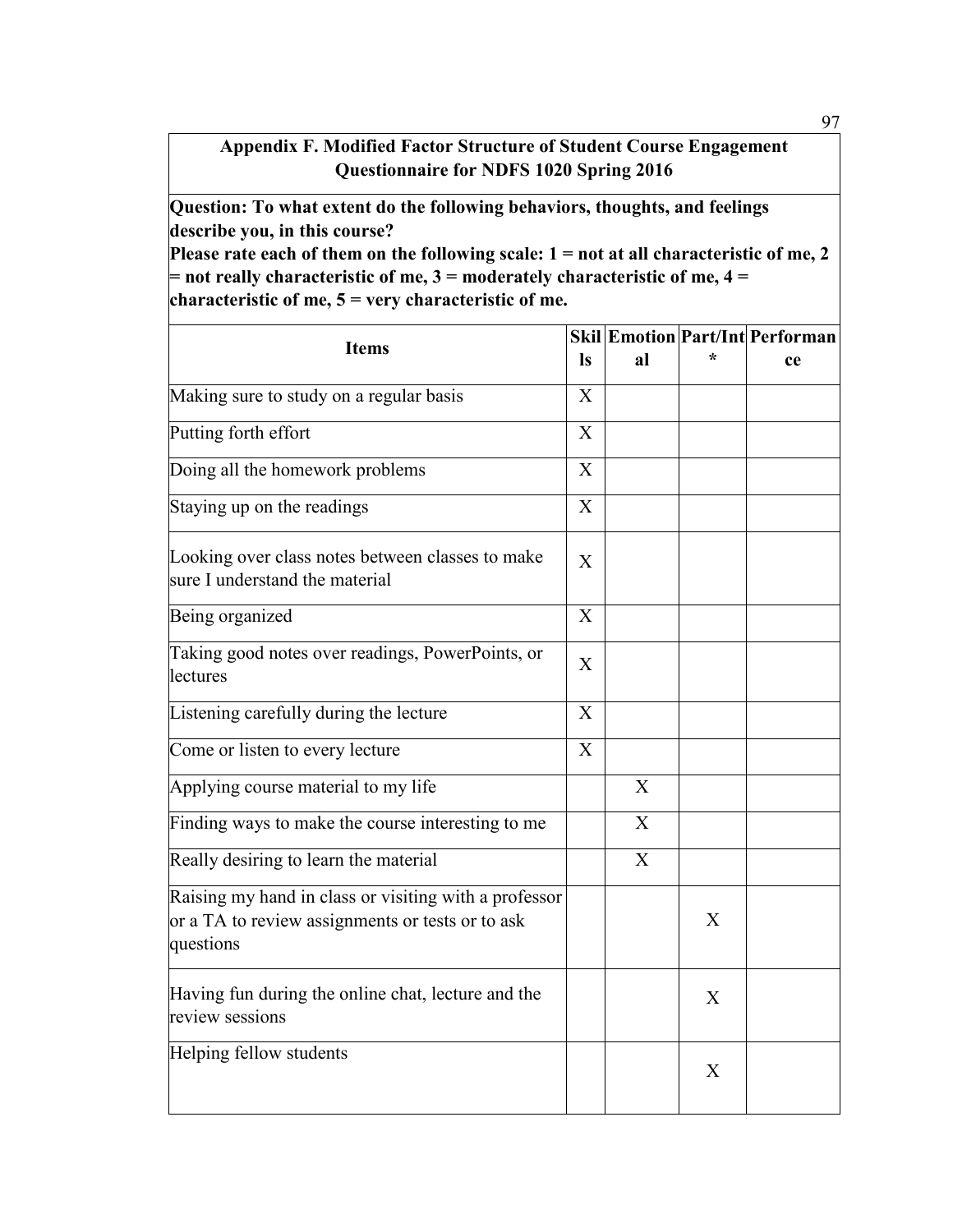| <b>Appendix F. Continued</b>                                 |  | ╯◡ |
|--------------------------------------------------------------|--|----|
| Getting a good grade                                         |  |    |
| Doing well on the tests/quizzes                              |  |    |
| Being confident that I can learn and do well in the<br>class |  |    |

\*Part/Int = Participation/Interaction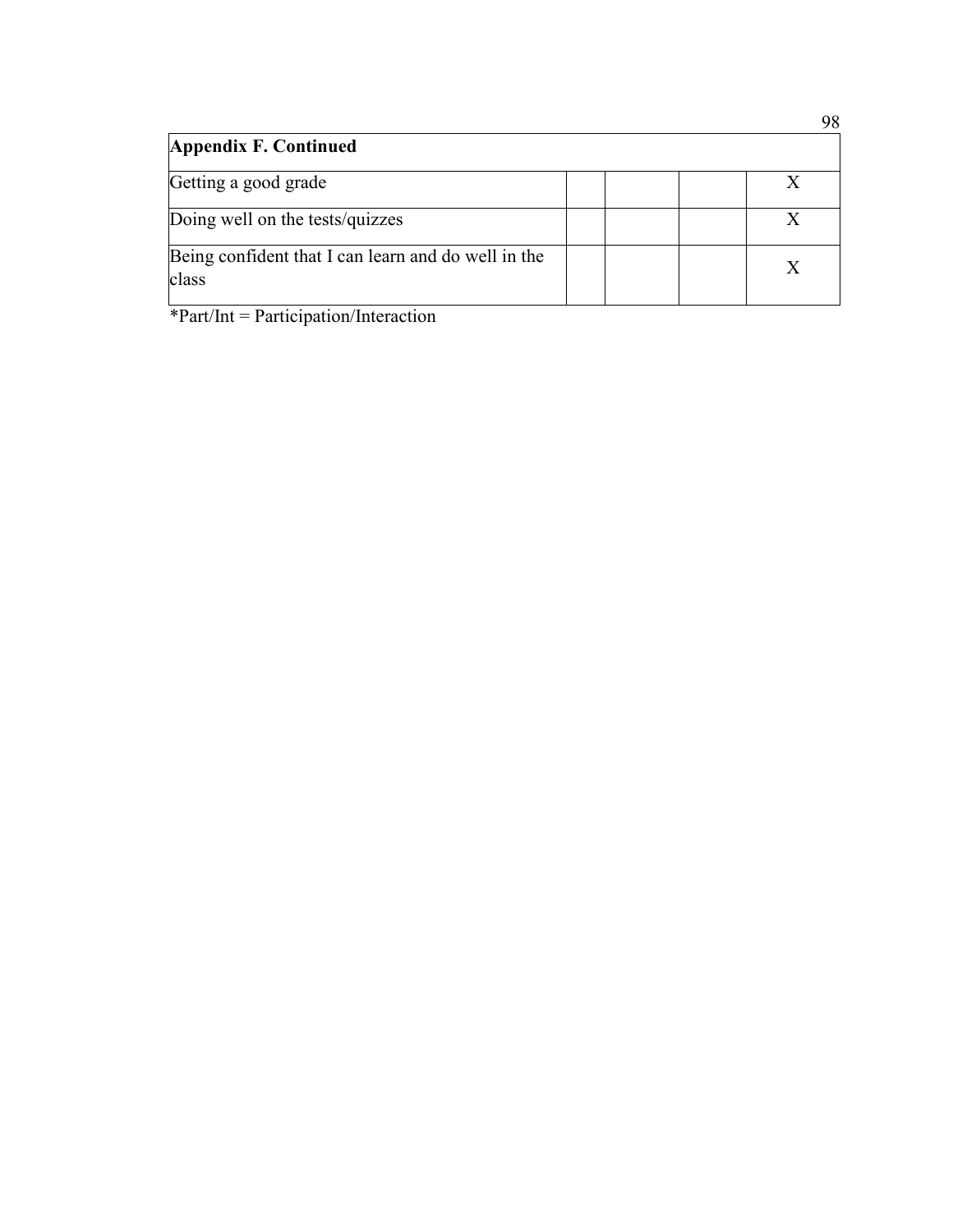## **Appendix G. Modified Factor Structure of Student Course Engagement Questionnaire with additional questions asking for student demographic information**

Student demographic information

- 1) What is your gender?
	- a. Male
	- b. Female
- 2) How old are you?
	- a. Under 18
	- b. 18-19
	- c. 20-21
	- d. 22-23
	- e. 24-25
	- f. Over 25
- 3) What is your enrollment status?
	- a. Full time
	- b. Part-time
- 4) What is your ethnicity?
	- a. White
	- b. Non-white
- 5) What is your rank in school?
	- a. Freshman
	- b. Sophomore
	- c. Junior
	- d. Senior
- 6) How many blended/online courses have you taken prior to this semester?
	- a. None
	- b. Once
	- c. Twice
	- d. Three times or more.

## Modified Factor Structure of Student Course Engagement Questionnaire

To what extent do the following behaviors, thoughts, and feelings describe you, in this course\*?

Please rate and select each of them on the following scale:  $1 =$  not at all characteristic of me,  $2 =$  not really characteristic of me,  $3 =$  moderately characteristic of me,  $4 =$ characteristic of me,  $5 = \text{very characteristic of me.}$ 

- 1) Making sure to study on a regular basis
- $1 =$  not at all characteristic of me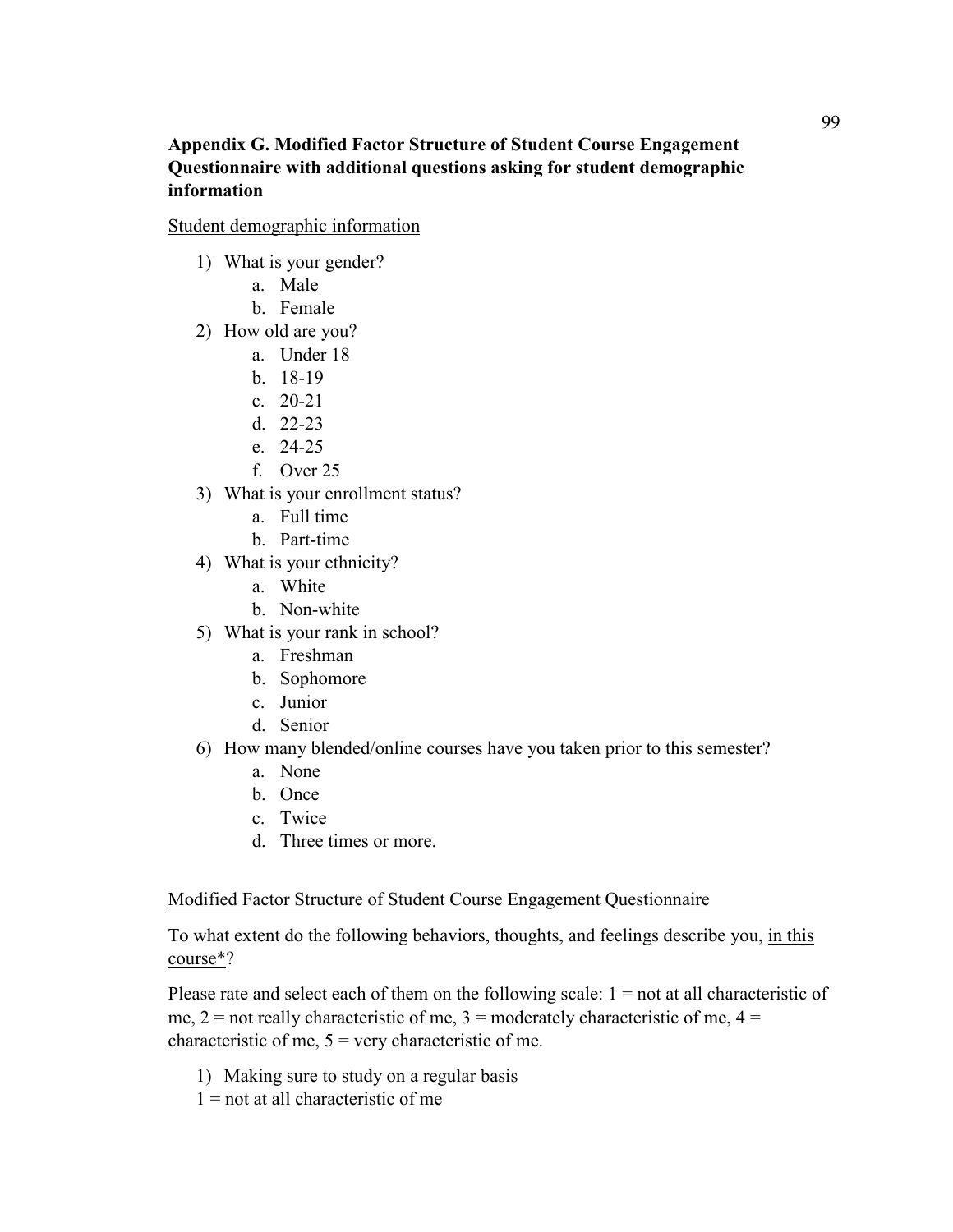- $2$  = not really characteristic of me
- 3 = moderately characteristic of me
- $4$  = characteristic of me
- 5= very characteristic of me
- 2) Putting forth effort1= not at all characteristic of me
- $1 =$  not at all characteristic of me
- $2$  = not really characteristic of me
- $3 =$  moderately characteristic of me
- $4$  = characteristic of me
- 5= very characteristic of me
- 3) Staying up on the readings
- $1 =$  not at all characteristic of me
- $2$  = not really characteristic of me
- $3 =$  moderately characteristic of me
- $4$  = characteristic of me
- 5= very characteristic of me
- 4) Doing all the homework problems
- $1 =$  not at all characteristic of me
- $2$  = not really characteristic of me
- 3 = moderately characteristic of me
- $4$  = characteristic of me
- 5= very characteristic of me
- 5) Looking over class notes between getting online to make sure I understand the material
- $1 =$  not at all characteristic of me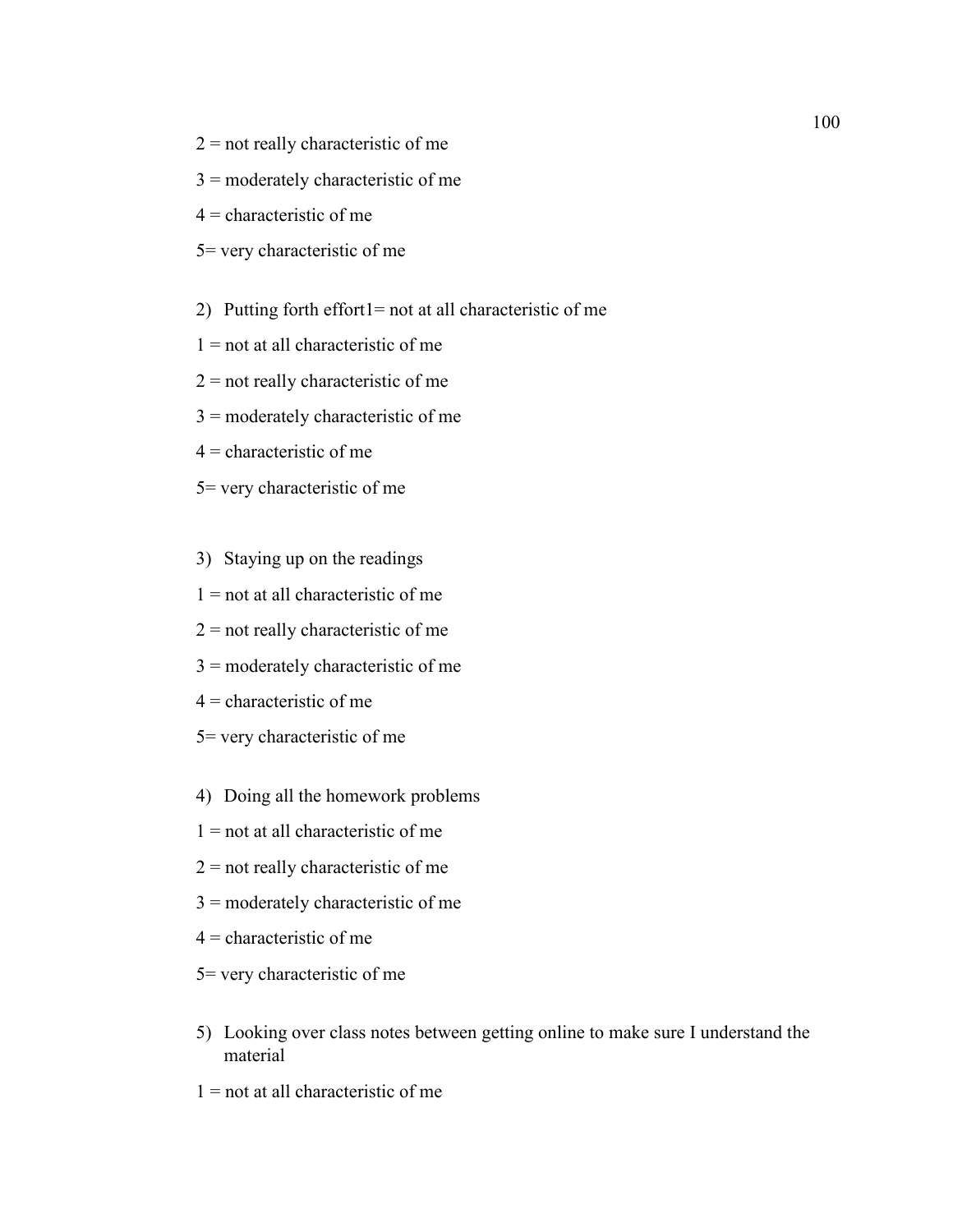- $2$  = not really characteristic of me
- 3 = moderately characteristic of me
- $4$  = characteristic of me
- 5= very characteristic of me
- 6) Being organized
- $1 =$  not at all characteristic of me
- $2$  = not really characteristic of me
- 3 = moderately characteristic of me
- $4$  = characteristic of me
- 5= very characteristic of me
- 7) Taking good notes over readings, PowerPoints, or video lectures
- $1 =$  not at all characteristic of me
- $2$  = not really characteristic of me
- 3 = moderately characteristic of me
- $4$  = characteristic of me
- 5= very characteristic of me
- 8) Listening carefully during the lecture
- $1 =$  not at all characteristic of me
- $2$  = not really characteristic of me
- 3 = moderately characteristic of me
- $4$  = characteristic of me
- 5= very characteristic of me
- 9) Come or listen to every lecture
- $1 =$  not at all characteristic of me
- $2$  = not really characteristic of me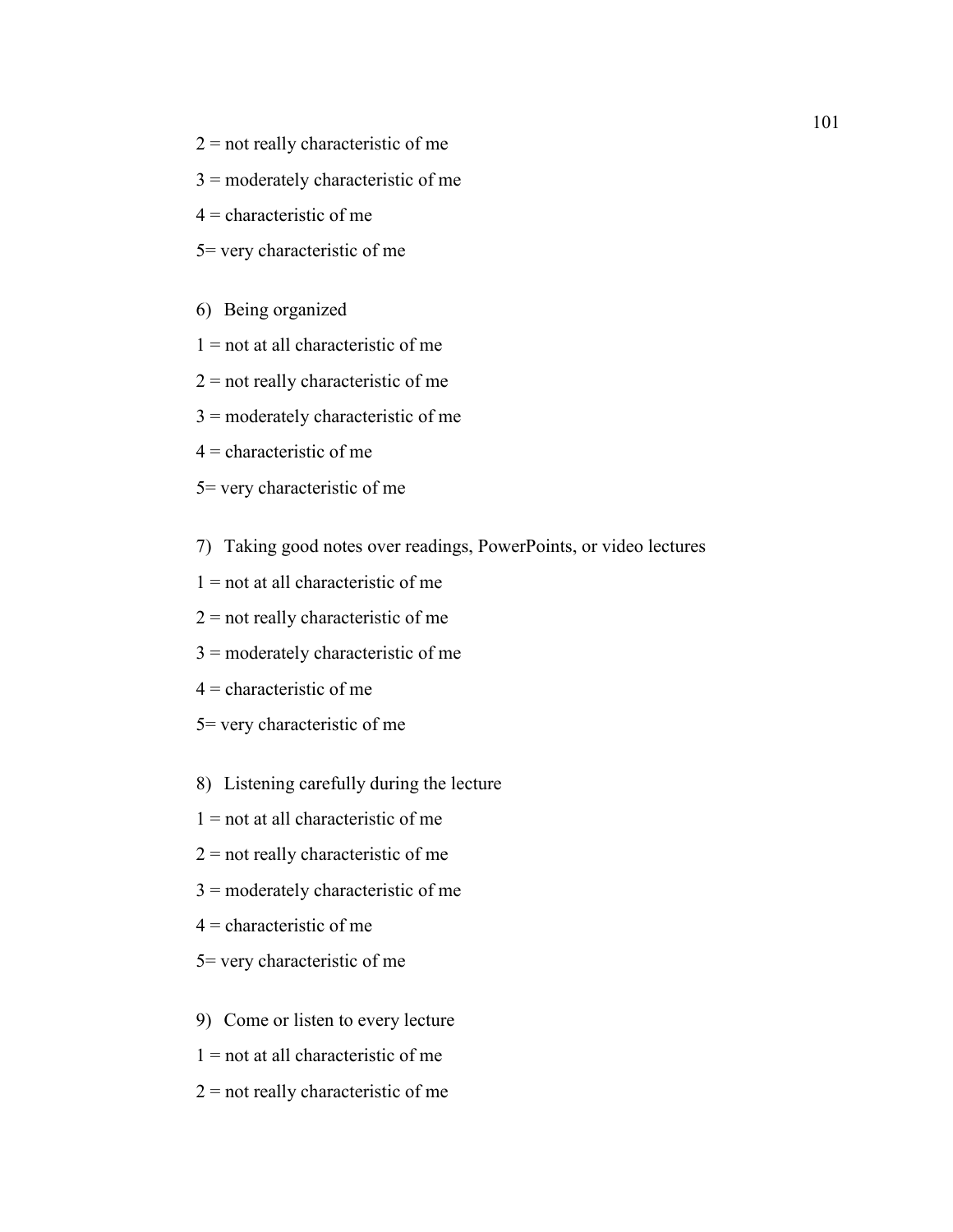- $3 =$  moderately characteristic of me
- $4$  = characteristic of me
- 5= very characteristic of me

10) Reading the textbook carefully

- $1 =$  not at all characteristic of me
- $2$  = not really characteristic of me
- 3 = moderately characteristic of me
- $4$  = characteristic of me
- 5= very characteristic of me
- 11) Applying course material to my life
- $1 =$  not at all characteristic of me
- $2$  = not really characteristic of me
- 3 = moderately characteristic of me
- $4$  = characteristic of me
- 5= very characteristic of me
- 12) Finding ways to make the course interesting to me
- $1 =$  not at all characteristic of me
- $2$  = not really characteristic of me
- 3 = moderately characteristic of me
- $4$  = characteristic of me
- 5= very characteristic of me
- 13) Really desiring to learn the material
- $1 =$  not at all characteristic of me
- $2$  = not really characteristic of me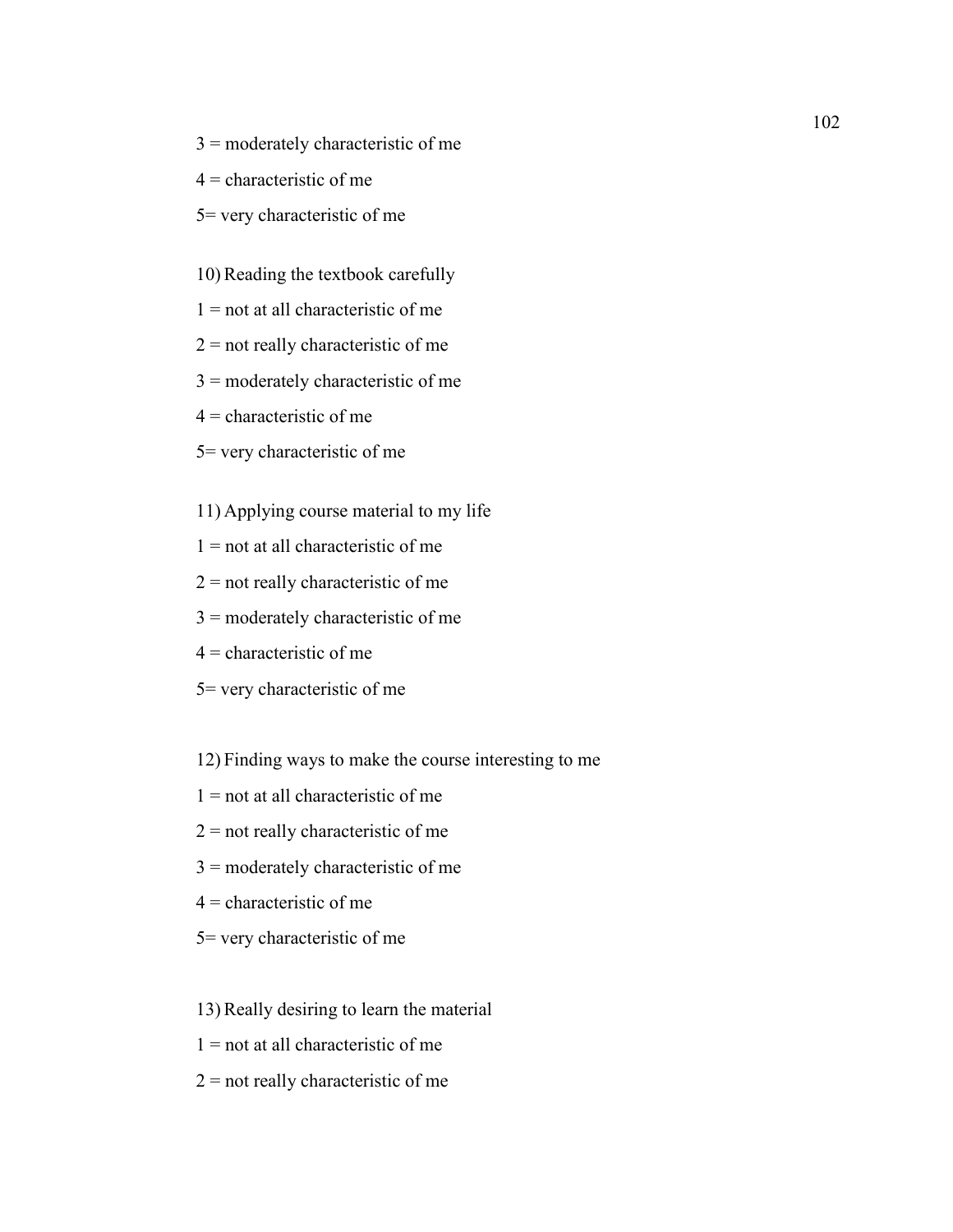- $3 =$  moderately characteristic of me
- $4$  = characteristic of me
- 5= very characteristic of me
- 14) Raising my hand in class or visiting with a professor or a TA to review assignments or tests or to ask questions
- $1 =$  not at all characteristic of me
- $2$  = not really characteristic of me
- $3 =$  moderately characteristic of me
- $4$  = characteristic of me
- 5= very characteristic of me

15) Having fun during the online chat\*, the lectures and the review sessions

- $1 =$  not at all characteristic of me
- $2$  = not really characteristic of me
- $3 =$  moderately characteristic of me
- $4$  = characteristic of me
- 5= very characteristic of me

16) Helping fellow students

- $1 =$  not at all characteristic of me
- $2$  = not really characteristic of me
- 3 = moderately characteristic of me
- $4$  = characteristic of me
- 5= very characteristic of me

17) Getting a good grade

 $1 =$  not at all characteristic of me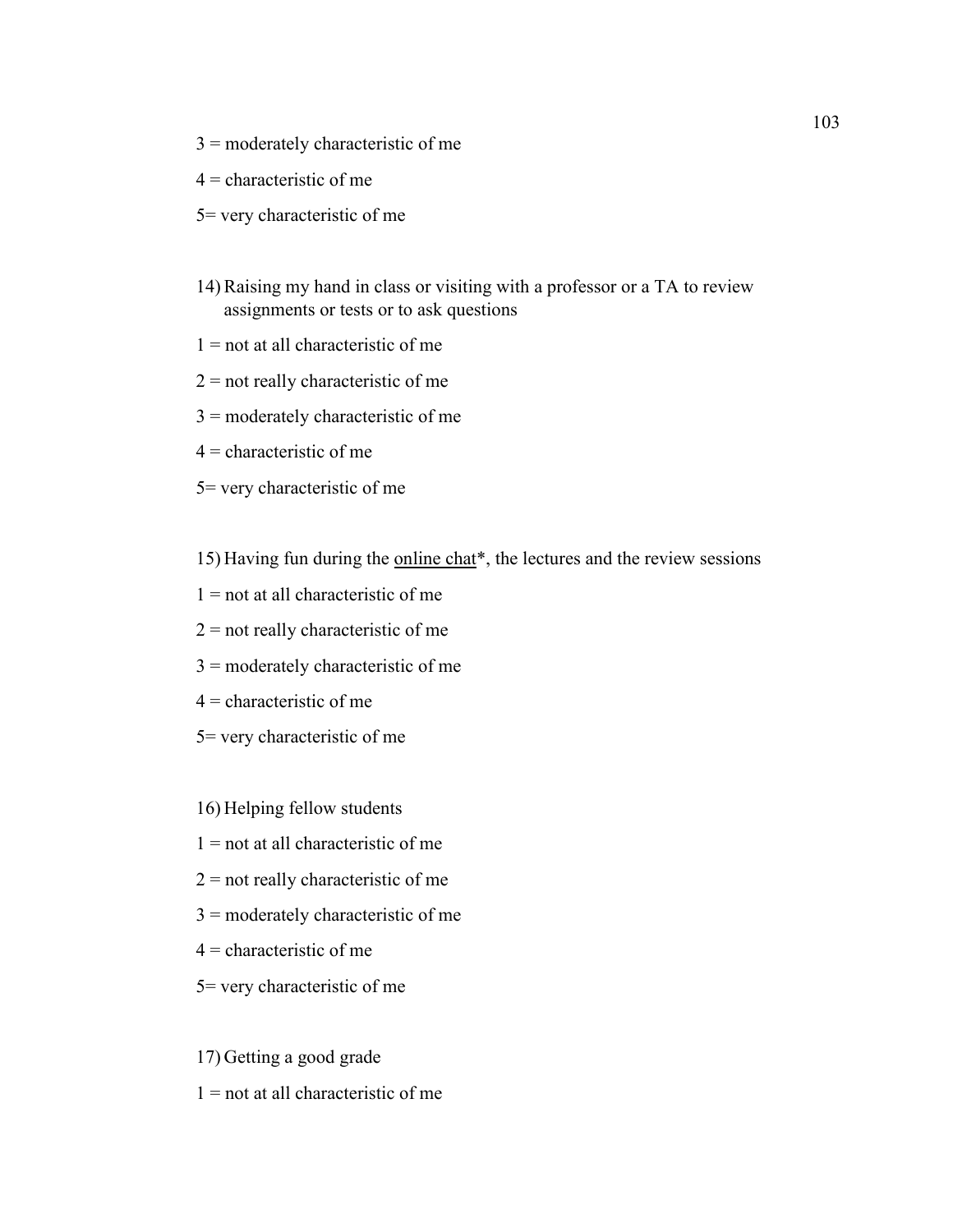- $2$  = not really characteristic of me
- 3 = moderately characteristic of me
- $4$  = characteristic of me
- 5= very characteristic of me
- 18) Doing well on the tests/quizzes
- $1 =$  not at all characteristic of me
- $2$  = not really characteristic of me
- 3 = moderately characteristic of me
- $4$  = characteristic of me
- 5= very characteristic of me
- 19) Being confident that I can learn and do well in the class
- $1 =$  not at all characteristic of me
- $2 =$  not really characteristic of me
- 3 = moderately characteristic of me
- $4$  = characteristic of me
- 5= very characteristic of me

\*For the survey given at the beginning of the semester, following changes will be made in this course to in general online chat will be deleted